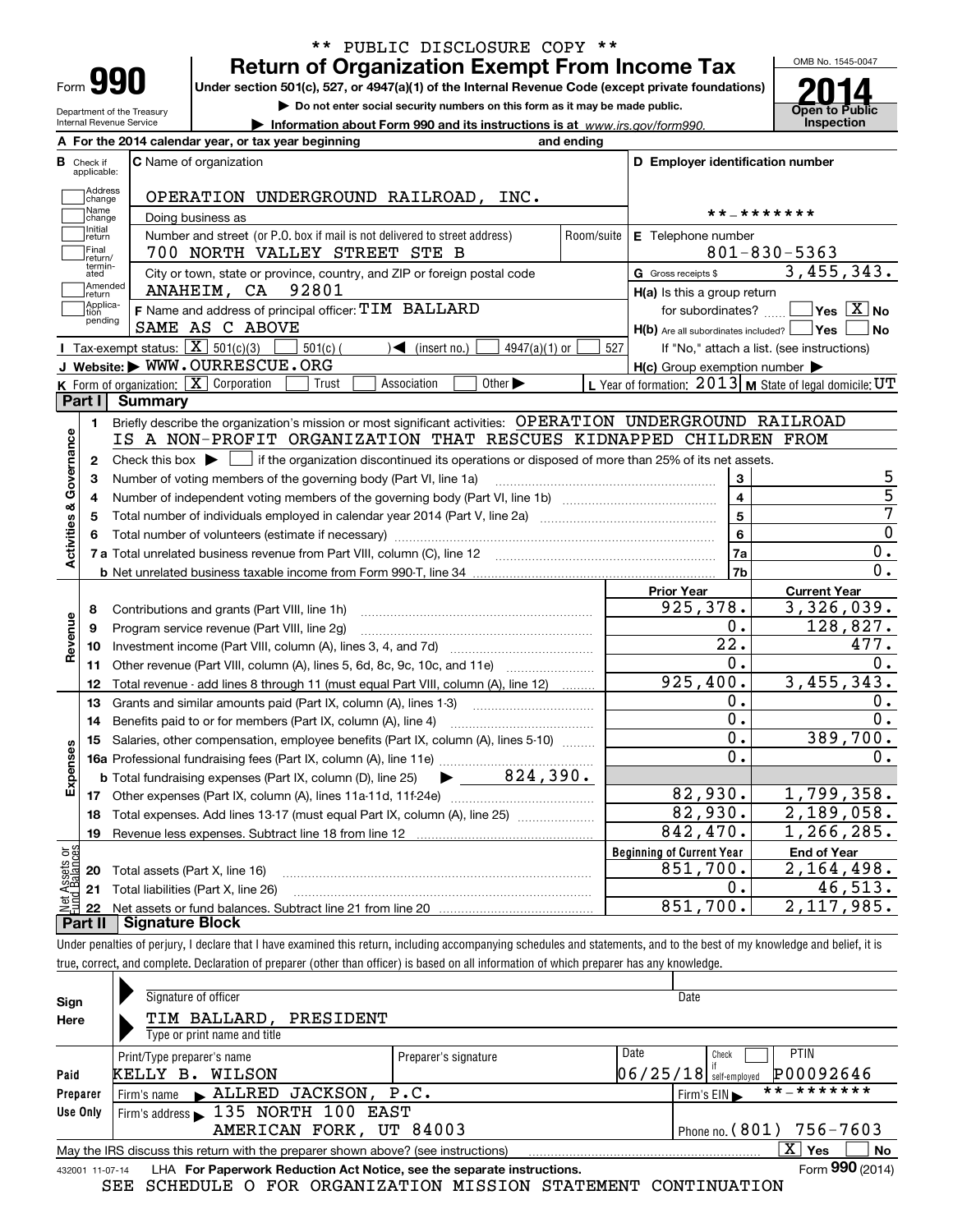|              | OPERATION UNDERGROUND RAILROAD, INC.<br>Form 990 (2014)                                                                                                                                                                                                                                                                                                                                                                                                                           | **_******* | $Page$ 2                                        |
|--------------|-----------------------------------------------------------------------------------------------------------------------------------------------------------------------------------------------------------------------------------------------------------------------------------------------------------------------------------------------------------------------------------------------------------------------------------------------------------------------------------|------------|-------------------------------------------------|
|              | <b>Part III   Statement of Program Service Accomplishments</b>                                                                                                                                                                                                                                                                                                                                                                                                                    |            |                                                 |
|              |                                                                                                                                                                                                                                                                                                                                                                                                                                                                                   |            |                                                 |
|              |                                                                                                                                                                                                                                                                                                                                                                                                                                                                                   |            |                                                 |
| 1            | Briefly describe the organization's mission:<br>USING CUTTING-EDGE COMPUTER TECHNOLOGY AND HUMAN INTELLIGENCE,                                                                                                                                                                                                                                                                                                                                                                    |            |                                                 |
|              |                                                                                                                                                                                                                                                                                                                                                                                                                                                                                   |            |                                                 |
|              | OPERATION UNDERGROUND RAILROAD RESCUE TEAMS GO INTO THE DARKEST                                                                                                                                                                                                                                                                                                                                                                                                                   |            |                                                 |
|              | CORNERS OF THE WORLD TO HELP LOCAL LAW ENFORCEMENT LIBERATE ENSLAVED                                                                                                                                                                                                                                                                                                                                                                                                              |            |                                                 |
|              | CHILDREN AND DISMANTLE THE CRIMINAL NETWORKS.                                                                                                                                                                                                                                                                                                                                                                                                                                     |            |                                                 |
| $\mathbf{2}$ | Did the organization undertake any significant program services during the year which were not listed on                                                                                                                                                                                                                                                                                                                                                                          |            |                                                 |
|              | the prior Form 990 or 990-EZ?<br>$\begin{minipage}{0.5\textwidth} \begin{tabular}{ l l l } \hline \multicolumn{1}{ l l l } \hline \multicolumn{1}{ l l } \hline \multicolumn{1}{ l } \multicolumn{1}{ l } \hline \multicolumn{1}{ l } \multicolumn{1}{ l } \multicolumn{1}{ l } \hline \multicolumn{1}{ l } \multicolumn{1}{ l } \multicolumn{1}{ l } \hline \multicolumn{1}{ l } \multicolumn{1}{ l } \hline \multicolumn{1}{ l } \multicolumn{1}{ l } \hline \multicolumn{1}{ $ |            | $\boxed{\phantom{1}}$ Yes $\boxed{\text{X}}$ No |
|              | If "Yes," describe these new services on Schedule O.                                                                                                                                                                                                                                                                                                                                                                                                                              |            |                                                 |
| 3            | Did the organization cease conducting, or make significant changes in how it conducts, any program services?                                                                                                                                                                                                                                                                                                                                                                      |            | $\Box$ Yes $\Box$ No                            |
|              | If "Yes," describe these changes on Schedule O.                                                                                                                                                                                                                                                                                                                                                                                                                                   |            |                                                 |
| 4            | Describe the organization's program service accomplishments for each of its three largest program services, as measured by expenses.                                                                                                                                                                                                                                                                                                                                              |            |                                                 |
|              | Section 501(c)(3) and 501(c)(4) organizations are required to report the amount of grants and allocations to others, the total expenses, and                                                                                                                                                                                                                                                                                                                                      |            |                                                 |
|              | revenue, if any, for each program service reported.                                                                                                                                                                                                                                                                                                                                                                                                                               |            |                                                 |
| 4a l         | $1,164,863$ . including grants of \$<br>(Expenses \$<br>) (Revenue \$<br>(Code:                                                                                                                                                                                                                                                                                                                                                                                                   |            | 129, 304.                                       |
|              | OPERATION UNDERGROUND RAILROAD RESCUES KIDNAPPED CHILDREN FROM SLAVERY.                                                                                                                                                                                                                                                                                                                                                                                                           |            |                                                 |
|              | RESCUE TEAMS ARE COMPRISED OF HIGHLY SKILLED EX-NAVY SEAL, CIA, AND                                                                                                                                                                                                                                                                                                                                                                                                               |            |                                                 |
|              | THESE TEAMS WORK IN CONJUNCTION WITH AND IN FULL<br>OTHER OPERATIVES.                                                                                                                                                                                                                                                                                                                                                                                                             |            |                                                 |
|              | COOPERATION WITH LOCAL POLICE FORCES AND GOVERNMENTS TO LIBERATE                                                                                                                                                                                                                                                                                                                                                                                                                  |            |                                                 |
|              | CHILDREN AROUND THE WORLD.                                                                                                                                                                                                                                                                                                                                                                                                                                                        |            |                                                 |
|              |                                                                                                                                                                                                                                                                                                                                                                                                                                                                                   |            |                                                 |
|              |                                                                                                                                                                                                                                                                                                                                                                                                                                                                                   |            |                                                 |
|              |                                                                                                                                                                                                                                                                                                                                                                                                                                                                                   |            |                                                 |
|              |                                                                                                                                                                                                                                                                                                                                                                                                                                                                                   |            |                                                 |
|              |                                                                                                                                                                                                                                                                                                                                                                                                                                                                                   |            |                                                 |
|              |                                                                                                                                                                                                                                                                                                                                                                                                                                                                                   |            |                                                 |
|              |                                                                                                                                                                                                                                                                                                                                                                                                                                                                                   |            |                                                 |
|              |                                                                                                                                                                                                                                                                                                                                                                                                                                                                                   |            |                                                 |
| 4b           |                                                                                                                                                                                                                                                                                                                                                                                                                                                                                   |            |                                                 |
|              |                                                                                                                                                                                                                                                                                                                                                                                                                                                                                   |            |                                                 |
|              |                                                                                                                                                                                                                                                                                                                                                                                                                                                                                   |            |                                                 |
|              |                                                                                                                                                                                                                                                                                                                                                                                                                                                                                   |            |                                                 |
|              |                                                                                                                                                                                                                                                                                                                                                                                                                                                                                   |            |                                                 |
|              |                                                                                                                                                                                                                                                                                                                                                                                                                                                                                   |            |                                                 |
|              |                                                                                                                                                                                                                                                                                                                                                                                                                                                                                   |            |                                                 |
|              |                                                                                                                                                                                                                                                                                                                                                                                                                                                                                   |            |                                                 |
|              |                                                                                                                                                                                                                                                                                                                                                                                                                                                                                   |            |                                                 |
|              |                                                                                                                                                                                                                                                                                                                                                                                                                                                                                   |            |                                                 |
|              |                                                                                                                                                                                                                                                                                                                                                                                                                                                                                   |            |                                                 |
|              |                                                                                                                                                                                                                                                                                                                                                                                                                                                                                   |            |                                                 |
|              |                                                                                                                                                                                                                                                                                                                                                                                                                                                                                   |            |                                                 |
|              |                                                                                                                                                                                                                                                                                                                                                                                                                                                                                   |            |                                                 |
| 4с           | (Code: ) (Expenses \$<br>including grants of \$                                                                                                                                                                                                                                                                                                                                                                                                                                   |            |                                                 |
|              |                                                                                                                                                                                                                                                                                                                                                                                                                                                                                   |            |                                                 |
|              |                                                                                                                                                                                                                                                                                                                                                                                                                                                                                   |            |                                                 |
|              |                                                                                                                                                                                                                                                                                                                                                                                                                                                                                   |            |                                                 |
|              |                                                                                                                                                                                                                                                                                                                                                                                                                                                                                   |            |                                                 |
|              |                                                                                                                                                                                                                                                                                                                                                                                                                                                                                   |            |                                                 |
|              |                                                                                                                                                                                                                                                                                                                                                                                                                                                                                   |            |                                                 |
|              |                                                                                                                                                                                                                                                                                                                                                                                                                                                                                   |            |                                                 |
|              |                                                                                                                                                                                                                                                                                                                                                                                                                                                                                   |            |                                                 |
|              |                                                                                                                                                                                                                                                                                                                                                                                                                                                                                   |            |                                                 |
|              |                                                                                                                                                                                                                                                                                                                                                                                                                                                                                   |            |                                                 |
|              |                                                                                                                                                                                                                                                                                                                                                                                                                                                                                   |            |                                                 |
|              |                                                                                                                                                                                                                                                                                                                                                                                                                                                                                   |            |                                                 |
|              |                                                                                                                                                                                                                                                                                                                                                                                                                                                                                   |            |                                                 |
| 4d           | Other program services (Describe in Schedule O.)                                                                                                                                                                                                                                                                                                                                                                                                                                  |            |                                                 |
|              | (Expenses \$<br>including grants of \$<br>(Revenue \$<br>1,164,863.                                                                                                                                                                                                                                                                                                                                                                                                               |            |                                                 |
| 4е           | Total program service expenses                                                                                                                                                                                                                                                                                                                                                                                                                                                    |            |                                                 |
|              |                                                                                                                                                                                                                                                                                                                                                                                                                                                                                   |            | Form 990 (2014)                                 |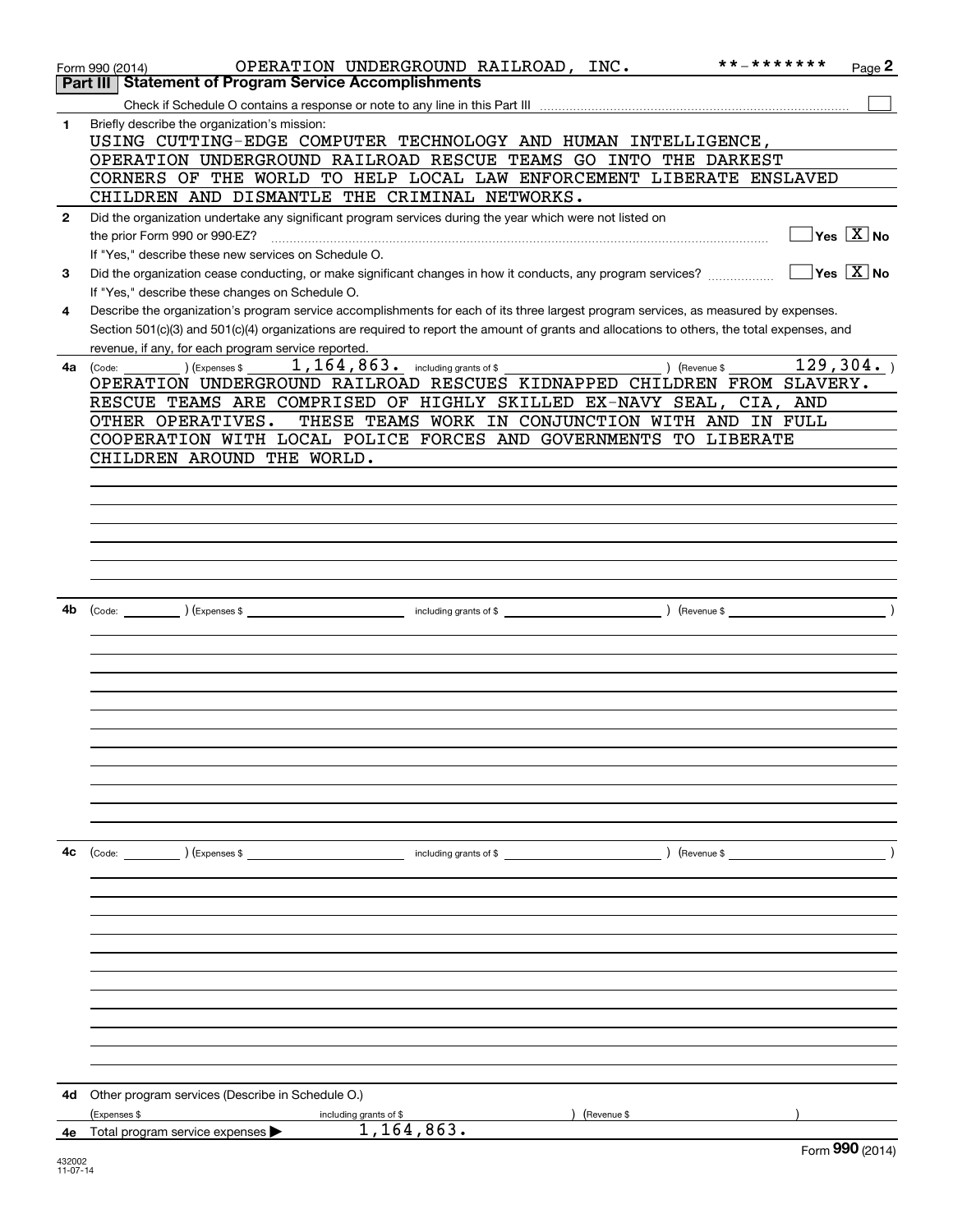|  | Form 990 (2014) |
|--|-----------------|

|     |                                                                                                                                   |                 | Yes                     | No                      |
|-----|-----------------------------------------------------------------------------------------------------------------------------------|-----------------|-------------------------|-------------------------|
| 1.  | Is the organization described in section $501(c)(3)$ or $4947(a)(1)$ (other than a private foundation)?                           |                 |                         |                         |
|     |                                                                                                                                   | 1.              | X                       |                         |
| 2   |                                                                                                                                   | $\overline{2}$  | $\overline{\mathbf{x}}$ |                         |
| 3.  | Did the organization engage in direct or indirect political campaign activities on behalf of or in opposition to candidates for   |                 |                         |                         |
|     |                                                                                                                                   | 3               |                         | x                       |
| 4   | Section 501(c)(3) organizations. Did the organization engage in lobbying activities, or have a section 501(h) election in effect  |                 |                         |                         |
|     |                                                                                                                                   | 4               |                         | x                       |
| 5   | Is the organization a section 501(c)(4), 501(c)(5), or 501(c)(6) organization that receives membership dues, assessments, or      |                 |                         |                         |
|     |                                                                                                                                   | 5               |                         | x                       |
| 6   | Did the organization maintain any donor advised funds or any similar funds or accounts for which donors have the right to         |                 |                         |                         |
|     | provide advice on the distribution or investment of amounts in such funds or accounts? If "Yes," complete Schedule D, Part I      | 6               |                         | x                       |
| 7   | Did the organization receive or hold a conservation easement, including easements to preserve open space,                         |                 |                         |                         |
|     |                                                                                                                                   | $\overline{7}$  |                         | X                       |
| 8   | Did the organization maintain collections of works of art, historical treasures, or other similar assets? If "Yes," complete      |                 |                         |                         |
|     |                                                                                                                                   | 8               |                         | x                       |
| 9   | Did the organization report an amount in Part X, line 21, for escrow or custodial account liability; serve as a custodian for     |                 |                         |                         |
|     | amounts not listed in Part X; or provide credit counseling, debt management, credit repair, or debt negotiation services?         |                 |                         |                         |
|     | If "Yes," complete Schedule D, Part IV                                                                                            | 9               |                         | x                       |
| 10  | Did the organization, directly or through a related organization, hold assets in temporarily restricted endowments, permanent     |                 |                         |                         |
|     |                                                                                                                                   | 10              |                         | х                       |
| 11  | If the organization's answer to any of the following questions is "Yes," then complete Schedule D, Parts VI, VIII, VIII, IX, or X |                 |                         |                         |
|     | as applicable.                                                                                                                    |                 |                         |                         |
|     | a Did the organization report an amount for land, buildings, and equipment in Part X, line 10? If "Yes," complete Schedule D,     |                 |                         |                         |
|     |                                                                                                                                   | 11a             | X                       |                         |
| b   | Did the organization report an amount for investments - other securities in Part X, line 12 that is 5% or more of its total       |                 |                         |                         |
|     |                                                                                                                                   | 11b             |                         | x                       |
| c   | Did the organization report an amount for investments - program related in Part X, line 13 that is 5% or more of its total        |                 |                         |                         |
|     |                                                                                                                                   | 11c             |                         | x                       |
|     | d Did the organization report an amount for other assets in Part X, line 15 that is 5% or more of its total assets reported in    |                 |                         |                         |
|     |                                                                                                                                   | 11d             |                         | x                       |
|     | Did the organization report an amount for other liabilities in Part X, line 25? If "Yes," complete Schedule D, Part X             | 11e             |                         | $\overline{\mathbf{x}}$ |
| f   | Did the organization's separate or consolidated financial statements for the tax year include a footnote that addresses           |                 |                         |                         |
|     | the organization's liability for uncertain tax positions under FIN 48 (ASC 740)? If "Yes," complete Schedule D, Part X            | 11f             |                         | x                       |
|     | 12a Did the organization obtain separate, independent audited financial statements for the tax year? If "Yes," complete           |                 |                         |                         |
|     | Schedule D, Parts XI and XII                                                                                                      | 12a             |                         | x                       |
|     | <b>b</b> Was the organization included in consolidated, independent audited financial statements for the tax year?                |                 |                         |                         |
|     | If "Yes," and if the organization answered "No" to line 12a, then completing Schedule D, Parts XI and XII is optional             | 12D             |                         | ᅀ<br>$\mathbf X$        |
| 13  |                                                                                                                                   | 13              |                         | $\mathbf X$             |
| 14a | Did the organization maintain an office, employees, or agents outside of the United States?                                       | 14a             |                         |                         |
| b   | Did the organization have aggregate revenues or expenses of more than \$10,000 from grantmaking, fundraising, business,           |                 |                         |                         |
|     | investment, and program service activities outside the United States, or aggregate foreign investments valued at \$100,000        |                 | х                       |                         |
|     | Did the organization report on Part IX, column (A), line 3, more than \$5,000 of grants or other assistance to or for any         | 14b             |                         |                         |
| 15  |                                                                                                                                   |                 |                         | x                       |
|     | Did the organization report on Part IX, column (A), line 3, more than \$5,000 of aggregate grants or other assistance to          | 15              |                         |                         |
| 16  |                                                                                                                                   | 16              |                         | х                       |
| 17  | Did the organization report a total of more than \$15,000 of expenses for professional fundraising services on Part IX,           |                 |                         |                         |
|     |                                                                                                                                   | 17              |                         | х                       |
| 18  | Did the organization report more than \$15,000 total of fundraising event gross income and contributions on Part VIII, lines      |                 |                         |                         |
|     |                                                                                                                                   | 18              |                         | x                       |
| 19  | Did the organization report more than \$15,000 of gross income from gaming activities on Part VIII, line 9a? If "Yes."            |                 |                         |                         |
|     |                                                                                                                                   | 19              |                         | X                       |
| 20a |                                                                                                                                   | 20a             |                         | $\mathbf X$             |
|     |                                                                                                                                   | 20 <sub>b</sub> |                         |                         |
|     |                                                                                                                                   |                 |                         |                         |

Form (2014) **990**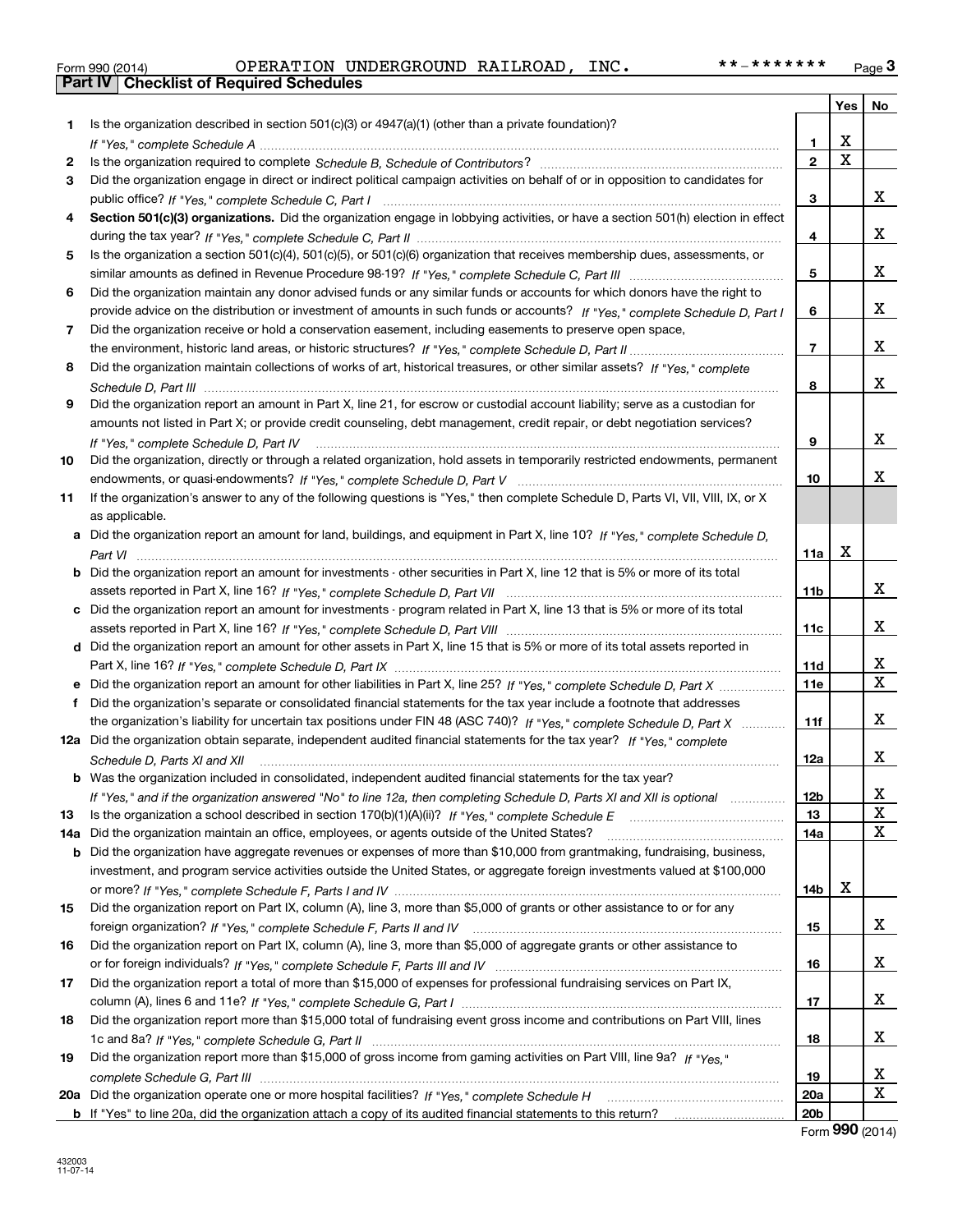| OPERATION UNDERGROUND RAILROAD, INC. |  |
|--------------------------------------|--|
|                                      |  |

|          | OPERATION UNDERGROUND RAILROAD, INC.<br>* * _ * * * * * * *<br>Form 990 (2014)                                                           |            |     | Page 4                                             |
|----------|------------------------------------------------------------------------------------------------------------------------------------------|------------|-----|----------------------------------------------------|
|          | Part IV<br><b>Checklist of Required Schedules</b> (continued)                                                                            |            |     |                                                    |
|          |                                                                                                                                          |            | Yes | No                                                 |
| 21       | Did the organization report more than \$5,000 of grants or other assistance to any domestic organization or                              |            |     |                                                    |
|          |                                                                                                                                          | 21         |     | x                                                  |
| 22       | Did the organization report more than \$5,000 of grants or other assistance to or for domestic individuals on                            |            |     |                                                    |
|          |                                                                                                                                          | 22         |     | x                                                  |
| 23       | Did the organization answer "Yes" to Part VII, Section A, line 3, 4, or 5 about compensation of the organization's current               |            |     |                                                    |
|          | and former officers, directors, trustees, key employees, and highest compensated employees? If "Yes," complete                           |            |     | x                                                  |
| 24a      | Did the organization have a tax-exempt bond issue with an outstanding principal amount of more than \$100,000 as of the                  | 23         |     |                                                    |
|          | last day of the year, that was issued after December 31, 2002? If "Yes," answer lines 24b through 24d and complete                       |            |     |                                                    |
|          |                                                                                                                                          | 24a        |     | x                                                  |
| b        | Schedule K. If "No", go to line 25a<br>Did the organization invest any proceeds of tax-exempt bonds beyond a temporary period exception? | 24b        |     |                                                    |
|          | Did the organization maintain an escrow account other than a refunding escrow at any time during the year to defease                     |            |     |                                                    |
|          |                                                                                                                                          | 24c        |     |                                                    |
|          |                                                                                                                                          | 24d        |     |                                                    |
|          | 25a Section 501(c)(3), 501(c)(4), and 501(c)(29) organizations. Did the organization engage in an excess benefit                         |            |     |                                                    |
|          |                                                                                                                                          | 25a        |     | x                                                  |
|          | Is the organization aware that it engaged in an excess benefit transaction with a disqualified person in a prior year, and               |            |     |                                                    |
|          | that the transaction has not been reported on any of the organization's prior Forms 990 or 990-EZ? If "Yes," complete                    |            |     |                                                    |
|          | Schedule L, Part I                                                                                                                       | 25b        |     | X                                                  |
| 26       | Did the organization report any amount on Part X, line 5, 6, or 22 for receivables from or payables to any current or                    |            |     |                                                    |
|          | former officers, directors, trustees, key employees, highest compensated employees, or disqualified persons? If "Yes."                   |            |     |                                                    |
|          | complete Schedule L, Part II <i>manufacture complete Schedule L</i> , Part II                                                            | 26         |     | x                                                  |
| 27       | Did the organization provide a grant or other assistance to an officer, director, trustee, key employee, substantial                     |            |     |                                                    |
|          | contributor or employee thereof, a grant selection committee member, or to a 35% controlled entity or family member                      |            |     |                                                    |
|          |                                                                                                                                          | 27         |     | x                                                  |
| 28       | Was the organization a party to a business transaction with one of the following parties (see Schedule L, Part IV                        |            |     |                                                    |
|          | instructions for applicable filing thresholds, conditions, and exceptions):                                                              |            |     |                                                    |
|          | A current or former officer, director, trustee, or key employee? If "Yes," complete Schedule L, Part IV                                  | <b>28a</b> |     | $\overline{\mathbf{x}}$<br>$\overline{\mathtt{x}}$ |
| b        | A family member of a current or former officer, director, trustee, or key employee? If "Yes," complete Schedule L, Part IV               | 28b        |     |                                                    |
|          | c An entity of which a current or former officer, director, trustee, or key employee (or a family member thereof) was an officer,        |            |     |                                                    |
|          |                                                                                                                                          | 28c<br>29  |     | x<br>$\overline{\mathbf{X}}$                       |
| 29<br>30 | Did the organization receive contributions of art, historical treasures, or other similar assets, or qualified conservation              |            |     |                                                    |
|          |                                                                                                                                          | 30         |     | x                                                  |
| 31       | Did the organization liquidate, terminate, or dissolve and cease operations?                                                             |            |     |                                                    |
|          |                                                                                                                                          | 31         |     | x                                                  |
| 32       | Did the organization sell, exchange, dispose of, or transfer more than 25% of its net assets? If "Yes," complete                         |            |     |                                                    |
|          |                                                                                                                                          | 32         |     | x                                                  |
| 33       | Did the organization own 100% of an entity disregarded as separate from the organization under Regulations                               |            |     |                                                    |
|          |                                                                                                                                          | 33         | х   |                                                    |
| 34       | Was the organization related to any tax-exempt or taxable entity? If "Yes," complete Schedule R, Part II, III, or IV, and                |            |     |                                                    |
|          |                                                                                                                                          | 34         |     | x                                                  |
| 35a      | Did the organization have a controlled entity within the meaning of section 512(b)(13)?                                                  | 35a        |     | $\overline{\mathbf{X}}$                            |
|          | b If "Yes" to line 35a, did the organization receive any payment from or engage in any transaction with a controlled entity              |            |     |                                                    |
|          |                                                                                                                                          | 35b        |     |                                                    |
| 36       | Section 501(c)(3) organizations. Did the organization make any transfers to an exempt non-charitable related organization?               |            |     |                                                    |
|          |                                                                                                                                          | 36         |     | x                                                  |
| 37       | Did the organization conduct more than 5% of its activities through an entity that is not a related organization                         |            |     |                                                    |
|          |                                                                                                                                          | 37         |     | x                                                  |
| 38       | Did the organization complete Schedule O and provide explanations in Schedule O for Part VI, lines 11b and 19?                           |            |     |                                                    |
|          |                                                                                                                                          | 38         | х   |                                                    |

Form (2014) **990**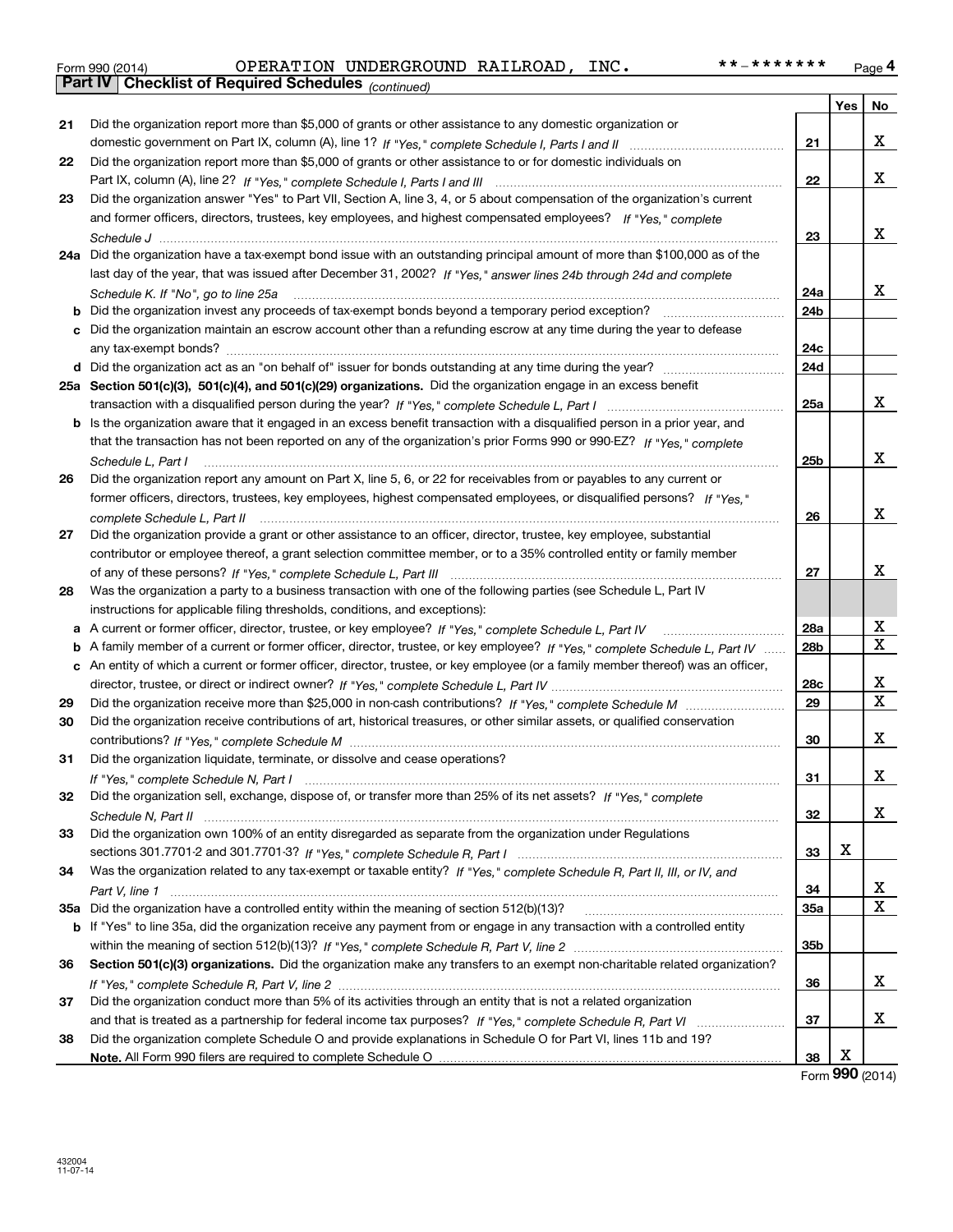|               | * * _ * * * * * * *<br>OPERATION UNDERGROUND RAILROAD, INC.<br>Form 990 (2014)                                                                  |                |     | Page 5                  |
|---------------|-------------------------------------------------------------------------------------------------------------------------------------------------|----------------|-----|-------------------------|
| <b>Part V</b> | <b>Statements Regarding Other IRS Filings and Tax Compliance</b>                                                                                |                |     |                         |
|               | Check if Schedule O contains a response or note to any line in this Part V                                                                      |                |     |                         |
|               |                                                                                                                                                 |                | Yes | No.                     |
|               | 32<br><b>1a</b> Enter the number reported in Box 3 of Form 1096. Enter -0- if not applicable<br>1a                                              |                |     |                         |
| b             | 0<br>1 <sub>b</sub><br>Enter the number of Forms W-2G included in line 1a. Enter -0- if not applicable                                          |                |     |                         |
| c             | Did the organization comply with backup withholding rules for reportable payments to vendors and reportable gaming                              |                |     |                         |
|               |                                                                                                                                                 | 1c             | X   |                         |
|               | 2a Enter the number of employees reported on Form W-3, Transmittal of Wage and Tax Statements,                                                  |                |     |                         |
|               | 7<br>filed for the calendar year ending with or within the year covered by this return<br>2a                                                    |                |     |                         |
|               |                                                                                                                                                 | 2 <sub>b</sub> | х   |                         |
|               |                                                                                                                                                 |                |     |                         |
|               | 3a Did the organization have unrelated business gross income of \$1,000 or more during the year?                                                | 3a             |     | X                       |
|               |                                                                                                                                                 | 3b             |     |                         |
|               | 4a At any time during the calendar year, did the organization have an interest in, or a signature or other authority over, a                    |                |     |                         |
|               | financial account in a foreign country (such as a bank account, securities account, or other financial account)?                                | 4a             |     | х                       |
|               | <b>b</b> If "Yes," enter the name of the foreign country: $\blacktriangleright$                                                                 |                |     |                         |
|               | See instructions for filing requirements for FinCEN Form 114, Report of Foreign Bank and Financial Accounts (FBAR).                             |                |     |                         |
|               | 5a Was the organization a party to a prohibited tax shelter transaction at any time during the tax year?                                        | 5a             |     | <u>x</u>                |
| b             |                                                                                                                                                 | 5 <sub>b</sub> |     | $\overline{\text{x}}$   |
| c             | If "Yes," to line 5a or 5b, did the organization file Form 8886-T?                                                                              | 5c             |     |                         |
|               | 6a Does the organization have annual gross receipts that are normally greater than \$100,000, and did the organization solicit                  |                |     |                         |
|               | any contributions that were not tax deductible as charitable contributions?                                                                     | 6a             |     | x                       |
|               | <b>b</b> If "Yes," did the organization include with every solicitation an express statement that such contributions or gifts                   |                |     |                         |
|               | were not tax deductible?                                                                                                                        | 6b             |     |                         |
| 7             | Organizations that may receive deductible contributions under section 170(c).                                                                   |                |     |                         |
| а             | Did the organization receive a payment in excess of \$75 made partly as a contribution and partly for goods and services provided to the payor? | 7a             |     | x                       |
| b             | If "Yes," did the organization notify the donor of the value of the goods or services provided?                                                 | 7b             |     |                         |
|               | c Did the organization sell, exchange, or otherwise dispose of tangible personal property for which it was required                             |                |     |                         |
|               |                                                                                                                                                 | 7c             |     | X                       |
|               | 7d<br>d If "Yes," indicate the number of Forms 8282 filed during the year [11,111] [12] [13] [13] [14] [15] [15] [15                            |                |     |                         |
| е             | Did the organization receive any funds, directly or indirectly, to pay premiums on a personal benefit contract?                                 | 7e             |     | $\mathbf{x}$            |
| f             | Did the organization, during the year, pay premiums, directly or indirectly, on a personal benefit contract?                                    | 7f             |     | $\overline{\textbf{X}}$ |
| g             | If the organization received a contribution of qualified intellectual property, did the organization file Form 8899 as required?                | 7g             |     | $\mathbf X$             |
| h.            | If the organization received a contribution of cars, boats, airplanes, or other vehicles, did the organization file a Form 1098-C?              | 7h             |     | X                       |
| 8             | Sponsoring organizations maintaining donor advised funds. Did a donor advised fund maintained by the                                            |                |     |                         |
|               | sponsoring organization have excess business holdings at any time during the year?                                                              | 8              |     | х                       |
|               | Sponsoring organizations maintaining donor advised funds.                                                                                       |                |     |                         |
| a             | Did the sponsoring organization make any taxable distributions under section 4966?                                                              | 9а             |     | X                       |
| b             | Did the sponsoring organization make a distribution to a donor, donor advisor, or related person?                                               | 9b             |     | X                       |
| 10            | Section 501(c)(7) organizations. Enter:                                                                                                         |                |     |                         |
| а             | 10a                                                                                                                                             |                |     |                         |
| b             | 10 <sub>b</sub><br>Gross receipts, included on Form 990, Part VIII, line 12, for public use of club facilities                                  |                |     |                         |
| 11            | Section 501(c)(12) organizations. Enter:                                                                                                        |                |     |                         |
| а             | 11a                                                                                                                                             |                |     |                         |
| b             | Gross income from other sources (Do not net amounts due or paid to other sources against                                                        |                |     |                         |
|               | 11b                                                                                                                                             |                |     |                         |
|               | 12a Section 4947(a)(1) non-exempt charitable trusts. Is the organization filing Form 990 in lieu of Form 1041?                                  | 12a            |     |                         |
|               | <b>b</b> If "Yes," enter the amount of tax-exempt interest received or accrued during the year <i>manument</i><br>12b                           |                |     |                         |
| 13            | Section 501(c)(29) qualified nonprofit health insurance issuers.                                                                                |                |     |                         |
| а             | Is the organization licensed to issue qualified health plans in more than one state?                                                            | 13a            |     |                         |
|               | Note. See the instructions for additional information the organization must report on Schedule O.                                               |                |     |                         |
| b             | Enter the amount of reserves the organization is required to maintain by the states in which the                                                |                |     |                         |
|               | 13 <sub>b</sub>                                                                                                                                 |                |     |                         |
|               | 13с                                                                                                                                             |                |     |                         |
|               | 14a Did the organization receive any payments for indoor tanning services during the tax year?                                                  | 14a            |     | х                       |
|               |                                                                                                                                                 | 14b            |     |                         |
|               |                                                                                                                                                 |                |     |                         |

|  | Form 990 (2014) |
|--|-----------------|
|--|-----------------|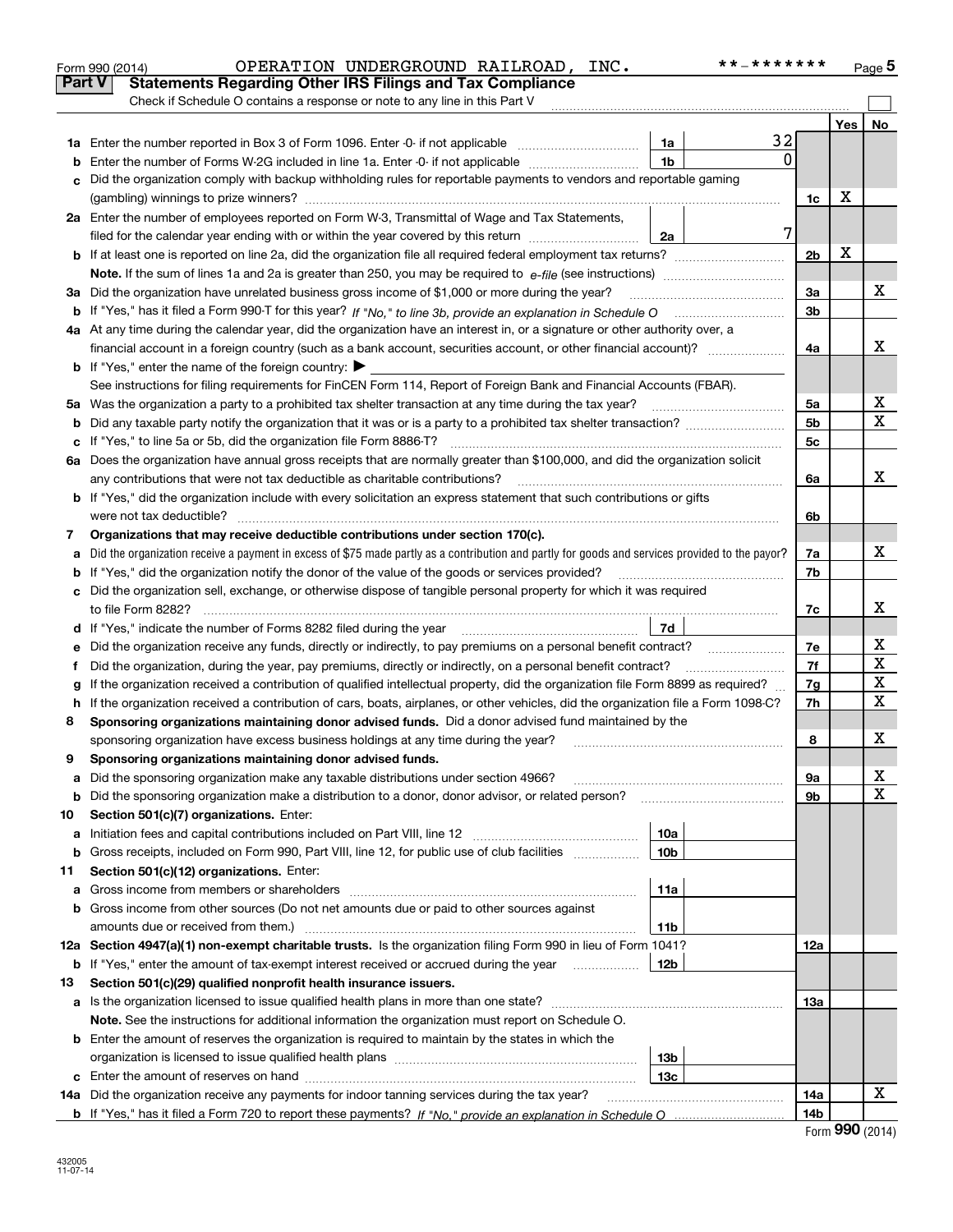|    | OPERATION UNDERGROUND RAILROAD, INC.<br>* * _ * * * * * * *<br>Form 990 (2014)                                                                                                                                                                                                                                                      |   |                 |                              | <u>Page</u> 6   |
|----|-------------------------------------------------------------------------------------------------------------------------------------------------------------------------------------------------------------------------------------------------------------------------------------------------------------------------------------|---|-----------------|------------------------------|-----------------|
|    | Part VI   Governance, Management, and Disclosure For each "Yes" response to lines 2 through 7b below, and for a "No" response                                                                                                                                                                                                       |   |                 |                              |                 |
|    | to line 8a, 8b, or 10b below, describe the circumstances, processes, or changes in Schedule O. See instructions.                                                                                                                                                                                                                    |   |                 |                              |                 |
|    | Check if Schedule O contains a response or note to any line in this Part VI                                                                                                                                                                                                                                                         |   |                 |                              | $\vert X \vert$ |
|    | <b>Section A. Governing Body and Management</b>                                                                                                                                                                                                                                                                                     |   |                 |                              |                 |
|    |                                                                                                                                                                                                                                                                                                                                     |   |                 | Yes                          | No              |
|    | 1a Enter the number of voting members of the governing body at the end of the tax year<br>1a<br>.                                                                                                                                                                                                                                   | 5 |                 |                              |                 |
|    | If there are material differences in voting rights among members of the governing body, or if the governing                                                                                                                                                                                                                         |   |                 |                              |                 |
|    | body delegated broad authority to an executive committee or similar committee, explain in Schedule O.                                                                                                                                                                                                                               | 5 |                 |                              |                 |
| b  | Enter the number of voting members included in line 1a, above, who are independent<br>1b                                                                                                                                                                                                                                            |   |                 |                              |                 |
| 2  | Did any officer, director, trustee, or key employee have a family relationship or a business relationship with any other                                                                                                                                                                                                            |   |                 |                              | x               |
|    | officer, director, trustee, or key employee?<br>Did the organization delegate control over management duties customarily performed by or under the direct supervision                                                                                                                                                               |   | 2               |                              |                 |
| 3  |                                                                                                                                                                                                                                                                                                                                     |   | 3               |                              | x               |
| 4  | Did the organization make any significant changes to its governing documents since the prior Form 990 was filed?                                                                                                                                                                                                                    |   | 4               |                              | $\mathbf X$     |
| 5  |                                                                                                                                                                                                                                                                                                                                     |   | 5               |                              | X               |
| 6  | Did the organization have members or stockholders?                                                                                                                                                                                                                                                                                  |   | 6               |                              | $\mathbf X$     |
| 7a | Did the organization have members, stockholders, or other persons who had the power to elect or appoint one or                                                                                                                                                                                                                      |   |                 |                              |                 |
|    | more members of the governing body?                                                                                                                                                                                                                                                                                                 |   | 7a              |                              | х               |
|    | <b>b</b> Are any governance decisions of the organization reserved to (or subject to approval by) members, stockholders, or                                                                                                                                                                                                         |   |                 |                              |                 |
|    | persons other than the governing body?                                                                                                                                                                                                                                                                                              |   | 7b              |                              | x               |
| 8  | Did the organization contemporaneously document the meetings held or written actions undertaken during the year by the following:                                                                                                                                                                                                   |   |                 |                              |                 |
| a  |                                                                                                                                                                                                                                                                                                                                     |   | 8а              | X                            |                 |
| b  | Each committee with authority to act on behalf of the governing body?                                                                                                                                                                                                                                                               |   | 8b              | X                            |                 |
| 9  | Is there any officer, director, trustee, or key employee listed in Part VII, Section A, who cannot be reached at the                                                                                                                                                                                                                |   |                 |                              |                 |
|    |                                                                                                                                                                                                                                                                                                                                     |   | 9               |                              | х               |
|    | Section B. Policies (This Section B requests information about policies not required by the Internal Revenue Code.)                                                                                                                                                                                                                 |   |                 |                              |                 |
|    |                                                                                                                                                                                                                                                                                                                                     |   |                 | Yes                          | No              |
|    |                                                                                                                                                                                                                                                                                                                                     |   | 10a             |                              | X               |
|    | <b>b</b> If "Yes," did the organization have written policies and procedures governing the activities of such chapters, affiliates,                                                                                                                                                                                                 |   |                 |                              |                 |
|    | and branches to ensure their operations are consistent with the organization's exempt purposes?                                                                                                                                                                                                                                     |   | 10 <sub>b</sub> |                              |                 |
|    | 11a Has the organization provided a complete copy of this Form 990 to all members of its governing body before filing the form?                                                                                                                                                                                                     |   | 11a             | X                            |                 |
|    | <b>b</b> Describe in Schedule O the process, if any, used by the organization to review this Form 990.                                                                                                                                                                                                                              |   |                 |                              |                 |
|    | 12a Did the organization have a written conflict of interest policy? If "No," go to line 13                                                                                                                                                                                                                                         |   | 12a             | х                            |                 |
|    |                                                                                                                                                                                                                                                                                                                                     |   | 12b             | X                            |                 |
| c  | Did the organization regularly and consistently monitor and enforce compliance with the policy? If "Yes," describe                                                                                                                                                                                                                  |   |                 |                              |                 |
|    | in Schedule O how this was done with the continuum control of the control of the control of the control of the                                                                                                                                                                                                                      |   | 12c             | x<br>$\overline{\textbf{X}}$ |                 |
|    |                                                                                                                                                                                                                                                                                                                                     |   | 13              | X                            |                 |
| 14 | Did the organization have a written document retention and destruction policy?                                                                                                                                                                                                                                                      |   | 14              |                              |                 |
| 15 | Did the process for determining compensation of the following persons include a review and approval by independent                                                                                                                                                                                                                  |   |                 |                              |                 |
|    | persons, comparability data, and contemporaneous substantiation of the deliberation and decision?<br>The organization's CEO, Executive Director, or top management official manufactured contains and contained a manufactured with the organization's CEO, Executive Director, or top management official manufactured with the st |   |                 |                              | x               |
| a  |                                                                                                                                                                                                                                                                                                                                     |   | 15a<br>15b      |                              | X               |
|    | If "Yes" to line 15a or 15b, describe the process in Schedule O (see instructions).                                                                                                                                                                                                                                                 |   |                 |                              |                 |
|    | <b>16a</b> Did the organization invest in, contribute assets to, or participate in a joint venture or similar arrangement with a                                                                                                                                                                                                    |   |                 |                              |                 |
|    | taxable entity during the year?                                                                                                                                                                                                                                                                                                     |   | 16a             |                              | x               |
|    | b If "Yes," did the organization follow a written policy or procedure requiring the organization to evaluate its participation                                                                                                                                                                                                      |   |                 |                              |                 |
|    | in joint venture arrangements under applicable federal tax law, and take steps to safeguard the organization's                                                                                                                                                                                                                      |   |                 |                              |                 |
|    |                                                                                                                                                                                                                                                                                                                                     |   | 16b             |                              |                 |
|    | <b>Section C. Disclosure</b>                                                                                                                                                                                                                                                                                                        |   |                 |                              |                 |
| 17 | List the states with which a copy of this Form 990 is required to be filed $\blacktriangleright U T$                                                                                                                                                                                                                                |   |                 |                              |                 |
| 18 | Section 6104 requires an organization to make its Forms 1023 (or 1024 if applicable), 990, and 990-T (Section 501(c)(3)s only) available                                                                                                                                                                                            |   |                 |                              |                 |
|    | for public inspection. Indicate how you made these available. Check all that apply.                                                                                                                                                                                                                                                 |   |                 |                              |                 |
|    | $\lfloor x \rfloor$ Upon request<br>Own website<br>Another's website<br>Other (explain in Schedule O)                                                                                                                                                                                                                               |   |                 |                              |                 |
| 19 | Describe in Schedule O whether (and if so, how) the organization made its governing documents, conflict of interest policy, and financial                                                                                                                                                                                           |   |                 |                              |                 |
|    | statements available to the public during the tax year.                                                                                                                                                                                                                                                                             |   |                 |                              |                 |
| 20 | State the name, address, and telephone number of the person who possesses the organization's books and records:                                                                                                                                                                                                                     |   |                 |                              |                 |
|    | TIM BALLARD - 801-830-5363                                                                                                                                                                                                                                                                                                          |   |                 |                              |                 |
|    | 84721<br>P.O. BOX 363, AMERICAN FORK, UT                                                                                                                                                                                                                                                                                            |   |                 |                              |                 |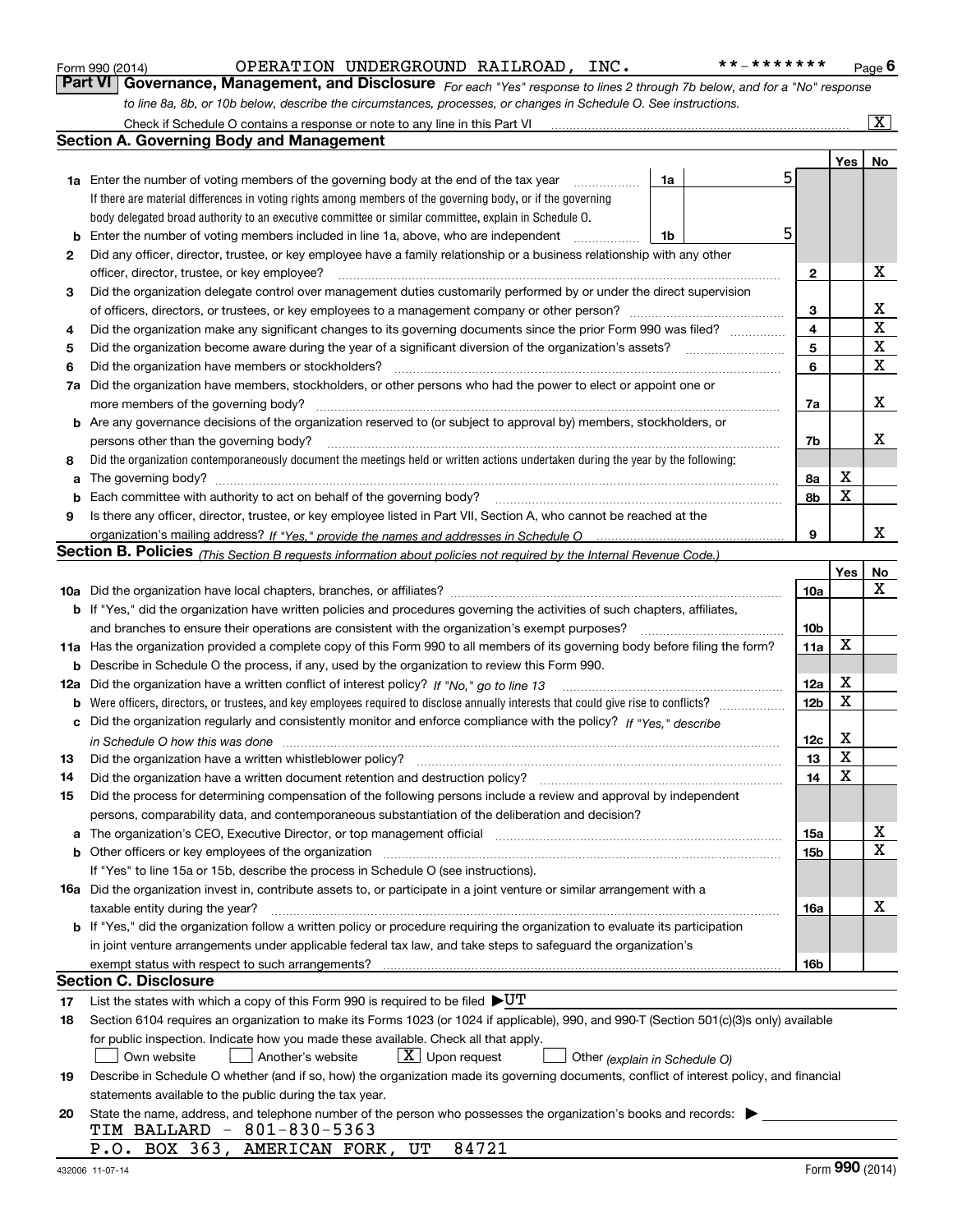Form 990 (2014) OPERATION UNDERGROUND RAILROAD , INC • \* \* - \* \* \* \* \* \* \* Page

 $\mathcal{L}^{\text{max}}$ 

Form 990 (2014) **1998 COMPTER BRAT COND INDERGROUND RAILROAD**, INC. \*\*-\*\*\*\*\*\*\* Page 7<br>**Part VII** Compensation of Officers, Directors, Trustees, Key Employees, Highest Compensated **Employees, and Independent Contractors**

Check if Schedule O contains a response or note to any line in this Part VII

**Section A. Officers, Directors, Trustees, Key Employees, and Highest Compensated Employees**

**1a**  Complete this table for all persons required to be listed. Report compensation for the calendar year ending with or within the organization's tax year.

**•** List all of the organization's current officers, directors, trustees (whether individuals or organizations), regardless of amount of compensation. Enter -0- in columns  $(D)$ ,  $(E)$ , and  $(F)$  if no compensation was paid.

● List all of the organization's **current** key employees, if any. See instructions for definition of "key employee."

**•** List the organization's five current highest compensated employees (other than an officer, director, trustee, or key employee) who received reportable compensation (Box 5 of Form W-2 and/or Box 7 of Form 1099-MISC) of more than \$100,000 from the organization and any related organizations.

 $\bullet$  List all of the organization's **former** officers, key employees, and highest compensated employees who received more than \$100,000 of reportable compensation from the organization and any related organizations.

**•** List all of the organization's former directors or trustees that received, in the capacity as a former director or trustee of the organization, more than \$10,000 of reportable compensation from the organization and any related organizations.

List persons in the following order: individual trustees or directors; institutional trustees; officers; key employees; highest compensated employees; and former such persons.

Check this box if neither the organization nor any related organization compensated any current officer, director, or trustee.  $\mathcal{L}^{\text{max}}$ 

| (A)                   | (B)<br>(C)     |                                |                                         |                         |              |                                  |        | (D)             | (E)             | (F)           |
|-----------------------|----------------|--------------------------------|-----------------------------------------|-------------------------|--------------|----------------------------------|--------|-----------------|-----------------|---------------|
| Name and Title        | Average        |                                | Position<br>(do not check more than one |                         |              |                                  |        | Reportable      | Reportable      | Estimated     |
|                       | hours per      |                                | box, unless person is both an           |                         |              |                                  |        | compensation    | compensation    | amount of     |
|                       | week           |                                | officer and a director/trustee)         |                         |              |                                  |        | from            | from related    | other         |
|                       | (list any      |                                |                                         |                         |              |                                  |        | the             | organizations   | compensation  |
|                       | hours for      |                                |                                         |                         |              |                                  |        | organization    | (W-2/1099-MISC) | from the      |
|                       | related        |                                |                                         |                         |              |                                  |        | (W-2/1099-MISC) |                 | organization  |
|                       | organizations  |                                |                                         |                         |              |                                  |        |                 |                 | and related   |
|                       | below<br>line) | Individual trustee or director | Institutional trustee                   | Officer                 | Key employee | Highest compensated<br> employee | Former |                 |                 | organizations |
| (1) JULIANNE BLAKE    | 10.00          |                                |                                         |                         |              |                                  |        |                 |                 |               |
| <b>DIRECTOR</b>       |                | $\mathbf X$                    |                                         |                         |              |                                  |        | $0$ .           | 0.              | 0.            |
| (2) STEPHEN FAIRBANKS | 1.00           |                                |                                         |                         |              |                                  |        |                 |                 |               |
| <b>DIRECTOR</b>       |                | $\mathbf X$                    |                                         |                         |              |                                  |        | $0$ .           | 0.              | 0.            |
| (3) TODD REYNOLDS     | 10.00          |                                |                                         |                         |              |                                  |        |                 |                 |               |
| <b>DIRECTOR</b>       |                | $\mathbf X$                    |                                         |                         |              |                                  |        | 0.              | $\mathbf 0$ .   | $0_{.}$       |
| (4) MARK STOTT        | 4.00           |                                |                                         |                         |              |                                  |        |                 |                 |               |
| <b>DIRECTOR</b>       |                | $\mathbf X$                    |                                         |                         |              |                                  |        | 0.              | 0.              | 0.            |
| (5) MARC REYNOLDS     | 1.00           |                                |                                         |                         |              |                                  |        |                 |                 |               |
| <b>SECRETARY</b>      |                | $\mathbf X$                    |                                         |                         |              |                                  |        | $0$ .           | 0.              | 0.            |
| (6) TIM BALLARD       | 40.00          |                                |                                         |                         |              |                                  |        |                 |                 |               |
| PRESIDENT             |                |                                |                                         | $\mathbf X$             |              |                                  |        | 120,000.        | 0.              | 0.            |
| $(7)$ JERRY           | 40.00          |                                |                                         |                         |              |                                  |        |                 |                 |               |
| <b>GOWEN</b>          |                |                                |                                         | $\overline{\textbf{X}}$ |              |                                  |        | $0$ .           | 0.              | 0.            |
|                       |                |                                |                                         |                         |              |                                  |        |                 |                 |               |
|                       |                |                                |                                         |                         |              |                                  |        |                 |                 |               |
|                       |                |                                |                                         |                         |              |                                  |        |                 |                 |               |
|                       |                |                                |                                         |                         |              |                                  |        |                 |                 |               |
|                       |                |                                |                                         |                         |              |                                  |        |                 |                 |               |
|                       |                |                                |                                         |                         |              |                                  |        |                 |                 |               |
|                       |                |                                |                                         |                         |              |                                  |        |                 |                 |               |
|                       |                |                                |                                         |                         |              |                                  |        |                 |                 |               |
|                       |                |                                |                                         |                         |              |                                  |        |                 |                 |               |
|                       |                |                                |                                         |                         |              |                                  |        |                 |                 |               |
|                       |                |                                |                                         |                         |              |                                  |        |                 |                 |               |
|                       |                |                                |                                         |                         |              |                                  |        |                 |                 |               |
|                       |                |                                |                                         |                         |              |                                  |        |                 |                 |               |
|                       |                |                                |                                         |                         |              |                                  |        |                 |                 |               |
|                       |                |                                |                                         |                         |              |                                  |        |                 |                 |               |
|                       |                |                                |                                         |                         |              |                                  |        |                 |                 |               |
|                       |                |                                |                                         |                         |              |                                  |        |                 |                 |               |
|                       |                |                                |                                         |                         |              |                                  |        |                 |                 |               |
|                       |                |                                |                                         |                         |              |                                  |        |                 |                 |               |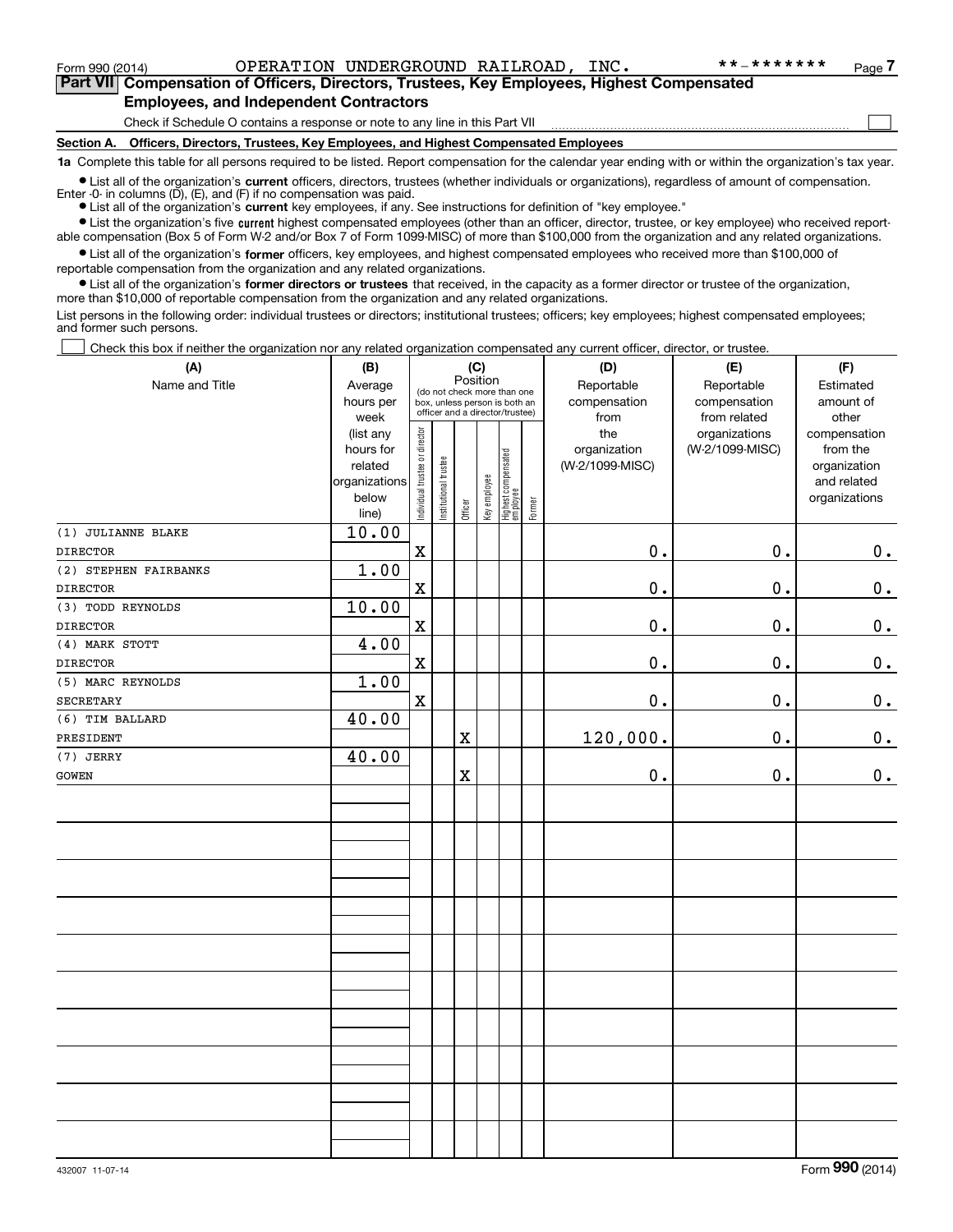|                 | OPERATION UNDERGROUND RAILROAD, INC.<br>Form 990 (2014)                                                                                                                                                                                                                          |                                                                      |                                |                                                                                                                                                                                                        |         |              |                                   |        |                                        | * * _ * * * * * * *                               |                     |                                        |                                                                          | Page 8         |
|-----------------|----------------------------------------------------------------------------------------------------------------------------------------------------------------------------------------------------------------------------------------------------------------------------------|----------------------------------------------------------------------|--------------------------------|--------------------------------------------------------------------------------------------------------------------------------------------------------------------------------------------------------|---------|--------------|-----------------------------------|--------|----------------------------------------|---------------------------------------------------|---------------------|----------------------------------------|--------------------------------------------------------------------------|----------------|
| <b>Part VII</b> | Section A. Officers, Directors, Trustees, Key Employees, and Highest Compensated Employees (continued)                                                                                                                                                                           |                                                                      |                                |                                                                                                                                                                                                        |         |              |                                   |        |                                        |                                                   |                     |                                        |                                                                          |                |
|                 | (A)<br>Name and title                                                                                                                                                                                                                                                            |                                                                      |                                | (B)<br>(C)<br>(D)<br>Position<br>Average<br>Reportable<br>(do not check more than one<br>hours per<br>compensation<br>box, unless person is both an<br>officer and a director/trustee)<br>week<br>from |         |              |                                   |        |                                        | (E)<br>Reportable<br>compensation<br>from related |                     | (F)<br>Estimated<br>amount of<br>other |                                                                          |                |
|                 |                                                                                                                                                                                                                                                                                  | (list any<br>hours for<br>related<br>organizations<br>below<br>line) | Individual trustee or director | Institutional trustee                                                                                                                                                                                  | Officer | key employee | Highest compensated<br>  employee | Former | the<br>organization<br>(W-2/1099-MISC) | organizations<br>(W-2/1099-MISC)                  |                     |                                        | compensation<br>from the<br>organization<br>and related<br>organizations |                |
|                 |                                                                                                                                                                                                                                                                                  |                                                                      |                                |                                                                                                                                                                                                        |         |              |                                   |        |                                        |                                                   |                     |                                        |                                                                          |                |
|                 |                                                                                                                                                                                                                                                                                  |                                                                      |                                |                                                                                                                                                                                                        |         |              |                                   |        |                                        |                                                   |                     |                                        |                                                                          |                |
|                 |                                                                                                                                                                                                                                                                                  |                                                                      |                                |                                                                                                                                                                                                        |         |              |                                   |        |                                        |                                                   |                     |                                        |                                                                          |                |
|                 |                                                                                                                                                                                                                                                                                  |                                                                      |                                |                                                                                                                                                                                                        |         |              |                                   |        |                                        |                                                   |                     |                                        |                                                                          |                |
|                 |                                                                                                                                                                                                                                                                                  |                                                                      |                                |                                                                                                                                                                                                        |         |              |                                   |        |                                        |                                                   |                     |                                        |                                                                          |                |
|                 |                                                                                                                                                                                                                                                                                  |                                                                      |                                |                                                                                                                                                                                                        |         |              |                                   |        |                                        |                                                   |                     |                                        |                                                                          |                |
|                 |                                                                                                                                                                                                                                                                                  |                                                                      |                                |                                                                                                                                                                                                        |         |              |                                   |        |                                        |                                                   |                     |                                        |                                                                          |                |
|                 |                                                                                                                                                                                                                                                                                  |                                                                      |                                |                                                                                                                                                                                                        |         |              |                                   |        |                                        |                                                   |                     |                                        |                                                                          |                |
|                 |                                                                                                                                                                                                                                                                                  |                                                                      |                                |                                                                                                                                                                                                        |         |              |                                   |        | 120,000.                               |                                                   | 0.                  |                                        |                                                                          | $0$ .          |
|                 | c Total from continuation sheets to Part VII, Section A                                                                                                                                                                                                                          |                                                                      |                                |                                                                                                                                                                                                        |         |              |                                   |        | 0.<br>120,000.                         |                                                   | 0.<br>0.            |                                        |                                                                          | $0$ .<br>$0$ . |
| $\mathbf{2}$    | Total number of individuals (including but not limited to those listed above) who received more than \$100,000 of reportable<br>compensation from the organization $\blacktriangleright$                                                                                         |                                                                      |                                |                                                                                                                                                                                                        |         |              |                                   |        |                                        |                                                   |                     |                                        |                                                                          | 1              |
| 3               | Did the organization list any former officer, director, or trustee, key employee, or highest compensated employee on                                                                                                                                                             |                                                                      |                                |                                                                                                                                                                                                        |         |              |                                   |        |                                        |                                                   |                     |                                        | Yes                                                                      | No             |
|                 | line 1a? If "Yes," complete Schedule J for such individual manufactured contained and the line 1a? If "Yes," complete Schedule J for such individual<br>For any individual listed on line 1a, is the sum of reportable compensation and other compensation from the organization |                                                                      |                                |                                                                                                                                                                                                        |         |              |                                   |        |                                        |                                                   |                     | З                                      |                                                                          | X              |
| 5               | Did any person listed on line 1a receive or accrue compensation from any unrelated organization or individual for services                                                                                                                                                       |                                                                      |                                |                                                                                                                                                                                                        |         |              |                                   |        |                                        |                                                   |                     | 4                                      |                                                                          | x<br>x         |
|                 | <b>Section B. Independent Contractors</b>                                                                                                                                                                                                                                        |                                                                      |                                |                                                                                                                                                                                                        |         |              |                                   |        |                                        |                                                   |                     | 5                                      |                                                                          |                |
| 1               | Complete this table for your five highest compensated independent contractors that received more than \$100,000 of compensation from                                                                                                                                             |                                                                      |                                |                                                                                                                                                                                                        |         |              |                                   |        |                                        |                                                   |                     |                                        |                                                                          |                |
|                 | the organization. Report compensation for the calendar year ending with or within the organization's tax year.<br>(A)<br>(B)<br>Name and business address<br>Description of services<br><b>NONE</b>                                                                              |                                                                      |                                |                                                                                                                                                                                                        |         |              |                                   |        |                                        |                                                   | (C)<br>Compensation |                                        |                                                                          |                |
|                 |                                                                                                                                                                                                                                                                                  |                                                                      |                                |                                                                                                                                                                                                        |         |              |                                   |        |                                        |                                                   |                     |                                        |                                                                          |                |
|                 |                                                                                                                                                                                                                                                                                  |                                                                      |                                |                                                                                                                                                                                                        |         |              |                                   |        |                                        |                                                   |                     |                                        |                                                                          |                |
|                 |                                                                                                                                                                                                                                                                                  |                                                                      |                                |                                                                                                                                                                                                        |         |              |                                   |        |                                        |                                                   |                     |                                        |                                                                          |                |
|                 |                                                                                                                                                                                                                                                                                  |                                                                      |                                |                                                                                                                                                                                                        |         |              |                                   |        |                                        |                                                   |                     |                                        |                                                                          |                |
| 2               | Total number of independent contractors (including but not limited to those listed above) who received more than                                                                                                                                                                 |                                                                      |                                |                                                                                                                                                                                                        |         |              |                                   |        |                                        |                                                   |                     |                                        |                                                                          |                |
|                 | \$100,000 of compensation from the organization                                                                                                                                                                                                                                  |                                                                      |                                |                                                                                                                                                                                                        |         | 0            |                                   |        |                                        |                                                   |                     |                                        |                                                                          |                |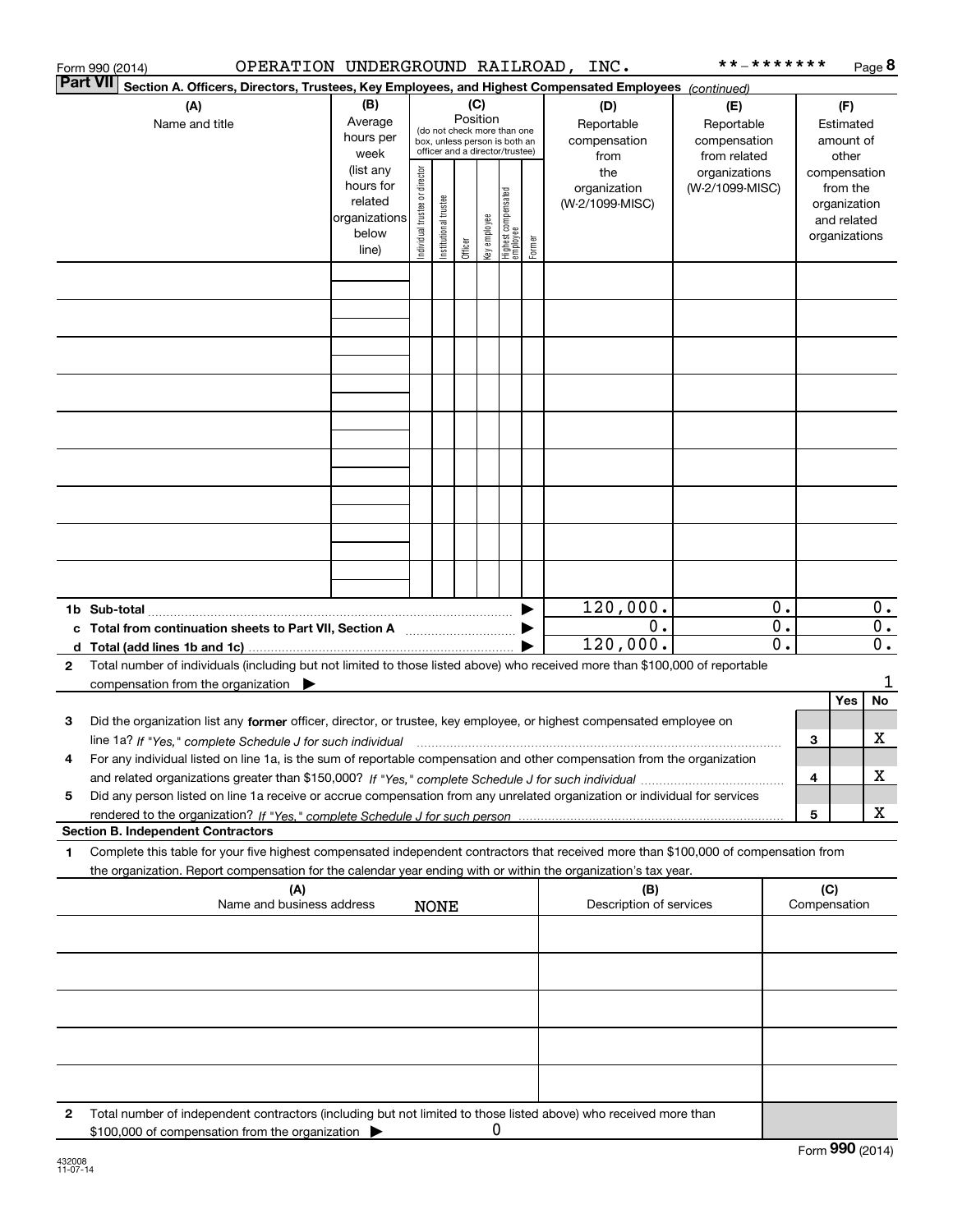|                                                           | Form 990 (2014)  |                                                                                                                                                 |                |                                | OPERATION UNDERGROUND RAILROAD, INC. |                                                 | **_*******                                           | Page 9                                                             |
|-----------------------------------------------------------|------------------|-------------------------------------------------------------------------------------------------------------------------------------------------|----------------|--------------------------------|--------------------------------------|-------------------------------------------------|------------------------------------------------------|--------------------------------------------------------------------|
|                                                           | <b>Part VIII</b> | <b>Statement of Revenue</b>                                                                                                                     |                |                                |                                      |                                                 |                                                      |                                                                    |
|                                                           |                  | Check if Schedule O contains a response or note to any line in this Part VIII                                                                   |                |                                |                                      |                                                 |                                                      |                                                                    |
|                                                           |                  |                                                                                                                                                 |                |                                | (A)<br>Total revenue                 | (B)<br>Related or<br>exempt function<br>revenue | $\overline{(C)}$<br>Unrelated<br>business<br>revenue | (D)<br>Revenue excluded<br>from tax under<br>sections<br>512 - 514 |
|                                                           |                  | 1 a Federated campaigns                                                                                                                         | 1a             |                                |                                      |                                                 |                                                      |                                                                    |
| Contributions, Gifts, Grants<br>and Other Similar Amounts | b                |                                                                                                                                                 | 1 <sub>b</sub> |                                |                                      |                                                 |                                                      |                                                                    |
|                                                           |                  | c Fundraising events                                                                                                                            | 1 <sub>c</sub> |                                |                                      |                                                 |                                                      |                                                                    |
|                                                           |                  | d Related organizations                                                                                                                         | 1d             |                                |                                      |                                                 |                                                      |                                                                    |
|                                                           | е                | Government grants (contributions)                                                                                                               | 1e             |                                |                                      |                                                 |                                                      |                                                                    |
|                                                           |                  | f All other contributions, gifts, grants, and                                                                                                   |                |                                |                                      |                                                 |                                                      |                                                                    |
|                                                           |                  | similar amounts not included above                                                                                                              |                | 1f 3, 326, 039.                |                                      |                                                 |                                                      |                                                                    |
|                                                           | g                | Noncash contributions included in lines 1a-1f: \$                                                                                               |                | $\blacktriangleright$          | 3,326,039.                           |                                                 |                                                      |                                                                    |
|                                                           | h.               |                                                                                                                                                 |                |                                |                                      |                                                 |                                                      |                                                                    |
|                                                           |                  | 2 a MERCHANDISE SALES                                                                                                                           |                | <b>Business Code</b><br>454110 | 128,827.                             | 128,827.                                        |                                                      |                                                                    |
|                                                           | b                |                                                                                                                                                 |                |                                |                                      |                                                 |                                                      |                                                                    |
|                                                           | с                | <u> 1989 - Johann Barbara, martxa alemaniar a</u>                                                                                               |                |                                |                                      |                                                 |                                                      |                                                                    |
|                                                           | d                | <u> 2000 - Jan James James School (f. 1982)</u>                                                                                                 |                |                                |                                      |                                                 |                                                      |                                                                    |
| Program Service<br>Revenue                                | е                | <u> 1989 - Johann Stein, mars an de Brasilia (b. 1989)</u>                                                                                      |                |                                |                                      |                                                 |                                                      |                                                                    |
|                                                           |                  |                                                                                                                                                 |                |                                |                                      |                                                 |                                                      |                                                                    |
|                                                           | a                |                                                                                                                                                 |                | $\blacktriangleright$          | 128,827.                             |                                                 |                                                      |                                                                    |
|                                                           | 3                | Investment income (including dividends, interest, and                                                                                           |                |                                |                                      |                                                 |                                                      |                                                                    |
|                                                           |                  |                                                                                                                                                 |                | ▶                              | 477.                                 | 477.                                            |                                                      |                                                                    |
|                                                           | 4                | Income from investment of tax-exempt bond proceeds                                                                                              |                |                                |                                      |                                                 |                                                      |                                                                    |
|                                                           | 5                |                                                                                                                                                 |                |                                |                                      |                                                 |                                                      |                                                                    |
|                                                           |                  |                                                                                                                                                 | (i) Real       | (ii) Personal                  |                                      |                                                 |                                                      |                                                                    |
|                                                           |                  | 6 a Gross rents                                                                                                                                 |                |                                |                                      |                                                 |                                                      |                                                                    |
|                                                           | b                | Less: rental expenses                                                                                                                           |                |                                |                                      |                                                 |                                                      |                                                                    |
|                                                           | с                | Rental income or (loss)                                                                                                                         |                |                                |                                      |                                                 |                                                      |                                                                    |
|                                                           |                  |                                                                                                                                                 |                |                                |                                      |                                                 |                                                      |                                                                    |
|                                                           |                  | 7 a Gross amount from sales of                                                                                                                  | (i) Securities | (ii) Other                     |                                      |                                                 |                                                      |                                                                    |
|                                                           |                  | assets other than inventory                                                                                                                     |                |                                |                                      |                                                 |                                                      |                                                                    |
|                                                           |                  | <b>b</b> Less: cost or other basis<br>and sales expenses                                                                                        |                |                                |                                      |                                                 |                                                      |                                                                    |
|                                                           |                  |                                                                                                                                                 |                |                                |                                      |                                                 |                                                      |                                                                    |
|                                                           |                  |                                                                                                                                                 |                |                                |                                      |                                                 |                                                      |                                                                    |
|                                                           |                  | 8 a Gross income from fundraising events (not                                                                                                   |                |                                |                                      |                                                 |                                                      |                                                                    |
|                                                           |                  |                                                                                                                                                 |                |                                |                                      |                                                 |                                                      |                                                                    |
|                                                           |                  | contributions reported on line 1c). See                                                                                                         |                |                                |                                      |                                                 |                                                      |                                                                    |
|                                                           |                  |                                                                                                                                                 |                |                                |                                      |                                                 |                                                      |                                                                    |
| <b>Other Revenue</b>                                      |                  |                                                                                                                                                 | $\mathbf b$    |                                |                                      |                                                 |                                                      |                                                                    |
|                                                           |                  | c Net income or (loss) from fundraising events                                                                                                  |                | .                              |                                      |                                                 |                                                      |                                                                    |
|                                                           |                  | 9 a Gross income from gaming activities. See                                                                                                    |                |                                |                                      |                                                 |                                                      |                                                                    |
|                                                           |                  |                                                                                                                                                 |                |                                |                                      |                                                 |                                                      |                                                                    |
|                                                           |                  |                                                                                                                                                 | b              |                                |                                      |                                                 |                                                      |                                                                    |
|                                                           |                  |                                                                                                                                                 |                | ▶                              |                                      |                                                 |                                                      |                                                                    |
|                                                           |                  | 10 a Gross sales of inventory, less returns                                                                                                     |                |                                |                                      |                                                 |                                                      |                                                                    |
|                                                           |                  |                                                                                                                                                 |                |                                |                                      |                                                 |                                                      |                                                                    |
|                                                           |                  |                                                                                                                                                 | $\mathbf b$    |                                |                                      |                                                 |                                                      |                                                                    |
|                                                           |                  | <b>c</b> Net income or (loss) from sales of inventory<br>Miscellaneous Revenue                                                                  |                | ▶<br><b>Business Code</b>      |                                      |                                                 |                                                      |                                                                    |
|                                                           | 11 a             |                                                                                                                                                 |                |                                |                                      |                                                 |                                                      |                                                                    |
|                                                           | b                | <u> 1989 - Johann John Stone, meil in der Stone aus der Stone aus der Stone aus der Stone aus der Stone anderen S</u>                           |                |                                |                                      |                                                 |                                                      |                                                                    |
|                                                           | с                | <u> 1989 - Johann Barbara, martxa eta idazlea (h. 1989).</u><br>the contract of the contract of the contract of the contract of the contract of |                |                                |                                      |                                                 |                                                      |                                                                    |
|                                                           | d                |                                                                                                                                                 |                |                                |                                      |                                                 |                                                      |                                                                    |
|                                                           |                  |                                                                                                                                                 |                |                                |                                      |                                                 |                                                      |                                                                    |
|                                                           | 12               |                                                                                                                                                 |                |                                | $\blacktriangleright$ 3,455,343.     | 129,304.                                        | 0.                                                   | 0.                                                                 |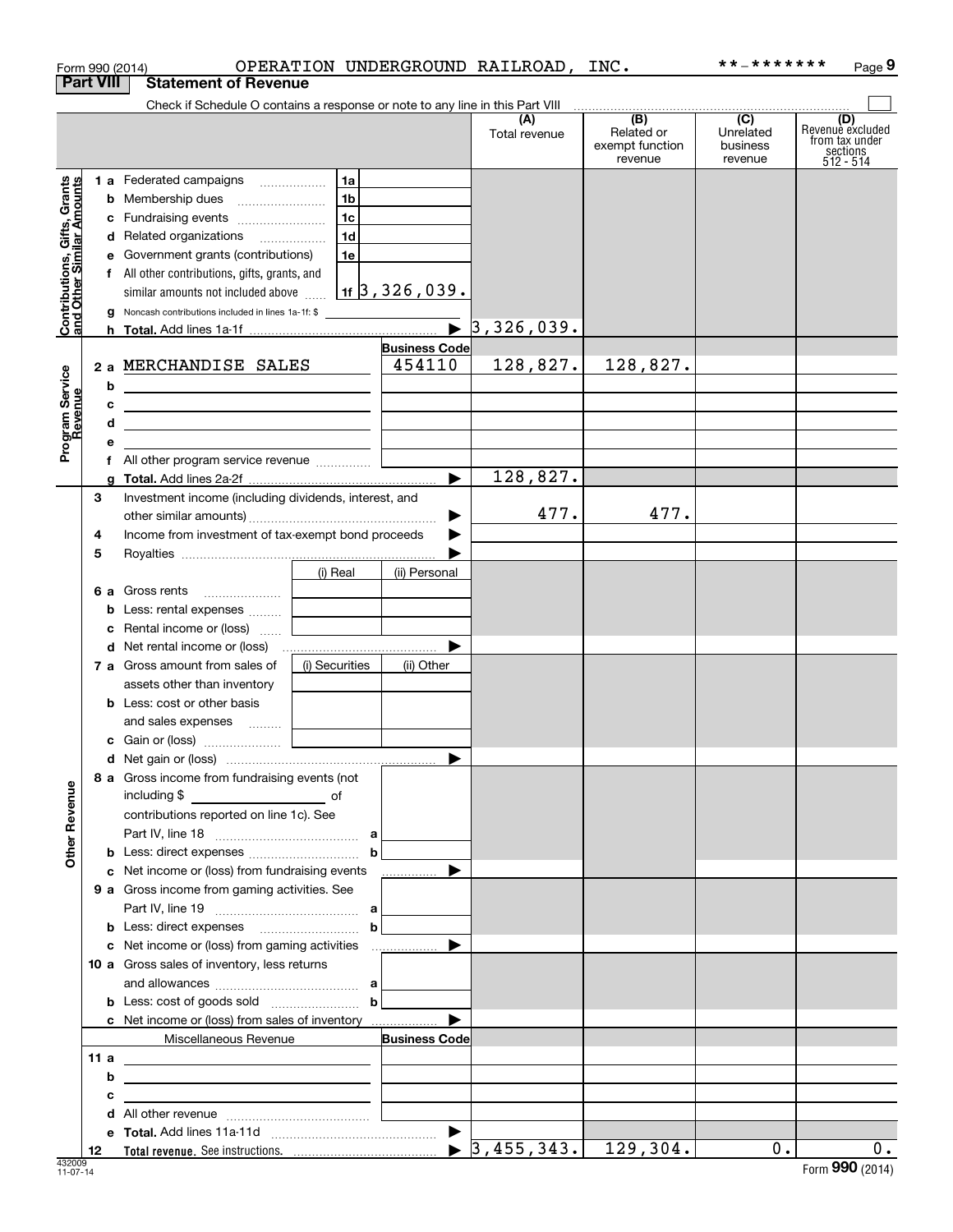|              | Form 990 (2014)<br><b>Part IX   Statement of Functional Expenses</b>                                                                                                                                      |                       | OPERATION UNDERGROUND RAILROAD, INC. |                                           | **_*******<br>Page             |
|--------------|-----------------------------------------------------------------------------------------------------------------------------------------------------------------------------------------------------------|-----------------------|--------------------------------------|-------------------------------------------|--------------------------------|
|              | Section 501(c)(3) and 501(c)(4) organizations must complete all columns. All other organizations must complete column (A).<br>Check if Schedule O contains a response or note to any line in this Part IX |                       |                                      |                                           |                                |
|              | Do not include amounts reported on lines 6b,<br>7b, 8b, 9b, and 10b of Part VIII.                                                                                                                         | (A)<br>Total expenses | (B)<br>Program service<br>expenses   | (C)<br>Management and<br>general expenses | (D)<br>Fundraising<br>expenses |
|              | Grants and other assistance to domestic organizations<br>and domestic governments. See Part IV, line 21                                                                                                   |                       |                                      |                                           |                                |
| $\mathbf{2}$ | Grants and other assistance to domestic<br>individuals. See Part IV, line 22                                                                                                                              |                       |                                      |                                           |                                |
| 3            | Grants and other assistance to foreign<br>organizations, foreign governments, and foreign<br>individuals, See Part IV, lines 15 and 16                                                                    |                       |                                      |                                           |                                |

**10**

 $\mathcal{L}^{\text{max}}$ 

|              | 7b, 8b, 9b, and 10b of Part VIII.                                                                        |                       | expenses         | general expenses | expenses |
|--------------|----------------------------------------------------------------------------------------------------------|-----------------------|------------------|------------------|----------|
| 1.           | Grants and other assistance to domestic organizations                                                    |                       |                  |                  |          |
|              | and domestic governments. See Part IV, line 21<br>$\ddotsc$                                              |                       |                  |                  |          |
| $\mathbf{2}$ | Grants and other assistance to domestic                                                                  |                       |                  |                  |          |
|              | individuals. See Part IV, line 22                                                                        |                       |                  |                  |          |
| 3            | Grants and other assistance to foreign                                                                   |                       |                  |                  |          |
|              | organizations, foreign governments, and foreign                                                          |                       |                  |                  |          |
|              | individuals. See Part IV, lines 15 and 16                                                                |                       |                  |                  |          |
| 4            | Benefits paid to or for members                                                                          |                       |                  |                  |          |
| 5            | Compensation of current officers, directors,                                                             |                       |                  |                  |          |
|              | trustees, and key employees                                                                              | 120,000.              | 120,000.         |                  |          |
| 6            | Compensation not included above, to disqualified                                                         |                       |                  |                  |          |
|              | persons (as defined under section 4958(f)(1)) and                                                        |                       |                  |                  |          |
|              | persons described in section 4958(c)(3)(B)                                                               |                       |                  |                  |          |
| 7            |                                                                                                          | 186,958.              | 56,653.          | 25,876.          | 104,429. |
| 8            | Pension plan accruals and contributions (include                                                         |                       |                  |                  |          |
|              | section 401(k) and 403(b) employer contributions)                                                        |                       |                  |                  |          |
| 9            |                                                                                                          | 56,640.               | 32,418.          | 10,092.          | 14,130.  |
| 10           |                                                                                                          | $\overline{26,102}$ . | 26, 102.         |                  |          |
| 11           | Fees for services (non-employees):                                                                       |                       |                  |                  |          |
|              |                                                                                                          |                       |                  |                  |          |
| b            |                                                                                                          | 36,598.               | 35,000.          | 1,598.           |          |
| с            |                                                                                                          | 2,193.                |                  | 2,193.           |          |
| d            |                                                                                                          |                       |                  |                  |          |
| е            | Professional fundraising services. See Part IV, line 17                                                  |                       |                  |                  |          |
| f            | Investment management fees                                                                               |                       |                  |                  |          |
| g            | Other. (If line 11g amount exceeds 10% of line 25,                                                       |                       |                  |                  |          |
|              | column (A) amount, list line 11g expenses on Sch 0.)                                                     | 234,700.              |                  |                  | 234,700. |
| 12           |                                                                                                          | 75,418.               |                  | 73,470.          | 1,948.   |
| 13           |                                                                                                          |                       |                  |                  |          |
| 14           |                                                                                                          |                       |                  |                  |          |
| 15           |                                                                                                          | 8,975.                |                  | 8,975.           |          |
| 16<br>17     |                                                                                                          |                       |                  |                  |          |
| 18           | Payments of travel or entertainment expenses                                                             |                       |                  |                  |          |
|              | for any federal, state, or local public officials                                                        |                       |                  |                  |          |
| 19           | Conferences, conventions, and meetings                                                                   |                       |                  |                  |          |
| 20           | Interest                                                                                                 |                       |                  |                  |          |
| 21           |                                                                                                          |                       |                  |                  |          |
| 22           | Depreciation, depletion, and amortization                                                                | 4,759.                | 1,612.           | 3,147.           |          |
| 23           | Insurance                                                                                                |                       |                  |                  |          |
| 24           | Other expenses. Itemize expenses not covered<br>above. (List miscellaneous expenses in line 24e. If line |                       |                  |                  |          |
|              | 24e amount exceeds 10% of line 25, column (A)<br>amount, list line 24e expenses on Schedule O.)          |                       |                  |                  |          |
| a            | OPERATION EXPENSE                                                                                        | 850,703.              | 850,703.         |                  |          |
| b            | FUNDRAISING EXPENSE                                                                                      | 400,620.              | 0.               |                  | 400,620. |
| C            | <b>POSTAGE</b>                                                                                           | 64,181.               | 0.               | 12,836.          | 51, 345. |
| d            | CONTRACT LABOR                                                                                           | 37,932.               | $\overline{0}$ . | 37,932.          | 0.       |
|              | e All other expenses                                                                                     | 83,279.               | 42,375.          | 23,686.          | 17,218.  |
| 25           | Total functional expenses. Add lines 1 through 24e                                                       | 2,189,058.            | 1,164,863.       | 199,805.         | 824,390. |
| 26           | Joint costs. Complete this line only if the organization                                                 |                       |                  |                  |          |
|              | reported in column (B) joint costs from a combined                                                       |                       |                  |                  |          |
|              | educational campaign and fundraising solicitation.                                                       |                       |                  |                  |          |
|              | Check here $\blacktriangleright$<br>if following SOP 98-2 (ASC 958-720)                                  |                       |                  |                  |          |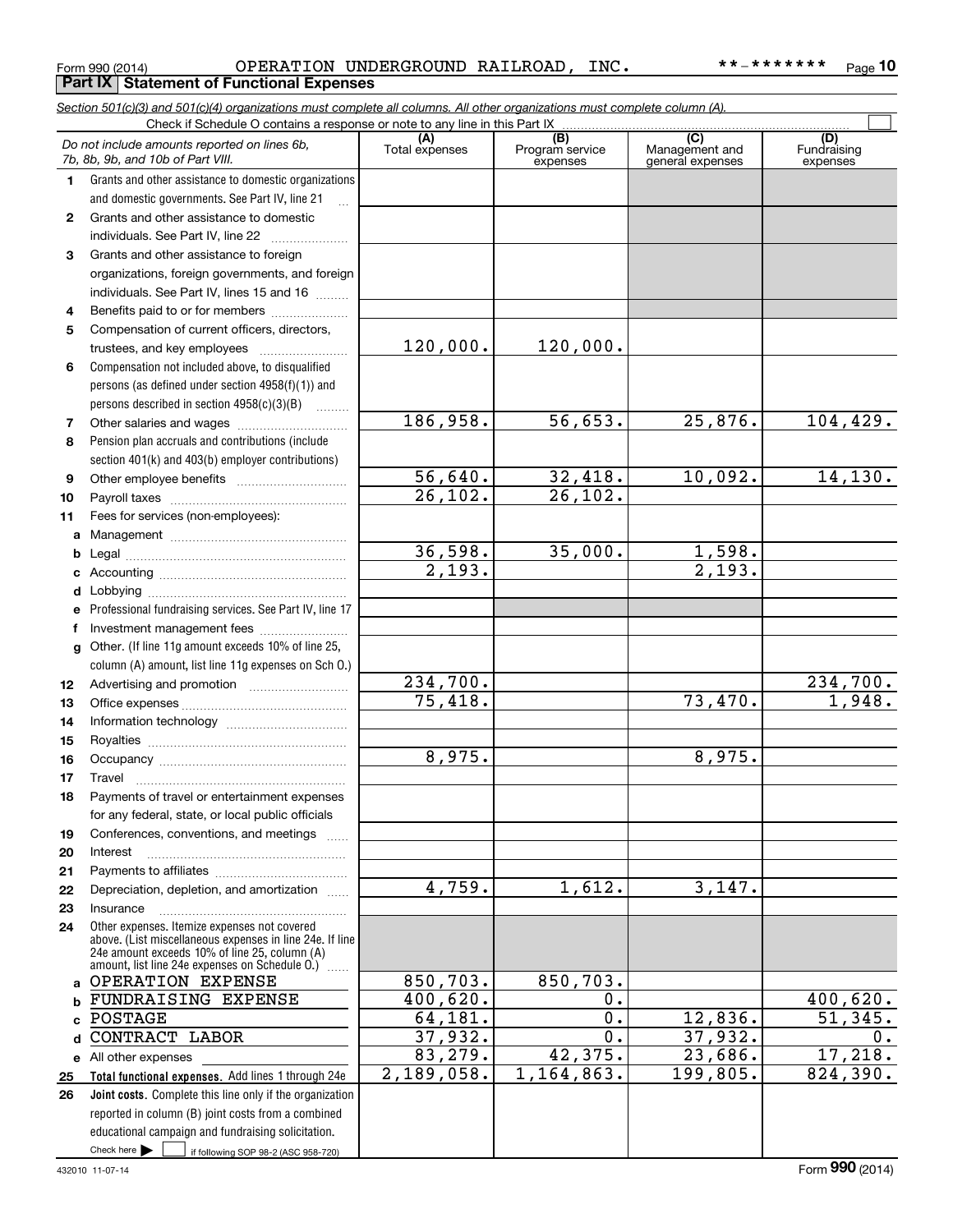|                             | OPERATION UNDERGROUND RAILROAD, INC.<br>Form 990 (2014)<br><b>Part X   Balance Sheet</b>                                                                                         |          |     |                              |                 | $Page$ 11                               |
|-----------------------------|----------------------------------------------------------------------------------------------------------------------------------------------------------------------------------|----------|-----|------------------------------|-----------------|-----------------------------------------|
|                             |                                                                                                                                                                                  |          |     |                              |                 |                                         |
|                             |                                                                                                                                                                                  |          |     | (A)                          |                 | (B)                                     |
|                             |                                                                                                                                                                                  |          |     | Beginning of year            |                 | End of year                             |
| 1                           | Cash - non-interest-bearing                                                                                                                                                      |          |     | 51, 162.                     | $\mathbf{1}$    | $\overline{1,}$ 999,767.                |
| 2                           |                                                                                                                                                                                  |          |     | 782, 744.                    | $\overline{2}$  | 23,150.                                 |
| з                           |                                                                                                                                                                                  |          | 3   |                              |                 |                                         |
| 4                           |                                                                                                                                                                                  |          | 4   |                              |                 |                                         |
| 5                           | Loans and other receivables from current and former officers, directors,                                                                                                         |          |     |                              |                 |                                         |
|                             | trustees, key employees, and highest compensated employees. Complete                                                                                                             |          |     |                              |                 |                                         |
|                             | Part II of Schedule L                                                                                                                                                            |          |     |                              | 5               |                                         |
| 6                           | Loans and other receivables from other disqualified persons (as defined under                                                                                                    |          |     |                              |                 |                                         |
|                             | section 4958(f)(1)), persons described in section 4958(c)(3)(B), and contributing                                                                                                |          |     |                              |                 |                                         |
|                             | employers and sponsoring organizations of section 501(c)(9) voluntary                                                                                                            |          |     |                              |                 |                                         |
|                             | employees' beneficiary organizations (see instr). Complete Part II of Sch L                                                                                                      |          |     |                              | 6               |                                         |
| Assets<br>7                 |                                                                                                                                                                                  |          |     | $\overline{7}$               |                 |                                         |
| 8                           |                                                                                                                                                                                  |          |     |                              | 8               | 77,644.                                 |
| 9                           | Prepaid expenses and deferred charges                                                                                                                                            |          |     |                              | 9               |                                         |
|                             | 10a Land, buildings, and equipment: cost or other                                                                                                                                |          |     |                              |                 |                                         |
|                             | basis. Complete Part VI of Schedule D $\begin{array}{ c c c c c }\n\hline\n10a & 68,931. \\ \hline\n\text{Less: accumulated depreciation} & 10b & 4,994. \\ \hline\n\end{array}$ |          |     |                              |                 |                                         |
|                             |                                                                                                                                                                                  |          |     | 17,794.                      | 10 <sub>c</sub> | 63,937.                                 |
| 11                          |                                                                                                                                                                                  |          |     |                              |                 |                                         |
| 12                          |                                                                                                                                                                                  |          | 12  |                              |                 |                                         |
| 13                          |                                                                                                                                                                                  |          | 13  |                              |                 |                                         |
| 14                          |                                                                                                                                                                                  |          | 14  |                              |                 |                                         |
| 15                          |                                                                                                                                                                                  |          | 15  |                              |                 |                                         |
| 16                          |                                                                                                                                                                                  | 851,700. | 16  | $\frac{2,164,498.}{46,513.}$ |                 |                                         |
| 17                          |                                                                                                                                                                                  |          |     |                              | 17              |                                         |
| 18                          |                                                                                                                                                                                  |          |     |                              | 18              |                                         |
| 19                          | Deferred revenue material contracts and contracts are contracted and contract and contract are contracted and c                                                                  |          |     |                              | 19              |                                         |
| 20                          |                                                                                                                                                                                  |          |     |                              | 20              |                                         |
| 21                          | Escrow or custodial account liability. Complete Part IV of Schedule D                                                                                                            |          |     |                              | 21              |                                         |
| 22                          | Loans and other payables to current and former officers, directors, trustees,                                                                                                    |          |     |                              |                 |                                         |
|                             | key employees, highest compensated employees, and disqualified persons.<br>Complete Part II of Schedule L                                                                        |          |     |                              |                 |                                         |
| Liabilities<br>23           | Secured mortgages and notes payable to unrelated third parties                                                                                                                   |          |     |                              | 22<br>23        |                                         |
| 24                          | Unsecured notes and loans payable to unrelated third parties                                                                                                                     |          | .   |                              | 24              |                                         |
| 25                          | Other liabilities (including federal income tax, payables to related third                                                                                                       |          |     |                              |                 |                                         |
|                             | parties, and other liabilities not included on lines 17-24). Complete Part X of                                                                                                  |          |     |                              |                 |                                         |
|                             | Schedule D                                                                                                                                                                       |          |     |                              | 25              |                                         |
| 26                          | <b>Total liabilities.</b> Add lines 17 through 25                                                                                                                                |          |     | $\overline{0}$ .             | 26              | 46,513.                                 |
|                             | Organizations that follow SFAS 117 (ASC 958), check here                                                                                                                         |          | and |                              |                 |                                         |
|                             | complete lines 27 through 29, and lines 33 and 34.                                                                                                                               |          |     |                              |                 |                                         |
| 27                          |                                                                                                                                                                                  |          |     |                              | 27              |                                         |
| 28                          | Temporarily restricted net assets                                                                                                                                                |          |     |                              | 28              |                                         |
| 29                          | Permanently restricted net assets                                                                                                                                                |          |     |                              | 29              |                                         |
| Net Assets or Fund Balances | Organizations that do not follow SFAS 117 (ASC 958), check here $\blacktriangleright \lfloor X \rfloor$                                                                          |          |     |                              |                 |                                         |
|                             | and complete lines 30 through 34.                                                                                                                                                |          |     |                              |                 |                                         |
| 30                          | Capital stock or trust principal, or current funds                                                                                                                               |          |     | 0.                           | 30              | 0.                                      |
| 31                          | Paid-in or capital surplus, or land, building, or equipment fund                                                                                                                 |          |     | 0.                           | 31              | 0.                                      |
| 32                          | Retained earnings, endowment, accumulated income, or other funds                                                                                                                 |          | .   | 851,700.<br>851              | 32              | 2,117,985.<br>$\overline{2}$<br>11<br>7 |
| 33                          | Total net assets or fund halances                                                                                                                                                |          |     | 700                          | 33              | 9                                       |

Capital stock or trust principal, or current funds ~~~~~~~~~~~~~~~ Paid-in or capital surplus, or land, building, or equipment fund www.commun.com Retained earnings, endowment, accumulated income, or other funds we have all the Total net assets or fund balances ~~~~~~~~~~~~~~~~~~~~~~

Total liabilities and net assets/fund balances

Form (2014) **990**

851,700.| 32 | 2,117,985. 851,700.| 33 | 2,117,985. 851,700. 2,164,498.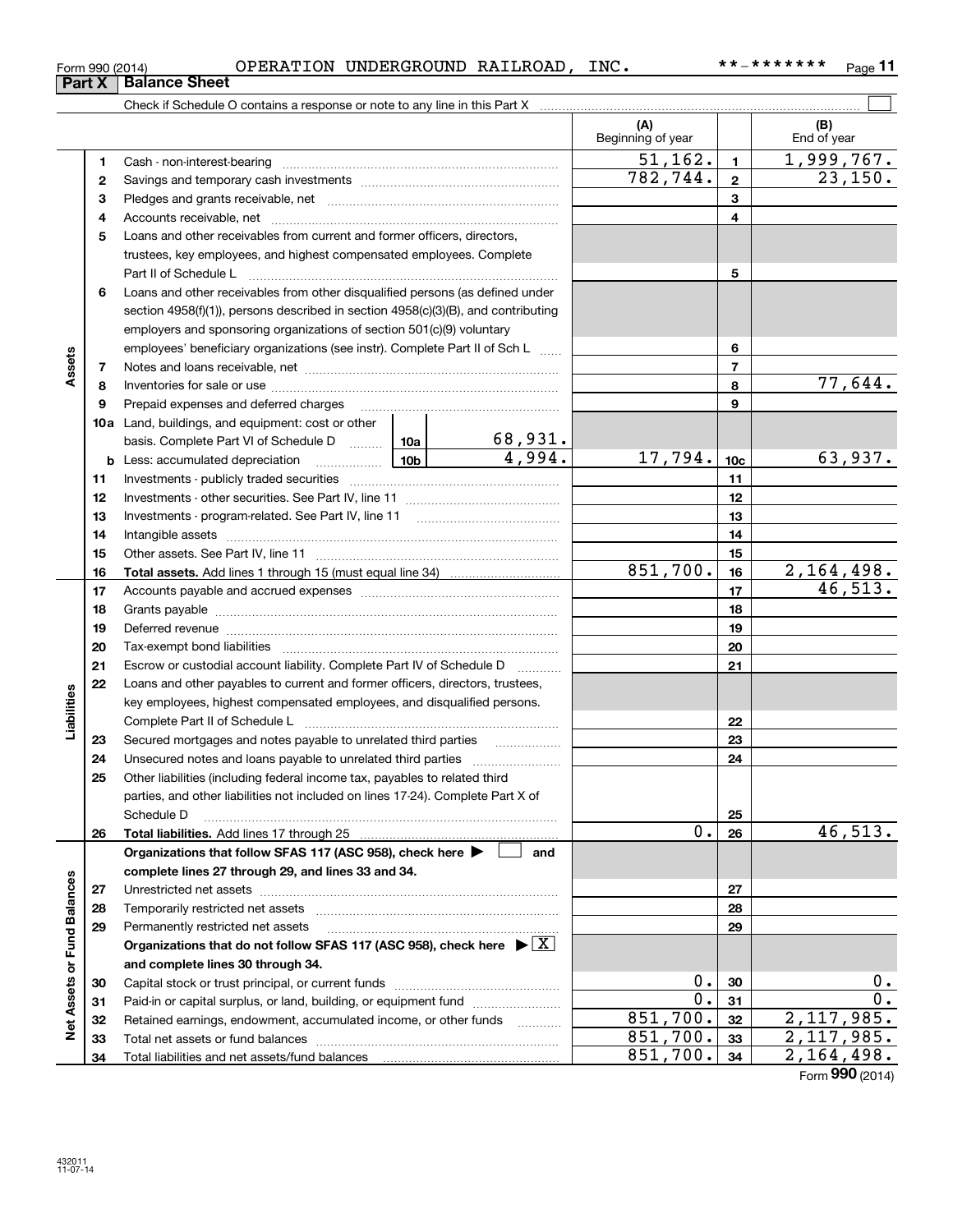|    | OPERATION UNDERGROUND RAILROAD, INC.<br>Form 990 (2014)                                                                                                                                                                        |                | **_*******     |            | Page 12                 |
|----|--------------------------------------------------------------------------------------------------------------------------------------------------------------------------------------------------------------------------------|----------------|----------------|------------|-------------------------|
|    | Part XI<br><b>Reconciliation of Net Assets</b>                                                                                                                                                                                 |                |                |            |                         |
|    | Check if Schedule O contains a response or note to any line in this Part XI must consume the container contains and the contains a response or note to any line in this Part XI must consume that the Contains of the Contains |                |                |            |                         |
|    |                                                                                                                                                                                                                                |                |                |            |                         |
| 1  |                                                                                                                                                                                                                                | 1              | 3,455,343.     |            |                         |
| 2  |                                                                                                                                                                                                                                | $\mathbf{2}$   | 2,189,058.     |            |                         |
| з  | Revenue less expenses. Subtract line 2 from line 1                                                                                                                                                                             | 3              | 1,266,285.     |            |                         |
| 4  |                                                                                                                                                                                                                                | 4              |                |            | 851,700.                |
| 5  | Net unrealized gains (losses) on investments                                                                                                                                                                                   | 5              |                |            |                         |
| 6  | Donated services and use of facilities                                                                                                                                                                                         | 6              |                |            |                         |
| 7  | Investment expenses                                                                                                                                                                                                            | $\overline{7}$ |                |            |                         |
| 8  | Prior period adjustments                                                                                                                                                                                                       | 8              |                |            |                         |
| 9  | Other changes in net assets or fund balances (explain in Schedule O) [11] [12] contraction contraction of the changes in net assets or fund balances (explain in Schedule O)                                                   | 9              |                |            | 0.                      |
| 10 | Net assets or fund balances at end of year. Combine lines 3 through 9 (must equal Part X, line 33,                                                                                                                             |                |                |            |                         |
|    | column (B))                                                                                                                                                                                                                    | 10             | 2, 117, 985.   |            |                         |
|    | Part XII Financial Statements and Reporting                                                                                                                                                                                    |                |                |            |                         |
|    |                                                                                                                                                                                                                                |                |                |            | $\overline{\mathbf{X}}$ |
|    |                                                                                                                                                                                                                                |                |                | <b>Yes</b> | No                      |
| 1  | $\boxed{\text{X}}$ Accrual<br>Accounting method used to prepare the Form 990: <u>June</u> Cash<br>Other<br>$\perp$                                                                                                             |                |                |            |                         |
|    | If the organization changed its method of accounting from a prior year or checked "Other," explain in Schedule O.                                                                                                              |                |                |            |                         |
|    | 2a Were the organization's financial statements compiled or reviewed by an independent accountant?                                                                                                                             |                | 2a             | X          |                         |
|    | If "Yes," check a box below to indicate whether the financial statements for the year were compiled or reviewed on a                                                                                                           |                |                |            |                         |
|    | separate basis, consolidated basis, or both:                                                                                                                                                                                   |                |                |            |                         |
|    | $\boxed{\textbf{X}}$ Consolidated basis<br>Separate basis<br>Both consolidated and separate basis                                                                                                                              |                |                |            |                         |
|    | <b>b</b> Were the organization's financial statements audited by an independent accountant?                                                                                                                                    |                | 2 <sub>b</sub> |            | Х                       |
|    | If "Yes," check a box below to indicate whether the financial statements for the year were audited on a separate basis,                                                                                                        |                |                |            |                         |
|    | consolidated basis, or both:                                                                                                                                                                                                   |                |                |            |                         |
|    | <b>Consolidated basis</b><br>Separate basis<br>Both consolidated and separate basis                                                                                                                                            |                |                |            |                         |
|    | c If "Yes" to line 2a or 2b, does the organization have a committee that assumes responsibility for oversight of the audit,                                                                                                    |                |                |            |                         |
|    | review, or compilation of its financial statements and selection of an independent accountant?                                                                                                                                 |                | 2c             |            | x                       |
|    | If the organization changed either its oversight process or selection process during the tax year, explain in Schedule O.                                                                                                      |                |                |            |                         |
|    | 3a As a result of a federal award, was the organization required to undergo an audit or audits as set forth in the Single Audit                                                                                                |                |                |            |                         |
|    |                                                                                                                                                                                                                                |                | 3a             |            | х                       |
|    | <b>b</b> If "Yes," did the organization undergo the required audit or audits? If the organization did not undergo the required audit                                                                                           |                |                |            |                         |
|    |                                                                                                                                                                                                                                |                | 3b             | nn n       |                         |

Form (2014) **990**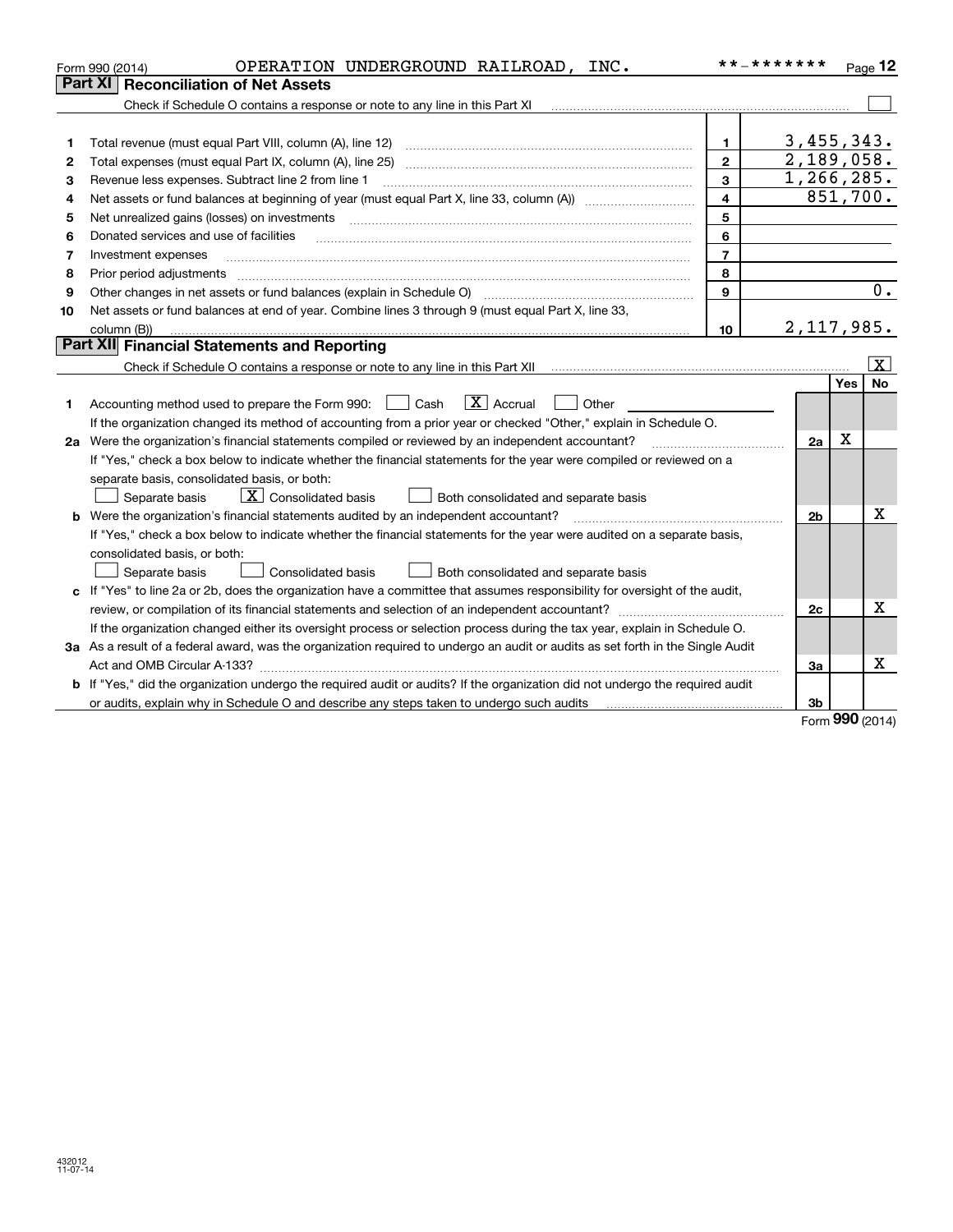| <b>SCHEDULE A</b> |
|-------------------|
|-------------------|

Department of the Treasury Internal Revenue Service

| (Form 990 or 990-EZ) |  |  |
|----------------------|--|--|
|----------------------|--|--|

# **Public Charity Status and Public Support**

**Complete if the organization is a section 501(c)(3) organization or a section 4947(a)(1) nonexempt charitable trust.**

**| Attach to Form 990 or Form 990-EZ.** 

Information about Schedule A (Form 990 or 990-EZ) and its instructions is at *www.irs.gov/form990.* 

| OMB No. 1545-0047                   |
|-------------------------------------|
| 2014                                |
| <b>Open to Public</b><br>Inspection |
| er identification numt              |

|  |  | Name of the organization |
|--|--|--------------------------|
|--|--|--------------------------|

|    | Name of the organization<br>OPERATION UNDERGROUND RAILROAD, INC. |                                                                                                                                                                                                                               |          |                            |                          |                     |                        | <b>Employer identification number</b><br>* * _ * * * * * * * |                    |  |
|----|------------------------------------------------------------------|-------------------------------------------------------------------------------------------------------------------------------------------------------------------------------------------------------------------------------|----------|----------------------------|--------------------------|---------------------|------------------------|--------------------------------------------------------------|--------------------|--|
|    | Part I                                                           | Reason for Public Charity Status (All organizations must complete this part.) See instructions.                                                                                                                               |          |                            |                          |                     |                        |                                                              |                    |  |
|    |                                                                  | The organization is not a private foundation because it is: (For lines 1 through 11, check only one box.)                                                                                                                     |          |                            |                          |                     |                        |                                                              |                    |  |
| 1. |                                                                  |                                                                                                                                                                                                                               |          |                            |                          |                     |                        |                                                              |                    |  |
| 2  |                                                                  | A church, convention of churches, or association of churches described in section 170(b)(1)(A)(i).<br>A school described in section 170(b)(1)(A)(ii). (Attach Schedule E.)                                                    |          |                            |                          |                     |                        |                                                              |                    |  |
| з  |                                                                  | A hospital or a cooperative hospital service organization described in section 170(b)(1)(A)(iii).                                                                                                                             |          |                            |                          |                     |                        |                                                              |                    |  |
|    |                                                                  | A medical research organization operated in conjunction with a hospital described in section 170(b)(1)(A)(iii). Enter the hospital's name,                                                                                    |          |                            |                          |                     |                        |                                                              |                    |  |
|    |                                                                  | city, and state:                                                                                                                                                                                                              |          |                            |                          |                     |                        |                                                              |                    |  |
| 5  |                                                                  | An organization operated for the benefit of a college or university owned or operated by a governmental unit described in                                                                                                     |          |                            |                          |                     |                        |                                                              |                    |  |
|    |                                                                  | section 170(b)(1)(A)(iv). (Complete Part II.)                                                                                                                                                                                 |          |                            |                          |                     |                        |                                                              |                    |  |
| 6  |                                                                  | A federal, state, or local government or governmental unit described in section 170(b)(1)(A)(v).                                                                                                                              |          |                            |                          |                     |                        |                                                              |                    |  |
| 7  |                                                                  | An organization that normally receives a substantial part of its support from a governmental unit or from the general public described in                                                                                     |          |                            |                          |                     |                        |                                                              |                    |  |
|    |                                                                  | section 170(b)(1)(A)(vi). (Complete Part II.)                                                                                                                                                                                 |          |                            |                          |                     |                        |                                                              |                    |  |
| 8  |                                                                  | A community trust described in section 170(b)(1)(A)(vi). (Complete Part II.)                                                                                                                                                  |          |                            |                          |                     |                        |                                                              |                    |  |
| 9  | $\boxed{\text{X}}$                                               | An organization that normally receives: (1) more than 33 1/3% of its support from contributions, membership fees, and gross receipts from                                                                                     |          |                            |                          |                     |                        |                                                              |                    |  |
|    |                                                                  | activities related to its exempt functions - subject to certain exceptions, and (2) no more than 33 1/3% of its support from gross investment                                                                                 |          |                            |                          |                     |                        |                                                              |                    |  |
|    |                                                                  | income and unrelated business taxable income (less section 511 tax) from businesses acquired by the organization after June 30, 1975.                                                                                         |          |                            |                          |                     |                        |                                                              |                    |  |
|    |                                                                  | See section 509(a)(2). (Complete Part III.)                                                                                                                                                                                   |          |                            |                          |                     |                        |                                                              |                    |  |
| 10 |                                                                  | An organization organized and operated exclusively to test for public safety. See section 509(a)(4).                                                                                                                          |          |                            |                          |                     |                        |                                                              |                    |  |
| 11 |                                                                  | An organization organized and operated exclusively for the benefit of, to perform the functions of, or to carry out the purposes of one or                                                                                    |          |                            |                          |                     |                        |                                                              |                    |  |
|    |                                                                  | more publicly supported organizations described in section 509(a)(1) or section 509(a)(2). See section 509(a)(3). Check the box in                                                                                            |          |                            |                          |                     |                        |                                                              |                    |  |
|    |                                                                  | lines 11a through 11d that describes the type of supporting organization and complete lines 11e, 11f, and 11g.                                                                                                                |          |                            |                          |                     |                        |                                                              |                    |  |
| а  |                                                                  | Type I. A supporting organization operated, supervised, or controlled by its supported organization(s), typically by giving                                                                                                   |          |                            |                          |                     |                        |                                                              |                    |  |
|    |                                                                  | the supported organization(s) the power to regularly appoint or elect a majority of the directors or trustees of the supporting                                                                                               |          |                            |                          |                     |                        |                                                              |                    |  |
|    |                                                                  | organization. You must complete Part IV, Sections A and B.                                                                                                                                                                    |          |                            |                          |                     |                        |                                                              |                    |  |
| b  |                                                                  | Type II. A supporting organization supervised or controlled in connection with its supported organization(s), by having                                                                                                       |          |                            |                          |                     |                        |                                                              |                    |  |
|    |                                                                  | control or management of the supporting organization vested in the same persons that control or manage the supported                                                                                                          |          |                            |                          |                     |                        |                                                              |                    |  |
|    |                                                                  | organization(s). You must complete Part IV, Sections A and C.                                                                                                                                                                 |          |                            |                          |                     |                        |                                                              |                    |  |
| c  |                                                                  | Type III functionally integrated. A supporting organization operated in connection with, and functionally integrated with,                                                                                                    |          |                            |                          |                     |                        |                                                              |                    |  |
|    |                                                                  | its supported organization(s) (see instructions). You must complete Part IV, Sections A, D, and E.                                                                                                                            |          |                            |                          |                     |                        |                                                              |                    |  |
| d  |                                                                  | Type III non-functionally integrated. A supporting organization operated in connection with its supported organization(s)                                                                                                     |          |                            |                          |                     |                        |                                                              |                    |  |
|    |                                                                  | that is not functionally integrated. The organization generally must satisfy a distribution requirement and an attentiveness                                                                                                  |          |                            |                          |                     |                        |                                                              |                    |  |
|    |                                                                  | requirement (see instructions). You must complete Part IV, Sections A and D, and Part V.                                                                                                                                      |          |                            |                          |                     |                        |                                                              |                    |  |
| е  |                                                                  | Check this box if the organization received a written determination from the IRS that it is a Type I, Type II, Type III                                                                                                       |          |                            |                          |                     |                        |                                                              |                    |  |
|    |                                                                  | functionally integrated, or Type III non-functionally integrated supporting organization.                                                                                                                                     |          |                            |                          |                     |                        |                                                              |                    |  |
|    |                                                                  | Enter the number of supported organizations [11] matter contracts and the number of supported organizations [11] matter contracts and the number of supported organizations [11] matter contracts and the number of supported |          |                            |                          |                     |                        |                                                              |                    |  |
|    |                                                                  | Provide the following information about the supported organization(s).<br>(i) Name of supported                                                                                                                               | (ii) EIN | (iii) Type of organization | (iv) Is the organization |                     | (v) Amount of monetary |                                                              | (vi) Amount of     |  |
|    |                                                                  | organization                                                                                                                                                                                                                  |          | (described on lines 1-9    |                          | listed in your      | support (see           |                                                              | other support (see |  |
|    |                                                                  |                                                                                                                                                                                                                               |          | above or IRC section       |                          | governing document? | Instructions)          |                                                              | Instructions)      |  |
|    |                                                                  |                                                                                                                                                                                                                               |          | (see instructions))        | Yes                      | No                  |                        |                                                              |                    |  |
|    |                                                                  |                                                                                                                                                                                                                               |          |                            |                          |                     |                        |                                                              |                    |  |
|    |                                                                  |                                                                                                                                                                                                                               |          |                            |                          |                     |                        |                                                              |                    |  |
|    |                                                                  |                                                                                                                                                                                                                               |          |                            |                          |                     |                        |                                                              |                    |  |
|    |                                                                  |                                                                                                                                                                                                                               |          |                            |                          |                     |                        |                                                              |                    |  |
|    |                                                                  |                                                                                                                                                                                                                               |          |                            |                          |                     |                        |                                                              |                    |  |
|    |                                                                  |                                                                                                                                                                                                                               |          |                            |                          |                     |                        |                                                              |                    |  |
|    |                                                                  |                                                                                                                                                                                                                               |          |                            |                          |                     |                        |                                                              |                    |  |
|    |                                                                  |                                                                                                                                                                                                                               |          |                            |                          |                     |                        |                                                              |                    |  |
|    |                                                                  |                                                                                                                                                                                                                               |          |                            |                          |                     |                        |                                                              |                    |  |

**Total**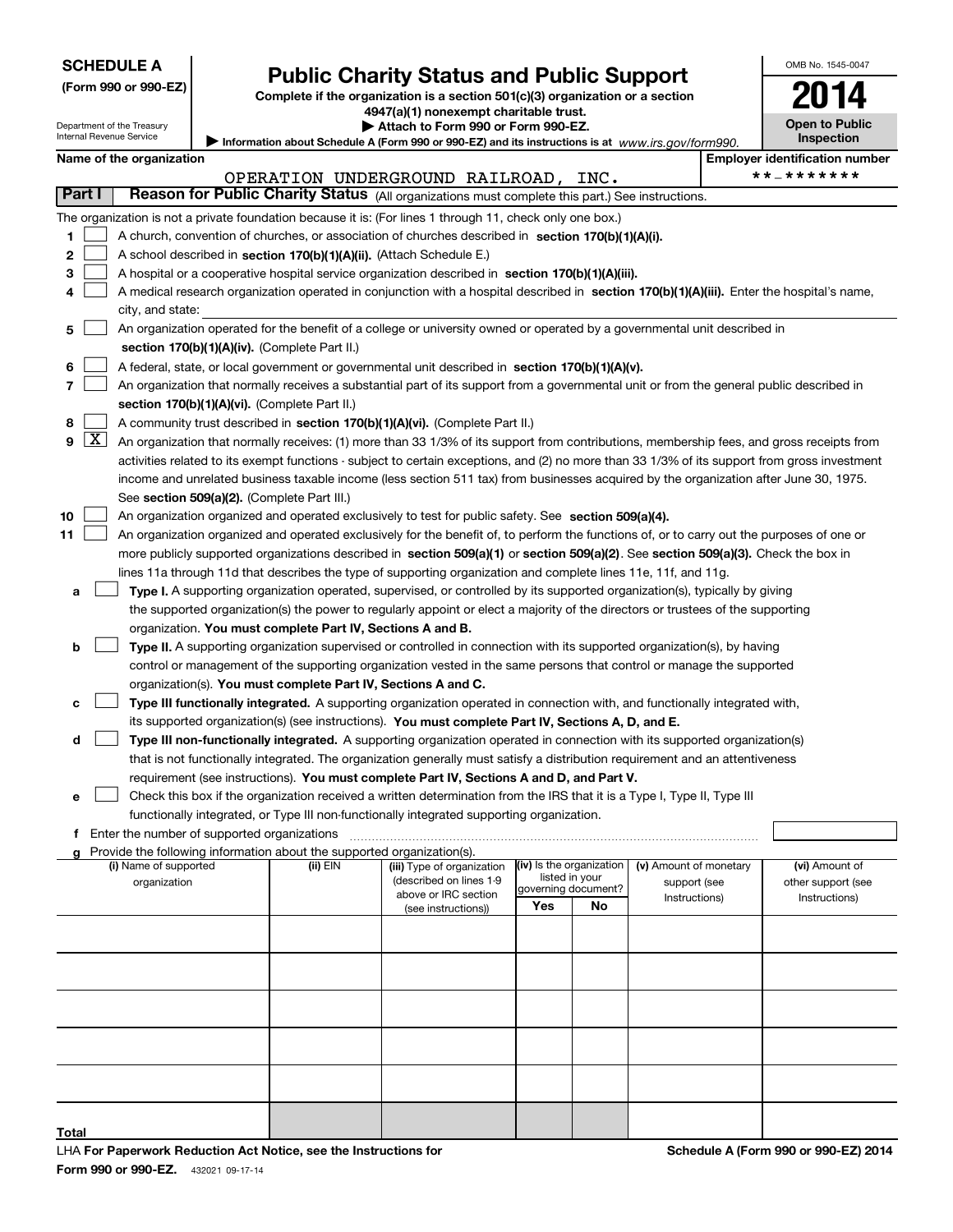|     | (Complete only if you checked the box on line 5, 7, or 8 of Part I or if the organization failed to qualify under Part III. If the organization<br>fails to qualify under the tests listed below, please complete Part III.) |          |            |            |            |            |           |
|-----|------------------------------------------------------------------------------------------------------------------------------------------------------------------------------------------------------------------------------|----------|------------|------------|------------|------------|-----------|
|     | <b>Section A. Public Support</b>                                                                                                                                                                                             |          |            |            |            |            |           |
|     | Calendar year (or fiscal year beginning in)                                                                                                                                                                                  | (a) 2010 | (b) 2011   | $(c)$ 2012 | $(d)$ 2013 | (e) $2014$ | (f) Total |
|     | 1 Gifts, grants, contributions, and                                                                                                                                                                                          |          |            |            |            |            |           |
|     | membership fees received. (Do not                                                                                                                                                                                            |          |            |            |            |            |           |
|     | include any "unusual grants.")                                                                                                                                                                                               |          |            |            |            |            |           |
|     | 2 Tax revenues levied for the organ-                                                                                                                                                                                         |          |            |            |            |            |           |
|     | ization's benefit and either paid to                                                                                                                                                                                         |          |            |            |            |            |           |
|     | or expended on its behalf                                                                                                                                                                                                    |          |            |            |            |            |           |
|     | 3 The value of services or facilities                                                                                                                                                                                        |          |            |            |            |            |           |
|     | furnished by a governmental unit to                                                                                                                                                                                          |          |            |            |            |            |           |
|     | the organization without charge                                                                                                                                                                                              |          |            |            |            |            |           |
|     | Total. Add lines 1 through 3                                                                                                                                                                                                 |          |            |            |            |            |           |
| 5.  | The portion of total contributions                                                                                                                                                                                           |          |            |            |            |            |           |
|     | by each person (other than a                                                                                                                                                                                                 |          |            |            |            |            |           |
|     | governmental unit or publicly                                                                                                                                                                                                |          |            |            |            |            |           |
|     | supported organization) included                                                                                                                                                                                             |          |            |            |            |            |           |
|     | on line 1 that exceeds 2% of the                                                                                                                                                                                             |          |            |            |            |            |           |
|     | amount shown on line 11,                                                                                                                                                                                                     |          |            |            |            |            |           |
|     | column (f)                                                                                                                                                                                                                   |          |            |            |            |            |           |
|     | 6 Public support. Subtract line 5 from line 4.<br><b>Section B. Total Support</b>                                                                                                                                            |          |            |            |            |            |           |
|     | Calendar year (or fiscal year beginning in) $\blacktriangleright$                                                                                                                                                            | (a) 2010 | $(b)$ 2011 | $(c)$ 2012 | $(d)$ 2013 | (e) $2014$ | (f) Total |
|     | 7 Amounts from line 4                                                                                                                                                                                                        |          |            |            |            |            |           |
|     | 8 Gross income from interest,                                                                                                                                                                                                |          |            |            |            |            |           |
|     | dividends, payments received on                                                                                                                                                                                              |          |            |            |            |            |           |
|     | securities loans, rents, royalties                                                                                                                                                                                           |          |            |            |            |            |           |
|     | and income from similar sources                                                                                                                                                                                              |          |            |            |            |            |           |
| 9   | Net income from unrelated business                                                                                                                                                                                           |          |            |            |            |            |           |
|     | activities, whether or not the                                                                                                                                                                                               |          |            |            |            |            |           |
|     | business is regularly carried on                                                                                                                                                                                             |          |            |            |            |            |           |
|     | 10 Other income. Do not include gain                                                                                                                                                                                         |          |            |            |            |            |           |
|     | or loss from the sale of capital                                                                                                                                                                                             |          |            |            |            |            |           |
|     | assets (Explain in Part VI.)                                                                                                                                                                                                 |          |            |            |            |            |           |
|     | 11 Total support. Add lines 7 through 10                                                                                                                                                                                     |          |            |            |            |            |           |
|     | 12 Gross receipts from related activities, etc. (see instructions)                                                                                                                                                           |          |            |            |            | 12         |           |
|     | 13 First five years. If the Form 990 is for the organization's first, second, third, fourth, or fifth tax year as a section 501(c)(3)                                                                                        |          |            |            |            |            |           |
|     | Section C. Computation of Public Support Percentage <b>Section C. Computation of Public Support Percentage</b>                                                                                                               |          |            |            |            |            |           |
|     |                                                                                                                                                                                                                              |          |            |            |            |            |           |
|     | 14 Public support percentage for 2014 (line 6, column (f) divided by line 11, column (f) <i></i>                                                                                                                             |          |            |            |            | 14         | %         |
|     | 16a 33 1/3% support test - 2014. If the organization did not check the box on line 13, and line 14 is 33 1/3% or more, check this box and                                                                                    |          |            |            |            | 15         | %         |
|     | stop here. The organization qualifies as a publicly supported organization                                                                                                                                                   |          |            |            |            |            |           |
|     | b 33 1/3% support test - 2013. If the organization did not check a box on line 13 or 16a, and line 15 is 33 1/3% or more, check this box                                                                                     |          |            |            |            |            |           |
|     | and stop here. The organization qualifies as a publicly supported organization                                                                                                                                               |          |            |            |            |            |           |
|     | 17a 10% -facts-and-circumstances test - 2014. If the organization did not check a box on line 13, 16a, or 16b, and line 14 is 10% or more,                                                                                   |          |            |            |            |            |           |
|     | and if the organization meets the "facts-and-circumstances" test, check this box and stop here. Explain in Part VI how the organization                                                                                      |          |            |            |            |            |           |
|     | meets the "facts-and-circumstances" test. The organization qualifies as a publicly supported organization                                                                                                                    |          |            |            |            |            |           |
|     | <b>b 10% -facts-and-circumstances test - 2013.</b> If the organization did not check a box on line 13, 16a, 16b, or 17a, and line 15 is 10% or                                                                               |          |            |            |            |            |           |
|     | more, and if the organization meets the "facts-and-circumstances" test, check this box and stop here. Explain in Part VI how the                                                                                             |          |            |            |            |            |           |
|     | organization meets the "facts-and-circumstances" test. The organization qualifies as a publicly supported organization                                                                                                       |          |            |            |            |            |           |
| 18. | Private foundation. If the organization did not check a box on line 13, 16a, 16b, 17a, or 17b, check this box and see instructions                                                                                           |          |            |            |            |            |           |

**Part II** | Support Schedule for Organizations Described in Sections 170(b)(1)(A)(iv) and 170(b)(1)(A)(vi)

**Schedule A (Form 990 or 990-EZ) 2014**

**2**

Schedule A (Form 990 or 990-EZ) 2014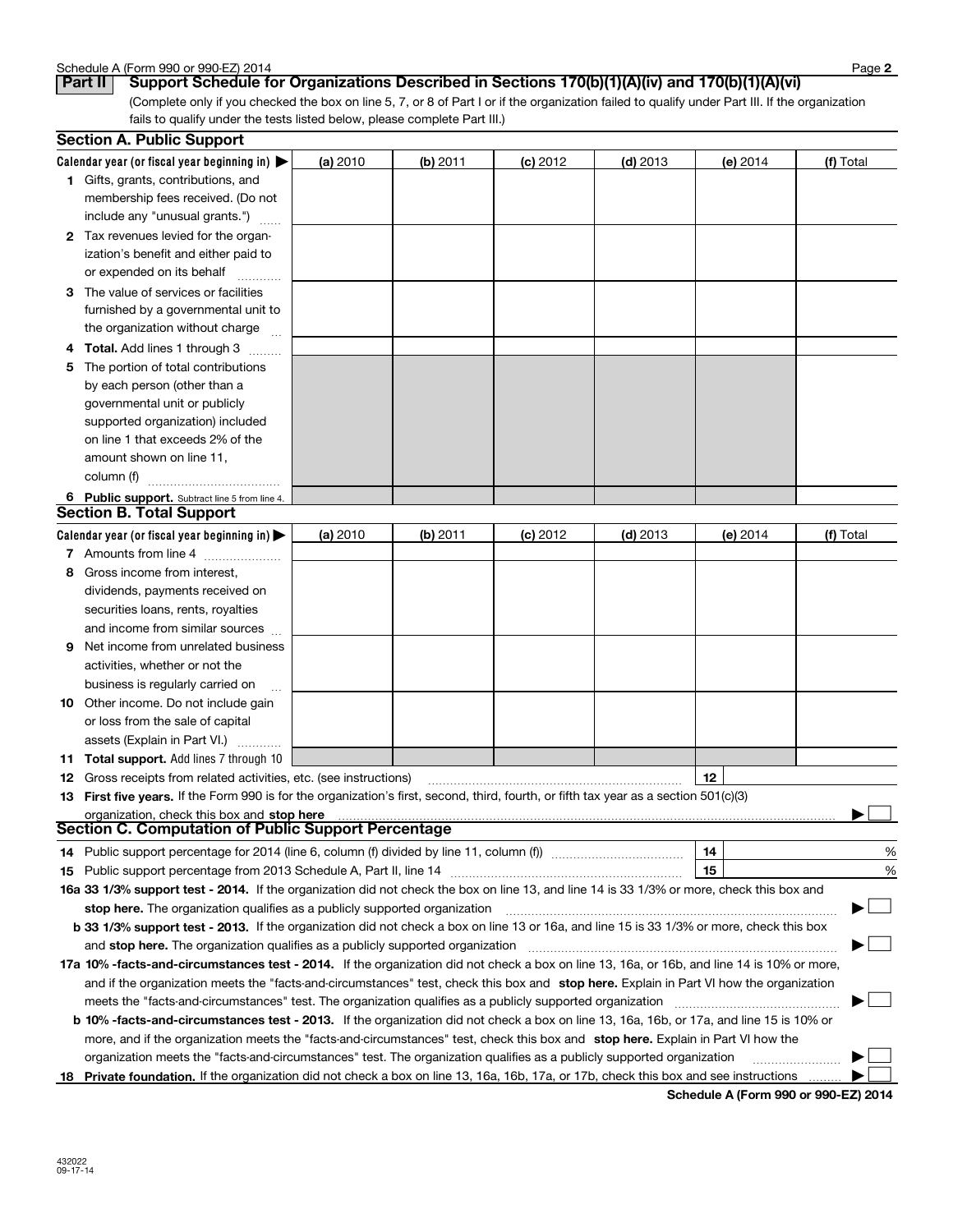#### Schedule A (Form 990 or 990-EZ) 2014 Page OPERATION UNDERGROUND RAILROAD, INC. \*\*-\*\*\*\*\*\*\* **Part III Support Schedule for Organizations Described in Section 509(a)(2)**

(Complete only if you checked the box on line 9 of Part I or if the organization failed to qualify under Part II. If the organization fails to qualify under the tests listed below, please complete Part II.)

|    | <b>Section A. Public Support</b>                                                                                                                                                                                                  |          |          |            |                   |          |                                          |
|----|-----------------------------------------------------------------------------------------------------------------------------------------------------------------------------------------------------------------------------------|----------|----------|------------|-------------------|----------|------------------------------------------|
|    | Calendar year (or fiscal year beginning in)                                                                                                                                                                                       | (a) 2010 | (b) 2011 | $(c)$ 2012 | $(d)$ 2013        | (e) 2014 | (f) Total                                |
|    | 1 Gifts, grants, contributions, and                                                                                                                                                                                               |          |          |            |                   |          |                                          |
|    | membership fees received. (Do not                                                                                                                                                                                                 |          |          |            |                   |          |                                          |
|    | include any "unusual grants.")                                                                                                                                                                                                    |          |          |            | 925,378.          | 3326039. | 4251417.                                 |
|    | 2 Gross receipts from admissions,                                                                                                                                                                                                 |          |          |            |                   |          |                                          |
|    | merchandise sold or services per-                                                                                                                                                                                                 |          |          |            |                   |          |                                          |
|    | formed, or facilities furnished in                                                                                                                                                                                                |          |          |            |                   |          |                                          |
|    | any activity that is related to the<br>organization's tax-exempt purpose                                                                                                                                                          |          |          |            |                   | 128,827. | 128,827.                                 |
|    | 3 Gross receipts from activities that                                                                                                                                                                                             |          |          |            |                   |          |                                          |
|    | are not an unrelated trade or bus-                                                                                                                                                                                                |          |          |            |                   |          |                                          |
|    | iness under section 513                                                                                                                                                                                                           |          |          |            |                   |          |                                          |
|    | 4 Tax revenues levied for the organ-                                                                                                                                                                                              |          |          |            |                   |          |                                          |
|    | ization's benefit and either paid to                                                                                                                                                                                              |          |          |            |                   |          |                                          |
|    | or expended on its behalf                                                                                                                                                                                                         |          |          |            |                   |          |                                          |
|    | 5 The value of services or facilities                                                                                                                                                                                             |          |          |            |                   |          |                                          |
|    | furnished by a governmental unit to                                                                                                                                                                                               |          |          |            |                   |          |                                          |
|    | the organization without charge                                                                                                                                                                                                   |          |          |            |                   |          |                                          |
|    |                                                                                                                                                                                                                                   |          |          |            | 925,378.          | 3454866. | 4380244.                                 |
|    | <b>6 Total.</b> Add lines 1 through 5                                                                                                                                                                                             |          |          |            |                   |          |                                          |
|    | 7a Amounts included on lines 1, 2, and                                                                                                                                                                                            |          |          |            |                   |          | 0.                                       |
|    | 3 received from disqualified persons                                                                                                                                                                                              |          |          |            |                   |          |                                          |
|    | <b>b</b> Amounts included on lines 2 and 3 received<br>from other than disqualified persons that                                                                                                                                  |          |          |            |                   |          |                                          |
|    | exceed the greater of \$5,000 or 1% of the                                                                                                                                                                                        |          |          |            |                   |          |                                          |
|    | amount on line 13 for the year                                                                                                                                                                                                    |          |          |            |                   |          | 0.<br>$\overline{0}$ .                   |
|    | c Add lines 7a and 7b                                                                                                                                                                                                             |          |          |            |                   |          |                                          |
|    | 8 Public support (Subtract line 7c from line 6.)<br><b>Section B. Total Support</b>                                                                                                                                               |          |          |            |                   |          | 4380244.                                 |
|    |                                                                                                                                                                                                                                   |          |          |            |                   |          |                                          |
|    | Calendar year (or fiscal year beginning in)                                                                                                                                                                                       | (a) 2010 | (b) 2011 | $(c)$ 2012 | $(d)$ 2013        | (e) 2014 | (f) Total                                |
|    | 9 Amounts from line 6                                                                                                                                                                                                             |          |          |            | 925,378.          | 3454866. | 4380244.                                 |
|    | 10a Gross income from interest,<br>dividends, payments received on                                                                                                                                                                |          |          |            |                   |          |                                          |
|    | securities loans, rents, royalties                                                                                                                                                                                                |          |          |            |                   |          |                                          |
|    | and income from similar sources                                                                                                                                                                                                   |          |          |            | 22.               | 477.     | 499.                                     |
|    | <b>b</b> Unrelated business taxable income                                                                                                                                                                                        |          |          |            |                   |          |                                          |
|    | (less section 511 taxes) from businesses                                                                                                                                                                                          |          |          |            |                   |          |                                          |
|    | acquired after June 30, 1975                                                                                                                                                                                                      |          |          |            |                   |          |                                          |
|    | c Add lines 10a and 10b                                                                                                                                                                                                           |          |          |            | $\overline{2}2$ . | 477.     | 499.                                     |
|    | 11 Net income from unrelated business                                                                                                                                                                                             |          |          |            |                   |          |                                          |
|    | activities not included in line 10b,<br>whether or not the business is                                                                                                                                                            |          |          |            |                   |          |                                          |
|    | regularly carried on                                                                                                                                                                                                              |          |          |            |                   |          |                                          |
|    | <b>12</b> Other income. Do not include gain                                                                                                                                                                                       |          |          |            |                   |          |                                          |
|    | or loss from the sale of capital<br>assets (Explain in Part VI.)                                                                                                                                                                  |          |          |            |                   |          |                                          |
|    | 13 Total support. (Add lines 9, 10c, 11, and 12.)                                                                                                                                                                                 |          |          |            | 925,400.          | 3455343. | 4380743.                                 |
|    | 14 First five years. If the Form 990 is for the organization's first, second, third, fourth, or fifth tax year as a section 501(c)(3) organization,                                                                               |          |          |            |                   |          |                                          |
|    | check this box and stop here <b>contained and contained and contained</b> and contained and stop here <b>contained and stop here contained and stop here contained and stop here contained and stop here contained and stop h</b> |          |          |            |                   |          |                                          |
|    | <b>Section C. Computation of Public Support Percentage</b>                                                                                                                                                                        |          |          |            |                   |          |                                          |
|    | 15 Public support percentage for 2014 (line 8, column (f) divided by line 13, column (f))                                                                                                                                         |          |          |            |                   | 15       | 99.99<br>%                               |
| 16 | Public support percentage from 2013 Schedule A, Part III, line 15                                                                                                                                                                 |          |          |            |                   | 16       | 100.00<br>%                              |
|    | <b>Section D. Computation of Investment Income Percentage</b>                                                                                                                                                                     |          |          |            |                   |          |                                          |
| 17 | Investment income percentage for 2014 (line 10c, column (f) divided by line 13, column (f))                                                                                                                                       |          |          |            |                   | 17       | .01<br>$\%$                              |
|    | 18 Investment income percentage from 2013 Schedule A, Part III, line 17                                                                                                                                                           |          |          |            |                   | 18       | .00<br>$\%$                              |
|    | 19a 33 1/3% support tests - 2014. If the organization did not check the box on line 14, and line 15 is more than 33 1/3%, and line 17 is not                                                                                      |          |          |            |                   |          |                                          |
|    | more than 33 1/3%, check this box and stop here. The organization qualifies as a publicly supported organization                                                                                                                  |          |          |            |                   |          | $\blacktriangleright$ $\boxed{\text{X}}$ |
|    | b 33 1/3% support tests - 2013. If the organization did not check a box on line 14 or line 19a, and line 16 is more than 33 1/3%, and                                                                                             |          |          |            |                   |          |                                          |
|    | line 18 is not more than 33 1/3%, check this box and stop here. The organization qualifies as a publicly supported organization                                                                                                   |          |          |            |                   |          |                                          |
| 20 |                                                                                                                                                                                                                                   |          |          |            |                   |          | ▶                                        |
|    |                                                                                                                                                                                                                                   |          |          |            |                   |          |                                          |

**Schedule A (Form 990 or 990-EZ) 2014**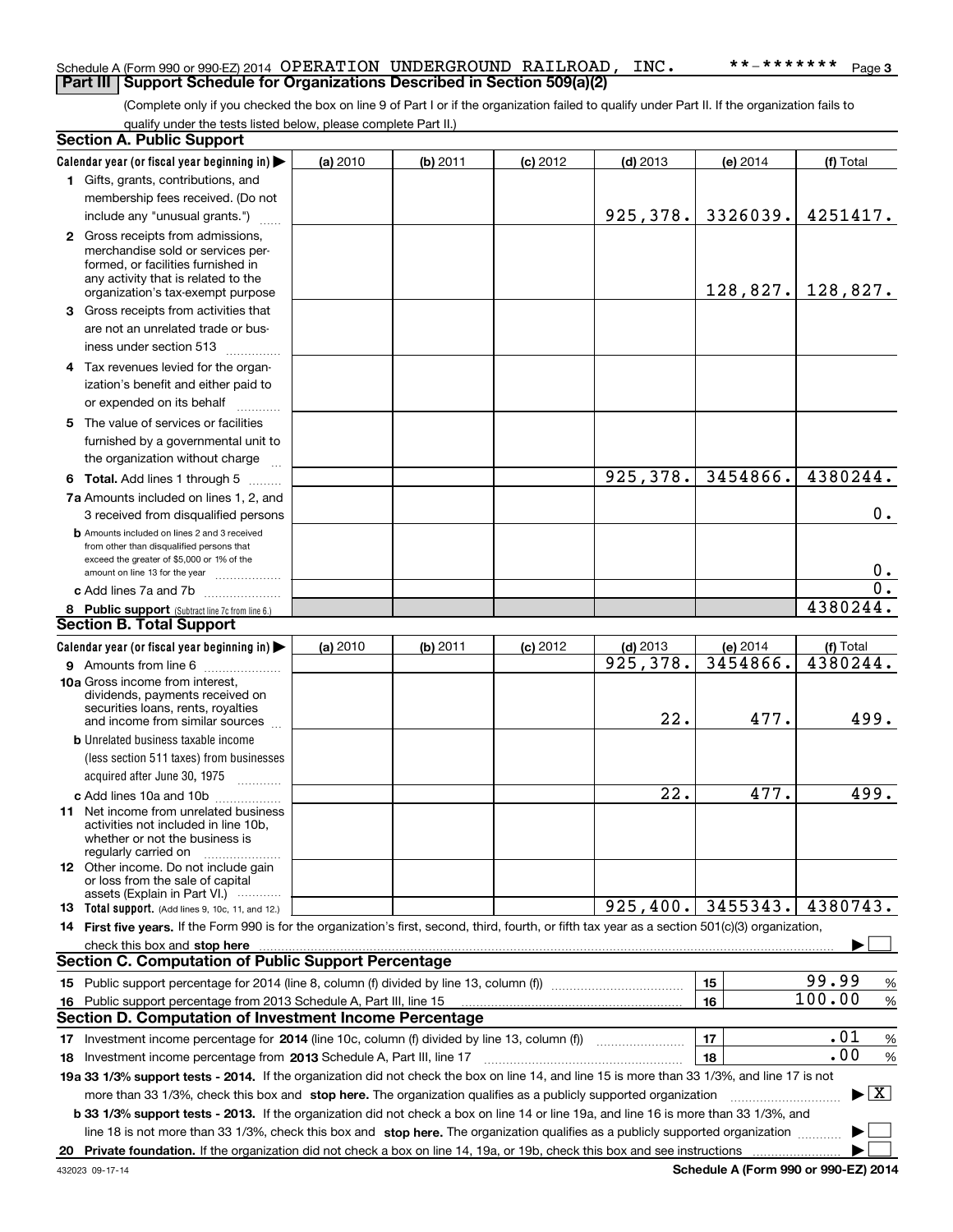**1**

**2**

**3a**

**3b**

**3c**

**4a**

**4b**

**4c**

**5a**

**5b5c**

**6**

**7**

**8**

**9a**

**9b**

**9c**

**10a**

**10b**

**YesNo**

### **Part IV Supporting Organizations**

(Complete only if you checked a box on line 11 of Part I. If you checked 11a of Part I, complete Sections A and B. If you checked 11b of Part I, complete Sections A and C. If you checked 11c of Part I, complete Sections A, D, and E. If you checked 11d of Part I, complete Sections A and D, and complete Part V.)

#### **Section A. All Supporting Organizations**

- **1** Are all of the organization's supported organizations listed by name in the organization's governing *If "No" describe in how the supported organizations are designated. If designated by* documents? *Part VI class or purpose, describe the designation. If historic and continuing relationship, explain.*
- **2** Did the organization have any supported organization that does not have an IRS determination of status under section 509(a)(1) or (2)? If "Yes," explain in Part VI how the organization determined that the supported *organization was described in section 509(a)(1) or (2).*
- **3a** Did the organization have a supported organization described in section 501(c)(4), (5), or (6)? If "Yes," answer *(b) and (c) below.*
- **b** Did the organization confirm that each supported organization qualified under section 501(c)(4), (5), or (6) and satisfied the public support tests under section 509(a)(2)? If "Yes," describe in Part VI when and how the *organization made the determination.*
- **c**Did the organization ensure that all support to such organizations was used exclusively for section 170(c)(2) (B) purposes? If "Yes," explain in Part VI what controls the organization put in place to ensure such use.
- **4a***If* Was any supported organization not organized in the United States ("foreign supported organization")? *"Yes" and if you checked 11a or 11b in Part I, answer (b) and (c) below.*
- **b** Did the organization have ultimate control and discretion in deciding whether to make grants to the foreign supported organization? If "Yes," describe in **Part VI** how the organization had such control and discretion *despite being controlled or supervised by or in connection with its supported organizations.*
- **c** Did the organization support any foreign supported organization that does not have an IRS determination under sections 501(c)(3) and 509(a)(1) or (2)? If "Yes," explain in Part VI what controls the organization used *to ensure that all support to the foreign supported organization was used exclusively for section 170(c)(2)(B) purposes.*
- **5a***If "Yes,"* Did the organization add, substitute, or remove any supported organizations during the tax year? answer (b) and (c) below (if applicable). Also, provide detail in Part VI, including (i) the names and EIN *numbers of the supported organizations added, substituted, or removed, (ii) the reasons for each such action, (iii) the authority under the organization's organizing document authorizing such action, and (iv) how the action was accomplished (such as by amendment to the organizing document).*
- **b** Type I or Type II only. Was any added or substituted supported organization part of a class already designated in the organization's organizing document?
- **cSubstitutions only.**  Was the substitution the result of an event beyond the organization's control?
- **6** Did the organization provide support (whether in the form of grants or the provision of services or facilities) to *If "Yes," provide detail in* support or benefit one or more of the filing organization's supported organizations? anyone other than (a) its supported organizations; (b) individuals that are part of the charitable class benefited by one or more of its supported organizations; or (c) other supporting organizations that also *Part VI.*
- **7**Did the organization provide a grant, loan, compensation, or other similar payment to a substantial *If "Yes," complete Part I of Schedule L (Form 990).* controlled entity with regard to a substantial contributor? contributor (defined in IRC 4958(c)(3)(C)), a family member of a substantial contributor, or a 35-percent
- **8** Did the organization make a loan to a disqualified person (as defined in section 4958) not described in line 7? *If "Yes," complete Part I of Schedule L (Form 990).*
- **9a** Was the organization controlled directly or indirectly at any time during the tax year by one or more in section 509(a)(1) or (2))? If "Yes," *provide detail in Part VI.* disqualified persons as defined in section 4946 (other than foundation managers and organizations described
- **b** Did one or more disqualified persons (as defined in line 9(a)) hold a controlling interest in any entity in which the supporting organization had an interest? If "Yes," provide detail in Part VI.
- **c** Did a disqualified person (as defined in line 9(a)) have an ownership interest in, or derive any personal benefit from, assets in which the supporting organization also had an interest? If "Yes," provide detail in Part VI.
- **10a**Was the organization subject to the excess business holdings rules of IRC 4943 because of IRC 4943(f)  *If "Yes," answer (b) below.* organizations)? (regarding certain Type II supporting organizations, and all Type III non-functionally integrated supporting
- **b** Did the organization have any excess business holdings in the tax year? (Use Schedule C, Form 4720, to *determine whether the organization had excess business holdings.)*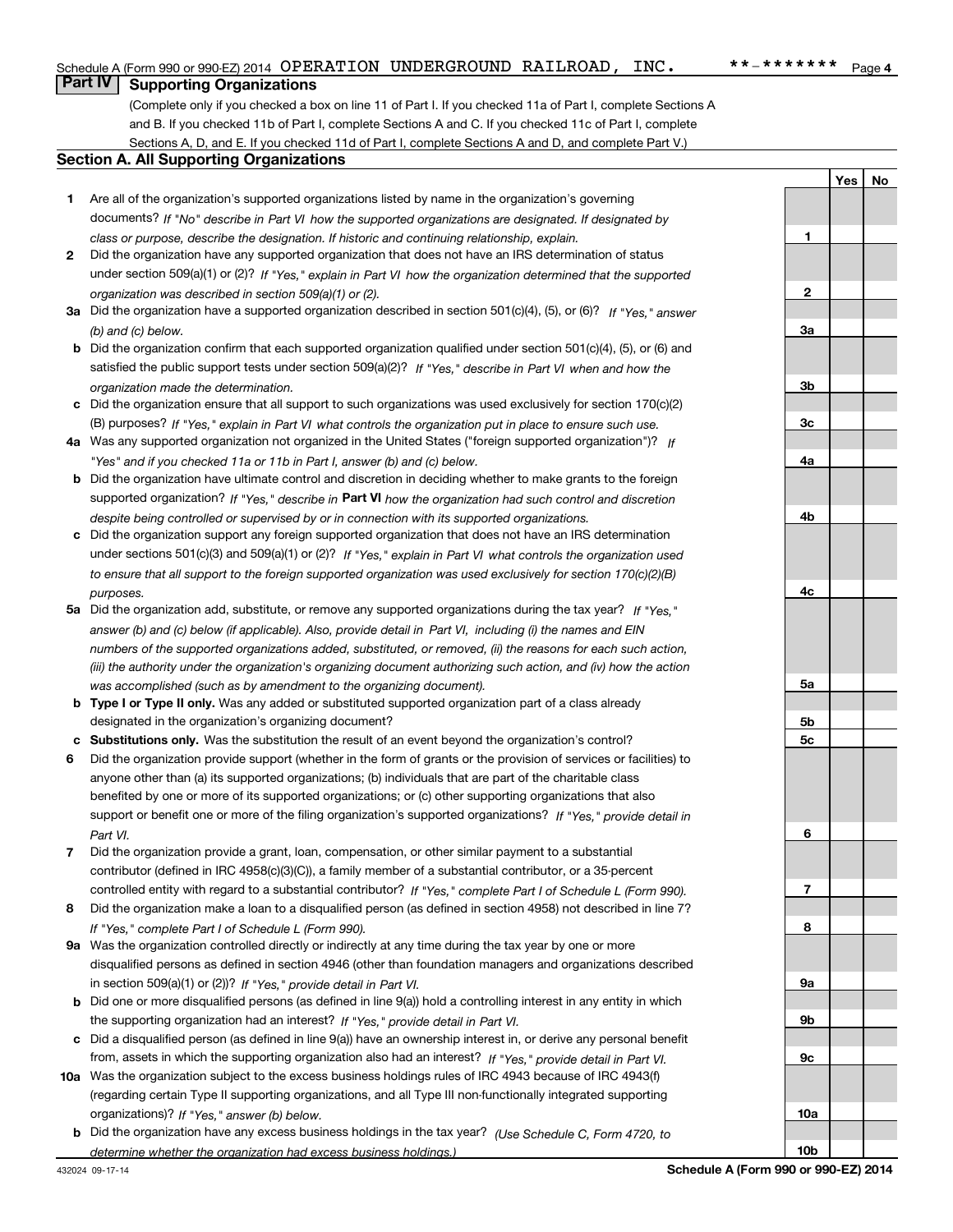### Schedule A (Form 990 or 990-EZ) 2014 OPERATION UNDERGROUND RAILROAD , INC **.** \* \* - \*\*\*\*\*\*\* Page 5 **Part IV** Supporting Organizations *(continued)*

| 11 Has the organization accepted a gift or contribution from any of the following persons?<br>a A person who directly or indirectly controls, either alone or together with persons described in (b) and (c)<br>below, the governing body of a supported organization?<br>11a<br><b>b</b> A family member of a person described in (a) above?<br>11b<br>c A 35% controlled entity of a person described in (a) or (b) above? If "Yes" to a, b, or c, provide detail in Part VI.<br>11c<br><b>Section B. Type I Supporting Organizations</b><br>Yes<br>No<br>Did the directors, trustees, or membership of one or more supported organizations have the power to<br>1<br>regularly appoint or elect at least a majority of the organization's directors or trustees at all times during the<br>tax year? If "No," describe in Part VI how the supported organization(s) effectively operated, supervised, or<br>controlled the organization's activities. If the organization had more than one supported organization,<br>describe how the powers to appoint and/or remove directors or trustees were allocated among the supported<br>1<br>organizations and what conditions or restrictions, if any, applied to such powers during the tax year.<br>Did the organization operate for the benefit of any supported organization other than the supported<br>2<br>organization(s) that operated, supervised, or controlled the supporting organization? If "Yes," explain in<br>Part VI how providing such benefit carried out the purposes of the supported organization(s) that operated,<br>$\mathbf{2}$<br>supervised, or controlled the supporting organization.<br><b>Section C. Type II Supporting Organizations</b><br>Yes<br>No<br>Were a majority of the organization's directors or trustees during the tax year also a majority of the directors<br>1.<br>or trustees of each of the organization's supported organization(s)? If "No," describe in Part VI how control<br>or management of the supporting organization was vested in the same persons that controlled or managed<br>1<br>the supported organization(s).<br><b>Section D. Type III Supporting Organizations</b><br>Yes<br>No<br>Did the organization provide to each of its supported organizations, by the last day of the fifth month of the<br>1<br>organization's tax year, (1) a written notice describing the type and amount of support provided during the prior tax<br>year, (2) a copy of the Form 990 that was most recently filed as of the date of notification, and (3) copies of the<br>1<br>organization's governing documents in effect on the date of notification, to the extent not previously provided?<br>Were any of the organization's officers, directors, or trustees either (i) appointed or elected by the supported<br>2<br>organization(s) or (ii) serving on the governing body of a supported organization? If "No," explain in Part VI how<br>$\mathbf{2}$<br>the organization maintained a close and continuous working relationship with the supported organization(s).<br>By reason of the relationship described in (2), did the organization's supported organizations have a<br>3<br>significant voice in the organization's investment policies and in directing the use of the organization's<br>income or assets at all times during the tax year? If "Yes," describe in Part VI the role the organization's<br>3<br>supported organizations played in this regard.<br>Section E. Type III Functionally-Integrated Supporting Organizations<br>1<br>Check the box next to the method that the organization used to satisfy the Integral Part Test during the year (see instructions):<br>The organization satisfied the Activities Test. Complete line 2 below.<br>a<br>The organization is the parent of each of its supported organizations. Complete line 3 below.<br>b<br>The organization supported a governmental entity. Describe in Part VI how you supported a government entity (see instructions).<br>c<br>Yes<br>No<br>Activities Test. Answer (a) and (b) below.<br>2<br>Did substantially all of the organization's activities during the tax year directly further the exempt purposes of<br>а<br>the supported organization(s) to which the organization was responsive? If "Yes," then in Part VI identify<br>those supported organizations and explain<br>how these activities directly furthered their exempt purposes,<br>how the organization was responsive to those supported organizations, and how the organization determined<br>2a<br>that these activities constituted substantially all of its activities.<br><b>b</b> Did the activities described in (a) constitute activities that, but for the organization's involvement, one or more<br>of the organization's supported organization(s) would have been engaged in? If "Yes," explain in Part VI the<br>reasons for the organization's position that its supported organization(s) would have engaged in these<br>2b<br>activities but for the organization's involvement.<br>Parent of Supported Organizations. Answer (a) and (b) below.<br>3<br>a Did the organization have the power to regularly appoint or elect a majority of the officers, directors, or<br>trustees of each of the supported organizations? Provide details in Part VI.<br>За<br><b>b</b> Did the organization exercise a substantial degree of direction over the policies, programs, and activities of each<br>3b<br>of its supported organizations? If "Yes," describe in Part VI the role played by the organization in this regard. |  | Yes | No |
|----------------------------------------------------------------------------------------------------------------------------------------------------------------------------------------------------------------------------------------------------------------------------------------------------------------------------------------------------------------------------------------------------------------------------------------------------------------------------------------------------------------------------------------------------------------------------------------------------------------------------------------------------------------------------------------------------------------------------------------------------------------------------------------------------------------------------------------------------------------------------------------------------------------------------------------------------------------------------------------------------------------------------------------------------------------------------------------------------------------------------------------------------------------------------------------------------------------------------------------------------------------------------------------------------------------------------------------------------------------------------------------------------------------------------------------------------------------------------------------------------------------------------------------------------------------------------------------------------------------------------------------------------------------------------------------------------------------------------------------------------------------------------------------------------------------------------------------------------------------------------------------------------------------------------------------------------------------------------------------------------------------------------------------------------------------------------------------------------------------------------------------------------------------------------------------------------------------------------------------------------------------------------------------------------------------------------------------------------------------------------------------------------------------------------------------------------------------------------------------------------------------------------------------------------------------------------------------------------------------------------------------------------------------------------------------------------------------------------------------------------------------------------------------------------------------------------------------------------------------------------------------------------------------------------------------------------------------------------------------------------------------------------------------------------------------------------------------------------------------------------------------------------------------------------------------------------------------------------------------------------------------------------------------------------------------------------------------------------------------------------------------------------------------------------------------------------------------------------------------------------------------------------------------------------------------------------------------------------------------------------------------------------------------------------------------------------------------------------------------------------------------------------------------------------------------------------------------------------------------------------------------------------------------------------------------------------------------------------------------------------------------------------------------------------------------------------------------------------------------------------------------------------------------------------------------------------------------------------------------------------------------------------------------------------------------------------------------------------------------------------------------------------------------------------------------------------------------------------------------------------------------------------------------------------------------------------------------------------------------------------------------------------------------------------------------------------------------------------------------------------------------------------------------------------------------------------------------------------------------------------------------------------------------------------------------------------------------------------------------------------------------------------------------------------------------------------------------------------------------------------------------------------------------------------------------------------------------------------------------------------------------------------------------------------------------------------------------------------------------------------------------------------------------------------------------------------------------------------------------------------------------------------------------------------------------------------------------------------------------------------|--|-----|----|
|                                                                                                                                                                                                                                                                                                                                                                                                                                                                                                                                                                                                                                                                                                                                                                                                                                                                                                                                                                                                                                                                                                                                                                                                                                                                                                                                                                                                                                                                                                                                                                                                                                                                                                                                                                                                                                                                                                                                                                                                                                                                                                                                                                                                                                                                                                                                                                                                                                                                                                                                                                                                                                                                                                                                                                                                                                                                                                                                                                                                                                                                                                                                                                                                                                                                                                                                                                                                                                                                                                                                                                                                                                                                                                                                                                                                                                                                                                                                                                                                                                                                                                                                                                                                                                                                                                                                                                                                                                                                                                                                                                                                                                                                                                                                                                                                                                                                                                                                                                                                                                                                                                                                                                                                                                                                                                                                                                                                                                                                                                                                                                                                                            |  |     |    |
|                                                                                                                                                                                                                                                                                                                                                                                                                                                                                                                                                                                                                                                                                                                                                                                                                                                                                                                                                                                                                                                                                                                                                                                                                                                                                                                                                                                                                                                                                                                                                                                                                                                                                                                                                                                                                                                                                                                                                                                                                                                                                                                                                                                                                                                                                                                                                                                                                                                                                                                                                                                                                                                                                                                                                                                                                                                                                                                                                                                                                                                                                                                                                                                                                                                                                                                                                                                                                                                                                                                                                                                                                                                                                                                                                                                                                                                                                                                                                                                                                                                                                                                                                                                                                                                                                                                                                                                                                                                                                                                                                                                                                                                                                                                                                                                                                                                                                                                                                                                                                                                                                                                                                                                                                                                                                                                                                                                                                                                                                                                                                                                                                            |  |     |    |
|                                                                                                                                                                                                                                                                                                                                                                                                                                                                                                                                                                                                                                                                                                                                                                                                                                                                                                                                                                                                                                                                                                                                                                                                                                                                                                                                                                                                                                                                                                                                                                                                                                                                                                                                                                                                                                                                                                                                                                                                                                                                                                                                                                                                                                                                                                                                                                                                                                                                                                                                                                                                                                                                                                                                                                                                                                                                                                                                                                                                                                                                                                                                                                                                                                                                                                                                                                                                                                                                                                                                                                                                                                                                                                                                                                                                                                                                                                                                                                                                                                                                                                                                                                                                                                                                                                                                                                                                                                                                                                                                                                                                                                                                                                                                                                                                                                                                                                                                                                                                                                                                                                                                                                                                                                                                                                                                                                                                                                                                                                                                                                                                                            |  |     |    |
|                                                                                                                                                                                                                                                                                                                                                                                                                                                                                                                                                                                                                                                                                                                                                                                                                                                                                                                                                                                                                                                                                                                                                                                                                                                                                                                                                                                                                                                                                                                                                                                                                                                                                                                                                                                                                                                                                                                                                                                                                                                                                                                                                                                                                                                                                                                                                                                                                                                                                                                                                                                                                                                                                                                                                                                                                                                                                                                                                                                                                                                                                                                                                                                                                                                                                                                                                                                                                                                                                                                                                                                                                                                                                                                                                                                                                                                                                                                                                                                                                                                                                                                                                                                                                                                                                                                                                                                                                                                                                                                                                                                                                                                                                                                                                                                                                                                                                                                                                                                                                                                                                                                                                                                                                                                                                                                                                                                                                                                                                                                                                                                                                            |  |     |    |
|                                                                                                                                                                                                                                                                                                                                                                                                                                                                                                                                                                                                                                                                                                                                                                                                                                                                                                                                                                                                                                                                                                                                                                                                                                                                                                                                                                                                                                                                                                                                                                                                                                                                                                                                                                                                                                                                                                                                                                                                                                                                                                                                                                                                                                                                                                                                                                                                                                                                                                                                                                                                                                                                                                                                                                                                                                                                                                                                                                                                                                                                                                                                                                                                                                                                                                                                                                                                                                                                                                                                                                                                                                                                                                                                                                                                                                                                                                                                                                                                                                                                                                                                                                                                                                                                                                                                                                                                                                                                                                                                                                                                                                                                                                                                                                                                                                                                                                                                                                                                                                                                                                                                                                                                                                                                                                                                                                                                                                                                                                                                                                                                                            |  |     |    |
|                                                                                                                                                                                                                                                                                                                                                                                                                                                                                                                                                                                                                                                                                                                                                                                                                                                                                                                                                                                                                                                                                                                                                                                                                                                                                                                                                                                                                                                                                                                                                                                                                                                                                                                                                                                                                                                                                                                                                                                                                                                                                                                                                                                                                                                                                                                                                                                                                                                                                                                                                                                                                                                                                                                                                                                                                                                                                                                                                                                                                                                                                                                                                                                                                                                                                                                                                                                                                                                                                                                                                                                                                                                                                                                                                                                                                                                                                                                                                                                                                                                                                                                                                                                                                                                                                                                                                                                                                                                                                                                                                                                                                                                                                                                                                                                                                                                                                                                                                                                                                                                                                                                                                                                                                                                                                                                                                                                                                                                                                                                                                                                                                            |  |     |    |
|                                                                                                                                                                                                                                                                                                                                                                                                                                                                                                                                                                                                                                                                                                                                                                                                                                                                                                                                                                                                                                                                                                                                                                                                                                                                                                                                                                                                                                                                                                                                                                                                                                                                                                                                                                                                                                                                                                                                                                                                                                                                                                                                                                                                                                                                                                                                                                                                                                                                                                                                                                                                                                                                                                                                                                                                                                                                                                                                                                                                                                                                                                                                                                                                                                                                                                                                                                                                                                                                                                                                                                                                                                                                                                                                                                                                                                                                                                                                                                                                                                                                                                                                                                                                                                                                                                                                                                                                                                                                                                                                                                                                                                                                                                                                                                                                                                                                                                                                                                                                                                                                                                                                                                                                                                                                                                                                                                                                                                                                                                                                                                                                                            |  |     |    |
|                                                                                                                                                                                                                                                                                                                                                                                                                                                                                                                                                                                                                                                                                                                                                                                                                                                                                                                                                                                                                                                                                                                                                                                                                                                                                                                                                                                                                                                                                                                                                                                                                                                                                                                                                                                                                                                                                                                                                                                                                                                                                                                                                                                                                                                                                                                                                                                                                                                                                                                                                                                                                                                                                                                                                                                                                                                                                                                                                                                                                                                                                                                                                                                                                                                                                                                                                                                                                                                                                                                                                                                                                                                                                                                                                                                                                                                                                                                                                                                                                                                                                                                                                                                                                                                                                                                                                                                                                                                                                                                                                                                                                                                                                                                                                                                                                                                                                                                                                                                                                                                                                                                                                                                                                                                                                                                                                                                                                                                                                                                                                                                                                            |  |     |    |
|                                                                                                                                                                                                                                                                                                                                                                                                                                                                                                                                                                                                                                                                                                                                                                                                                                                                                                                                                                                                                                                                                                                                                                                                                                                                                                                                                                                                                                                                                                                                                                                                                                                                                                                                                                                                                                                                                                                                                                                                                                                                                                                                                                                                                                                                                                                                                                                                                                                                                                                                                                                                                                                                                                                                                                                                                                                                                                                                                                                                                                                                                                                                                                                                                                                                                                                                                                                                                                                                                                                                                                                                                                                                                                                                                                                                                                                                                                                                                                                                                                                                                                                                                                                                                                                                                                                                                                                                                                                                                                                                                                                                                                                                                                                                                                                                                                                                                                                                                                                                                                                                                                                                                                                                                                                                                                                                                                                                                                                                                                                                                                                                                            |  |     |    |
|                                                                                                                                                                                                                                                                                                                                                                                                                                                                                                                                                                                                                                                                                                                                                                                                                                                                                                                                                                                                                                                                                                                                                                                                                                                                                                                                                                                                                                                                                                                                                                                                                                                                                                                                                                                                                                                                                                                                                                                                                                                                                                                                                                                                                                                                                                                                                                                                                                                                                                                                                                                                                                                                                                                                                                                                                                                                                                                                                                                                                                                                                                                                                                                                                                                                                                                                                                                                                                                                                                                                                                                                                                                                                                                                                                                                                                                                                                                                                                                                                                                                                                                                                                                                                                                                                                                                                                                                                                                                                                                                                                                                                                                                                                                                                                                                                                                                                                                                                                                                                                                                                                                                                                                                                                                                                                                                                                                                                                                                                                                                                                                                                            |  |     |    |
|                                                                                                                                                                                                                                                                                                                                                                                                                                                                                                                                                                                                                                                                                                                                                                                                                                                                                                                                                                                                                                                                                                                                                                                                                                                                                                                                                                                                                                                                                                                                                                                                                                                                                                                                                                                                                                                                                                                                                                                                                                                                                                                                                                                                                                                                                                                                                                                                                                                                                                                                                                                                                                                                                                                                                                                                                                                                                                                                                                                                                                                                                                                                                                                                                                                                                                                                                                                                                                                                                                                                                                                                                                                                                                                                                                                                                                                                                                                                                                                                                                                                                                                                                                                                                                                                                                                                                                                                                                                                                                                                                                                                                                                                                                                                                                                                                                                                                                                                                                                                                                                                                                                                                                                                                                                                                                                                                                                                                                                                                                                                                                                                                            |  |     |    |
|                                                                                                                                                                                                                                                                                                                                                                                                                                                                                                                                                                                                                                                                                                                                                                                                                                                                                                                                                                                                                                                                                                                                                                                                                                                                                                                                                                                                                                                                                                                                                                                                                                                                                                                                                                                                                                                                                                                                                                                                                                                                                                                                                                                                                                                                                                                                                                                                                                                                                                                                                                                                                                                                                                                                                                                                                                                                                                                                                                                                                                                                                                                                                                                                                                                                                                                                                                                                                                                                                                                                                                                                                                                                                                                                                                                                                                                                                                                                                                                                                                                                                                                                                                                                                                                                                                                                                                                                                                                                                                                                                                                                                                                                                                                                                                                                                                                                                                                                                                                                                                                                                                                                                                                                                                                                                                                                                                                                                                                                                                                                                                                                                            |  |     |    |
|                                                                                                                                                                                                                                                                                                                                                                                                                                                                                                                                                                                                                                                                                                                                                                                                                                                                                                                                                                                                                                                                                                                                                                                                                                                                                                                                                                                                                                                                                                                                                                                                                                                                                                                                                                                                                                                                                                                                                                                                                                                                                                                                                                                                                                                                                                                                                                                                                                                                                                                                                                                                                                                                                                                                                                                                                                                                                                                                                                                                                                                                                                                                                                                                                                                                                                                                                                                                                                                                                                                                                                                                                                                                                                                                                                                                                                                                                                                                                                                                                                                                                                                                                                                                                                                                                                                                                                                                                                                                                                                                                                                                                                                                                                                                                                                                                                                                                                                                                                                                                                                                                                                                                                                                                                                                                                                                                                                                                                                                                                                                                                                                                            |  |     |    |
|                                                                                                                                                                                                                                                                                                                                                                                                                                                                                                                                                                                                                                                                                                                                                                                                                                                                                                                                                                                                                                                                                                                                                                                                                                                                                                                                                                                                                                                                                                                                                                                                                                                                                                                                                                                                                                                                                                                                                                                                                                                                                                                                                                                                                                                                                                                                                                                                                                                                                                                                                                                                                                                                                                                                                                                                                                                                                                                                                                                                                                                                                                                                                                                                                                                                                                                                                                                                                                                                                                                                                                                                                                                                                                                                                                                                                                                                                                                                                                                                                                                                                                                                                                                                                                                                                                                                                                                                                                                                                                                                                                                                                                                                                                                                                                                                                                                                                                                                                                                                                                                                                                                                                                                                                                                                                                                                                                                                                                                                                                                                                                                                                            |  |     |    |
|                                                                                                                                                                                                                                                                                                                                                                                                                                                                                                                                                                                                                                                                                                                                                                                                                                                                                                                                                                                                                                                                                                                                                                                                                                                                                                                                                                                                                                                                                                                                                                                                                                                                                                                                                                                                                                                                                                                                                                                                                                                                                                                                                                                                                                                                                                                                                                                                                                                                                                                                                                                                                                                                                                                                                                                                                                                                                                                                                                                                                                                                                                                                                                                                                                                                                                                                                                                                                                                                                                                                                                                                                                                                                                                                                                                                                                                                                                                                                                                                                                                                                                                                                                                                                                                                                                                                                                                                                                                                                                                                                                                                                                                                                                                                                                                                                                                                                                                                                                                                                                                                                                                                                                                                                                                                                                                                                                                                                                                                                                                                                                                                                            |  |     |    |
|                                                                                                                                                                                                                                                                                                                                                                                                                                                                                                                                                                                                                                                                                                                                                                                                                                                                                                                                                                                                                                                                                                                                                                                                                                                                                                                                                                                                                                                                                                                                                                                                                                                                                                                                                                                                                                                                                                                                                                                                                                                                                                                                                                                                                                                                                                                                                                                                                                                                                                                                                                                                                                                                                                                                                                                                                                                                                                                                                                                                                                                                                                                                                                                                                                                                                                                                                                                                                                                                                                                                                                                                                                                                                                                                                                                                                                                                                                                                                                                                                                                                                                                                                                                                                                                                                                                                                                                                                                                                                                                                                                                                                                                                                                                                                                                                                                                                                                                                                                                                                                                                                                                                                                                                                                                                                                                                                                                                                                                                                                                                                                                                                            |  |     |    |
|                                                                                                                                                                                                                                                                                                                                                                                                                                                                                                                                                                                                                                                                                                                                                                                                                                                                                                                                                                                                                                                                                                                                                                                                                                                                                                                                                                                                                                                                                                                                                                                                                                                                                                                                                                                                                                                                                                                                                                                                                                                                                                                                                                                                                                                                                                                                                                                                                                                                                                                                                                                                                                                                                                                                                                                                                                                                                                                                                                                                                                                                                                                                                                                                                                                                                                                                                                                                                                                                                                                                                                                                                                                                                                                                                                                                                                                                                                                                                                                                                                                                                                                                                                                                                                                                                                                                                                                                                                                                                                                                                                                                                                                                                                                                                                                                                                                                                                                                                                                                                                                                                                                                                                                                                                                                                                                                                                                                                                                                                                                                                                                                                            |  |     |    |
|                                                                                                                                                                                                                                                                                                                                                                                                                                                                                                                                                                                                                                                                                                                                                                                                                                                                                                                                                                                                                                                                                                                                                                                                                                                                                                                                                                                                                                                                                                                                                                                                                                                                                                                                                                                                                                                                                                                                                                                                                                                                                                                                                                                                                                                                                                                                                                                                                                                                                                                                                                                                                                                                                                                                                                                                                                                                                                                                                                                                                                                                                                                                                                                                                                                                                                                                                                                                                                                                                                                                                                                                                                                                                                                                                                                                                                                                                                                                                                                                                                                                                                                                                                                                                                                                                                                                                                                                                                                                                                                                                                                                                                                                                                                                                                                                                                                                                                                                                                                                                                                                                                                                                                                                                                                                                                                                                                                                                                                                                                                                                                                                                            |  |     |    |
|                                                                                                                                                                                                                                                                                                                                                                                                                                                                                                                                                                                                                                                                                                                                                                                                                                                                                                                                                                                                                                                                                                                                                                                                                                                                                                                                                                                                                                                                                                                                                                                                                                                                                                                                                                                                                                                                                                                                                                                                                                                                                                                                                                                                                                                                                                                                                                                                                                                                                                                                                                                                                                                                                                                                                                                                                                                                                                                                                                                                                                                                                                                                                                                                                                                                                                                                                                                                                                                                                                                                                                                                                                                                                                                                                                                                                                                                                                                                                                                                                                                                                                                                                                                                                                                                                                                                                                                                                                                                                                                                                                                                                                                                                                                                                                                                                                                                                                                                                                                                                                                                                                                                                                                                                                                                                                                                                                                                                                                                                                                                                                                                                            |  |     |    |
|                                                                                                                                                                                                                                                                                                                                                                                                                                                                                                                                                                                                                                                                                                                                                                                                                                                                                                                                                                                                                                                                                                                                                                                                                                                                                                                                                                                                                                                                                                                                                                                                                                                                                                                                                                                                                                                                                                                                                                                                                                                                                                                                                                                                                                                                                                                                                                                                                                                                                                                                                                                                                                                                                                                                                                                                                                                                                                                                                                                                                                                                                                                                                                                                                                                                                                                                                                                                                                                                                                                                                                                                                                                                                                                                                                                                                                                                                                                                                                                                                                                                                                                                                                                                                                                                                                                                                                                                                                                                                                                                                                                                                                                                                                                                                                                                                                                                                                                                                                                                                                                                                                                                                                                                                                                                                                                                                                                                                                                                                                                                                                                                                            |  |     |    |
|                                                                                                                                                                                                                                                                                                                                                                                                                                                                                                                                                                                                                                                                                                                                                                                                                                                                                                                                                                                                                                                                                                                                                                                                                                                                                                                                                                                                                                                                                                                                                                                                                                                                                                                                                                                                                                                                                                                                                                                                                                                                                                                                                                                                                                                                                                                                                                                                                                                                                                                                                                                                                                                                                                                                                                                                                                                                                                                                                                                                                                                                                                                                                                                                                                                                                                                                                                                                                                                                                                                                                                                                                                                                                                                                                                                                                                                                                                                                                                                                                                                                                                                                                                                                                                                                                                                                                                                                                                                                                                                                                                                                                                                                                                                                                                                                                                                                                                                                                                                                                                                                                                                                                                                                                                                                                                                                                                                                                                                                                                                                                                                                                            |  |     |    |
|                                                                                                                                                                                                                                                                                                                                                                                                                                                                                                                                                                                                                                                                                                                                                                                                                                                                                                                                                                                                                                                                                                                                                                                                                                                                                                                                                                                                                                                                                                                                                                                                                                                                                                                                                                                                                                                                                                                                                                                                                                                                                                                                                                                                                                                                                                                                                                                                                                                                                                                                                                                                                                                                                                                                                                                                                                                                                                                                                                                                                                                                                                                                                                                                                                                                                                                                                                                                                                                                                                                                                                                                                                                                                                                                                                                                                                                                                                                                                                                                                                                                                                                                                                                                                                                                                                                                                                                                                                                                                                                                                                                                                                                                                                                                                                                                                                                                                                                                                                                                                                                                                                                                                                                                                                                                                                                                                                                                                                                                                                                                                                                                                            |  |     |    |
|                                                                                                                                                                                                                                                                                                                                                                                                                                                                                                                                                                                                                                                                                                                                                                                                                                                                                                                                                                                                                                                                                                                                                                                                                                                                                                                                                                                                                                                                                                                                                                                                                                                                                                                                                                                                                                                                                                                                                                                                                                                                                                                                                                                                                                                                                                                                                                                                                                                                                                                                                                                                                                                                                                                                                                                                                                                                                                                                                                                                                                                                                                                                                                                                                                                                                                                                                                                                                                                                                                                                                                                                                                                                                                                                                                                                                                                                                                                                                                                                                                                                                                                                                                                                                                                                                                                                                                                                                                                                                                                                                                                                                                                                                                                                                                                                                                                                                                                                                                                                                                                                                                                                                                                                                                                                                                                                                                                                                                                                                                                                                                                                                            |  |     |    |
|                                                                                                                                                                                                                                                                                                                                                                                                                                                                                                                                                                                                                                                                                                                                                                                                                                                                                                                                                                                                                                                                                                                                                                                                                                                                                                                                                                                                                                                                                                                                                                                                                                                                                                                                                                                                                                                                                                                                                                                                                                                                                                                                                                                                                                                                                                                                                                                                                                                                                                                                                                                                                                                                                                                                                                                                                                                                                                                                                                                                                                                                                                                                                                                                                                                                                                                                                                                                                                                                                                                                                                                                                                                                                                                                                                                                                                                                                                                                                                                                                                                                                                                                                                                                                                                                                                                                                                                                                                                                                                                                                                                                                                                                                                                                                                                                                                                                                                                                                                                                                                                                                                                                                                                                                                                                                                                                                                                                                                                                                                                                                                                                                            |  |     |    |
|                                                                                                                                                                                                                                                                                                                                                                                                                                                                                                                                                                                                                                                                                                                                                                                                                                                                                                                                                                                                                                                                                                                                                                                                                                                                                                                                                                                                                                                                                                                                                                                                                                                                                                                                                                                                                                                                                                                                                                                                                                                                                                                                                                                                                                                                                                                                                                                                                                                                                                                                                                                                                                                                                                                                                                                                                                                                                                                                                                                                                                                                                                                                                                                                                                                                                                                                                                                                                                                                                                                                                                                                                                                                                                                                                                                                                                                                                                                                                                                                                                                                                                                                                                                                                                                                                                                                                                                                                                                                                                                                                                                                                                                                                                                                                                                                                                                                                                                                                                                                                                                                                                                                                                                                                                                                                                                                                                                                                                                                                                                                                                                                                            |  |     |    |
|                                                                                                                                                                                                                                                                                                                                                                                                                                                                                                                                                                                                                                                                                                                                                                                                                                                                                                                                                                                                                                                                                                                                                                                                                                                                                                                                                                                                                                                                                                                                                                                                                                                                                                                                                                                                                                                                                                                                                                                                                                                                                                                                                                                                                                                                                                                                                                                                                                                                                                                                                                                                                                                                                                                                                                                                                                                                                                                                                                                                                                                                                                                                                                                                                                                                                                                                                                                                                                                                                                                                                                                                                                                                                                                                                                                                                                                                                                                                                                                                                                                                                                                                                                                                                                                                                                                                                                                                                                                                                                                                                                                                                                                                                                                                                                                                                                                                                                                                                                                                                                                                                                                                                                                                                                                                                                                                                                                                                                                                                                                                                                                                                            |  |     |    |
|                                                                                                                                                                                                                                                                                                                                                                                                                                                                                                                                                                                                                                                                                                                                                                                                                                                                                                                                                                                                                                                                                                                                                                                                                                                                                                                                                                                                                                                                                                                                                                                                                                                                                                                                                                                                                                                                                                                                                                                                                                                                                                                                                                                                                                                                                                                                                                                                                                                                                                                                                                                                                                                                                                                                                                                                                                                                                                                                                                                                                                                                                                                                                                                                                                                                                                                                                                                                                                                                                                                                                                                                                                                                                                                                                                                                                                                                                                                                                                                                                                                                                                                                                                                                                                                                                                                                                                                                                                                                                                                                                                                                                                                                                                                                                                                                                                                                                                                                                                                                                                                                                                                                                                                                                                                                                                                                                                                                                                                                                                                                                                                                                            |  |     |    |
|                                                                                                                                                                                                                                                                                                                                                                                                                                                                                                                                                                                                                                                                                                                                                                                                                                                                                                                                                                                                                                                                                                                                                                                                                                                                                                                                                                                                                                                                                                                                                                                                                                                                                                                                                                                                                                                                                                                                                                                                                                                                                                                                                                                                                                                                                                                                                                                                                                                                                                                                                                                                                                                                                                                                                                                                                                                                                                                                                                                                                                                                                                                                                                                                                                                                                                                                                                                                                                                                                                                                                                                                                                                                                                                                                                                                                                                                                                                                                                                                                                                                                                                                                                                                                                                                                                                                                                                                                                                                                                                                                                                                                                                                                                                                                                                                                                                                                                                                                                                                                                                                                                                                                                                                                                                                                                                                                                                                                                                                                                                                                                                                                            |  |     |    |
|                                                                                                                                                                                                                                                                                                                                                                                                                                                                                                                                                                                                                                                                                                                                                                                                                                                                                                                                                                                                                                                                                                                                                                                                                                                                                                                                                                                                                                                                                                                                                                                                                                                                                                                                                                                                                                                                                                                                                                                                                                                                                                                                                                                                                                                                                                                                                                                                                                                                                                                                                                                                                                                                                                                                                                                                                                                                                                                                                                                                                                                                                                                                                                                                                                                                                                                                                                                                                                                                                                                                                                                                                                                                                                                                                                                                                                                                                                                                                                                                                                                                                                                                                                                                                                                                                                                                                                                                                                                                                                                                                                                                                                                                                                                                                                                                                                                                                                                                                                                                                                                                                                                                                                                                                                                                                                                                                                                                                                                                                                                                                                                                                            |  |     |    |
|                                                                                                                                                                                                                                                                                                                                                                                                                                                                                                                                                                                                                                                                                                                                                                                                                                                                                                                                                                                                                                                                                                                                                                                                                                                                                                                                                                                                                                                                                                                                                                                                                                                                                                                                                                                                                                                                                                                                                                                                                                                                                                                                                                                                                                                                                                                                                                                                                                                                                                                                                                                                                                                                                                                                                                                                                                                                                                                                                                                                                                                                                                                                                                                                                                                                                                                                                                                                                                                                                                                                                                                                                                                                                                                                                                                                                                                                                                                                                                                                                                                                                                                                                                                                                                                                                                                                                                                                                                                                                                                                                                                                                                                                                                                                                                                                                                                                                                                                                                                                                                                                                                                                                                                                                                                                                                                                                                                                                                                                                                                                                                                                                            |  |     |    |
|                                                                                                                                                                                                                                                                                                                                                                                                                                                                                                                                                                                                                                                                                                                                                                                                                                                                                                                                                                                                                                                                                                                                                                                                                                                                                                                                                                                                                                                                                                                                                                                                                                                                                                                                                                                                                                                                                                                                                                                                                                                                                                                                                                                                                                                                                                                                                                                                                                                                                                                                                                                                                                                                                                                                                                                                                                                                                                                                                                                                                                                                                                                                                                                                                                                                                                                                                                                                                                                                                                                                                                                                                                                                                                                                                                                                                                                                                                                                                                                                                                                                                                                                                                                                                                                                                                                                                                                                                                                                                                                                                                                                                                                                                                                                                                                                                                                                                                                                                                                                                                                                                                                                                                                                                                                                                                                                                                                                                                                                                                                                                                                                                            |  |     |    |
|                                                                                                                                                                                                                                                                                                                                                                                                                                                                                                                                                                                                                                                                                                                                                                                                                                                                                                                                                                                                                                                                                                                                                                                                                                                                                                                                                                                                                                                                                                                                                                                                                                                                                                                                                                                                                                                                                                                                                                                                                                                                                                                                                                                                                                                                                                                                                                                                                                                                                                                                                                                                                                                                                                                                                                                                                                                                                                                                                                                                                                                                                                                                                                                                                                                                                                                                                                                                                                                                                                                                                                                                                                                                                                                                                                                                                                                                                                                                                                                                                                                                                                                                                                                                                                                                                                                                                                                                                                                                                                                                                                                                                                                                                                                                                                                                                                                                                                                                                                                                                                                                                                                                                                                                                                                                                                                                                                                                                                                                                                                                                                                                                            |  |     |    |
|                                                                                                                                                                                                                                                                                                                                                                                                                                                                                                                                                                                                                                                                                                                                                                                                                                                                                                                                                                                                                                                                                                                                                                                                                                                                                                                                                                                                                                                                                                                                                                                                                                                                                                                                                                                                                                                                                                                                                                                                                                                                                                                                                                                                                                                                                                                                                                                                                                                                                                                                                                                                                                                                                                                                                                                                                                                                                                                                                                                                                                                                                                                                                                                                                                                                                                                                                                                                                                                                                                                                                                                                                                                                                                                                                                                                                                                                                                                                                                                                                                                                                                                                                                                                                                                                                                                                                                                                                                                                                                                                                                                                                                                                                                                                                                                                                                                                                                                                                                                                                                                                                                                                                                                                                                                                                                                                                                                                                                                                                                                                                                                                                            |  |     |    |
|                                                                                                                                                                                                                                                                                                                                                                                                                                                                                                                                                                                                                                                                                                                                                                                                                                                                                                                                                                                                                                                                                                                                                                                                                                                                                                                                                                                                                                                                                                                                                                                                                                                                                                                                                                                                                                                                                                                                                                                                                                                                                                                                                                                                                                                                                                                                                                                                                                                                                                                                                                                                                                                                                                                                                                                                                                                                                                                                                                                                                                                                                                                                                                                                                                                                                                                                                                                                                                                                                                                                                                                                                                                                                                                                                                                                                                                                                                                                                                                                                                                                                                                                                                                                                                                                                                                                                                                                                                                                                                                                                                                                                                                                                                                                                                                                                                                                                                                                                                                                                                                                                                                                                                                                                                                                                                                                                                                                                                                                                                                                                                                                                            |  |     |    |
|                                                                                                                                                                                                                                                                                                                                                                                                                                                                                                                                                                                                                                                                                                                                                                                                                                                                                                                                                                                                                                                                                                                                                                                                                                                                                                                                                                                                                                                                                                                                                                                                                                                                                                                                                                                                                                                                                                                                                                                                                                                                                                                                                                                                                                                                                                                                                                                                                                                                                                                                                                                                                                                                                                                                                                                                                                                                                                                                                                                                                                                                                                                                                                                                                                                                                                                                                                                                                                                                                                                                                                                                                                                                                                                                                                                                                                                                                                                                                                                                                                                                                                                                                                                                                                                                                                                                                                                                                                                                                                                                                                                                                                                                                                                                                                                                                                                                                                                                                                                                                                                                                                                                                                                                                                                                                                                                                                                                                                                                                                                                                                                                                            |  |     |    |
|                                                                                                                                                                                                                                                                                                                                                                                                                                                                                                                                                                                                                                                                                                                                                                                                                                                                                                                                                                                                                                                                                                                                                                                                                                                                                                                                                                                                                                                                                                                                                                                                                                                                                                                                                                                                                                                                                                                                                                                                                                                                                                                                                                                                                                                                                                                                                                                                                                                                                                                                                                                                                                                                                                                                                                                                                                                                                                                                                                                                                                                                                                                                                                                                                                                                                                                                                                                                                                                                                                                                                                                                                                                                                                                                                                                                                                                                                                                                                                                                                                                                                                                                                                                                                                                                                                                                                                                                                                                                                                                                                                                                                                                                                                                                                                                                                                                                                                                                                                                                                                                                                                                                                                                                                                                                                                                                                                                                                                                                                                                                                                                                                            |  |     |    |
|                                                                                                                                                                                                                                                                                                                                                                                                                                                                                                                                                                                                                                                                                                                                                                                                                                                                                                                                                                                                                                                                                                                                                                                                                                                                                                                                                                                                                                                                                                                                                                                                                                                                                                                                                                                                                                                                                                                                                                                                                                                                                                                                                                                                                                                                                                                                                                                                                                                                                                                                                                                                                                                                                                                                                                                                                                                                                                                                                                                                                                                                                                                                                                                                                                                                                                                                                                                                                                                                                                                                                                                                                                                                                                                                                                                                                                                                                                                                                                                                                                                                                                                                                                                                                                                                                                                                                                                                                                                                                                                                                                                                                                                                                                                                                                                                                                                                                                                                                                                                                                                                                                                                                                                                                                                                                                                                                                                                                                                                                                                                                                                                                            |  |     |    |
|                                                                                                                                                                                                                                                                                                                                                                                                                                                                                                                                                                                                                                                                                                                                                                                                                                                                                                                                                                                                                                                                                                                                                                                                                                                                                                                                                                                                                                                                                                                                                                                                                                                                                                                                                                                                                                                                                                                                                                                                                                                                                                                                                                                                                                                                                                                                                                                                                                                                                                                                                                                                                                                                                                                                                                                                                                                                                                                                                                                                                                                                                                                                                                                                                                                                                                                                                                                                                                                                                                                                                                                                                                                                                                                                                                                                                                                                                                                                                                                                                                                                                                                                                                                                                                                                                                                                                                                                                                                                                                                                                                                                                                                                                                                                                                                                                                                                                                                                                                                                                                                                                                                                                                                                                                                                                                                                                                                                                                                                                                                                                                                                                            |  |     |    |
|                                                                                                                                                                                                                                                                                                                                                                                                                                                                                                                                                                                                                                                                                                                                                                                                                                                                                                                                                                                                                                                                                                                                                                                                                                                                                                                                                                                                                                                                                                                                                                                                                                                                                                                                                                                                                                                                                                                                                                                                                                                                                                                                                                                                                                                                                                                                                                                                                                                                                                                                                                                                                                                                                                                                                                                                                                                                                                                                                                                                                                                                                                                                                                                                                                                                                                                                                                                                                                                                                                                                                                                                                                                                                                                                                                                                                                                                                                                                                                                                                                                                                                                                                                                                                                                                                                                                                                                                                                                                                                                                                                                                                                                                                                                                                                                                                                                                                                                                                                                                                                                                                                                                                                                                                                                                                                                                                                                                                                                                                                                                                                                                                            |  |     |    |
|                                                                                                                                                                                                                                                                                                                                                                                                                                                                                                                                                                                                                                                                                                                                                                                                                                                                                                                                                                                                                                                                                                                                                                                                                                                                                                                                                                                                                                                                                                                                                                                                                                                                                                                                                                                                                                                                                                                                                                                                                                                                                                                                                                                                                                                                                                                                                                                                                                                                                                                                                                                                                                                                                                                                                                                                                                                                                                                                                                                                                                                                                                                                                                                                                                                                                                                                                                                                                                                                                                                                                                                                                                                                                                                                                                                                                                                                                                                                                                                                                                                                                                                                                                                                                                                                                                                                                                                                                                                                                                                                                                                                                                                                                                                                                                                                                                                                                                                                                                                                                                                                                                                                                                                                                                                                                                                                                                                                                                                                                                                                                                                                                            |  |     |    |
|                                                                                                                                                                                                                                                                                                                                                                                                                                                                                                                                                                                                                                                                                                                                                                                                                                                                                                                                                                                                                                                                                                                                                                                                                                                                                                                                                                                                                                                                                                                                                                                                                                                                                                                                                                                                                                                                                                                                                                                                                                                                                                                                                                                                                                                                                                                                                                                                                                                                                                                                                                                                                                                                                                                                                                                                                                                                                                                                                                                                                                                                                                                                                                                                                                                                                                                                                                                                                                                                                                                                                                                                                                                                                                                                                                                                                                                                                                                                                                                                                                                                                                                                                                                                                                                                                                                                                                                                                                                                                                                                                                                                                                                                                                                                                                                                                                                                                                                                                                                                                                                                                                                                                                                                                                                                                                                                                                                                                                                                                                                                                                                                                            |  |     |    |
|                                                                                                                                                                                                                                                                                                                                                                                                                                                                                                                                                                                                                                                                                                                                                                                                                                                                                                                                                                                                                                                                                                                                                                                                                                                                                                                                                                                                                                                                                                                                                                                                                                                                                                                                                                                                                                                                                                                                                                                                                                                                                                                                                                                                                                                                                                                                                                                                                                                                                                                                                                                                                                                                                                                                                                                                                                                                                                                                                                                                                                                                                                                                                                                                                                                                                                                                                                                                                                                                                                                                                                                                                                                                                                                                                                                                                                                                                                                                                                                                                                                                                                                                                                                                                                                                                                                                                                                                                                                                                                                                                                                                                                                                                                                                                                                                                                                                                                                                                                                                                                                                                                                                                                                                                                                                                                                                                                                                                                                                                                                                                                                                                            |  |     |    |
|                                                                                                                                                                                                                                                                                                                                                                                                                                                                                                                                                                                                                                                                                                                                                                                                                                                                                                                                                                                                                                                                                                                                                                                                                                                                                                                                                                                                                                                                                                                                                                                                                                                                                                                                                                                                                                                                                                                                                                                                                                                                                                                                                                                                                                                                                                                                                                                                                                                                                                                                                                                                                                                                                                                                                                                                                                                                                                                                                                                                                                                                                                                                                                                                                                                                                                                                                                                                                                                                                                                                                                                                                                                                                                                                                                                                                                                                                                                                                                                                                                                                                                                                                                                                                                                                                                                                                                                                                                                                                                                                                                                                                                                                                                                                                                                                                                                                                                                                                                                                                                                                                                                                                                                                                                                                                                                                                                                                                                                                                                                                                                                                                            |  |     |    |
|                                                                                                                                                                                                                                                                                                                                                                                                                                                                                                                                                                                                                                                                                                                                                                                                                                                                                                                                                                                                                                                                                                                                                                                                                                                                                                                                                                                                                                                                                                                                                                                                                                                                                                                                                                                                                                                                                                                                                                                                                                                                                                                                                                                                                                                                                                                                                                                                                                                                                                                                                                                                                                                                                                                                                                                                                                                                                                                                                                                                                                                                                                                                                                                                                                                                                                                                                                                                                                                                                                                                                                                                                                                                                                                                                                                                                                                                                                                                                                                                                                                                                                                                                                                                                                                                                                                                                                                                                                                                                                                                                                                                                                                                                                                                                                                                                                                                                                                                                                                                                                                                                                                                                                                                                                                                                                                                                                                                                                                                                                                                                                                                                            |  |     |    |
|                                                                                                                                                                                                                                                                                                                                                                                                                                                                                                                                                                                                                                                                                                                                                                                                                                                                                                                                                                                                                                                                                                                                                                                                                                                                                                                                                                                                                                                                                                                                                                                                                                                                                                                                                                                                                                                                                                                                                                                                                                                                                                                                                                                                                                                                                                                                                                                                                                                                                                                                                                                                                                                                                                                                                                                                                                                                                                                                                                                                                                                                                                                                                                                                                                                                                                                                                                                                                                                                                                                                                                                                                                                                                                                                                                                                                                                                                                                                                                                                                                                                                                                                                                                                                                                                                                                                                                                                                                                                                                                                                                                                                                                                                                                                                                                                                                                                                                                                                                                                                                                                                                                                                                                                                                                                                                                                                                                                                                                                                                                                                                                                                            |  |     |    |
|                                                                                                                                                                                                                                                                                                                                                                                                                                                                                                                                                                                                                                                                                                                                                                                                                                                                                                                                                                                                                                                                                                                                                                                                                                                                                                                                                                                                                                                                                                                                                                                                                                                                                                                                                                                                                                                                                                                                                                                                                                                                                                                                                                                                                                                                                                                                                                                                                                                                                                                                                                                                                                                                                                                                                                                                                                                                                                                                                                                                                                                                                                                                                                                                                                                                                                                                                                                                                                                                                                                                                                                                                                                                                                                                                                                                                                                                                                                                                                                                                                                                                                                                                                                                                                                                                                                                                                                                                                                                                                                                                                                                                                                                                                                                                                                                                                                                                                                                                                                                                                                                                                                                                                                                                                                                                                                                                                                                                                                                                                                                                                                                                            |  |     |    |
|                                                                                                                                                                                                                                                                                                                                                                                                                                                                                                                                                                                                                                                                                                                                                                                                                                                                                                                                                                                                                                                                                                                                                                                                                                                                                                                                                                                                                                                                                                                                                                                                                                                                                                                                                                                                                                                                                                                                                                                                                                                                                                                                                                                                                                                                                                                                                                                                                                                                                                                                                                                                                                                                                                                                                                                                                                                                                                                                                                                                                                                                                                                                                                                                                                                                                                                                                                                                                                                                                                                                                                                                                                                                                                                                                                                                                                                                                                                                                                                                                                                                                                                                                                                                                                                                                                                                                                                                                                                                                                                                                                                                                                                                                                                                                                                                                                                                                                                                                                                                                                                                                                                                                                                                                                                                                                                                                                                                                                                                                                                                                                                                                            |  |     |    |
|                                                                                                                                                                                                                                                                                                                                                                                                                                                                                                                                                                                                                                                                                                                                                                                                                                                                                                                                                                                                                                                                                                                                                                                                                                                                                                                                                                                                                                                                                                                                                                                                                                                                                                                                                                                                                                                                                                                                                                                                                                                                                                                                                                                                                                                                                                                                                                                                                                                                                                                                                                                                                                                                                                                                                                                                                                                                                                                                                                                                                                                                                                                                                                                                                                                                                                                                                                                                                                                                                                                                                                                                                                                                                                                                                                                                                                                                                                                                                                                                                                                                                                                                                                                                                                                                                                                                                                                                                                                                                                                                                                                                                                                                                                                                                                                                                                                                                                                                                                                                                                                                                                                                                                                                                                                                                                                                                                                                                                                                                                                                                                                                                            |  |     |    |
|                                                                                                                                                                                                                                                                                                                                                                                                                                                                                                                                                                                                                                                                                                                                                                                                                                                                                                                                                                                                                                                                                                                                                                                                                                                                                                                                                                                                                                                                                                                                                                                                                                                                                                                                                                                                                                                                                                                                                                                                                                                                                                                                                                                                                                                                                                                                                                                                                                                                                                                                                                                                                                                                                                                                                                                                                                                                                                                                                                                                                                                                                                                                                                                                                                                                                                                                                                                                                                                                                                                                                                                                                                                                                                                                                                                                                                                                                                                                                                                                                                                                                                                                                                                                                                                                                                                                                                                                                                                                                                                                                                                                                                                                                                                                                                                                                                                                                                                                                                                                                                                                                                                                                                                                                                                                                                                                                                                                                                                                                                                                                                                                                            |  |     |    |
|                                                                                                                                                                                                                                                                                                                                                                                                                                                                                                                                                                                                                                                                                                                                                                                                                                                                                                                                                                                                                                                                                                                                                                                                                                                                                                                                                                                                                                                                                                                                                                                                                                                                                                                                                                                                                                                                                                                                                                                                                                                                                                                                                                                                                                                                                                                                                                                                                                                                                                                                                                                                                                                                                                                                                                                                                                                                                                                                                                                                                                                                                                                                                                                                                                                                                                                                                                                                                                                                                                                                                                                                                                                                                                                                                                                                                                                                                                                                                                                                                                                                                                                                                                                                                                                                                                                                                                                                                                                                                                                                                                                                                                                                                                                                                                                                                                                                                                                                                                                                                                                                                                                                                                                                                                                                                                                                                                                                                                                                                                                                                                                                                            |  |     |    |
|                                                                                                                                                                                                                                                                                                                                                                                                                                                                                                                                                                                                                                                                                                                                                                                                                                                                                                                                                                                                                                                                                                                                                                                                                                                                                                                                                                                                                                                                                                                                                                                                                                                                                                                                                                                                                                                                                                                                                                                                                                                                                                                                                                                                                                                                                                                                                                                                                                                                                                                                                                                                                                                                                                                                                                                                                                                                                                                                                                                                                                                                                                                                                                                                                                                                                                                                                                                                                                                                                                                                                                                                                                                                                                                                                                                                                                                                                                                                                                                                                                                                                                                                                                                                                                                                                                                                                                                                                                                                                                                                                                                                                                                                                                                                                                                                                                                                                                                                                                                                                                                                                                                                                                                                                                                                                                                                                                                                                                                                                                                                                                                                                            |  |     |    |
|                                                                                                                                                                                                                                                                                                                                                                                                                                                                                                                                                                                                                                                                                                                                                                                                                                                                                                                                                                                                                                                                                                                                                                                                                                                                                                                                                                                                                                                                                                                                                                                                                                                                                                                                                                                                                                                                                                                                                                                                                                                                                                                                                                                                                                                                                                                                                                                                                                                                                                                                                                                                                                                                                                                                                                                                                                                                                                                                                                                                                                                                                                                                                                                                                                                                                                                                                                                                                                                                                                                                                                                                                                                                                                                                                                                                                                                                                                                                                                                                                                                                                                                                                                                                                                                                                                                                                                                                                                                                                                                                                                                                                                                                                                                                                                                                                                                                                                                                                                                                                                                                                                                                                                                                                                                                                                                                                                                                                                                                                                                                                                                                                            |  |     |    |
|                                                                                                                                                                                                                                                                                                                                                                                                                                                                                                                                                                                                                                                                                                                                                                                                                                                                                                                                                                                                                                                                                                                                                                                                                                                                                                                                                                                                                                                                                                                                                                                                                                                                                                                                                                                                                                                                                                                                                                                                                                                                                                                                                                                                                                                                                                                                                                                                                                                                                                                                                                                                                                                                                                                                                                                                                                                                                                                                                                                                                                                                                                                                                                                                                                                                                                                                                                                                                                                                                                                                                                                                                                                                                                                                                                                                                                                                                                                                                                                                                                                                                                                                                                                                                                                                                                                                                                                                                                                                                                                                                                                                                                                                                                                                                                                                                                                                                                                                                                                                                                                                                                                                                                                                                                                                                                                                                                                                                                                                                                                                                                                                                            |  |     |    |
|                                                                                                                                                                                                                                                                                                                                                                                                                                                                                                                                                                                                                                                                                                                                                                                                                                                                                                                                                                                                                                                                                                                                                                                                                                                                                                                                                                                                                                                                                                                                                                                                                                                                                                                                                                                                                                                                                                                                                                                                                                                                                                                                                                                                                                                                                                                                                                                                                                                                                                                                                                                                                                                                                                                                                                                                                                                                                                                                                                                                                                                                                                                                                                                                                                                                                                                                                                                                                                                                                                                                                                                                                                                                                                                                                                                                                                                                                                                                                                                                                                                                                                                                                                                                                                                                                                                                                                                                                                                                                                                                                                                                                                                                                                                                                                                                                                                                                                                                                                                                                                                                                                                                                                                                                                                                                                                                                                                                                                                                                                                                                                                                                            |  |     |    |
|                                                                                                                                                                                                                                                                                                                                                                                                                                                                                                                                                                                                                                                                                                                                                                                                                                                                                                                                                                                                                                                                                                                                                                                                                                                                                                                                                                                                                                                                                                                                                                                                                                                                                                                                                                                                                                                                                                                                                                                                                                                                                                                                                                                                                                                                                                                                                                                                                                                                                                                                                                                                                                                                                                                                                                                                                                                                                                                                                                                                                                                                                                                                                                                                                                                                                                                                                                                                                                                                                                                                                                                                                                                                                                                                                                                                                                                                                                                                                                                                                                                                                                                                                                                                                                                                                                                                                                                                                                                                                                                                                                                                                                                                                                                                                                                                                                                                                                                                                                                                                                                                                                                                                                                                                                                                                                                                                                                                                                                                                                                                                                                                                            |  |     |    |
|                                                                                                                                                                                                                                                                                                                                                                                                                                                                                                                                                                                                                                                                                                                                                                                                                                                                                                                                                                                                                                                                                                                                                                                                                                                                                                                                                                                                                                                                                                                                                                                                                                                                                                                                                                                                                                                                                                                                                                                                                                                                                                                                                                                                                                                                                                                                                                                                                                                                                                                                                                                                                                                                                                                                                                                                                                                                                                                                                                                                                                                                                                                                                                                                                                                                                                                                                                                                                                                                                                                                                                                                                                                                                                                                                                                                                                                                                                                                                                                                                                                                                                                                                                                                                                                                                                                                                                                                                                                                                                                                                                                                                                                                                                                                                                                                                                                                                                                                                                                                                                                                                                                                                                                                                                                                                                                                                                                                                                                                                                                                                                                                                            |  |     |    |
|                                                                                                                                                                                                                                                                                                                                                                                                                                                                                                                                                                                                                                                                                                                                                                                                                                                                                                                                                                                                                                                                                                                                                                                                                                                                                                                                                                                                                                                                                                                                                                                                                                                                                                                                                                                                                                                                                                                                                                                                                                                                                                                                                                                                                                                                                                                                                                                                                                                                                                                                                                                                                                                                                                                                                                                                                                                                                                                                                                                                                                                                                                                                                                                                                                                                                                                                                                                                                                                                                                                                                                                                                                                                                                                                                                                                                                                                                                                                                                                                                                                                                                                                                                                                                                                                                                                                                                                                                                                                                                                                                                                                                                                                                                                                                                                                                                                                                                                                                                                                                                                                                                                                                                                                                                                                                                                                                                                                                                                                                                                                                                                                                            |  |     |    |
|                                                                                                                                                                                                                                                                                                                                                                                                                                                                                                                                                                                                                                                                                                                                                                                                                                                                                                                                                                                                                                                                                                                                                                                                                                                                                                                                                                                                                                                                                                                                                                                                                                                                                                                                                                                                                                                                                                                                                                                                                                                                                                                                                                                                                                                                                                                                                                                                                                                                                                                                                                                                                                                                                                                                                                                                                                                                                                                                                                                                                                                                                                                                                                                                                                                                                                                                                                                                                                                                                                                                                                                                                                                                                                                                                                                                                                                                                                                                                                                                                                                                                                                                                                                                                                                                                                                                                                                                                                                                                                                                                                                                                                                                                                                                                                                                                                                                                                                                                                                                                                                                                                                                                                                                                                                                                                                                                                                                                                                                                                                                                                                                                            |  |     |    |

**Schedule A (Form 990 or 990-EZ) 2014**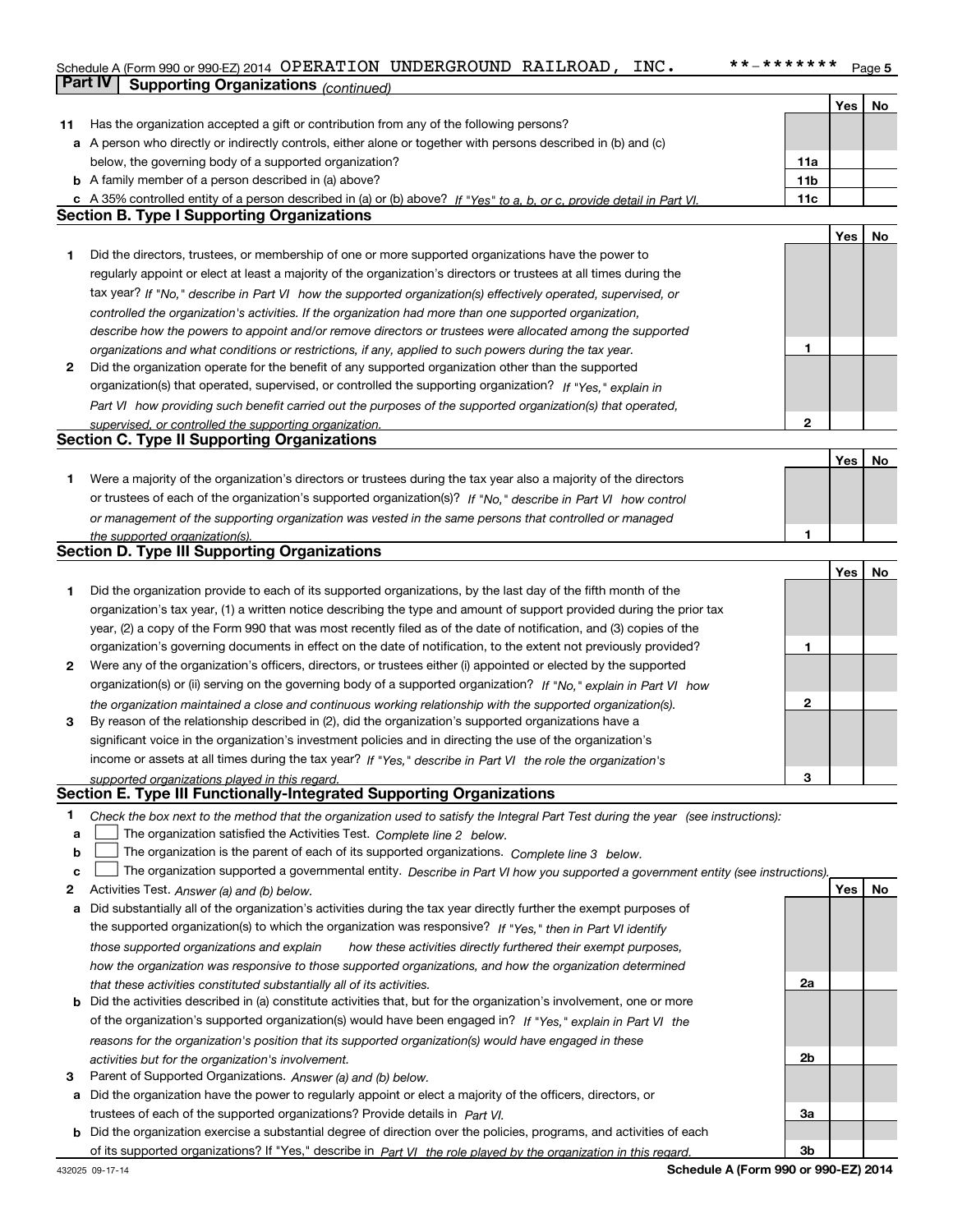| <b>Part V</b>  | Type III Non-Functionally Integrated 509(a)(3) Supporting Organizations                                                           |                |                |                                |
|----------------|-----------------------------------------------------------------------------------------------------------------------------------|----------------|----------------|--------------------------------|
| 1.             | Check here if the organization satisfied the Integral Part Test as a qualifying trust on Nov. 20, 1970. See instructions. All     |                |                |                                |
|                | other Type III non-functionally integrated supporting organizations must complete Sections A through E.                           |                |                |                                |
|                | Section A - Adjusted Net Income                                                                                                   |                | (A) Prior Year | (B) Current Year<br>(optional) |
| 1              | Net short-term capital gain                                                                                                       | 1              |                |                                |
| $\mathbf{2}$   | Recoveries of prior-year distributions                                                                                            | $\mathbf{2}$   |                |                                |
| З              | Other gross income (see instructions)                                                                                             | 3              |                |                                |
| 4              | Add lines 1 through 3                                                                                                             | 4              |                |                                |
| 5              | Depreciation and depletion                                                                                                        | 5              |                |                                |
| 6              | Portion of operating expenses paid or incurred for production or                                                                  |                |                |                                |
|                | collection of gross income or for management, conservation, or                                                                    |                |                |                                |
|                | maintenance of property held for production of income (see instructions)                                                          | 6              |                |                                |
| 7              | Other expenses (see instructions)                                                                                                 | $\overline{7}$ |                |                                |
| 8              | <b>Adjusted Net Income</b> (subtract lines 5, 6 and 7 from line 4)                                                                | 8              |                |                                |
|                | Section B - Minimum Asset Amount                                                                                                  |                | (A) Prior Year | (B) Current Year<br>(optional) |
| 1              | Aggregate fair market value of all non-exempt-use assets (see                                                                     |                |                |                                |
|                | instructions for short tax year or assets held for part of year):                                                                 |                |                |                                |
|                | a Average monthly value of securities                                                                                             | 1a             |                |                                |
|                | <b>b</b> Average monthly cash balances                                                                                            | 1b             |                |                                |
|                | c Fair market value of other non-exempt-use assets                                                                                | 1c             |                |                                |
|                | <b>d</b> Total (add lines 1a, 1b, and 1c)                                                                                         | 1d             |                |                                |
|                | <b>e</b> Discount claimed for blockage or other                                                                                   |                |                |                                |
|                | factors (explain in detail in Part VI):                                                                                           |                |                |                                |
| $\mathbf{2}$   | Acquisition indebtedness applicable to non-exempt-use assets                                                                      | $\mathbf{2}$   |                |                                |
| з              | Subtract line 2 from line 1d                                                                                                      | 3              |                |                                |
| 4              | Cash deemed held for exempt use. Enter 1-1/2% of line 3 (for greater amount,                                                      |                |                |                                |
|                | see instructions).                                                                                                                | 4              |                |                                |
| 5              | Net value of non-exempt-use assets (subtract line 4 from line 3)                                                                  | 5              |                |                                |
| 6              | Multiply line 5 by .035                                                                                                           | 6              |                |                                |
| 7              | Recoveries of prior-year distributions                                                                                            | $\overline{7}$ |                |                                |
| 8              | Minimum Asset Amount (add line 7 to line 6)                                                                                       | 8              |                |                                |
|                | <b>Section C - Distributable Amount</b>                                                                                           |                |                | <b>Current Year</b>            |
| 1              | Adjusted net income for prior year (from Section A, line 8, Column A)                                                             | 1              |                |                                |
| $\mathbf{2}$   | Enter 85% of line 1                                                                                                               | $\mathbf{2}$   |                |                                |
| 3              | Minimum asset amount for prior year (from Section B, line 8, Column A)                                                            | 3              |                |                                |
| 4              | Enter greater of line 2 or line 3                                                                                                 | 4              |                |                                |
| 5              | Income tax imposed in prior year                                                                                                  | 5              |                |                                |
| 6              | <b>Distributable Amount.</b> Subtract line 5 from line 4, unless subject to                                                       |                |                |                                |
|                | emergency temporary reduction (see instructions)                                                                                  | 6              |                |                                |
| $\overline{7}$ | Check here if the current year is the organization's first as a non-functionally-integrated Type III supporting organization (see |                |                |                                |

Schedule A (Form 990 or 990-EZ) 2014 Page OPERATION UNDERGROUND RAILROAD, INC. \*\*-\*\*\*\*\*\*\*

instructions).

**Schedule A (Form 990 or 990-EZ) 2014**

**6**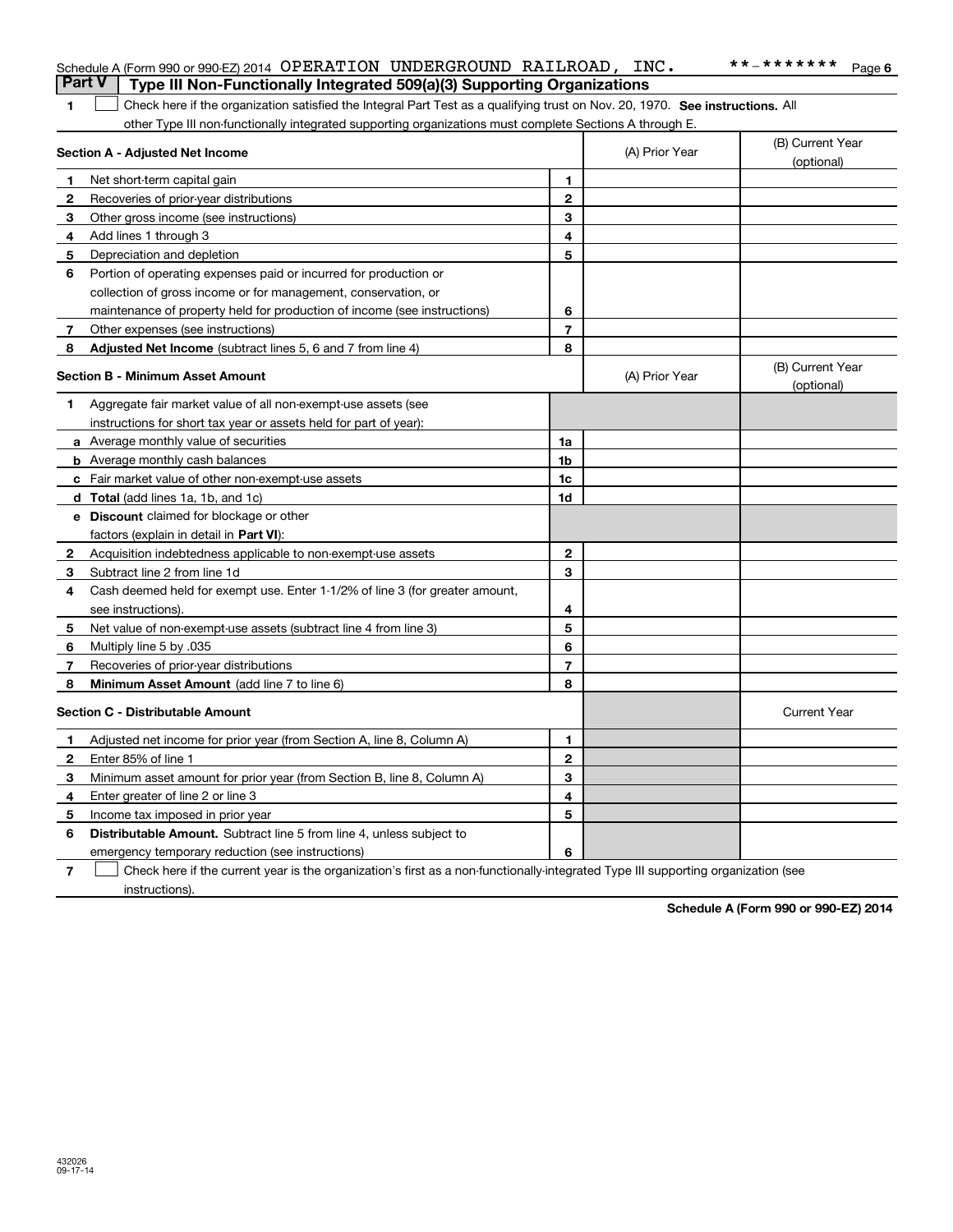#### Schedule A (Form 990 or 990-EZ) 2014 Page OPERATION UNDERGROUND RAILROAD, INC. \*\*-\*\*\*\*\*\*\*

| Part V | Type III Non-Functionally Integrated 509(a)(3) Supporting Organizations                                          |                             | (continued)               |                      |  |  |
|--------|------------------------------------------------------------------------------------------------------------------|-----------------------------|---------------------------|----------------------|--|--|
|        | <b>Section D - Distributions</b>                                                                                 |                             |                           | <b>Current Year</b>  |  |  |
| 1      | Amounts paid to supported organizations to accomplish exempt purposes                                            |                             |                           |                      |  |  |
| 2      | Amounts paid to perform activity that directly furthers exempt purposes of supported                             |                             |                           |                      |  |  |
|        | organizations, in excess of income from activity                                                                 |                             |                           |                      |  |  |
| з      | Administrative expenses paid to accomplish exempt purposes of supported organizations                            |                             |                           |                      |  |  |
| 4      | Amounts paid to acquire exempt-use assets                                                                        |                             |                           |                      |  |  |
| 5      | Qualified set-aside amounts (prior IRS approval required)                                                        |                             |                           |                      |  |  |
| 6      | Other distributions (describe in Part VI). See instructions.                                                     |                             |                           |                      |  |  |
| 7      | Total annual distributions. Add lines 1 through 6.                                                               |                             |                           |                      |  |  |
| 8      | Distributions to attentive supported organizations to which the organization is responsive                       |                             |                           |                      |  |  |
|        | (provide details in Part VI). See instructions.                                                                  |                             |                           |                      |  |  |
| 9      | Distributable amount for 2014 from Section C, line 6                                                             |                             |                           |                      |  |  |
| 10     | Line 8 amount divided by Line 9 amount                                                                           |                             |                           |                      |  |  |
|        |                                                                                                                  | (i)                         | (ii)                      | (iii)                |  |  |
|        |                                                                                                                  | <b>Excess Distributions</b> | <b>Underdistributions</b> | <b>Distributable</b> |  |  |
|        | <b>Section E - Distribution Allocations (see instructions)</b>                                                   |                             | Pre-2014                  | Amount for 2014      |  |  |
| 1      | Distributable amount for 2014 from Section C, line 6                                                             |                             |                           |                      |  |  |
| 2      | Underdistributions, if any, for years prior to 2014                                                              |                             |                           |                      |  |  |
|        | (reasonable cause required-see instructions)                                                                     |                             |                           |                      |  |  |
| 3      | Excess distributions carryover, if any, to 2014:                                                                 |                             |                           |                      |  |  |
| а      |                                                                                                                  |                             |                           |                      |  |  |
| b      |                                                                                                                  |                             |                           |                      |  |  |
| с      |                                                                                                                  |                             |                           |                      |  |  |
| d      |                                                                                                                  |                             |                           |                      |  |  |
|        | e From 2013                                                                                                      |                             |                           |                      |  |  |
|        | Total of lines 3a through e                                                                                      |                             |                           |                      |  |  |
| a      | Applied to underdistributions of prior years                                                                     |                             |                           |                      |  |  |
|        | <b>h</b> Applied to 2014 distributable amount                                                                    |                             |                           |                      |  |  |
|        | Carryover from 2009 not applied (see instructions)                                                               |                             |                           |                      |  |  |
|        | Remainder. Subtract lines 3g, 3h, and 3i from 3f.                                                                |                             |                           |                      |  |  |
| 4      | Distributions for 2014 from Section D,                                                                           |                             |                           |                      |  |  |
|        | line $7:$                                                                                                        |                             |                           |                      |  |  |
|        |                                                                                                                  |                             |                           |                      |  |  |
|        | a Applied to underdistributions of prior years<br><b>b</b> Applied to 2014 distributable amount                  |                             |                           |                      |  |  |
|        |                                                                                                                  |                             |                           |                      |  |  |
| c      | Remainder. Subtract lines 4a and 4b from 4.                                                                      |                             |                           |                      |  |  |
| 5      | Remaining underdistributions for years prior to 2014, if<br>any. Subtract lines 3g and 4a from line 2 (if amount |                             |                           |                      |  |  |
|        |                                                                                                                  |                             |                           |                      |  |  |
|        | greater than zero, see instructions).                                                                            |                             |                           |                      |  |  |
| 6      | Remaining underdistributions for 2014. Subtract lines 3h<br>and 4b from line 1 (if amount greater than zero, see |                             |                           |                      |  |  |
|        |                                                                                                                  |                             |                           |                      |  |  |
|        | instructions).                                                                                                   |                             |                           |                      |  |  |
| 7      | Excess distributions carryover to 2015. Add lines 3j                                                             |                             |                           |                      |  |  |
|        | and 4c.                                                                                                          |                             |                           |                      |  |  |
| 8      | Breakdown of line 7:                                                                                             |                             |                           |                      |  |  |
| a      |                                                                                                                  |                             |                           |                      |  |  |
| b      |                                                                                                                  |                             |                           |                      |  |  |
| c      |                                                                                                                  |                             |                           |                      |  |  |
|        | d Excess from 2013                                                                                               |                             |                           |                      |  |  |
|        | e Excess from 2014                                                                                               |                             |                           |                      |  |  |

**Schedule A (Form 990 or 990-EZ) 2014**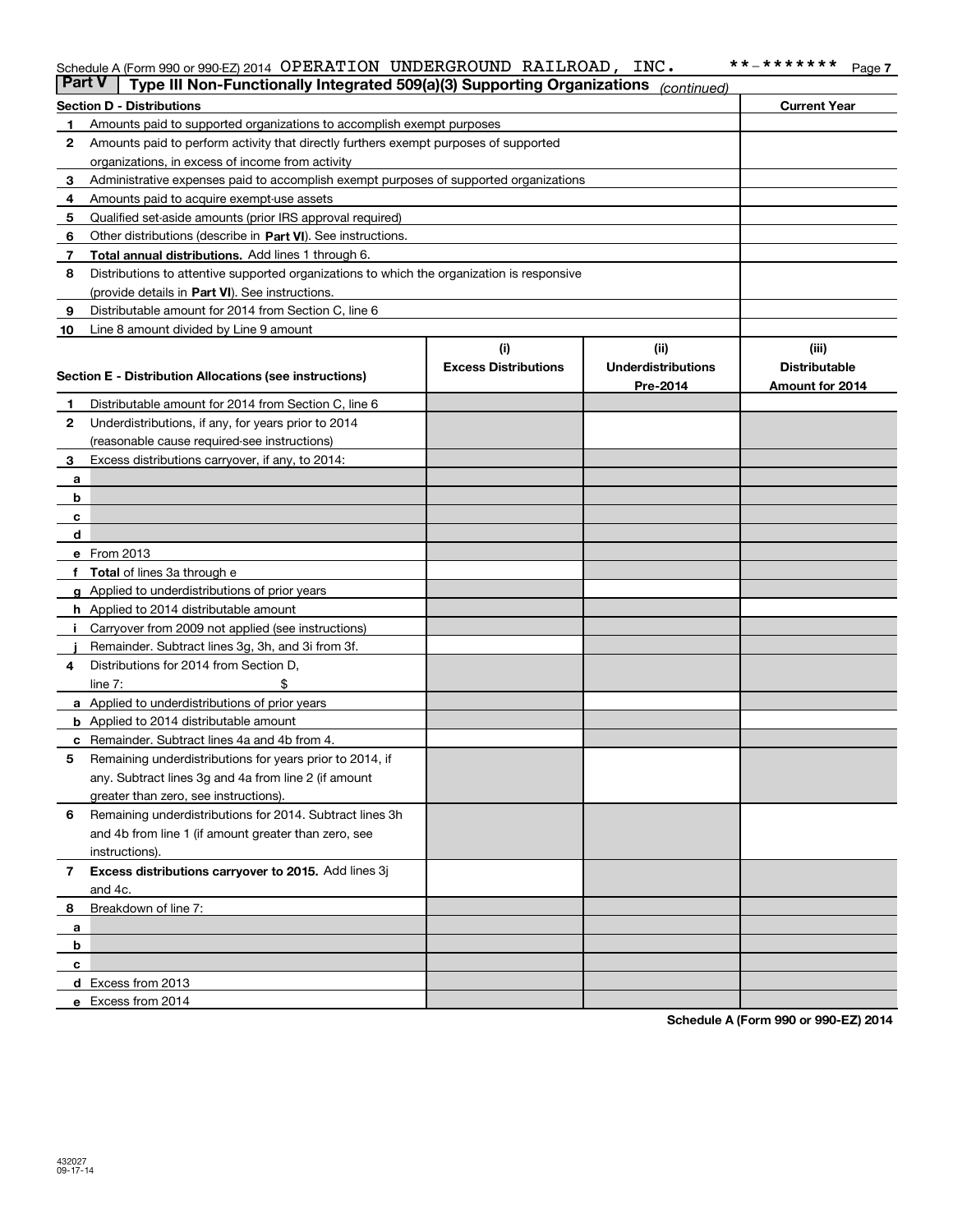| Part VI | Supplemental Information. Provide the explanations required by Part II, line 10; Part II, line 17a or 17b; and Part III, line 12. |  |  |  |  |
|---------|-----------------------------------------------------------------------------------------------------------------------------------|--|--|--|--|
|         | Also complete this part for any additional information. (See instructions).                                                       |  |  |  |  |
|         |                                                                                                                                   |  |  |  |  |
|         |                                                                                                                                   |  |  |  |  |
|         |                                                                                                                                   |  |  |  |  |
|         |                                                                                                                                   |  |  |  |  |
|         |                                                                                                                                   |  |  |  |  |
|         |                                                                                                                                   |  |  |  |  |
|         |                                                                                                                                   |  |  |  |  |
|         |                                                                                                                                   |  |  |  |  |
|         |                                                                                                                                   |  |  |  |  |
|         |                                                                                                                                   |  |  |  |  |
|         |                                                                                                                                   |  |  |  |  |
|         |                                                                                                                                   |  |  |  |  |
|         |                                                                                                                                   |  |  |  |  |
|         |                                                                                                                                   |  |  |  |  |
|         |                                                                                                                                   |  |  |  |  |
|         |                                                                                                                                   |  |  |  |  |
|         |                                                                                                                                   |  |  |  |  |
|         |                                                                                                                                   |  |  |  |  |
|         |                                                                                                                                   |  |  |  |  |
|         |                                                                                                                                   |  |  |  |  |
|         |                                                                                                                                   |  |  |  |  |
|         |                                                                                                                                   |  |  |  |  |
|         |                                                                                                                                   |  |  |  |  |
|         |                                                                                                                                   |  |  |  |  |
|         |                                                                                                                                   |  |  |  |  |
|         |                                                                                                                                   |  |  |  |  |
|         |                                                                                                                                   |  |  |  |  |
|         |                                                                                                                                   |  |  |  |  |
|         |                                                                                                                                   |  |  |  |  |

Schedule A (Form 990 or 990-EZ) 2014 Page

OPERATION UNDERGROUND RAILROAD, INC. \*\*-\*\*\*\*\*\*\*

**8**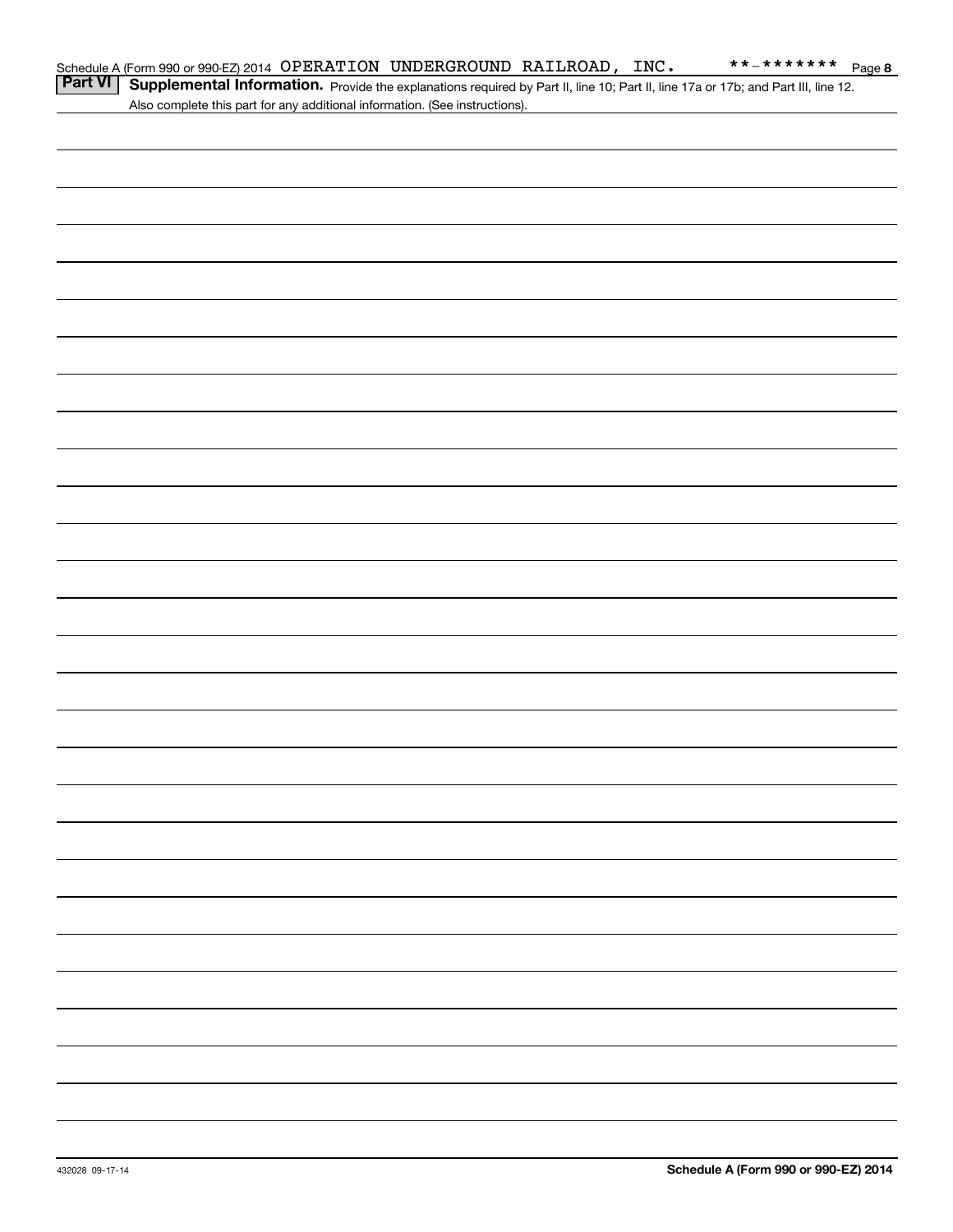Department of the Treasury **(Form 990, 990-EZ, or 990-PF)**

Internal Revenue Service

### \*\* PUBLIC DISCLOSURE COPY \*\*

# **Schedule B Schedule of Contributors**

**| Attach to Form 990, Form 990-EZ, or Form 990-PF. | Information about Schedule B (Form 990, 990-EZ, or 990-PF) and its instructions is at** www.irs.gov/form990  $\cdot$ 

**Name of the organization Employer identification number**

OMB No. 1545-0047

**2014**

|  |  | * _ * * * * * * * |  |  |  |
|--|--|-------------------|--|--|--|
|  |  |                   |  |  |  |

| <b>Organization type (check one):</b> |                                                                             |  |  |  |  |
|---------------------------------------|-----------------------------------------------------------------------------|--|--|--|--|
| Filers of:                            | Section:                                                                    |  |  |  |  |
| Form 990 or 990-EZ                    | $X$ 501(c)( 3) (enter number) organization                                  |  |  |  |  |
|                                       | $4947(a)(1)$ nonexempt charitable trust not treated as a private foundation |  |  |  |  |
|                                       | 527 political organization                                                  |  |  |  |  |
| Form 990-PF                           | 501(c)(3) exempt private foundation                                         |  |  |  |  |
|                                       | 4947(a)(1) nonexempt charitable trust treated as a private foundation       |  |  |  |  |
|                                       | 501(c)(3) taxable private foundation                                        |  |  |  |  |
|                                       |                                                                             |  |  |  |  |

Check if your organization is covered by the **General Rule** or a **Special Rule. Note.**  Only a section 501(c)(7), (8), or (10) organization can check boxes for both the General Rule and a Special Rule. See instructions.

#### **General Rule**

 $\boxed{\textbf{X}}$  For an organization filing Form 990, 990-EZ, or 990-PF that received, during the year, contributions totaling \$5,000 or more (in money or property) from any one contributor. Complete Parts I and II. See instructions for determining a contributor's total contributions.

#### **Special Rules**

 $\mathcal{L}^{\text{max}}$ 

any one contributor, during the year, total contributions of the greater of  $\,$  (1) \$5,000 or (2) 2% of the amount on (i) Form 990, Part VIII, line 1h, For an organization described in section 501(c)(3) filing Form 990 or 990-EZ that met the 33 1/3% support test of the regulations under sections 509(a)(1) and 170(b)(1)(A)(vi), that checked Schedule A (Form 990 or 990-EZ), Part II, line 13, 16a, or 16b, and that received from or (ii) Form 990-EZ, line 1. Complete Parts I and II.  $\mathcal{L}^{\text{max}}$ 

year, total contributions of more than \$1,000 *exclusively* for religious, charitable, scientific, literary, or educational purposes, or for For an organization described in section 501(c)(7), (8), or (10) filing Form 990 or 990-EZ that received from any one contributor, during the the prevention of cruelty to children or animals. Complete Parts I, II, and III.  $\mathcal{L}^{\text{max}}$ 

purpose. Do not complete any of the parts unless the **General Rule** applies to this organization because it received *nonexclusively* year, contributions <sub>exclusively</sub> for religious, charitable, etc., purposes, but no such contributions totaled more than \$1,000. If this box is checked, enter here the total contributions that were received during the year for an  $\;$ exclusively religious, charitable, etc., For an organization described in section 501(c)(7), (8), or (10) filing Form 990 or 990-EZ that received from any one contributor, during the religious, charitable, etc., contributions totaling \$5,000 or more during the year  $\Box$ — $\Box$   $\Box$ 

**Caution.**An organization that is not covered by the General Rule and/or the Special Rules does not file Schedule B (Form 990, 990-EZ, or 990-PF),  **must** but it answer "No" on Part IV, line 2, of its Form 990; or check the box on line H of its Form 990-EZ or on its Form 990-PF, Part I, line 2, to certify that it does not meet the filing requirements of Schedule B (Form 990, 990-EZ, or 990-PF).

LHA For Paperwork Reduction Act Notice, see the Instructions for Form 990, 990-EZ, or 990-PF. Schedule B (Form 990, 990-EZ, or 990-PF) (2014)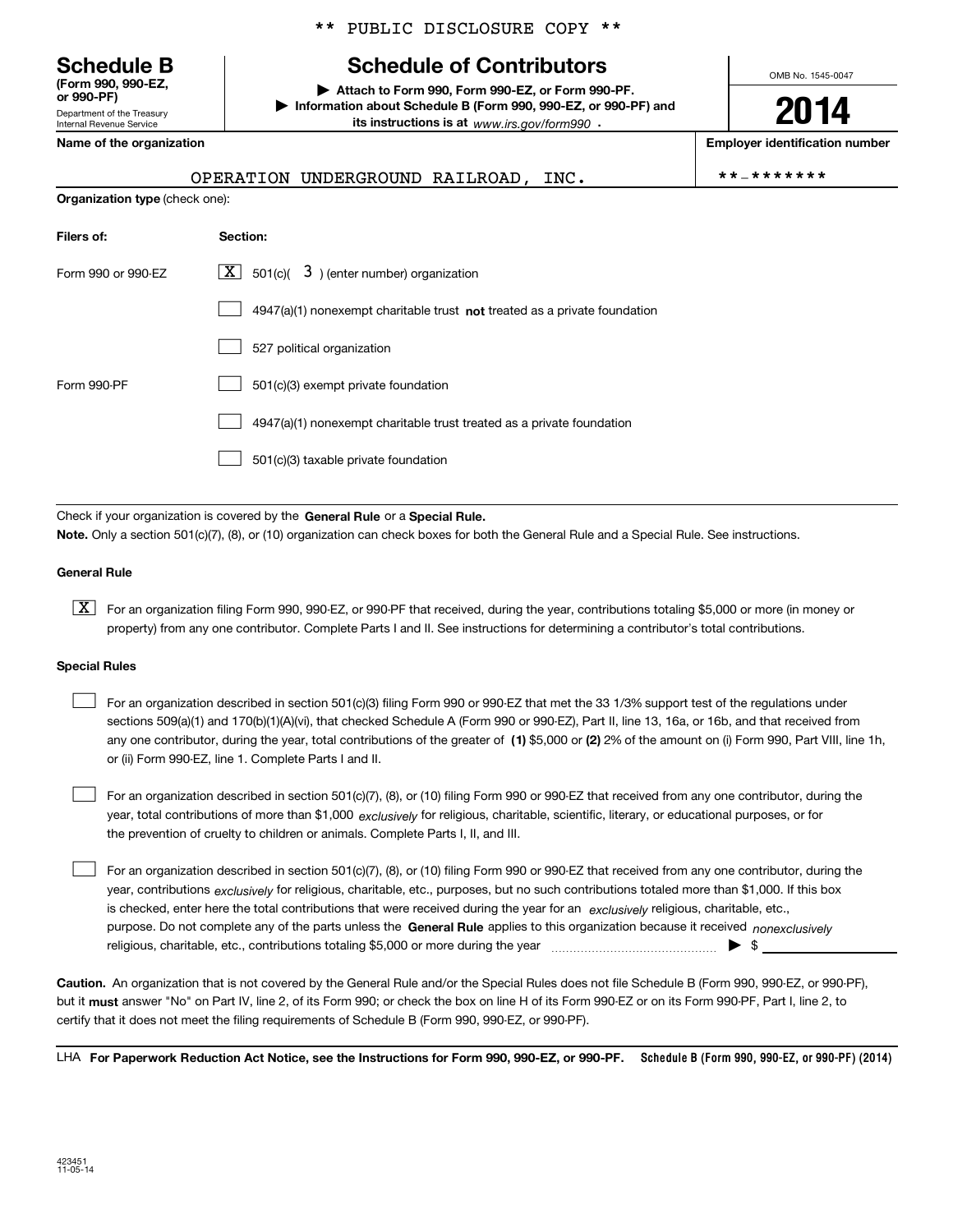(see instructions). Use duplicate copies of Part I if additional space is needed.<br> **2PERATION UNDERGROUND RAILROAD, INC.**<br> **Part I Contributors** (see instructions). Use duplicate copies of Part I if additional space is n

| (a)<br>No.  | (b)<br>Name, address, and ZIP + 4 | (c)<br><b>Total contributions</b>                    | (d)<br>Type of contribution                                                                                        |
|-------------|-----------------------------------|------------------------------------------------------|--------------------------------------------------------------------------------------------------------------------|
| 1           |                                   | 5,000.<br>$\frac{1}{2}$                              | $\mathbf{X}$<br>Person<br>Payroll<br>Noncash<br>(Complete Part II for<br>noncash contributions.)                   |
| (a)<br>No.  | (b)<br>Name, address, and ZIP + 4 | (c)<br><b>Total contributions</b>                    | (d)<br>Type of contribution                                                                                        |
| 2           |                                   | 14,000.<br>$\frac{1}{2}$                             | $\mathbf{X}$<br>Person<br>Payroll<br>Noncash<br>(Complete Part II for<br>noncash contributions.)                   |
| (a)<br>No.  | (b)<br>Name, address, and ZIP + 4 | (c)<br><b>Total contributions</b>                    | (d)<br>Type of contribution                                                                                        |
| 3           |                                   | 30,000.<br>$\frac{1}{2}$                             | $\overline{\mathbf{X}}$<br>Person<br>Payroll<br><b>Noncash</b><br>(Complete Part II for<br>noncash contributions.) |
| (a)<br>No.  | (b)<br>Name, address, and ZIP + 4 | (c)<br><b>Total contributions</b>                    | (d)<br>Type of contribution                                                                                        |
| 4           |                                   | 43,100.<br>$\$\$                                     | $\mathbf{X}$<br>Person<br>Payroll<br>Noncash<br>(Complete Part II for<br>noncash contributions.)                   |
| (a)<br>No.  | (b)<br>Name, address, and ZIP + 4 | (c)<br><b>Total contributions</b>                    | (d)<br>Type of contribution                                                                                        |
| $\mathbf 5$ |                                   | 15,000.<br>$\$$                                      | $\overline{\mathbf{x}}$<br>Person<br>Payroll<br>Noncash<br>(Complete Part II for<br>noncash contributions.)        |
| (a)<br>No.  | (b)<br>Name, address, and ZIP + 4 | (c)<br><b>Total contributions</b>                    | (d)<br>Type of contribution                                                                                        |
| 6           |                                   | 16,956.<br>$\, \, \raisebox{12pt}{$\scriptstyle \$}$ | $\overline{\mathbf{X}}$<br>Person<br>Payroll<br>Noncash<br>(Complete Part II for<br>noncash contributions.)        |

423452 11-05-14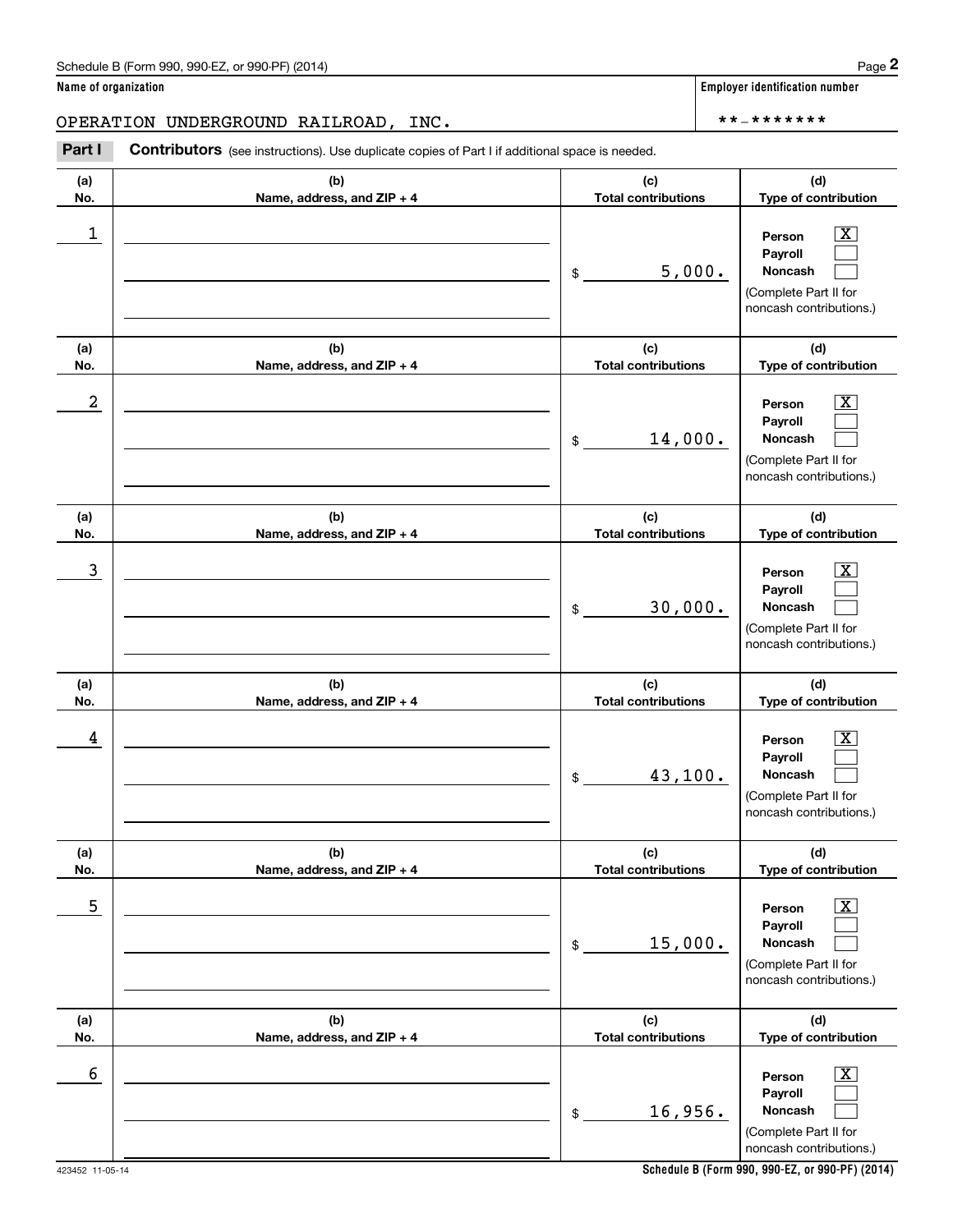(see instructions). Use duplicate copies of Part I if additional space is needed.<br> **2PERATION UNDERGROUND RAILROAD, INC.**<br> **Part I Contributors** (see instructions). Use duplicate copies of Part I if additional space is n

| (a)<br>No. | (b)<br>Name, address, and ZIP + 4 | (c)<br><b>Total contributions</b> | (d)<br>Type of contribution                                                                                        |
|------------|-----------------------------------|-----------------------------------|--------------------------------------------------------------------------------------------------------------------|
| 7          |                                   | 30,000.<br>\$                     | $\overline{\textbf{X}}$<br>Person<br>Payroll<br><b>Noncash</b><br>(Complete Part II for<br>noncash contributions.) |
| (a)<br>No. | (b)<br>Name, address, and ZIP + 4 | (c)<br><b>Total contributions</b> | (d)<br>Type of contribution                                                                                        |
| 8          |                                   | 5,000.<br>\$                      | $\overline{\mathbf{x}}$<br>Person<br>Payroll<br>Noncash<br>(Complete Part II for<br>noncash contributions.)        |
| (a)<br>No. | (b)<br>Name, address, and ZIP + 4 | (c)<br><b>Total contributions</b> | (d)<br>Type of contribution                                                                                        |
| 9          |                                   | 75,000.<br>\$                     | $\overline{\texttt{X}}$<br>Person<br>Payroll<br><b>Noncash</b><br>(Complete Part II for<br>noncash contributions.) |
| (a)<br>No. | (b)<br>Name, address, and ZIP + 4 | (c)<br><b>Total contributions</b> | (d)<br>Type of contribution                                                                                        |
| 10         |                                   | 26,900.<br>\$                     | x<br>Person<br>Payroll<br><b>Noncash</b><br>(Complete Part II for<br>noncash contributions.)                       |
| (a)<br>No. | (b)<br>Name, address, and ZIP + 4 | (c)<br><b>Total contributions</b> | (d)<br>Type of contribution                                                                                        |
| $11\,$     |                                   | 20,000.<br>$\$$                   | $\overline{\text{X}}$<br>Person<br>Payroll<br>Noncash<br>(Complete Part II for<br>noncash contributions.)          |
| (a)<br>No. | (b)<br>Name, address, and ZIP + 4 | (c)<br><b>Total contributions</b> | (d)<br>Type of contribution                                                                                        |
| <u>12</u>  |                                   | 28,130.<br>\$                     | $\overline{\mathbf{x}}$<br>Person<br>Payroll<br>Noncash<br>(Complete Part II for<br>noncash contributions.)        |

| on |  |
|----|--|
| ∩" |  |

**Schedule B (Form 990, 990-EZ, or 990-PF) (2014)**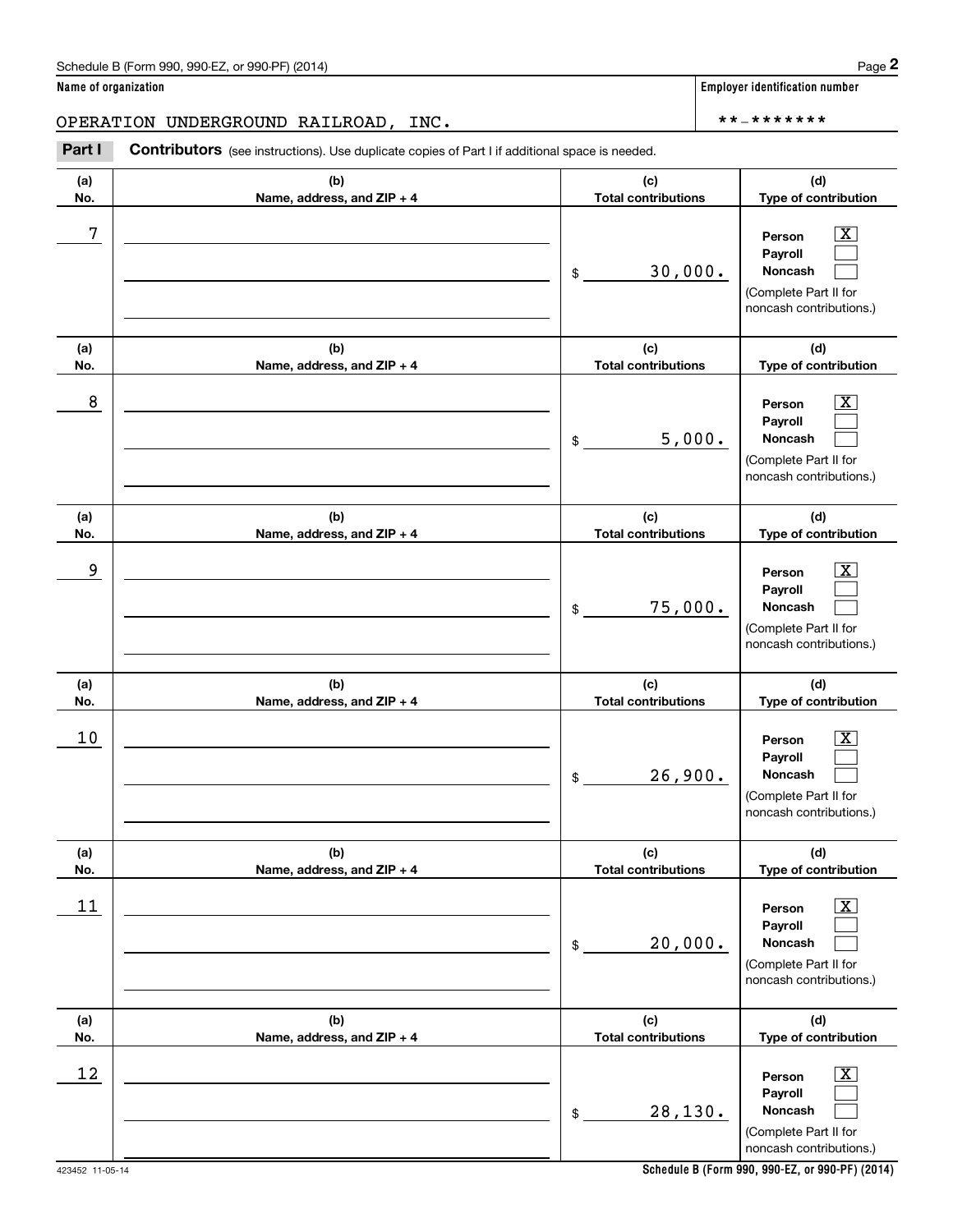(see instructions). Use duplicate copies of Part I if additional space is needed.<br> **2PERATION UNDERGROUND RAILROAD, INC.**<br> **Part I Contributors** (see instructions). Use duplicate copies of Part I if additional space is n

| (a)<br>No. | (b)<br>Name, address, and ZIP + 4 | (c)<br><b>Total contributions</b> | (d)<br>Type of contribution                                                                                        |
|------------|-----------------------------------|-----------------------------------|--------------------------------------------------------------------------------------------------------------------|
| 13         |                                   | 15,000.<br>\$                     | $\overline{\mathbf{X}}$<br>Person<br>Payroll<br>Noncash<br>(Complete Part II for<br>noncash contributions.)        |
| (a)<br>No. | (b)<br>Name, address, and ZIP + 4 | (c)<br><b>Total contributions</b> | (d)<br>Type of contribution                                                                                        |
| 14         |                                   | 10,000.<br>\$                     | $\overline{\mathbf{X}}$<br>Person<br>Payroll<br><b>Noncash</b><br>(Complete Part II for<br>noncash contributions.) |
| (a)<br>No. | (b)<br>Name, address, and ZIP + 4 | (c)<br><b>Total contributions</b> | (d)<br>Type of contribution                                                                                        |
| 15         |                                   | 5,100.<br>$\frac{1}{2}$           | $\overline{\mathbf{X}}$<br>Person<br>Payroll<br><b>Noncash</b><br>(Complete Part II for<br>noncash contributions.) |
| (a)<br>No. | (b)<br>Name, address, and ZIP + 4 | (c)<br><b>Total contributions</b> | (d)<br>Type of contribution                                                                                        |
| 16         |                                   | 5,000.<br>\$                      | $\overline{\mathbf{X}}$<br>Person<br>Payroll<br><b>Noncash</b><br>(Complete Part II for<br>noncash contributions.) |
| (a)<br>No. | (b)<br>Name, address, and ZIP + 4 | (c)<br><b>Total contributions</b> | (d)<br>Type of contribution                                                                                        |
| 17         |                                   | 12,500.<br>\$                     | $\boxed{\text{X}}$<br>Person<br>Payroll<br>Noncash<br>(Complete Part II for<br>noncash contributions.)             |
| (a)<br>No. | (b)<br>Name, address, and ZIP + 4 | (c)<br><b>Total contributions</b> | (d)<br>Type of contribution                                                                                        |
| 18         |                                   | 5,000.<br>$\frac{1}{2}$           | $\boxed{\text{X}}$<br>Person<br>Payroll<br>Noncash<br>(Complete Part II for<br>noncash contributions.)             |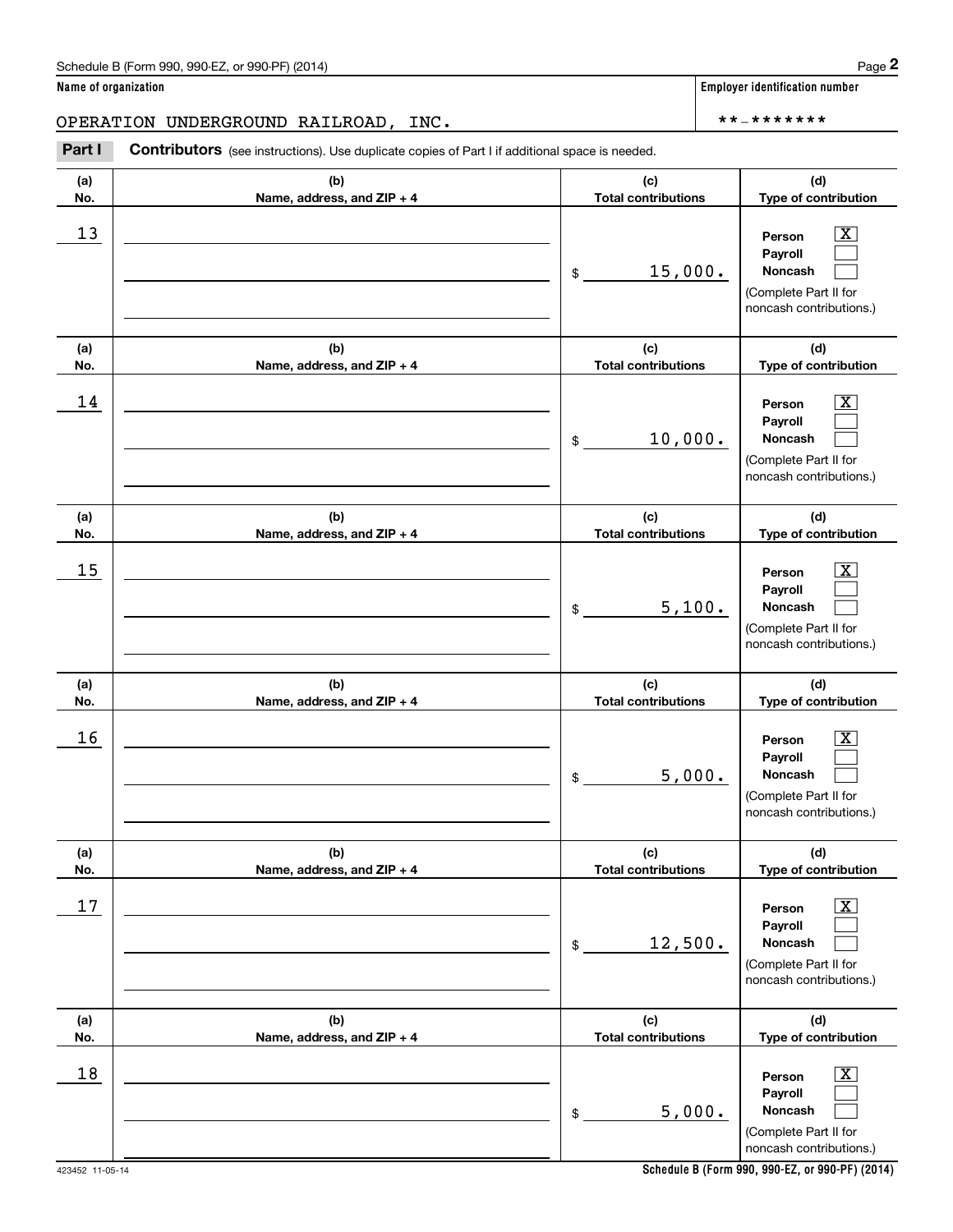(see instructions). Use duplicate copies of Part I if additional space is needed.<br> **2PERATION UNDERGROUND RAILROAD, INC.**<br> **Part I Contributors** (see instructions). Use duplicate copies of Part I if additional space is n

| (a) | (b)                        | (c)                        | (d)                                                                                                    |
|-----|----------------------------|----------------------------|--------------------------------------------------------------------------------------------------------|
| No. | Name, address, and ZIP + 4 | <b>Total contributions</b> | Type of contribution                                                                                   |
| 19  |                            | 7,450.<br>$\frac{1}{2}$    | $\mathbf{X}$<br>Person<br>Payroll<br>Noncash<br>(Complete Part II for<br>noncash contributions.)       |
| (a) | (b)                        | (c)                        | (d)                                                                                                    |
| No. | Name, address, and ZIP + 4 | <b>Total contributions</b> | Type of contribution                                                                                   |
| 20  |                            | 10,000.<br>\$              | х<br>Person<br>Payroll<br>Noncash<br>(Complete Part II for<br>noncash contributions.)                  |
| (a) | (b)                        | (c)                        | (d)                                                                                                    |
| No. | Name, address, and ZIP + 4 | <b>Total contributions</b> | Type of contribution                                                                                   |
| 21  |                            | 5,300.<br>\$               | х<br>Person<br>Payroll<br>Noncash<br>(Complete Part II for<br>noncash contributions.)                  |
| (a) | (b)                        | (c)                        | (d)                                                                                                    |
| No. | Name, address, and ZIP + 4 | <b>Total contributions</b> | Type of contribution                                                                                   |
| 22  |                            | 5,000.<br>\$               | х<br>Person<br>Payroll<br>Noncash<br>(Complete Part II for<br>noncash contributions.)                  |
| (a) | (b)                        | (c)                        | (d)                                                                                                    |
| No. | Name, address, and ZIP + 4 | <b>Total contributions</b> | Type of contribution                                                                                   |
| 23  |                            | 50,000.<br>\$              | $\boxed{\text{X}}$<br>Person<br>Payroll<br>Noncash<br>(Complete Part II for<br>noncash contributions.) |
| (a) | (b)                        | (c)                        | (d)                                                                                                    |
| No. | Name, address, and ZIP + 4 | <b>Total contributions</b> | Type of contribution                                                                                   |
| 24  |                            | 15,000.<br>\$              | $\boxed{\text{X}}$<br>Person<br>Payroll<br>Noncash<br>(Complete Part II for<br>noncash contributions.) |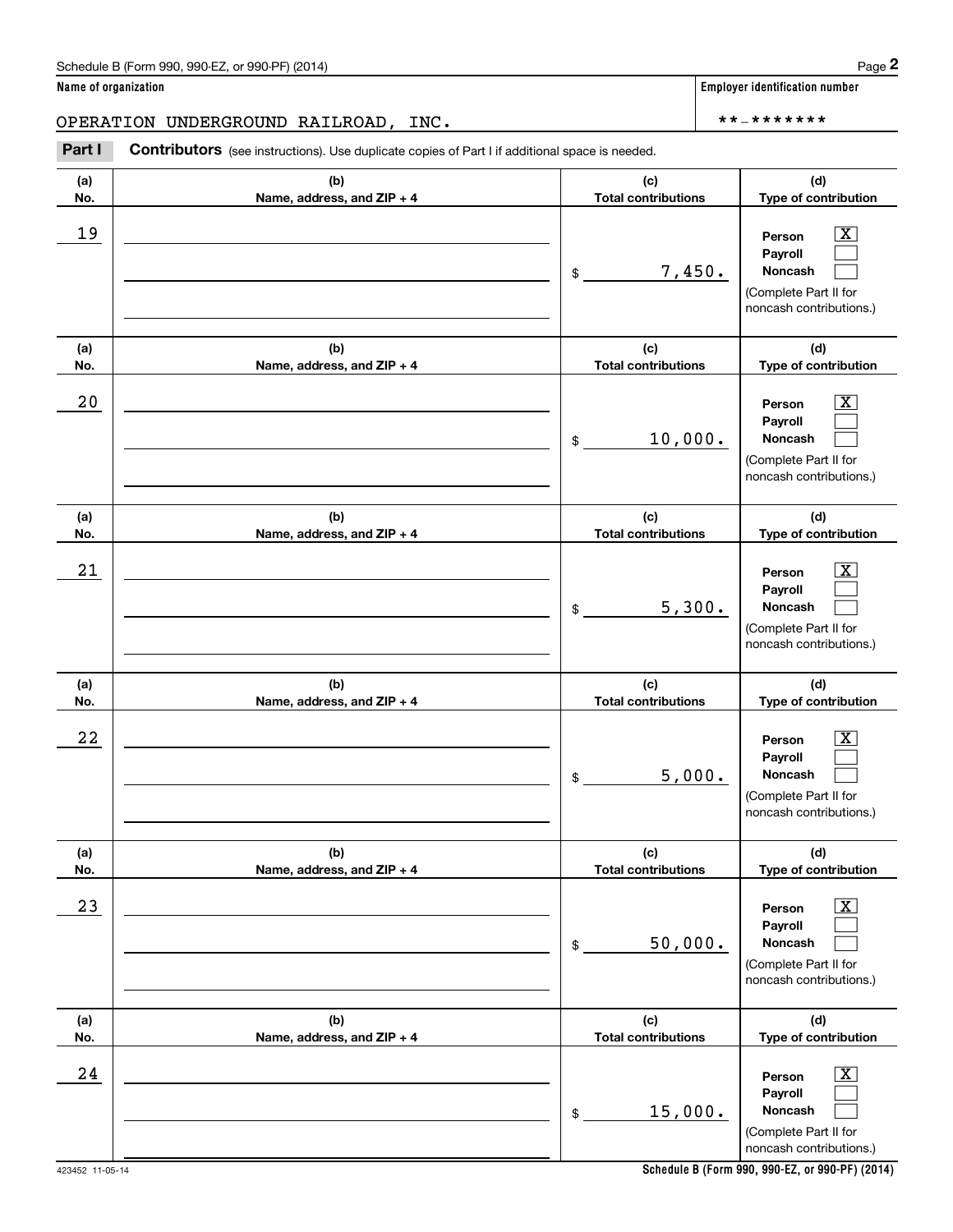(see instructions). Use duplicate copies of Part I if additional space is needed.<br> **2PERATION UNDERGROUND RAILROAD, INC.**<br> **Part I Contributors** (see instructions). Use duplicate copies of Part I if additional space is n

| (a)        | (b)                               | (c)                               | (d)                                                                                                         |
|------------|-----------------------------------|-----------------------------------|-------------------------------------------------------------------------------------------------------------|
| No.        | Name, address, and ZIP + 4        | <b>Total contributions</b>        | Type of contribution                                                                                        |
| 25         |                                   | 10,000.<br>$\frac{1}{2}$          | $\overline{\text{X}}$<br>Person<br>Pavroll<br>Noncash<br>(Complete Part II for<br>noncash contributions.)   |
| (a)<br>No. | (b)<br>Name, address, and ZIP + 4 | (c)<br><b>Total contributions</b> | (d)<br>Type of contribution                                                                                 |
| 26         |                                   | 40,000.<br>$\frac{1}{2}$          | $\overline{\text{X}}$<br>Person<br>Payroll<br>Noncash<br>(Complete Part II for<br>noncash contributions.)   |
| (a)<br>No. | (b)<br>Name, address, and ZIP + 4 | (c)<br><b>Total contributions</b> | (d)<br>Type of contribution                                                                                 |
| 27         |                                   | 20,100.<br>$\frac{1}{2}$          | $\mathbf{X}$<br>Person<br>Payroll<br>Noncash<br>(Complete Part II for<br>noncash contributions.)            |
| (a)<br>No. | (b)<br>Name, address, and ZIP + 4 | (c)<br><b>Total contributions</b> | (d)<br>Type of contribution                                                                                 |
| 28         |                                   | 15,000.<br>$\frac{1}{2}$          | $\overline{\text{X}}$<br>Person<br>Payroll<br>Noncash                                                       |
|            |                                   |                                   | (Complete Part II for<br>noncash contributions.)                                                            |
| (a)<br>No. | (b)<br>Name, address, and ZIP + 4 | (c)<br><b>Total contributions</b> | (d)<br>Type of contribution                                                                                 |
| 29         |                                   | 45,000.<br>\$                     | $\overline{\mathbf{X}}$<br>Person<br>Payroll<br>Noncash<br>(Complete Part II for<br>noncash contributions.) |
| (a)<br>No. | (b)<br>Name, address, and ZIP + 4 | (c)<br><b>Total contributions</b> | (d)<br>Type of contribution                                                                                 |

**Schedule B (Form 990, 990-EZ, or 990-PF) (2014)**

423452 11-05-14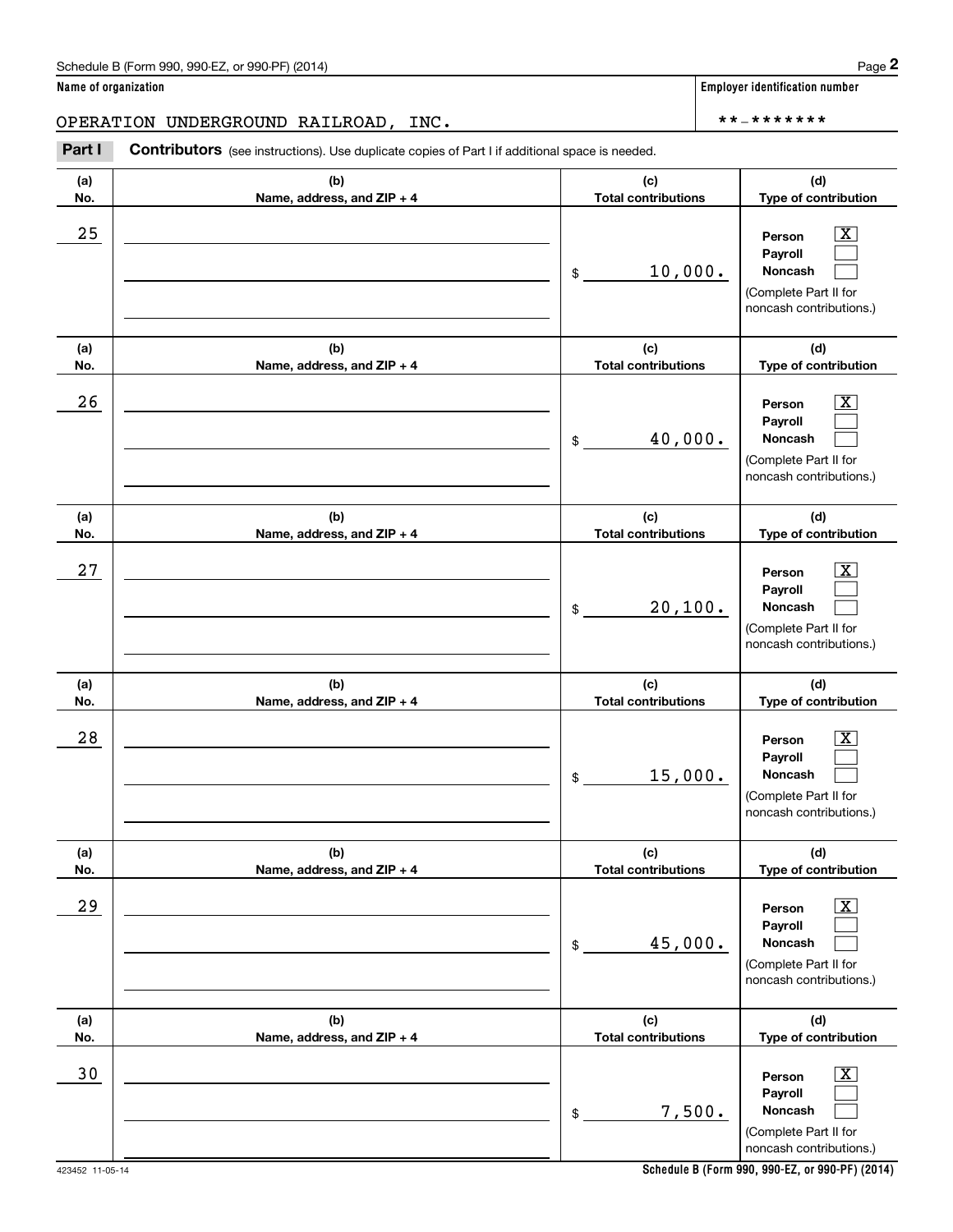(see instructions). Use duplicate copies of Part I if additional space is needed.<br> **2PERATION UNDERGROUND RAILROAD, INC.**<br> **Part I Contributors** (see instructions). Use duplicate copies of Part I if additional space is n

| (a) | (b)                        | (c)                        | (d)                                                                                                              |
|-----|----------------------------|----------------------------|------------------------------------------------------------------------------------------------------------------|
| No. | Name, address, and ZIP + 4 | <b>Total contributions</b> | Type of contribution                                                                                             |
| 31  |                            | 30,000.<br>\$              | $\overline{\mathbf{X}}$<br>Person<br>Payroll<br>Noncash<br>(Complete Part II for<br>noncash contributions.)      |
| (a) | (b)                        | (c)                        | (d)                                                                                                              |
| No. | Name, address, and ZIP + 4 | <b>Total contributions</b> | Type of contribution                                                                                             |
| 32  |                            | 5,000.<br>\$               | $\overline{\mathbf{X}}$<br>Person<br>Payroll<br>Noncash<br>(Complete Part II for<br>noncash contributions.)      |
| (a) | (b)                        | (c)                        | (d)                                                                                                              |
| No. | Name, address, and ZIP + 4 | <b>Total contributions</b> | Type of contribution                                                                                             |
| 33  |                            | 20,000.<br>\$              | $\overline{\text{X}}$<br>Person<br>Payroll<br><b>Noncash</b><br>(Complete Part II for<br>noncash contributions.) |
| (a) | (b)                        | (c)                        | (d)                                                                                                              |
| No. | Name, address, and ZIP + 4 | <b>Total contributions</b> | Type of contribution                                                                                             |
| 34  |                            | 18,000.<br>\$              | $\overline{\text{X}}$<br>Person<br>Payroll<br>Noncash<br>(Complete Part II for<br>noncash contributions.)        |
| (a) | (b)                        | (c)                        | (d)                                                                                                              |
| No. | Name, address, and ZIP + 4 | <b>Total contributions</b> | Type of contribution                                                                                             |
| 35  |                            | 5,000.<br>\$               | $\boxed{\text{X}}$<br>Person<br>Payroll<br>Noncash<br>(Complete Part II for<br>noncash contributions.)           |
| (a) | (b)                        | (c)                        | (d)                                                                                                              |
| No. | Name, address, and ZIP + 4 | <b>Total contributions</b> | Type of contribution                                                                                             |
| 36  |                            | 5,000.<br>\$               | $\boxed{\text{X}}$<br>Person<br>Payroll<br>Noncash<br>(Complete Part II for<br>noncash contributions.)           |

**Name of organization Employer identification number**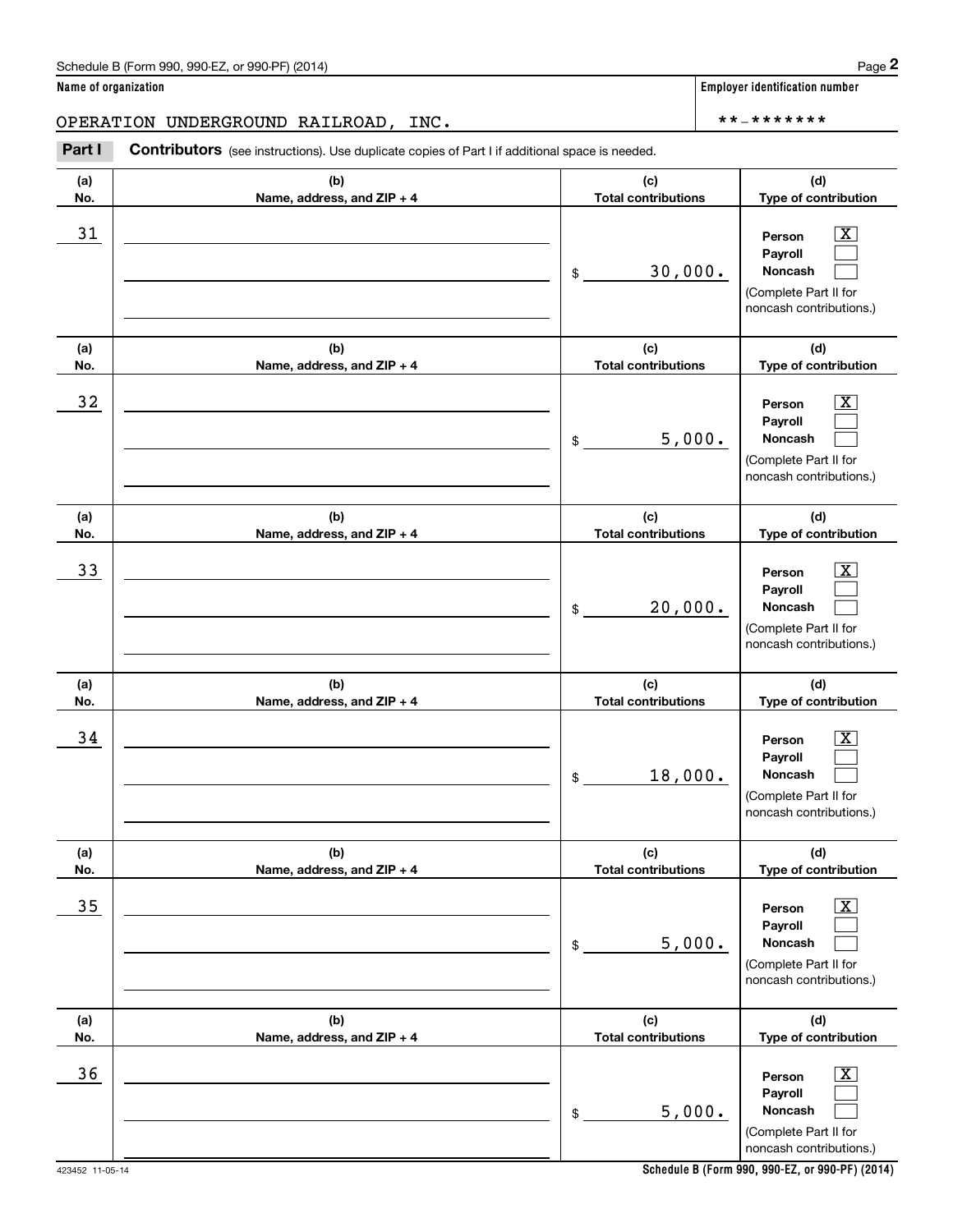(see instructions). Use duplicate copies of Part I if additional space is needed.<br> **2PERATION UNDERGROUND RAILROAD, INC.**<br> **Part I Contributors** (see instructions). Use duplicate copies of Part I if additional space is n

| (a)<br>No. | (b)<br>Name, address, and ZIP + 4 | (c)<br><b>Total contributions</b> | (d)<br>Type of contribution                                                                                 |
|------------|-----------------------------------|-----------------------------------|-------------------------------------------------------------------------------------------------------------|
| 37         |                                   | 5,500.<br>$\frac{1}{2}$           | $\mathbf{X}$<br>Person<br>Payroll<br>Noncash<br>(Complete Part II for<br>noncash contributions.)            |
| (a)<br>No. | (b)<br>Name, address, and ZIP + 4 | (c)<br><b>Total contributions</b> | (d)<br>Type of contribution                                                                                 |
| 38         |                                   | 26,600.<br>$\mathfrak{S}$         | $\mathbf{X}$<br>Person<br>Payroll<br>Noncash<br>(Complete Part II for<br>noncash contributions.)            |
| (a)<br>No. | (b)<br>Name, address, and ZIP + 4 | (c)<br><b>Total contributions</b> | (d)<br>Type of contribution                                                                                 |
| 39         |                                   | 50,000.<br>\$                     | $\overline{\mathbf{X}}$<br>Person<br>Payroll<br>Noncash<br>(Complete Part II for<br>noncash contributions.) |
| (a)<br>No. | (b)<br>Name, address, and ZIP + 4 | (c)<br><b>Total contributions</b> | (d)<br>Type of contribution                                                                                 |
| 40         |                                   | 20,000.<br>\$                     | $\mathbf{X}$<br>Person<br>Payroll<br>Noncash<br>(Complete Part II for<br>noncash contributions.)            |
| (a)<br>No. | (b)<br>Name, address, and ZIP + 4 | (c)<br><b>Total contributions</b> | (d)<br>Type of contribution                                                                                 |
| 41         |                                   | 75,781.<br>\$                     | $\overline{\mathbf{x}}$<br>Person<br>Payroll<br>Noncash<br>(Complete Part II for<br>noncash contributions.) |
| (a)<br>No. | (b)<br>Name, address, and ZIP + 4 | (c)<br><b>Total contributions</b> | (d)<br>Type of contribution                                                                                 |
| 42         |                                   | 5,000.<br>\$                      | $\boxed{\text{X}}$<br>Person<br>Payroll<br>Noncash<br>(Complete Part II for<br>noncash contributions.)      |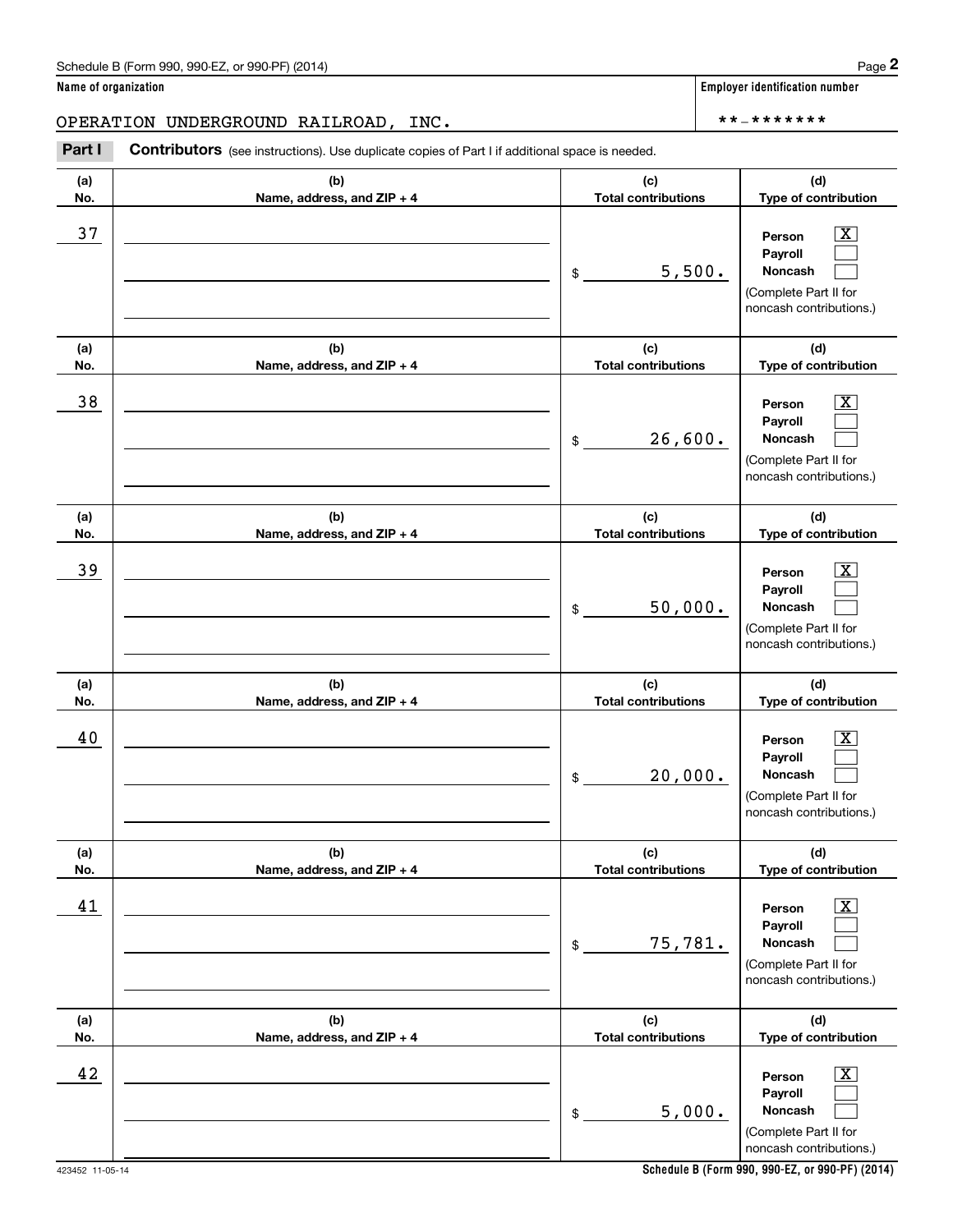(see instructions). Use duplicate copies of Part I if additional space is needed.<br> **2PERATION UNDERGROUND RAILROAD, INC.**<br> **Part I Contributors** (see instructions). Use duplicate copies of Part I if additional space is n

| (a) | (b)                        | (c)                        | (d)                                                                                                         |
|-----|----------------------------|----------------------------|-------------------------------------------------------------------------------------------------------------|
| No. | Name, address, and ZIP + 4 | <b>Total contributions</b> | Type of contribution                                                                                        |
| 43  |                            | 5,000.<br>\$               | х<br>Person<br>Payroll<br>Noncash<br>(Complete Part II for<br>noncash contributions.)                       |
| (a) | (b)                        | (c)                        | (d)                                                                                                         |
| No. | Name, address, and ZIP + 4 | <b>Total contributions</b> | Type of contribution                                                                                        |
| 44  |                            | 45,000.<br>\$              | х<br>Person<br>Payroll<br>Noncash<br>(Complete Part II for<br>noncash contributions.)                       |
| (a) | (b)                        | (c)                        | (d)                                                                                                         |
| No. | Name, address, and ZIP + 4 | <b>Total contributions</b> | Type of contribution                                                                                        |
| 45  |                            | 8,000.<br>\$               | х<br>Person<br>Payroll<br>Noncash<br>(Complete Part II for<br>noncash contributions.)                       |
| (a) | (b)                        | (c)                        | (d)                                                                                                         |
| No. | Name, address, and ZIP + 4 | <b>Total contributions</b> | Type of contribution                                                                                        |
| 46  |                            | 12,500.<br>\$              | х<br>Person<br>Payroll<br>Noncash<br>(Complete Part II for<br>noncash contributions.)                       |
| (a) | (b)                        | (c)                        | (d)                                                                                                         |
| No. | Name, address, and ZIP + 4 | <b>Total contributions</b> | Type of contribution                                                                                        |
| 47  |                            | 10,000.<br>$$\mathbb{S}$$  | $\overline{\mathbf{X}}$<br>Person<br>Payroll<br>Noncash<br>(Complete Part II for<br>noncash contributions.) |
| (a) | (b)                        | (c)                        | (d)                                                                                                         |
| No. | Name, address, and ZIP + 4 | <b>Total contributions</b> | Type of contribution                                                                                        |
|     |                            | \$                         | Person<br>Payroll<br>Noncash<br>(Complete Part II for<br>noncash contributions.)                            |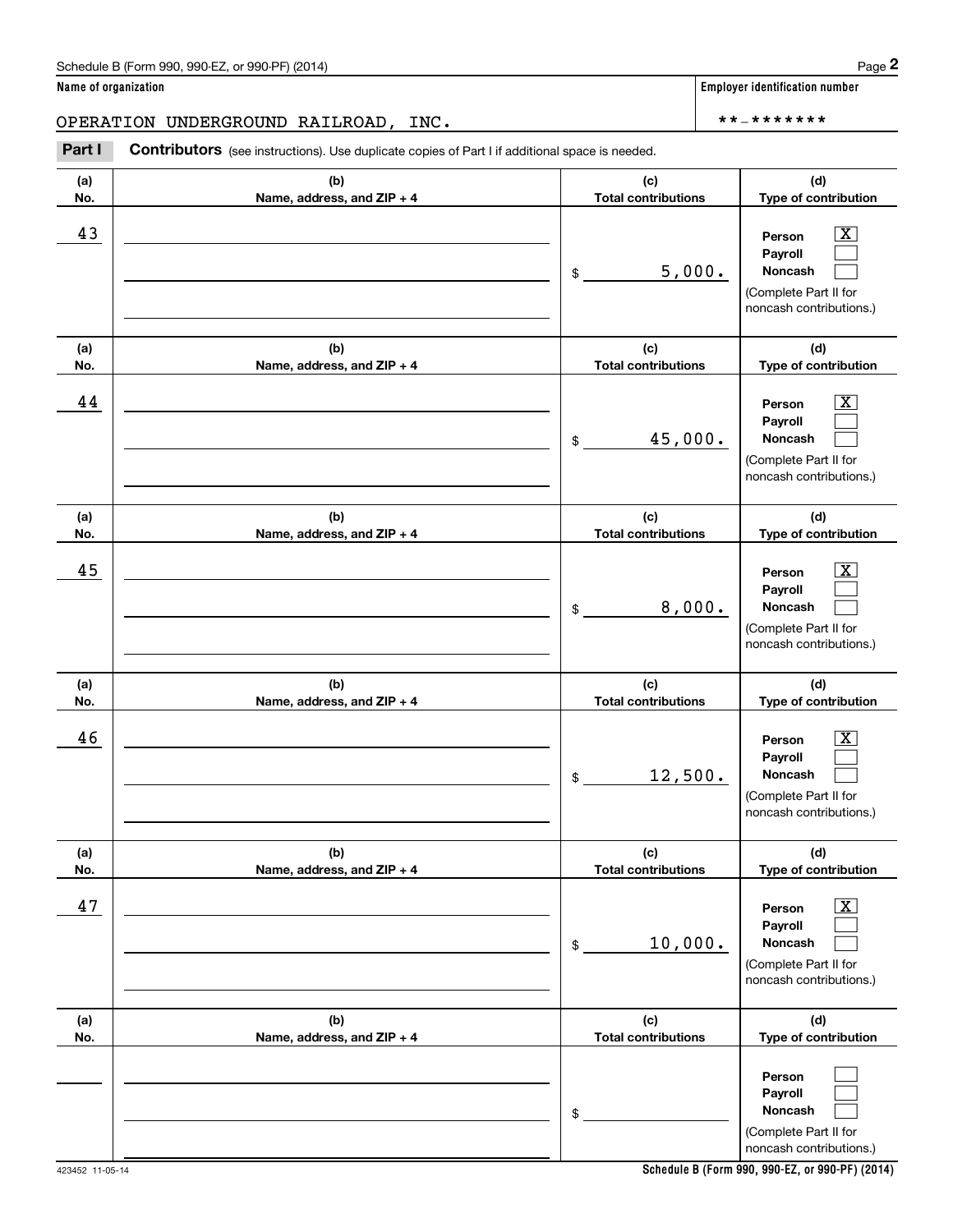(see instructions). Use duplicate copies of Part II if additional space is needed.<br> **PERATION UNDERGROUND RAILROAD, INC.**<br> **Part II Noncash Property** (see instructions). Use duplicate copies of Part II if additional spac

| (a)<br>No.<br>from<br>Part I | (b)<br>Description of noncash property given | (c)<br>FMV (or estimate)<br>(see instructions) | (d)<br>Date received |
|------------------------------|----------------------------------------------|------------------------------------------------|----------------------|
|                              |                                              |                                                |                      |
|                              |                                              | \$                                             |                      |
| (a)<br>No.<br>from<br>Part I | (b)<br>Description of noncash property given | (c)<br>FMV (or estimate)<br>(see instructions) | (d)<br>Date received |
|                              |                                              |                                                |                      |
|                              |                                              | $$\mathbb{S}$$                                 |                      |
| (a)<br>No.<br>from<br>Part I | (b)<br>Description of noncash property given | (c)<br>FMV (or estimate)<br>(see instructions) | (d)<br>Date received |
|                              |                                              |                                                |                      |
|                              |                                              | $\$$                                           |                      |
| (a)<br>No.<br>from<br>Part I | (b)<br>Description of noncash property given | (c)<br>FMV (or estimate)<br>(see instructions) | (d)<br>Date received |
|                              |                                              |                                                |                      |
|                              |                                              | \$                                             |                      |
| (a)<br>No.<br>from<br>Part I | (b)<br>Description of noncash property given | (c)<br>FMV (or estimate)<br>(see instructions) | (d)<br>Date received |
|                              |                                              |                                                |                      |
|                              |                                              | \$                                             |                      |
| (a)<br>No.<br>from<br>Part I | (b)<br>Description of noncash property given | (c)<br>FMV (or estimate)<br>(see instructions) | (d)<br>Date received |
|                              |                                              |                                                |                      |
|                              |                                              | \$                                             |                      |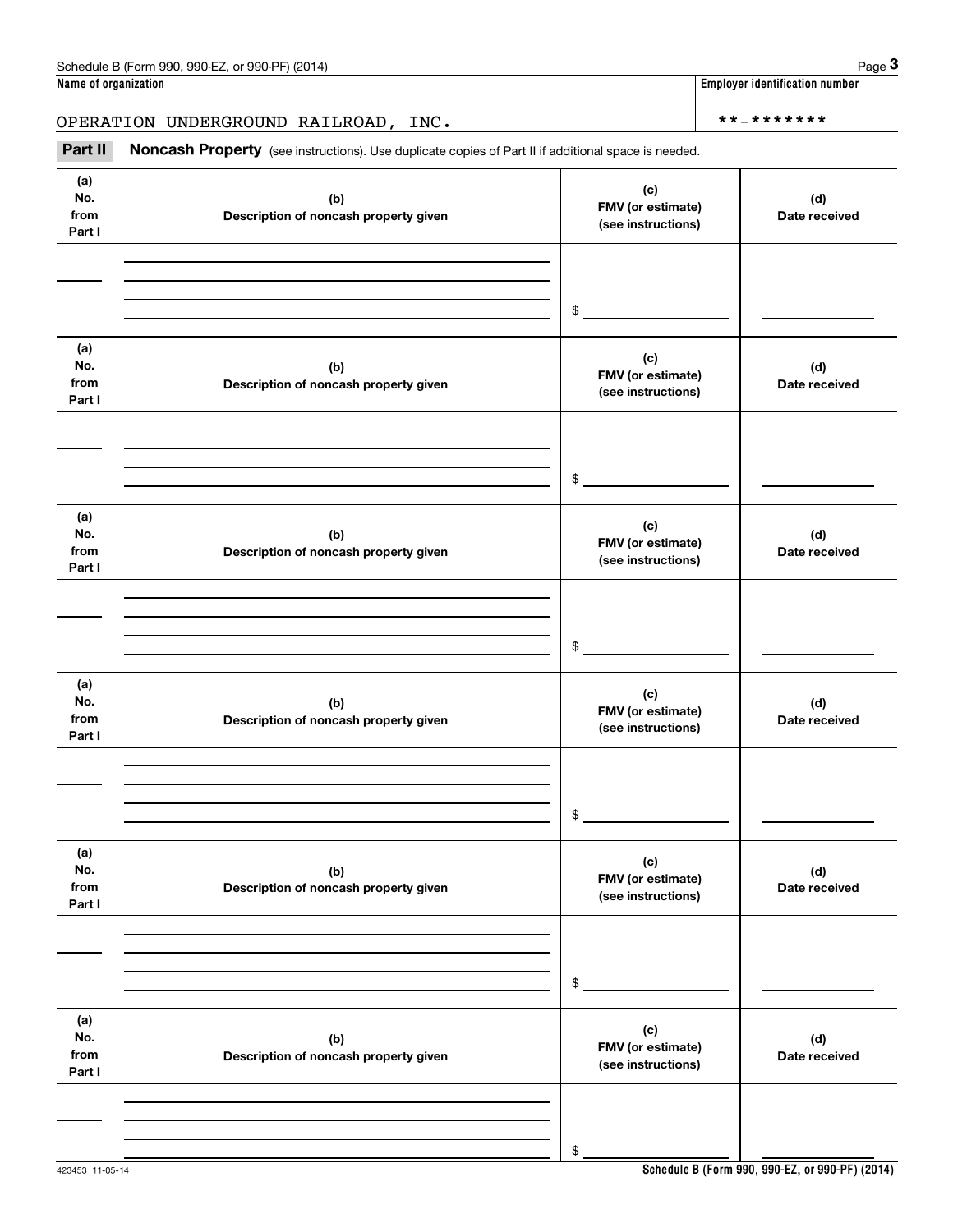|                      | Schedule B (Form 990, 990-EZ, or 990-PF) (2014)                                                                                                                                                                                                                                                          |                      |                                          |  | Page 4                                   |  |  |  |  |  |  |
|----------------------|----------------------------------------------------------------------------------------------------------------------------------------------------------------------------------------------------------------------------------------------------------------------------------------------------------|----------------------|------------------------------------------|--|------------------------------------------|--|--|--|--|--|--|
| Name of organization |                                                                                                                                                                                                                                                                                                          |                      |                                          |  | <b>Employer identification number</b>    |  |  |  |  |  |  |
|                      |                                                                                                                                                                                                                                                                                                          |                      |                                          |  | **_*******                               |  |  |  |  |  |  |
| Part III             | OPERATION UNDERGROUND RAILROAD, INC.<br>Exclusively religious, charitable, etc., contributions to organizations described in section $501(c)(7)$ , (8), or (10) that total more than \$1,000 for                                                                                                         |                      |                                          |  |                                          |  |  |  |  |  |  |
|                      | the year from any one contributor. Complete columns (a) through (e) and the following line entry. For organizations<br>completing Part III, enter the total of exclusively religious, charitable, etc., contributions of \$1,000 or less for the year. (Enter this info. once.) $\blacktriangleright$ \$ |                      |                                          |  |                                          |  |  |  |  |  |  |
|                      | Use duplicate copies of Part III if additional space is needed.                                                                                                                                                                                                                                          |                      |                                          |  |                                          |  |  |  |  |  |  |
| (a) No.<br>from      | (b) Purpose of gift                                                                                                                                                                                                                                                                                      | (c) Use of gift      |                                          |  | (d) Description of how gift is held      |  |  |  |  |  |  |
| Part I               |                                                                                                                                                                                                                                                                                                          |                      |                                          |  |                                          |  |  |  |  |  |  |
|                      |                                                                                                                                                                                                                                                                                                          |                      |                                          |  |                                          |  |  |  |  |  |  |
|                      |                                                                                                                                                                                                                                                                                                          |                      |                                          |  |                                          |  |  |  |  |  |  |
|                      |                                                                                                                                                                                                                                                                                                          |                      |                                          |  |                                          |  |  |  |  |  |  |
|                      |                                                                                                                                                                                                                                                                                                          | (e) Transfer of gift |                                          |  |                                          |  |  |  |  |  |  |
|                      | Transferee's name, address, and $ZIP + 4$                                                                                                                                                                                                                                                                |                      |                                          |  | Relationship of transferor to transferee |  |  |  |  |  |  |
|                      |                                                                                                                                                                                                                                                                                                          |                      |                                          |  |                                          |  |  |  |  |  |  |
|                      |                                                                                                                                                                                                                                                                                                          |                      |                                          |  |                                          |  |  |  |  |  |  |
|                      |                                                                                                                                                                                                                                                                                                          |                      |                                          |  |                                          |  |  |  |  |  |  |
| (a) No.              |                                                                                                                                                                                                                                                                                                          |                      |                                          |  |                                          |  |  |  |  |  |  |
| from<br>Part I       | (b) Purpose of gift                                                                                                                                                                                                                                                                                      | (c) Use of gift      |                                          |  | (d) Description of how gift is held      |  |  |  |  |  |  |
|                      |                                                                                                                                                                                                                                                                                                          |                      |                                          |  |                                          |  |  |  |  |  |  |
|                      |                                                                                                                                                                                                                                                                                                          |                      |                                          |  |                                          |  |  |  |  |  |  |
|                      |                                                                                                                                                                                                                                                                                                          |                      |                                          |  |                                          |  |  |  |  |  |  |
|                      |                                                                                                                                                                                                                                                                                                          |                      |                                          |  |                                          |  |  |  |  |  |  |
|                      | (e) Transfer of gift                                                                                                                                                                                                                                                                                     |                      |                                          |  |                                          |  |  |  |  |  |  |
|                      | Transferee's name, address, and $ZIP + 4$                                                                                                                                                                                                                                                                |                      |                                          |  | Relationship of transferor to transferee |  |  |  |  |  |  |
|                      |                                                                                                                                                                                                                                                                                                          |                      |                                          |  |                                          |  |  |  |  |  |  |
|                      |                                                                                                                                                                                                                                                                                                          |                      |                                          |  |                                          |  |  |  |  |  |  |
|                      |                                                                                                                                                                                                                                                                                                          |                      |                                          |  |                                          |  |  |  |  |  |  |
| (a) No.<br>from      |                                                                                                                                                                                                                                                                                                          |                      |                                          |  |                                          |  |  |  |  |  |  |
| Part I               | (b) Purpose of gift                                                                                                                                                                                                                                                                                      | (c) Use of gift      |                                          |  | (d) Description of how gift is held      |  |  |  |  |  |  |
|                      |                                                                                                                                                                                                                                                                                                          |                      |                                          |  |                                          |  |  |  |  |  |  |
|                      |                                                                                                                                                                                                                                                                                                          |                      |                                          |  |                                          |  |  |  |  |  |  |
|                      |                                                                                                                                                                                                                                                                                                          |                      |                                          |  |                                          |  |  |  |  |  |  |
|                      |                                                                                                                                                                                                                                                                                                          | (e) Transfer of gift |                                          |  |                                          |  |  |  |  |  |  |
|                      |                                                                                                                                                                                                                                                                                                          |                      |                                          |  |                                          |  |  |  |  |  |  |
|                      | Transferee's name, address, and ZIP + 4                                                                                                                                                                                                                                                                  |                      |                                          |  | Relationship of transferor to transferee |  |  |  |  |  |  |
|                      |                                                                                                                                                                                                                                                                                                          |                      |                                          |  |                                          |  |  |  |  |  |  |
|                      |                                                                                                                                                                                                                                                                                                          |                      |                                          |  |                                          |  |  |  |  |  |  |
| (a) No.              |                                                                                                                                                                                                                                                                                                          |                      |                                          |  |                                          |  |  |  |  |  |  |
| from<br>Part I       | (b) Purpose of gift                                                                                                                                                                                                                                                                                      | (c) Use of gift      |                                          |  | (d) Description of how gift is held      |  |  |  |  |  |  |
|                      |                                                                                                                                                                                                                                                                                                          |                      |                                          |  |                                          |  |  |  |  |  |  |
|                      |                                                                                                                                                                                                                                                                                                          |                      |                                          |  |                                          |  |  |  |  |  |  |
|                      |                                                                                                                                                                                                                                                                                                          |                      |                                          |  |                                          |  |  |  |  |  |  |
|                      |                                                                                                                                                                                                                                                                                                          |                      |                                          |  |                                          |  |  |  |  |  |  |
|                      | (e) Transfer of gift                                                                                                                                                                                                                                                                                     |                      |                                          |  |                                          |  |  |  |  |  |  |
|                      | Transferee's name, address, and ZIP + 4                                                                                                                                                                                                                                                                  |                      | Relationship of transferor to transferee |  |                                          |  |  |  |  |  |  |
|                      |                                                                                                                                                                                                                                                                                                          |                      |                                          |  |                                          |  |  |  |  |  |  |
|                      |                                                                                                                                                                                                                                                                                                          |                      |                                          |  |                                          |  |  |  |  |  |  |
|                      |                                                                                                                                                                                                                                                                                                          |                      |                                          |  |                                          |  |  |  |  |  |  |
|                      |                                                                                                                                                                                                                                                                                                          |                      |                                          |  |                                          |  |  |  |  |  |  |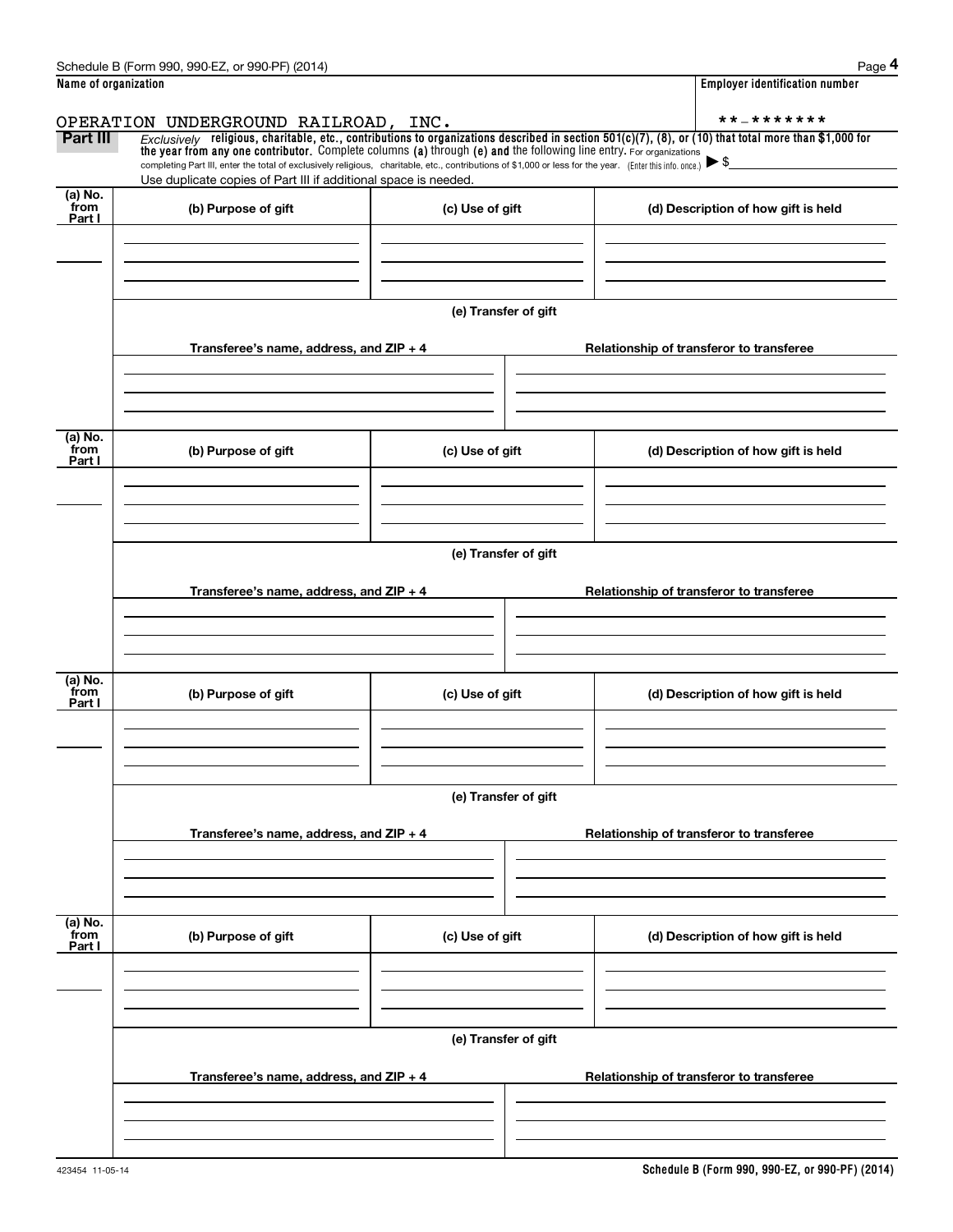| <b>SCHEDULE D</b> |  |
|-------------------|--|
|-------------------|--|

 $\mathsf{D}$ f the Treasury

| (Form 990) |  |
|------------|--|
|------------|--|

# **SCHEDULE D Supplemental Financial Statements**

**(Form 990) and Solution 200 Complete if the organization answered "Yes" to Form 990,<br>Part IV, line 6, 7, 8, 9, 10, 11a, 11b, 11c, 11d, 11e, 11f, 12a, or 12b.<br><b>Department of the Treasury** 

|  |                                         |  | Attach to Form 990. |  |
|--|-----------------------------------------|--|---------------------|--|
|  | $\sim$ D (Ferm 000) and its instruction |  |                     |  |



|         |                                                                                                                                                           | Department or the Treasur<br>Internal Revenue Service                                 |  |  |  |  |  |            |  |  | Information about Schedule D (Form 990) and its instructions is at www.irs.gov/form990.                                                        |  |                          |    |  | Inspection                   |                                                             |    |
|---------|-----------------------------------------------------------------------------------------------------------------------------------------------------------|---------------------------------------------------------------------------------------|--|--|--|--|--|------------|--|--|------------------------------------------------------------------------------------------------------------------------------------------------|--|--------------------------|----|--|------------------------------|-------------------------------------------------------------|----|
|         | Name of the organization                                                                                                                                  |                                                                                       |  |  |  |  |  |            |  |  | <b>Employer identification number</b>                                                                                                          |  |                          |    |  |                              |                                                             |    |
|         | OPERATION UNDERGROUND RAILROAD, INC.<br>Organizations Maintaining Donor Advised Funds or Other Similar Funds or Accounts. Complete if the                 |                                                                                       |  |  |  |  |  | **_******* |  |  |                                                                                                                                                |  |                          |    |  |                              |                                                             |    |
| Part I  |                                                                                                                                                           |                                                                                       |  |  |  |  |  |            |  |  |                                                                                                                                                |  |                          |    |  |                              |                                                             |    |
|         |                                                                                                                                                           | organization answered "Yes" to Form 990, Part IV, line 6.                             |  |  |  |  |  |            |  |  |                                                                                                                                                |  |                          |    |  |                              |                                                             |    |
|         |                                                                                                                                                           |                                                                                       |  |  |  |  |  |            |  |  | (a) Donor advised funds                                                                                                                        |  |                          |    |  | (b) Funds and other accounts |                                                             |    |
| 1.      |                                                                                                                                                           |                                                                                       |  |  |  |  |  |            |  |  |                                                                                                                                                |  |                          |    |  |                              |                                                             |    |
| 2       |                                                                                                                                                           | Aggregate value of contributions to (during year)                                     |  |  |  |  |  |            |  |  |                                                                                                                                                |  |                          |    |  |                              |                                                             |    |
| з       |                                                                                                                                                           | Aggregate value of grants from (during year)                                          |  |  |  |  |  |            |  |  |                                                                                                                                                |  |                          |    |  |                              |                                                             |    |
| 4       |                                                                                                                                                           |                                                                                       |  |  |  |  |  |            |  |  |                                                                                                                                                |  |                          |    |  |                              |                                                             |    |
| 5       |                                                                                                                                                           |                                                                                       |  |  |  |  |  |            |  |  | Did the organization inform all donors and donor advisors in writing that the assets held in donor advised funds                               |  |                          |    |  |                              |                                                             |    |
|         |                                                                                                                                                           |                                                                                       |  |  |  |  |  |            |  |  |                                                                                                                                                |  |                          |    |  | Yes                          |                                                             | No |
| 6       |                                                                                                                                                           |                                                                                       |  |  |  |  |  |            |  |  | Did the organization inform all grantees, donors, and donor advisors in writing that grant funds can be used only                              |  |                          |    |  |                              |                                                             |    |
|         |                                                                                                                                                           |                                                                                       |  |  |  |  |  |            |  |  | for charitable purposes and not for the benefit of the donor or donor advisor, or for any other purpose conferring                             |  |                          |    |  |                              |                                                             |    |
|         |                                                                                                                                                           | impermissible private benefit?                                                        |  |  |  |  |  |            |  |  |                                                                                                                                                |  |                          |    |  | Yes                          |                                                             | No |
| Part II |                                                                                                                                                           |                                                                                       |  |  |  |  |  |            |  |  | Conservation Easements. Complete if the organization answered "Yes" to Form 990, Part IV, line 7.                                              |  |                          |    |  |                              |                                                             |    |
| 1       |                                                                                                                                                           | Purpose(s) of conservation easements held by the organization (check all that apply). |  |  |  |  |  |            |  |  |                                                                                                                                                |  |                          |    |  |                              |                                                             |    |
|         |                                                                                                                                                           | Preservation of land for public use (e.g., recreation or education)                   |  |  |  |  |  |            |  |  | Preservation of a historically important land area                                                                                             |  |                          |    |  |                              |                                                             |    |
|         |                                                                                                                                                           | Protection of natural habitat                                                         |  |  |  |  |  |            |  |  | Preservation of a certified historic structure                                                                                                 |  |                          |    |  |                              |                                                             |    |
|         |                                                                                                                                                           | Preservation of open space                                                            |  |  |  |  |  |            |  |  |                                                                                                                                                |  |                          |    |  |                              |                                                             |    |
| 2       |                                                                                                                                                           |                                                                                       |  |  |  |  |  |            |  |  | Complete lines 2a through 2d if the organization held a qualified conservation contribution in the form of a conservation easement on the last |  |                          |    |  |                              |                                                             |    |
|         |                                                                                                                                                           | day of the tax year.                                                                  |  |  |  |  |  |            |  |  |                                                                                                                                                |  |                          |    |  |                              |                                                             |    |
|         |                                                                                                                                                           |                                                                                       |  |  |  |  |  |            |  |  |                                                                                                                                                |  |                          |    |  |                              | Held at the End of the Tax Year                             |    |
| a       |                                                                                                                                                           | Total number of conservation easements                                                |  |  |  |  |  |            |  |  |                                                                                                                                                |  | 2a                       |    |  |                              |                                                             |    |
| b       |                                                                                                                                                           | Total acreage restricted by conservation easements                                    |  |  |  |  |  |            |  |  |                                                                                                                                                |  | 2b                       |    |  |                              |                                                             |    |
| с       |                                                                                                                                                           |                                                                                       |  |  |  |  |  |            |  |  |                                                                                                                                                |  | 2c                       |    |  |                              |                                                             |    |
| d       |                                                                                                                                                           |                                                                                       |  |  |  |  |  |            |  |  | Number of conservation easements included in (c) acquired after 8/17/06, and not on a historic structure                                       |  |                          |    |  |                              |                                                             |    |
|         |                                                                                                                                                           |                                                                                       |  |  |  |  |  |            |  |  |                                                                                                                                                |  | 2d                       |    |  |                              |                                                             |    |
| 3       |                                                                                                                                                           |                                                                                       |  |  |  |  |  |            |  |  | Number of conservation easements modified, transferred, released, extinguished, or terminated by the organization during the tax               |  |                          |    |  |                              |                                                             |    |
|         | $\mathsf{year}$                                                                                                                                           |                                                                                       |  |  |  |  |  |            |  |  |                                                                                                                                                |  |                          |    |  |                              |                                                             |    |
| 4       |                                                                                                                                                           | Number of states where property subject to conservation easement is located >         |  |  |  |  |  |            |  |  |                                                                                                                                                |  |                          |    |  |                              |                                                             |    |
| 5       |                                                                                                                                                           |                                                                                       |  |  |  |  |  |            |  |  | Does the organization have a written policy regarding the periodic monitoring, inspection, handling of                                         |  |                          |    |  |                              |                                                             |    |
|         |                                                                                                                                                           | violations, and enforcement of the conservation easements it holds?                   |  |  |  |  |  |            |  |  |                                                                                                                                                |  |                          |    |  | Yes                          |                                                             | No |
| 6       |                                                                                                                                                           |                                                                                       |  |  |  |  |  |            |  |  | Staff and volunteer hours devoted to monitoring, inspecting, and enforcing conservation easements during the year                              |  |                          |    |  |                              |                                                             |    |
| 7       |                                                                                                                                                           |                                                                                       |  |  |  |  |  |            |  |  | Amount of expenses incurred in monitoring, inspecting, and enforcing conservation easements during the year $\blacktriangleright$ \$           |  |                          |    |  |                              |                                                             |    |
| 8       |                                                                                                                                                           |                                                                                       |  |  |  |  |  |            |  |  | Does each conservation easement reported on line 2(d) above satisfy the requirements of section 170(h)(4)(B)(i)                                |  |                          |    |  |                              |                                                             |    |
|         |                                                                                                                                                           |                                                                                       |  |  |  |  |  |            |  |  |                                                                                                                                                |  |                          |    |  | <b>Yes</b>                   |                                                             | No |
|         |                                                                                                                                                           |                                                                                       |  |  |  |  |  |            |  |  | In Part XIII, describe how the organization reports conservation easements in its revenue and expense statement, and balance sheet, and        |  |                          |    |  |                              |                                                             |    |
|         | include, if applicable, the text of the footnote to the organization's financial statements that describes the organization's accounting for              |                                                                                       |  |  |  |  |  |            |  |  |                                                                                                                                                |  |                          |    |  |                              |                                                             |    |
|         |                                                                                                                                                           | conservation easements.                                                               |  |  |  |  |  |            |  |  |                                                                                                                                                |  |                          |    |  |                              |                                                             |    |
|         | Part III                                                                                                                                                  |                                                                                       |  |  |  |  |  |            |  |  | Organizations Maintaining Collections of Art, Historical Treasures, or Other Similar Assets.                                                   |  |                          |    |  |                              |                                                             |    |
|         |                                                                                                                                                           | Complete if the organization answered "Yes" to Form 990, Part IV, line 8.             |  |  |  |  |  |            |  |  |                                                                                                                                                |  |                          |    |  |                              |                                                             |    |
|         |                                                                                                                                                           |                                                                                       |  |  |  |  |  |            |  |  | 1a If the organization elected, as permitted under SFAS 116 (ASC 958), not to report in its revenue statement and balance sheet works of art,  |  |                          |    |  |                              |                                                             |    |
|         | historical treasures, or other similar assets held for public exhibition, education, or research in furtherance of public service, provide, in Part XIII, |                                                                                       |  |  |  |  |  |            |  |  |                                                                                                                                                |  |                          |    |  |                              |                                                             |    |
|         | the text of the footnote to its financial statements that describes these items.                                                                          |                                                                                       |  |  |  |  |  |            |  |  |                                                                                                                                                |  |                          |    |  |                              |                                                             |    |
| b       | If the organization elected, as permitted under SFAS 116 (ASC 958), to report in its revenue statement and balance sheet works of art, historical         |                                                                                       |  |  |  |  |  |            |  |  |                                                                                                                                                |  |                          |    |  |                              |                                                             |    |
|         | treasures, or other similar assets held for public exhibition, education, or research in furtherance of public service, provide the following amounts     |                                                                                       |  |  |  |  |  |            |  |  |                                                                                                                                                |  |                          |    |  |                              |                                                             |    |
|         |                                                                                                                                                           | relating to these items:                                                              |  |  |  |  |  |            |  |  |                                                                                                                                                |  |                          |    |  |                              |                                                             |    |
|         |                                                                                                                                                           |                                                                                       |  |  |  |  |  |            |  |  |                                                                                                                                                |  | ▶                        | \$ |  |                              | <u>and the state of the state of the state of the state</u> |    |
|         |                                                                                                                                                           | (ii) Assets included in Form 990, Part X                                              |  |  |  |  |  |            |  |  |                                                                                                                                                |  | $\blacktriangleright$ \$ |    |  |                              |                                                             |    |
| 2       |                                                                                                                                                           |                                                                                       |  |  |  |  |  |            |  |  | If the organization received or held works of art, historical treasures, or other similar assets for financial gain, provide                   |  |                          |    |  |                              |                                                             |    |

the following amounts required to be reported under SFAS 116 (ASC 958) relating to these items:

| a Revenue included in Form 990, Part VIII, line 1 |  |
|---------------------------------------------------|--|
| h Assats included in Form 000 Part Y              |  |

 $\blacktriangleright$  \$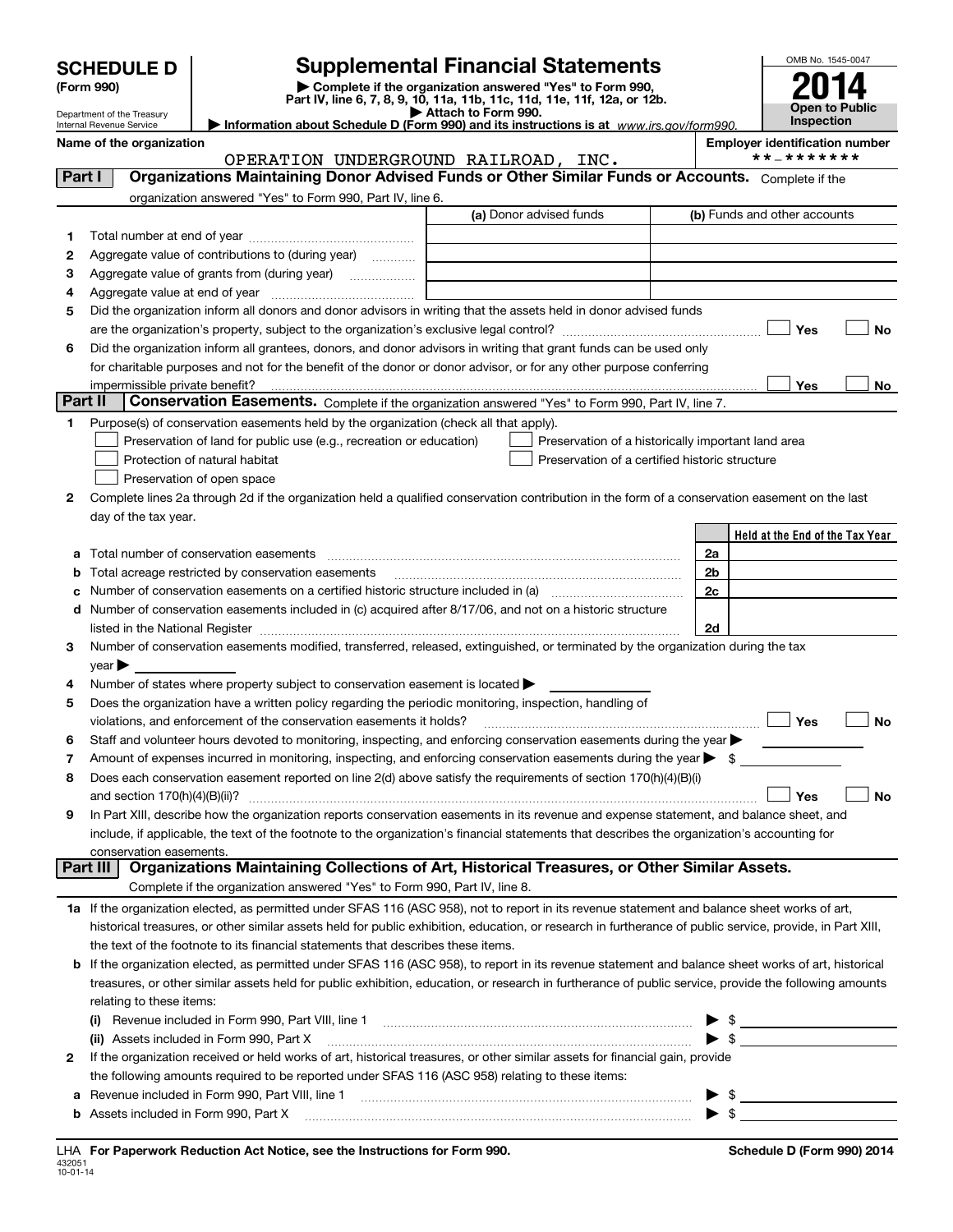|               | Schedule D (Form 990) 2014<br>Part III<br>Organizations Maintaining Collections of Art, Historical Treasures, or Other Similar Assets (continued)                                                                              | OPERATION UNDERGROUND RAILROAD, INC. |   |                |                                         |            |                 | **_******* |                     |         | Page 2 |
|---------------|--------------------------------------------------------------------------------------------------------------------------------------------------------------------------------------------------------------------------------|--------------------------------------|---|----------------|-----------------------------------------|------------|-----------------|------------|---------------------|---------|--------|
| 3             | Using the organization's acquisition, accession, and other records, check any of the following that are a significant use of its collection items<br>(check all that apply):                                                   |                                      |   |                |                                         |            |                 |            |                     |         |        |
| a             | Public exhibition                                                                                                                                                                                                              | d                                    |   |                | Loan or exchange programs               |            |                 |            |                     |         |        |
| b             | Scholarly research                                                                                                                                                                                                             | е                                    |   |                |                                         |            |                 |            |                     |         |        |
| c             | Preservation for future generations                                                                                                                                                                                            |                                      |   |                |                                         |            |                 |            |                     |         |        |
| 4             | Provide a description of the organization's collections and explain how they further the organization's exempt purpose in Part XIII.                                                                                           |                                      |   |                |                                         |            |                 |            |                     |         |        |
| 5             | During the year, did the organization solicit or receive donations of art, historical treasures, or other similar assets                                                                                                       |                                      |   |                |                                         |            |                 |            |                     |         |        |
|               | to be sold to raise funds rather than to be maintained as part of the organization's collection?                                                                                                                               |                                      |   |                |                                         | . <u>.</u> |                 |            | Yes                 |         | No     |
| Part IV       | Escrow and Custodial Arrangements. Complete if the organization answered "Yes" to Form 990, Part IV, line 9, or                                                                                                                |                                      |   |                |                                         |            |                 |            |                     |         |        |
|               | reported an amount on Form 990, Part X, line 21.                                                                                                                                                                               |                                      |   |                |                                         |            |                 |            |                     |         |        |
|               | 1a Is the organization an agent, trustee, custodian or other intermediary for contributions or other assets not included                                                                                                       |                                      |   |                |                                         |            |                 |            |                     |         |        |
|               | on Form 990, Part X? [11] matter contracts and contracts and contracts are contracted as a form 990, Part X?                                                                                                                   |                                      |   |                |                                         |            |                 |            | Yes                 |         | No     |
|               | b If "Yes," explain the arrangement in Part XIII and complete the following table:                                                                                                                                             |                                      |   |                |                                         |            |                 |            |                     |         |        |
|               |                                                                                                                                                                                                                                |                                      |   |                |                                         |            |                 |            | Amount              |         |        |
|               | c Beginning balance measurements and the contract of the contract of the contract of the contract of the contract of the contract of the contract of the contract of the contract of the contract of the contract of the contr |                                      |   |                |                                         |            | 1c              |            |                     |         |        |
|               | d Additions during the year measurements are all an according to the year measurement of the year measurement of the state of the state of the state of the state of the state of the state of the state of the state of the s |                                      |   |                |                                         |            | 1d              |            |                     |         |        |
|               | e Distributions during the year manufactured and continuum control of the control of the control of the control of the control of the control of the control of the control of the control of the control of the control of th |                                      |   |                |                                         |            | 1e              |            |                     |         |        |
| Ť.            | Ending balance material continuum contract and a state of the contract of the contract of the contract of the contract of the contract of the contract of the contract of the contract of the contract of the contract of the  |                                      |   |                |                                         |            | 1f              |            |                     |         |        |
|               | 2a Did the organization include an amount on Form 990, Part X, line 21, for escrow or custodial account liability?                                                                                                             |                                      |   |                |                                         |            |                 |            | Yes                 |         | No     |
|               | <b>b</b> If "Yes," explain the arrangement in Part XIII. Check here if the explanation has been provided in Part XIII                                                                                                          |                                      |   |                |                                         |            |                 |            |                     |         |        |
| <b>Part V</b> | Endowment Funds. Complete if the organization answered "Yes" to Form 990, Part IV, line 10.                                                                                                                                    |                                      |   |                |                                         |            |                 |            |                     |         |        |
|               |                                                                                                                                                                                                                                | (a) Current year                     |   | (b) Prior year | (c) Two years back (d) Three years back |            |                 |            | (e) Four years back |         |        |
|               | 1a Beginning of year balance                                                                                                                                                                                                   |                                      |   |                |                                         |            |                 |            |                     |         |        |
|               |                                                                                                                                                                                                                                |                                      |   |                |                                         |            |                 |            |                     |         |        |
|               | c Net investment earnings, gains, and losses                                                                                                                                                                                   |                                      |   |                |                                         |            |                 |            |                     |         |        |
|               |                                                                                                                                                                                                                                |                                      |   |                |                                         |            |                 |            |                     |         |        |
|               | e Other expenditures for facilities                                                                                                                                                                                            |                                      |   |                |                                         |            |                 |            |                     |         |        |
|               | and programs                                                                                                                                                                                                                   |                                      |   |                |                                         |            |                 |            |                     |         |        |
|               |                                                                                                                                                                                                                                |                                      |   |                |                                         |            |                 |            |                     |         |        |
| g             |                                                                                                                                                                                                                                |                                      |   |                |                                         |            |                 |            |                     |         |        |
| 2             | Provide the estimated percentage of the current year end balance (line 1g, column (a)) held as:                                                                                                                                |                                      |   |                |                                         |            |                 |            |                     |         |        |
|               | a Board designated or quasi-endowment > _____                                                                                                                                                                                  |                                      | % |                |                                         |            |                 |            |                     |         |        |
|               | <b>b</b> Permanent endowment $\blacktriangleright$                                                                                                                                                                             | %                                    |   |                |                                         |            |                 |            |                     |         |        |
|               | <b>c</b> Temporarily restricted endowment $\blacktriangleright$                                                                                                                                                                | %                                    |   |                |                                         |            |                 |            |                     |         |        |
|               | The percentages in lines 2a, 2b, and 2c should equal 100%.                                                                                                                                                                     |                                      |   |                |                                         |            |                 |            |                     |         |        |
|               | 3a Are there endowment funds not in the possession of the organization that are held and administered for the organization                                                                                                     |                                      |   |                |                                         |            |                 |            |                     |         |        |
|               | by:                                                                                                                                                                                                                            |                                      |   |                |                                         |            |                 |            |                     | Yes     | No     |
|               | (i)                                                                                                                                                                                                                            |                                      |   |                |                                         |            |                 |            | 3a(i)               |         |        |
|               |                                                                                                                                                                                                                                |                                      |   |                |                                         |            |                 |            | 3a(ii)              |         |        |
|               | b If "Yes" to 3a(ii), are the related organizations listed as required on Schedule R?                                                                                                                                          |                                      |   |                |                                         |            |                 |            | 3b                  |         |        |
| 4             | Describe in Part XIII the intended uses of the organization's endowment funds.                                                                                                                                                 |                                      |   |                |                                         |            |                 |            |                     |         |        |
|               | Land, Buildings, and Equipment.<br><b>Part VI</b>                                                                                                                                                                              |                                      |   |                |                                         |            |                 |            |                     |         |        |
|               | Complete if the organization answered "Yes" to Form 990, Part IV, line 11a. See Form 990, Part X, line 10.                                                                                                                     |                                      |   |                |                                         |            |                 |            |                     |         |        |
|               | Description of property                                                                                                                                                                                                        | (a) Cost or other                    |   |                | (b) Cost or other                       |            | (c) Accumulated |            | (d) Book value      |         |        |
|               |                                                                                                                                                                                                                                | basis (investment)                   |   |                | basis (other)                           |            | depreciation    |            |                     |         |        |
|               |                                                                                                                                                                                                                                |                                      |   |                |                                         |            |                 |            |                     |         |        |
|               |                                                                                                                                                                                                                                |                                      |   |                |                                         |            |                 |            |                     |         |        |
|               |                                                                                                                                                                                                                                |                                      |   |                |                                         |            |                 |            |                     |         |        |
|               |                                                                                                                                                                                                                                |                                      |   |                | 68,931.                                 |            | 4,994.          |            |                     | 63,937. |        |
|               |                                                                                                                                                                                                                                |                                      |   |                |                                         |            |                 |            |                     |         |        |
|               |                                                                                                                                                                                                                                |                                      |   |                |                                         |            |                 |            |                     | 63,937. |        |

**Schedule D (Form 990) 2014**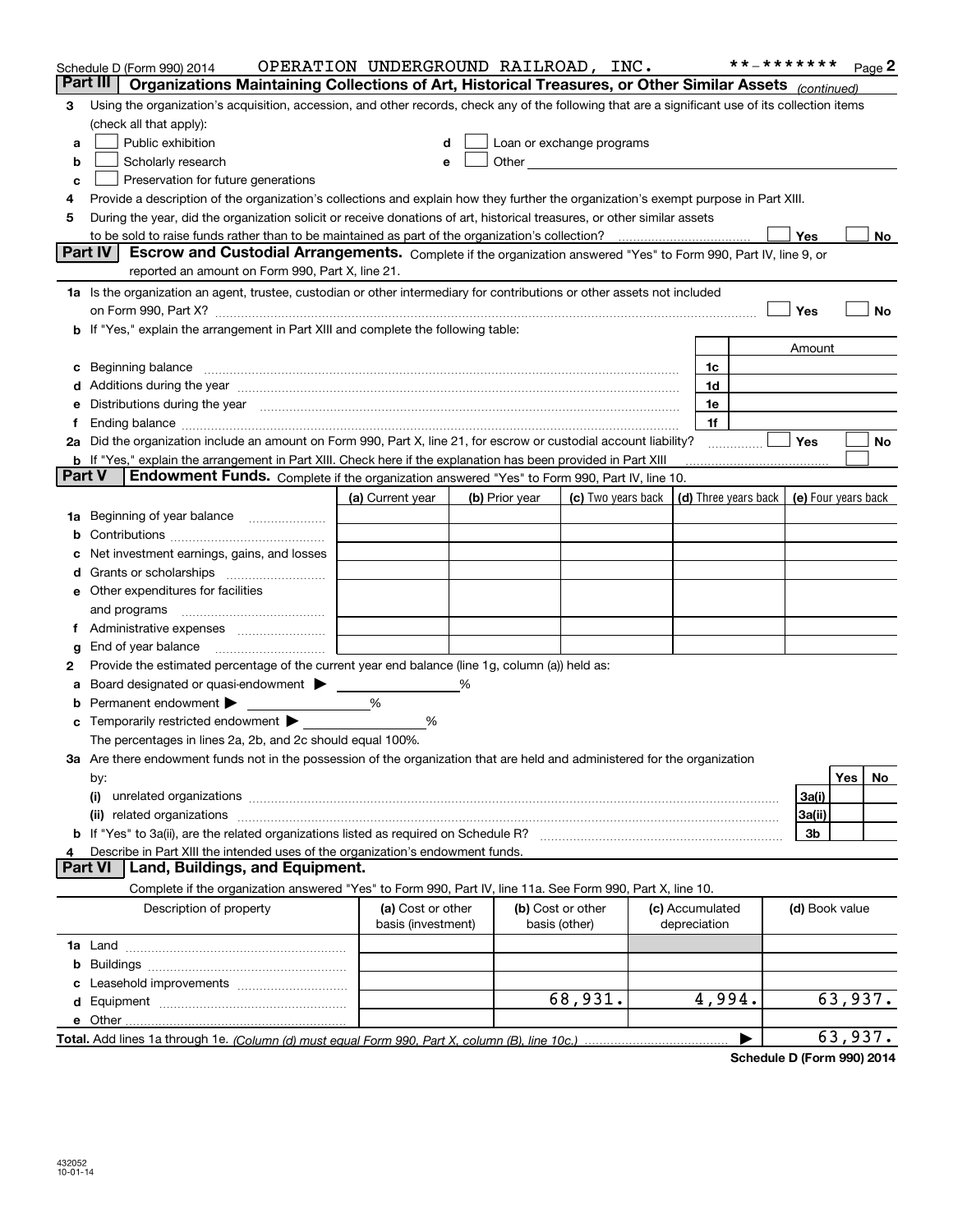| Schedule D (Form 990) 2014 |                                          | OPERATION UNDERGROUND RAILROAD, | INC. | **_******* | <b>ം</b> ം |
|----------------------------|------------------------------------------|---------------------------------|------|------------|------------|
|                            | Part VII Investments - Other Securities. |                                 |      |            |            |

Complete if the organization answered "Yes" to Form 990, Part IV, line 11b. See Form 990, Part X, line 12.

| (a) Description of security or category (including name of security) | (b) Book value | (c) Method of valuation: Cost or end-of-year market value |
|----------------------------------------------------------------------|----------------|-----------------------------------------------------------|
| (1) Financial derivatives                                            |                |                                                           |
| (2) Closely-held equity interests                                    |                |                                                           |
| (3) Other                                                            |                |                                                           |
| (A)                                                                  |                |                                                           |
| (B)                                                                  |                |                                                           |
| (C)                                                                  |                |                                                           |
| (D)                                                                  |                |                                                           |
| (E)                                                                  |                |                                                           |
| (F)                                                                  |                |                                                           |
| (G)                                                                  |                |                                                           |
| (H)                                                                  |                |                                                           |
| Total. (Col. (b) must equal Form 990, Part X, col. (B) line $12$ .)  |                |                                                           |

#### **Part VIII Investments - Program Related.**

Complete if the organization answered "Yes" to Form 990, Part IV, line 11c. See Form 990, Part X, line 13.

| (a) Description of investment                                                          | (b) Book value | (c) Method of valuation: Cost or end-of-year market value |
|----------------------------------------------------------------------------------------|----------------|-----------------------------------------------------------|
| (1)                                                                                    |                |                                                           |
| (2)                                                                                    |                |                                                           |
| (3)                                                                                    |                |                                                           |
| (4)                                                                                    |                |                                                           |
| (5)                                                                                    |                |                                                           |
| (6)                                                                                    |                |                                                           |
| (7)                                                                                    |                |                                                           |
| (8)                                                                                    |                |                                                           |
| (9)                                                                                    |                |                                                           |
| Total. (Col. (b) must equal Form 990, Part X, col. (B) line 13.) $\blacktriangleright$ |                |                                                           |

### **Part IX Other Assets.**

Complete if the organization answered "Yes" to Form 990, Part IV, line 11d. See Form 990, Part X, line 15.

| (a) Description                                                 | (b) Book value |
|-----------------------------------------------------------------|----------------|
| (1)                                                             |                |
| (2)                                                             |                |
| (3)                                                             |                |
| (4)                                                             |                |
| (5)                                                             |                |
| (6)                                                             |                |
| (7)                                                             |                |
| (8)                                                             |                |
| (9)                                                             |                |
| Total, $(Column(h) must equal Form 990 Part X col (R) line 15)$ |                |

**Total.**  *(Column (b) must equal Form 990, Part X, col. (B) line 15.)* **Part X Other Liabilities.**

Complete if the organization answered "Yes" to Form 990, Part IV, line 11e or 11f. See Form 990, Part X, line 25.

| 1.  | (a) Description of liability                                                       | (b) Book value |
|-----|------------------------------------------------------------------------------------|----------------|
| (1) | Federal income taxes                                                               |                |
| (2) |                                                                                    |                |
| (3) |                                                                                    |                |
| (4) |                                                                                    |                |
| (5) |                                                                                    |                |
| (6) |                                                                                    |                |
| (7) |                                                                                    |                |
| (8) |                                                                                    |                |
| (9) |                                                                                    |                |
|     | <b>Total.</b> (Column (b) must equal Form 990. Part X, col. (B) line 25.) $\ldots$ |                |

**Total.**  *(Column (b) must equal Form 990, Part X, col. (B) line 25.)* . . . . . . . . . . . . . . .

**2.** Liability for uncertain tax positions. In Part XIII, provide the text of the footnote to the organization's financial statements that reports the organization's liability for uncertain tax positions under FIN 48 (ASC 740). Check here if the text of the footnote has been provided in Part XIII  $\mathcal{L}^{\text{max}}$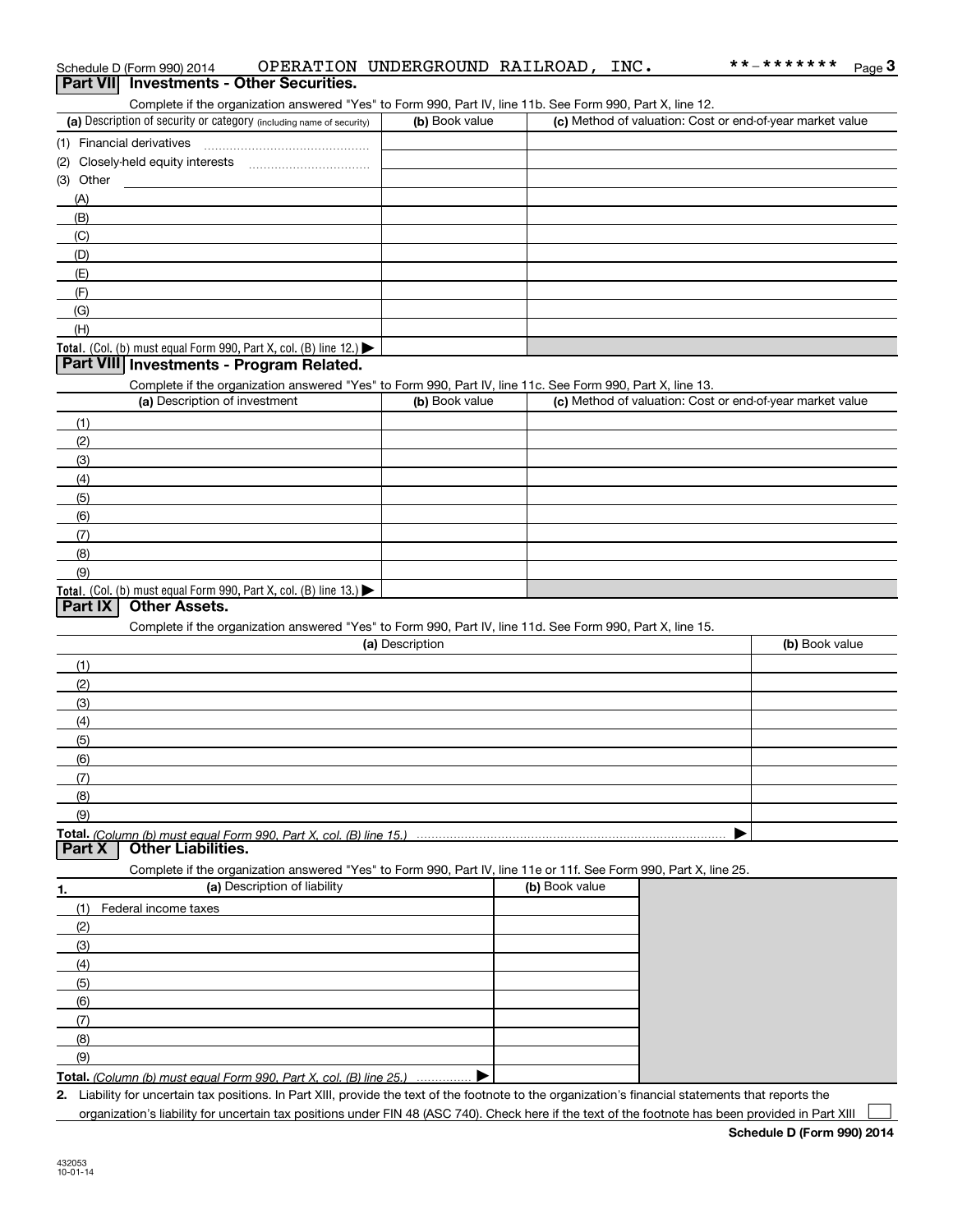|    | OPERATION UNDERGROUND RAILROAD, INC.<br>Schedule D (Form 990) 2014                                                                                                                                                                  |                | * * _ * * * * * * *<br>Page 4 |
|----|-------------------------------------------------------------------------------------------------------------------------------------------------------------------------------------------------------------------------------------|----------------|-------------------------------|
|    | Part XI<br>Reconciliation of Revenue per Audited Financial Statements With Revenue per Return.                                                                                                                                      |                |                               |
|    | Complete if the organization answered "Yes" to Form 990, Part IV, line 12a.                                                                                                                                                         |                |                               |
| 1  | Total revenue, gains, and other support per audited financial statements                                                                                                                                                            |                | $\blacksquare$                |
| 2  | Amounts included on line 1 but not on Form 990, Part VIII, line 12:                                                                                                                                                                 |                |                               |
| a  | Net unrealized gains (losses) on investments [11] matter contracts and the unrealized gains (losses) on investments                                                                                                                 | 2a             |                               |
| b  |                                                                                                                                                                                                                                     | 2 <sub>b</sub> |                               |
|    | Recoveries of prior year grants [111] [12] matter contracts are prior year grants [11] matter contracts and are recovered in the contracts of prior year grants [11] matter contracts are recovered in the contracts of prior       | 2c             |                               |
| d  |                                                                                                                                                                                                                                     | 2d             |                               |
| е  | Add lines 2a through 2d                                                                                                                                                                                                             |                | 2e                            |
| 3  |                                                                                                                                                                                                                                     |                | 3                             |
| 4  | Amounts included on Form 990, Part VIII, line 12, but not on line 1:                                                                                                                                                                |                |                               |
| a  | Investment expenses not included on Form 990, Part VIII, line 7b [111] [11] Investment expenses not included on Form 990, Part VIII, line 7b                                                                                        | 4a             |                               |
|    |                                                                                                                                                                                                                                     | 4 <sub>b</sub> |                               |
| c. | Add lines 4a and 4b                                                                                                                                                                                                                 | 4c             |                               |
|    |                                                                                                                                                                                                                                     |                | 5                             |
|    | Part XII   Reconciliation of Expenses per Audited Financial Statements With Expenses per Return.                                                                                                                                    |                |                               |
|    | Complete if the organization answered "Yes" to Form 990, Part IV, line 12a.                                                                                                                                                         |                |                               |
| 1  | Total expenses and losses per audited financial statements [11] [12] manuscription control expenses and losses per audited financial statements [12] manuscription of the statements [12] manuscription of the statements [12]      |                | $\blacksquare$                |
| 2  | Amounts included on line 1 but not on Form 990, Part IX, line 25:                                                                                                                                                                   |                |                               |
| a  |                                                                                                                                                                                                                                     | 2a             |                               |
| b  | Prior year adjustments entitled and the control of the control of the control of the control of the control of                                                                                                                      | 2 <sub>b</sub> |                               |
|    |                                                                                                                                                                                                                                     | 2c             |                               |
| d  |                                                                                                                                                                                                                                     | 2d             |                               |
| е  | Add lines 2a through 2d <b>must be a constructed as the constant of the S</b> and S and S and S and S and S and S and S and S and S and S and S and S and S and S and S and S and S and S and S and S and S and S and S and S and S |                | <b>2e</b>                     |
| 3  |                                                                                                                                                                                                                                     |                | 3                             |
| 4  | Amounts included on Form 990, Part IX, line 25, but not on line 1:                                                                                                                                                                  |                |                               |
| a  | Investment expenses not included on Form 990, Part VIII, line 7b [111] [11] Investment expenses not included on Form 990, Part VIII, line 7b                                                                                        | 4a l           |                               |
|    | Other (Describe in Part XIII.)                                                                                                                                                                                                      | 4 <sub>b</sub> |                               |
| c  | Add lines 4a and 4b                                                                                                                                                                                                                 |                | 4c                            |
|    |                                                                                                                                                                                                                                     |                | 5                             |
|    | Part XIII Supplemental Information.                                                                                                                                                                                                 |                |                               |

Provide the descriptions required for Part II, lines 3, 5, and 9; Part III, lines 1a and 4; Part IV, lines 1b and 2b; Part V, line 4; Part X, line 2; Part XI, lines 2d and 4b; and Part XII, lines 2d and 4b. Also complete this part to provide any additional information.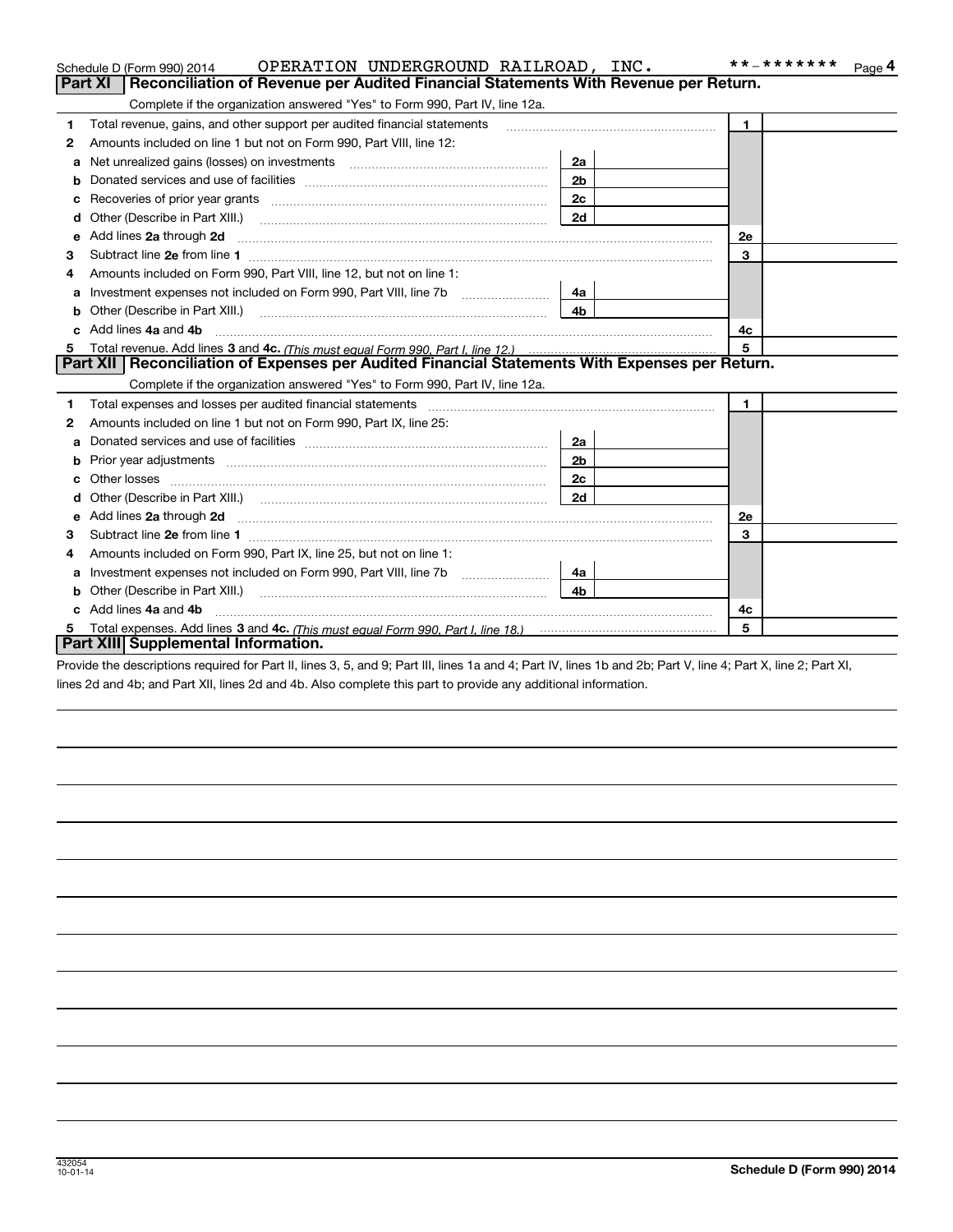| OPERATION UNDERGROUND RAILROAD, INC. |               |                            |                                                                                                                                         | **_*******                    |                        |
|--------------------------------------|---------------|----------------------------|-----------------------------------------------------------------------------------------------------------------------------------------|-------------------------------|------------------------|
| Part I                               |               |                            | General Information on Activities Outside the United States. Complete if the organization answered "Yes" on                             |                               |                        |
| Form 990, Part IV, line 14b.         |               |                            |                                                                                                                                         |                               |                        |
| 1                                    |               |                            | For grantmakers. Does the organization maintain records to substantiate the amount of its grants and other assistance,                  |                               |                        |
|                                      |               |                            | the grantees' eligibility for the grants or assistance, and the selection criteria used to award the grants or assistance?              |                               | Yes<br>No              |
|                                      |               |                            |                                                                                                                                         |                               |                        |
| 2                                    |               |                            | For grantmakers. Describe in Part V the organization's procedures for monitoring the use of its grants and other assistance outside the |                               |                        |
| United States.                       |               |                            |                                                                                                                                         |                               |                        |
| 3                                    |               |                            | Activities per Region. (The following Part I, line 3 table can be duplicated if additional space is needed.)                            |                               |                        |
| (a) Region                           | (b) Number of | (c) Number of              | (d) Activities conducted in region                                                                                                      | (e) If activity listed in (d) | (f) Total              |
|                                      | offices       | employees,<br>agents, and  | (by type) (e.g., fundraising, program                                                                                                   | is a program service,         | expenditures           |
|                                      | in the region | independent<br>contractors | services, investments, grants to                                                                                                        | describe specific type        | for and<br>investments |
|                                      |               | in region                  | recipients located in the region)                                                                                                       | of service(s) in region       | in region              |
|                                      |               |                            |                                                                                                                                         |                               |                        |
|                                      |               |                            |                                                                                                                                         |                               |                        |
|                                      |               |                            | HELPING LAW ENFORCEMENT                                                                                                                 |                               |                        |
| HAITI                                | 0             | 0                          | FREE ENSLAVED CHILDREN.                                                                                                                 | <b>OPERATION</b>              | 100,000.               |
|                                      |               |                            |                                                                                                                                         |                               |                        |
|                                      |               |                            |                                                                                                                                         |                               |                        |
|                                      |               |                            | HELPING LAW ENFORCEMENT                                                                                                                 |                               |                        |
| DOMINICAN REPUBLIC                   | 0             | 0                          | FREE ENSLAVED CHILDREN.                                                                                                                 | <b>OPERATION</b>              | 100,000.               |
|                                      |               |                            |                                                                                                                                         |                               |                        |
|                                      |               |                            |                                                                                                                                         |                               |                        |
|                                      |               |                            | HELPING LAW ENFORCEMENT                                                                                                                 |                               |                        |
| COLOMBIA                             | 0             | 0                          | FREE ENSLAVED CHILDREN.                                                                                                                 | <b>OPERATION</b>              | 300,000.               |
|                                      |               |                            |                                                                                                                                         |                               |                        |
|                                      |               |                            |                                                                                                                                         |                               |                        |
|                                      |               |                            | HELPING LAW ENFORCEMENT                                                                                                                 |                               |                        |
| <b>BRAZIL</b>                        | 0             | 0                          | FREE ENSLAVED CHILDREN.                                                                                                                 | <b>OPERATION</b>              | 25,000.                |
|                                      |               |                            |                                                                                                                                         |                               |                        |
|                                      |               |                            |                                                                                                                                         |                               |                        |
|                                      |               |                            | HELPING LAW ENFORCEMENT                                                                                                                 |                               |                        |
| MEXICO                               | 0             | 0                          | FREE ENSLAVED CHILDREN.                                                                                                                 | <b>OPERATION</b>              | 50,000.                |
|                                      |               |                            |                                                                                                                                         |                               |                        |
|                                      |               |                            |                                                                                                                                         |                               |                        |
|                                      |               |                            |                                                                                                                                         |                               |                        |
|                                      |               |                            |                                                                                                                                         |                               |                        |
|                                      |               |                            |                                                                                                                                         |                               |                        |
|                                      |               |                            |                                                                                                                                         |                               |                        |
|                                      |               |                            |                                                                                                                                         |                               |                        |
|                                      |               |                            |                                                                                                                                         |                               |                        |
|                                      |               |                            |                                                                                                                                         |                               |                        |
|                                      |               |                            |                                                                                                                                         |                               |                        |
|                                      |               |                            |                                                                                                                                         |                               |                        |
|                                      |               |                            |                                                                                                                                         |                               |                        |
| 3 a Sub-total                        | 0             | 0                          |                                                                                                                                         |                               | 575,000.               |
| <b>b</b> Total from continuation     |               |                            |                                                                                                                                         |                               |                        |
| sheets to Part I                     | 0             | 0                          |                                                                                                                                         |                               | 0,                     |
| c Totals (add lines 3a               |               |                            |                                                                                                                                         |                               |                        |
| and 3b)                              | 0             | 0                          |                                                                                                                                         |                               | 575,000.               |
|                                      |               |                            |                                                                                                                                         |                               |                        |

LHA For Paperwork Reduction Act Notice, see the Instructions for Form 990. Schedule F (Form 990) 2014

**(Form 990)**

| <b>SCHEDULE F</b> I | <b>Statement of Activities Outside the United States</b> |  |  |
|---------------------|----------------------------------------------------------|--|--|
|                     |                                                          |  |  |

**| Complete if the organization answered "Yes" on Form 990, Part IV, line 14b, 15, or 16.**

**| Attach to Form 990.**

**| Information about Schedule F (Form 990) and its instructions is at**  *www.irs.gov/form990.*

OMB No. 1545-0047 **Open to Public Inspection2014**

**Employer identification number**

432071 09-24-14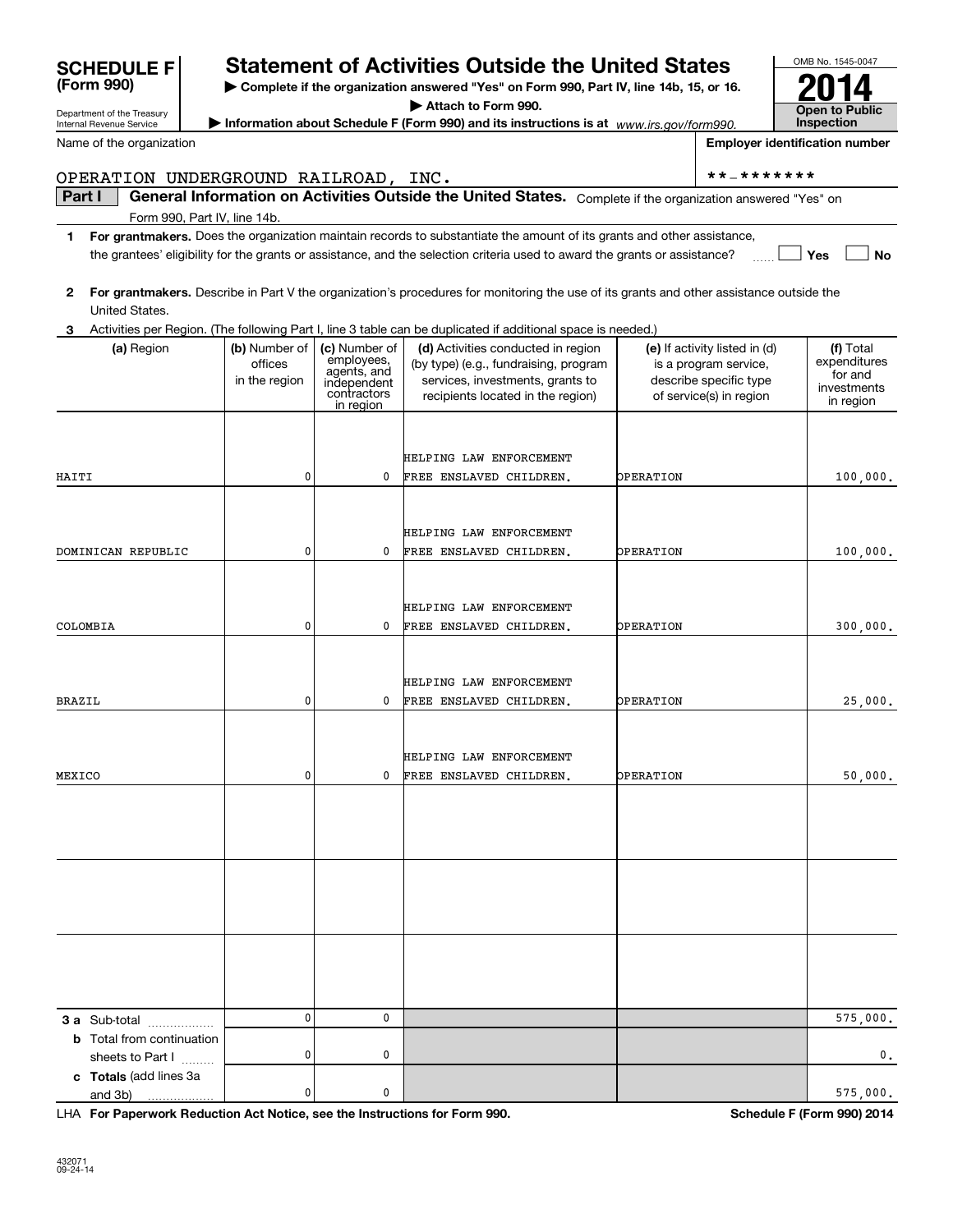#### Schedule F (Form 990) 2014 Page OPERATION UNDERGROUND RAILROAD, INC. \*\*-\*\*\*\*\*\*\*

#### Part II | Grants and Other Assistance to Organizations or Entities Outside the United States. Complete if the organization answered "Yes" on Form 990, Part IV, line 15, for any recipient who received more than \$5,000. Part II can be duplicated if additional space is needed.

| 1<br>(a) Name of organization                           | (b) IRS code section<br>and EIN (if applicable) | (c) Region | (d) Purpose of<br>grant                                                                                                                         | (e) Amount | (f) Manner of<br>of cash grant cash disbursement | (g) Amount of<br>non-cash<br>assistance | (h) Description<br>of non-cash<br>assistance | (i) Method of<br>valuation (book, FMV,<br>appraisal, other) |
|---------------------------------------------------------|-------------------------------------------------|------------|-------------------------------------------------------------------------------------------------------------------------------------------------|------------|--------------------------------------------------|-----------------------------------------|----------------------------------------------|-------------------------------------------------------------|
|                                                         |                                                 |            |                                                                                                                                                 |            |                                                  |                                         |                                              |                                                             |
|                                                         |                                                 |            |                                                                                                                                                 |            |                                                  |                                         |                                              |                                                             |
|                                                         |                                                 |            |                                                                                                                                                 |            |                                                  |                                         |                                              |                                                             |
|                                                         |                                                 |            |                                                                                                                                                 |            |                                                  |                                         |                                              |                                                             |
|                                                         |                                                 |            |                                                                                                                                                 |            |                                                  |                                         |                                              |                                                             |
|                                                         |                                                 |            |                                                                                                                                                 |            |                                                  |                                         |                                              |                                                             |
|                                                         |                                                 |            |                                                                                                                                                 |            |                                                  |                                         |                                              |                                                             |
|                                                         |                                                 |            |                                                                                                                                                 |            |                                                  |                                         |                                              |                                                             |
|                                                         |                                                 |            |                                                                                                                                                 |            |                                                  |                                         |                                              |                                                             |
|                                                         |                                                 |            |                                                                                                                                                 |            |                                                  |                                         |                                              |                                                             |
|                                                         |                                                 |            |                                                                                                                                                 |            |                                                  |                                         |                                              |                                                             |
|                                                         |                                                 |            |                                                                                                                                                 |            |                                                  |                                         |                                              |                                                             |
|                                                         |                                                 |            |                                                                                                                                                 |            |                                                  |                                         |                                              |                                                             |
|                                                         |                                                 |            |                                                                                                                                                 |            |                                                  |                                         |                                              |                                                             |
|                                                         |                                                 |            |                                                                                                                                                 |            |                                                  |                                         |                                              |                                                             |
|                                                         |                                                 |            |                                                                                                                                                 |            |                                                  |                                         |                                              |                                                             |
| $\mathbf{2}$                                            |                                                 |            | Enter total number of recipient organizations listed above that are recognized as charities by the foreign country, recognized as tax-exempt by |            |                                                  |                                         |                                              |                                                             |
| 3 Enter total number of other organizations or entities |                                                 |            | the IRS, or for which the grantee or counsel has provided a section 501(c)(3) equivalency letter                                                |            |                                                  |                                         |                                              |                                                             |

**Schedule F (Form 990) 2014**

**2**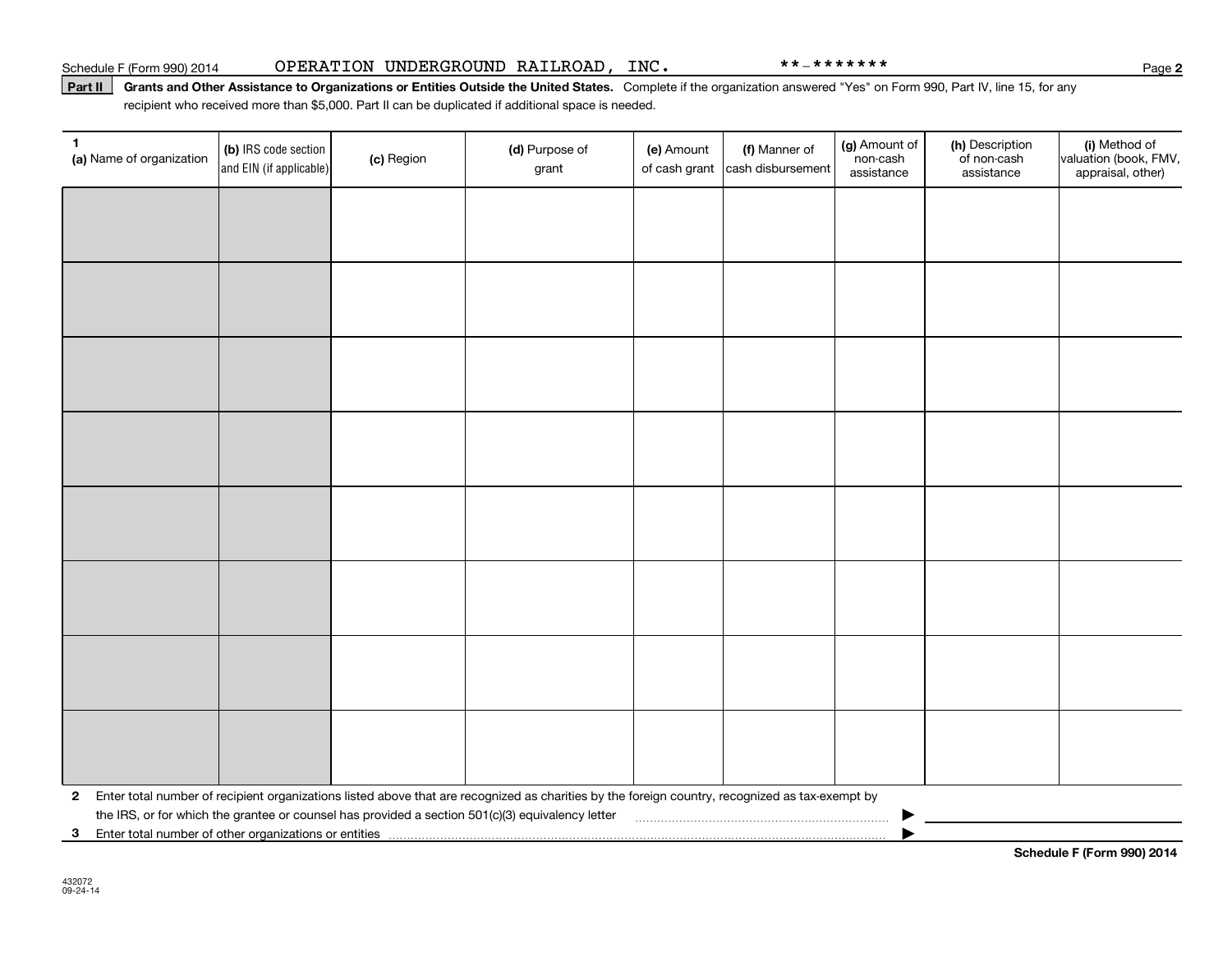#### Part III Grants and Other Assistance to Individuals Outside the United States. Complete if the organization answered "Yes" on Form 990, Part IV, line 16. Part III can be duplicated if additional space is needed.

| Fait in car be duplicated if additional space is needed.<br>(a) Type of grant or assistance | (b) Region | (c) Number of<br>recipients | (d) Amount of<br>cash grant | (e) Manner of<br>cash disbursement | (f) Amount of<br>non-cash<br>assistance | (g) Description of<br>non-cash assistance | (h) Method of<br>valuation<br>(book, FMV,<br>appraisal, other) |
|---------------------------------------------------------------------------------------------|------------|-----------------------------|-----------------------------|------------------------------------|-----------------------------------------|-------------------------------------------|----------------------------------------------------------------|
|                                                                                             |            |                             |                             |                                    |                                         |                                           |                                                                |
|                                                                                             |            |                             |                             |                                    |                                         |                                           |                                                                |
|                                                                                             |            |                             |                             |                                    |                                         |                                           |                                                                |
|                                                                                             |            |                             |                             |                                    |                                         |                                           |                                                                |
|                                                                                             |            |                             |                             |                                    |                                         |                                           |                                                                |
|                                                                                             |            |                             |                             |                                    |                                         |                                           |                                                                |
|                                                                                             |            |                             |                             |                                    |                                         |                                           |                                                                |
|                                                                                             |            |                             |                             |                                    |                                         |                                           |                                                                |
|                                                                                             |            |                             |                             |                                    |                                         |                                           |                                                                |
|                                                                                             |            |                             |                             |                                    |                                         |                                           |                                                                |
|                                                                                             |            |                             |                             |                                    |                                         |                                           |                                                                |

**Schedule F (Form 990) 2014**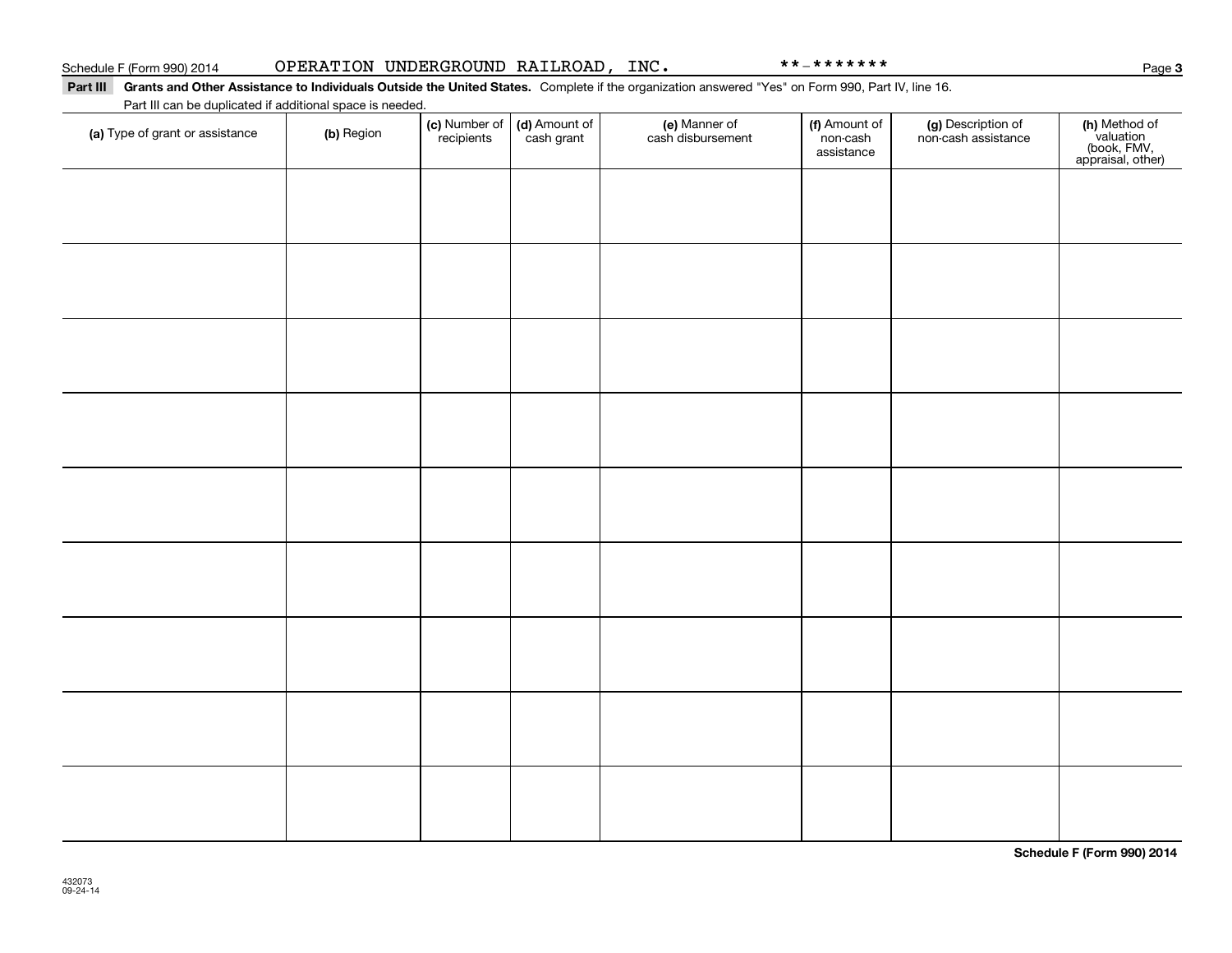| Schedule F (Form 990) 2014     | OPERATION UNDERGROUND RAILROAD, | INC. | **_******* | $P$ age |
|--------------------------------|---------------------------------|------|------------|---------|
| <b>Part IV   Foreign Forms</b> |                                 |      |            |         |

| 1              | Was the organization a U.S. transferor of property to a foreign corporation during the tax year? If "Yes." the                             |     |                  |
|----------------|--------------------------------------------------------------------------------------------------------------------------------------------|-----|------------------|
|                | organization may be required to file Form 926, Return by a U.S. Transferor of Property to a Foreign                                        |     |                  |
|                |                                                                                                                                            | Yes | $X _{\text{No}}$ |
| $\overline{2}$ | Did the organization have an interest in a foreign trust during the tax year? If "Yes," the organization                                   |     |                  |
|                | may be required to file Form 3520, Annual Return To Report Transactions With Foreign Trusts and                                            |     |                  |
|                | Receipt of Certain Foreign Gifts, and/or Form 3520-A, Annual Information Return of Foreign Trust With                                      |     |                  |
|                | a U.S. Owner (see Instructions for Forms 3520 and 3520-A; do not file with Form 990)                                                       | Yes | $X \mid N_{0}$   |
| 3              | Did the organization have an ownership interest in a foreign corporation during the tax year? If "Yes."                                    |     |                  |
|                | the organization may be required to file Form 5471, Information Return of U.S. Persons With Respect To                                     |     |                  |
|                |                                                                                                                                            | Yes | $X _{\text{No}}$ |
| 4              | Was the organization a direct or indirect shareholder of a passive foreign investment company or a                                         |     |                  |
|                | qualified electing fund during the tax year? If "Yes," the organization may be required to file Form 8621,                                 |     |                  |
|                | Information Return by a Shareholder of a Passive Foreign Investment Company or Qualified Electing Fund<br>(see Instructions for Form 8621) | Yes | $X _{\text{No}}$ |
| 5              | Did the organization have an ownership interest in a foreign partnership during the tax year? If "Yes."                                    |     |                  |
|                | the organization may be required to file Form 8865, Return of U.S. Persons With Respect to Certain                                         |     |                  |
|                |                                                                                                                                            | Yes | $X _{N_Q}$       |
| 6              | Did the organization have any operations in or related to any boycotting countries during the tax year? If                                 |     |                  |
|                | "Yes," the organization may be required to file Form 5713, International Boycott Report (see Instructions                                  |     |                  |
|                |                                                                                                                                            | Yes | x<br>No          |
|                |                                                                                                                                            |     |                  |

**Schedule F (Form 990) 2014**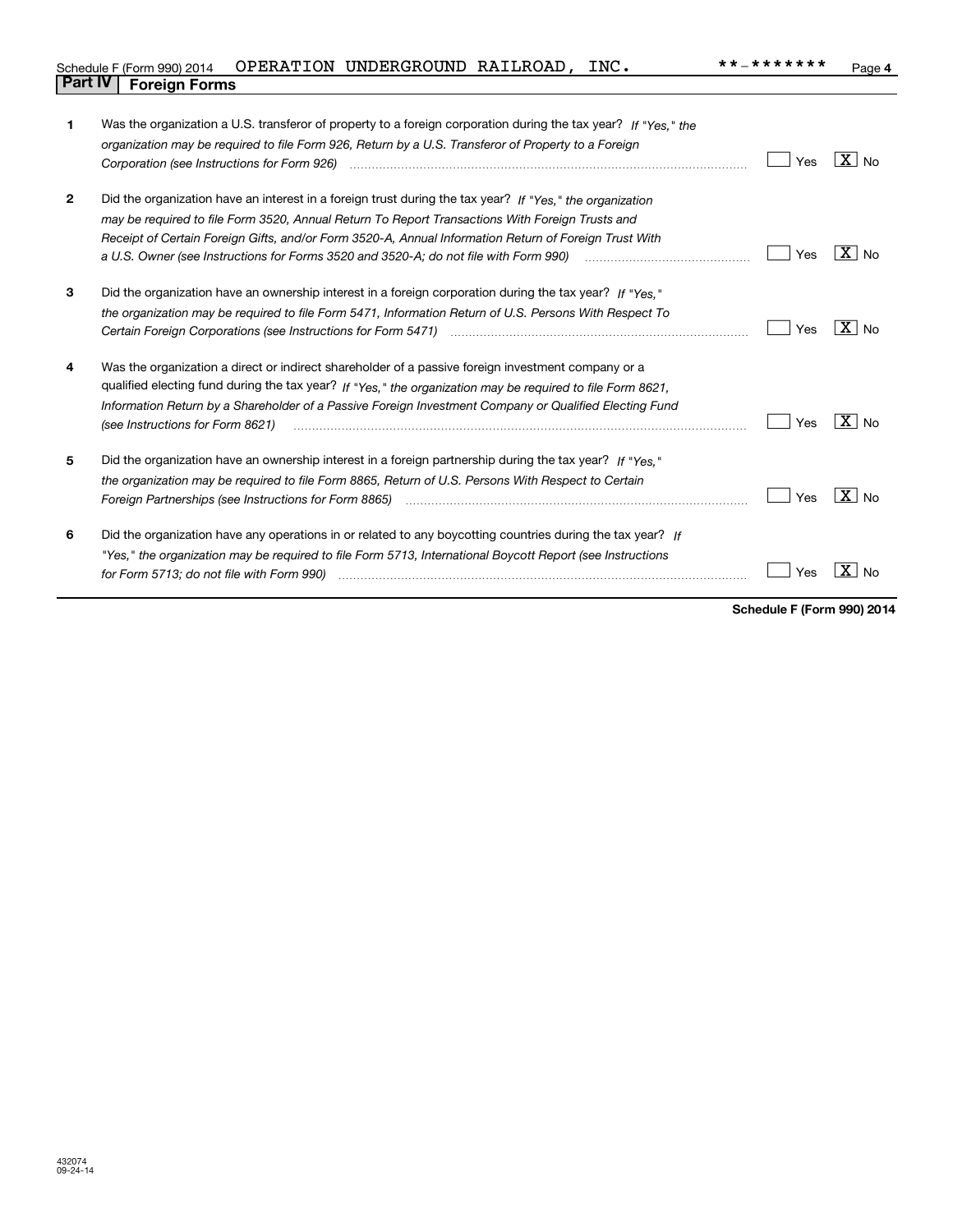| <b>Part V</b> | Schedule F (Form 990) 2014                                                |  | OPERATION UNDERGROUND RAILROAD, INC.                                                                                                                                                                                                                                         |  |  |  |  | **_******* | Page 5 |
|---------------|---------------------------------------------------------------------------|--|------------------------------------------------------------------------------------------------------------------------------------------------------------------------------------------------------------------------------------------------------------------------------|--|--|--|--|------------|--------|
|               | <b>Supplemental Information</b>                                           |  |                                                                                                                                                                                                                                                                              |  |  |  |  |            |        |
|               |                                                                           |  | Provide the information required by Part I, line 2 (monitoring of funds); Part I, line 3, column (f) (accounting method; amounts of<br>investments vs. expenditures per region); Part II, line 1 (accounting method); Part III (accounting method); and Part III, column (c) |  |  |  |  |            |        |
|               |                                                                           |  | (estimated number of recipients), as applicable. Also complete this part to provide any additional information.                                                                                                                                                              |  |  |  |  |            |        |
|               |                                                                           |  |                                                                                                                                                                                                                                                                              |  |  |  |  |            |        |
|               | PART I, LINE 3:                                                           |  |                                                                                                                                                                                                                                                                              |  |  |  |  |            |        |
|               | ALL EXPENDITURES GO THROUGTH THE BOARD OF DIRECTORS WHEN THEY ARE OUTSIDE |  |                                                                                                                                                                                                                                                                              |  |  |  |  |            |        |
|               |                                                                           |  |                                                                                                                                                                                                                                                                              |  |  |  |  |            |        |
| OF            | THE UNITED STATES.                                                        |  |                                                                                                                                                                                                                                                                              |  |  |  |  |            |        |
|               |                                                                           |  |                                                                                                                                                                                                                                                                              |  |  |  |  |            |        |
|               |                                                                           |  |                                                                                                                                                                                                                                                                              |  |  |  |  |            |        |
|               |                                                                           |  |                                                                                                                                                                                                                                                                              |  |  |  |  |            |        |
|               |                                                                           |  |                                                                                                                                                                                                                                                                              |  |  |  |  |            |        |
|               |                                                                           |  |                                                                                                                                                                                                                                                                              |  |  |  |  |            |        |
|               |                                                                           |  |                                                                                                                                                                                                                                                                              |  |  |  |  |            |        |
|               |                                                                           |  |                                                                                                                                                                                                                                                                              |  |  |  |  |            |        |
|               |                                                                           |  |                                                                                                                                                                                                                                                                              |  |  |  |  |            |        |
|               |                                                                           |  |                                                                                                                                                                                                                                                                              |  |  |  |  |            |        |
|               |                                                                           |  |                                                                                                                                                                                                                                                                              |  |  |  |  |            |        |
|               |                                                                           |  |                                                                                                                                                                                                                                                                              |  |  |  |  |            |        |
|               |                                                                           |  |                                                                                                                                                                                                                                                                              |  |  |  |  |            |        |
|               |                                                                           |  |                                                                                                                                                                                                                                                                              |  |  |  |  |            |        |
|               |                                                                           |  |                                                                                                                                                                                                                                                                              |  |  |  |  |            |        |
|               |                                                                           |  |                                                                                                                                                                                                                                                                              |  |  |  |  |            |        |
|               |                                                                           |  |                                                                                                                                                                                                                                                                              |  |  |  |  |            |        |
|               |                                                                           |  |                                                                                                                                                                                                                                                                              |  |  |  |  |            |        |
|               |                                                                           |  |                                                                                                                                                                                                                                                                              |  |  |  |  |            |        |
|               |                                                                           |  |                                                                                                                                                                                                                                                                              |  |  |  |  |            |        |
|               |                                                                           |  |                                                                                                                                                                                                                                                                              |  |  |  |  |            |        |
|               |                                                                           |  |                                                                                                                                                                                                                                                                              |  |  |  |  |            |        |
|               |                                                                           |  |                                                                                                                                                                                                                                                                              |  |  |  |  |            |        |
|               |                                                                           |  |                                                                                                                                                                                                                                                                              |  |  |  |  |            |        |
|               |                                                                           |  |                                                                                                                                                                                                                                                                              |  |  |  |  |            |        |
|               |                                                                           |  |                                                                                                                                                                                                                                                                              |  |  |  |  |            |        |
|               |                                                                           |  |                                                                                                                                                                                                                                                                              |  |  |  |  |            |        |
|               |                                                                           |  |                                                                                                                                                                                                                                                                              |  |  |  |  |            |        |
|               |                                                                           |  |                                                                                                                                                                                                                                                                              |  |  |  |  |            |        |
|               |                                                                           |  |                                                                                                                                                                                                                                                                              |  |  |  |  |            |        |
|               |                                                                           |  |                                                                                                                                                                                                                                                                              |  |  |  |  |            |        |
|               |                                                                           |  |                                                                                                                                                                                                                                                                              |  |  |  |  |            |        |
|               |                                                                           |  |                                                                                                                                                                                                                                                                              |  |  |  |  |            |        |
|               |                                                                           |  |                                                                                                                                                                                                                                                                              |  |  |  |  |            |        |
|               |                                                                           |  |                                                                                                                                                                                                                                                                              |  |  |  |  |            |        |
|               |                                                                           |  |                                                                                                                                                                                                                                                                              |  |  |  |  |            |        |
|               |                                                                           |  |                                                                                                                                                                                                                                                                              |  |  |  |  |            |        |
|               |                                                                           |  |                                                                                                                                                                                                                                                                              |  |  |  |  |            |        |
|               |                                                                           |  |                                                                                                                                                                                                                                                                              |  |  |  |  |            |        |
|               |                                                                           |  |                                                                                                                                                                                                                                                                              |  |  |  |  |            |        |
|               |                                                                           |  |                                                                                                                                                                                                                                                                              |  |  |  |  |            |        |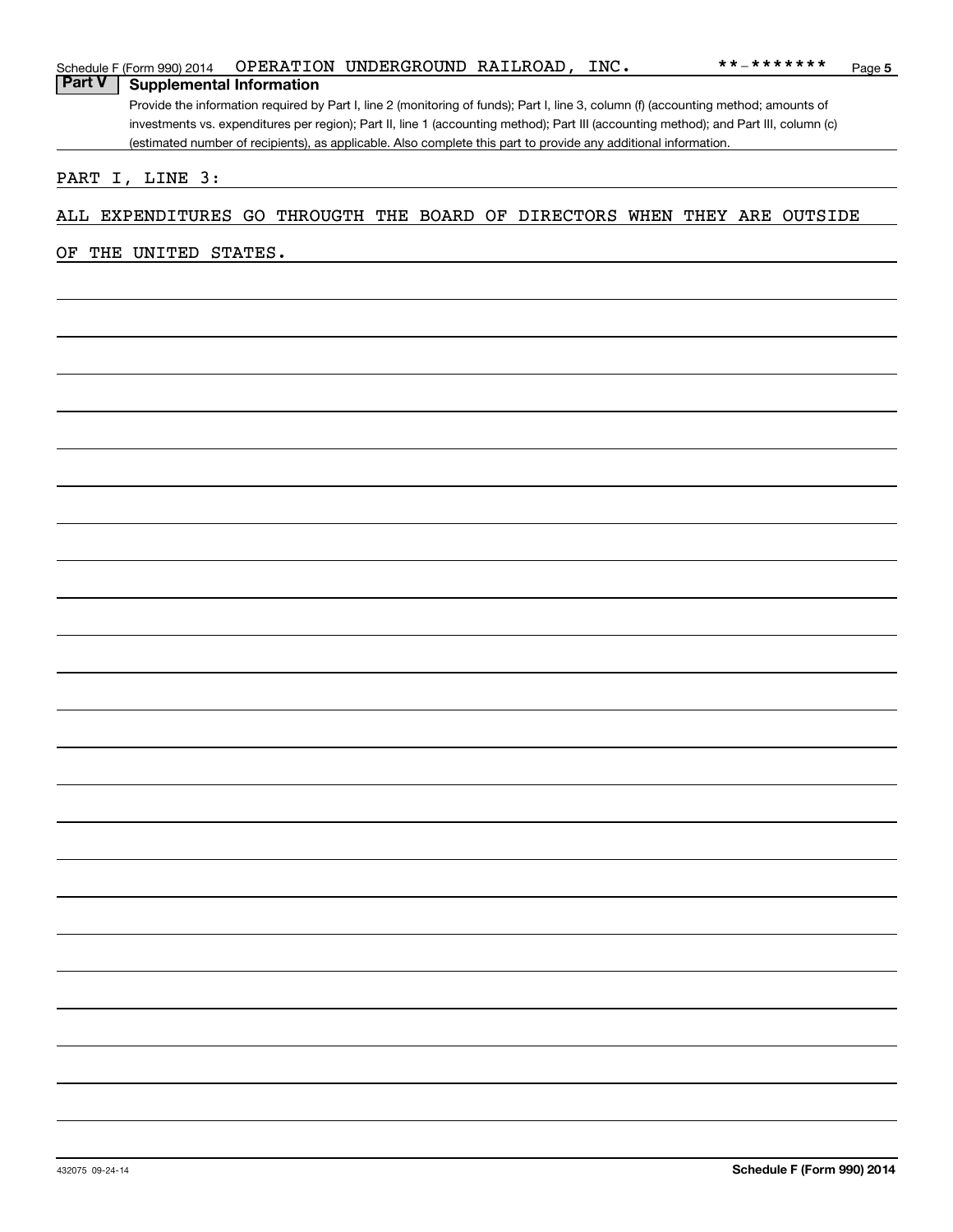| <b>SCHEDULE O</b><br>(Form 990 or 990-EZ)<br>Department of the Treasury<br>Internal Revenue Service | Supplemental Information to Form 990 or 990-EZ<br>Complete to provide information for responses to specific questions on<br>Form 990 or 990-EZ or to provide any additional information.<br>Attach to Form 990 or 990-EZ.<br>Information about Schedule O (Form 990 or 990-EZ) and its instructions is at www.irs.gov/form990. | OMB No. 1545-0047<br><b>Open to Public</b><br>Inspection |
|-----------------------------------------------------------------------------------------------------|--------------------------------------------------------------------------------------------------------------------------------------------------------------------------------------------------------------------------------------------------------------------------------------------------------------------------------|----------------------------------------------------------|
| Name of the organization                                                                            | OPERATION UNDERGROUND RAILROAD, INC.                                                                                                                                                                                                                                                                                           | <b>Employer identification number</b><br>**_*******      |
|                                                                                                     | FORM 990, PART I, LINE 1, DESCRIPTION OF ORGANIZATION MISSION:                                                                                                                                                                                                                                                                 |                                                          |
| SLAVERY.                                                                                            | RESCUE TEAMS ARE COMPRISED OF HIGHLY SKILLED EX-NAVY SEAL,                                                                                                                                                                                                                                                                     |                                                          |
|                                                                                                     | CIA, AND OTHER OPERATIVES.<br>THESE TEAMS WORK IN CONJUNCTION WITH AND IN                                                                                                                                                                                                                                                      |                                                          |
|                                                                                                     | FULL COOPERATION WITH LOCAL POLICE FORCES AND GOVERNMENTS TO LIBERATE                                                                                                                                                                                                                                                          |                                                          |
|                                                                                                     | CHLDREN AROUND THE WORLD.                                                                                                                                                                                                                                                                                                      |                                                          |
|                                                                                                     |                                                                                                                                                                                                                                                                                                                                |                                                          |
|                                                                                                     | FORM 990, PART VI, SECTION B, LINE 11:                                                                                                                                                                                                                                                                                         |                                                          |
|                                                                                                     | RETURN IS PROVIDED TO THE BOARD FOR REVIEW PRIOR TO FILIING.                                                                                                                                                                                                                                                                   |                                                          |
|                                                                                                     |                                                                                                                                                                                                                                                                                                                                |                                                          |
|                                                                                                     | FORM 990, PART VI, SECTION B, LINE 12C:                                                                                                                                                                                                                                                                                        |                                                          |
| TIME                                                                                                | IS GIVEN AT QUARTERLY MEETING TO DISCUSS AND MONITOR CONFLICT OF                                                                                                                                                                                                                                                               |                                                          |
| INTEREST.                                                                                           |                                                                                                                                                                                                                                                                                                                                |                                                          |
|                                                                                                     |                                                                                                                                                                                                                                                                                                                                |                                                          |
|                                                                                                     | FORM 990, PART VI, SECTION C, LINE 19:                                                                                                                                                                                                                                                                                         |                                                          |
| <b>UPON REQUEST</b>                                                                                 |                                                                                                                                                                                                                                                                                                                                |                                                          |
|                                                                                                     | FORM 990, PART XII, LINE 1:                                                                                                                                                                                                                                                                                                    |                                                          |
|                                                                                                     | ORGANIZATION HAS ALWAYS REPORTED ON AN ACCURAL BASIS HOWEVER THE CASH                                                                                                                                                                                                                                                          |                                                          |
|                                                                                                     | BASIS BOX ON FORM 990 PART XII LINE 1 WAS CHECKED ON THE 2013 RETURN.                                                                                                                                                                                                                                                          |                                                          |
|                                                                                                     |                                                                                                                                                                                                                                                                                                                                |                                                          |
|                                                                                                     |                                                                                                                                                                                                                                                                                                                                |                                                          |
|                                                                                                     |                                                                                                                                                                                                                                                                                                                                |                                                          |
|                                                                                                     |                                                                                                                                                                                                                                                                                                                                |                                                          |
|                                                                                                     |                                                                                                                                                                                                                                                                                                                                |                                                          |
|                                                                                                     |                                                                                                                                                                                                                                                                                                                                |                                                          |
|                                                                                                     |                                                                                                                                                                                                                                                                                                                                |                                                          |
|                                                                                                     | LHA For Paperwork Reduction Act Notice, see the Instructions for Form 990 or 990-EZ.                                                                                                                                                                                                                                           | Schedule O (Form 990 or 990-EZ) (2014)                   |

432211 08-27-14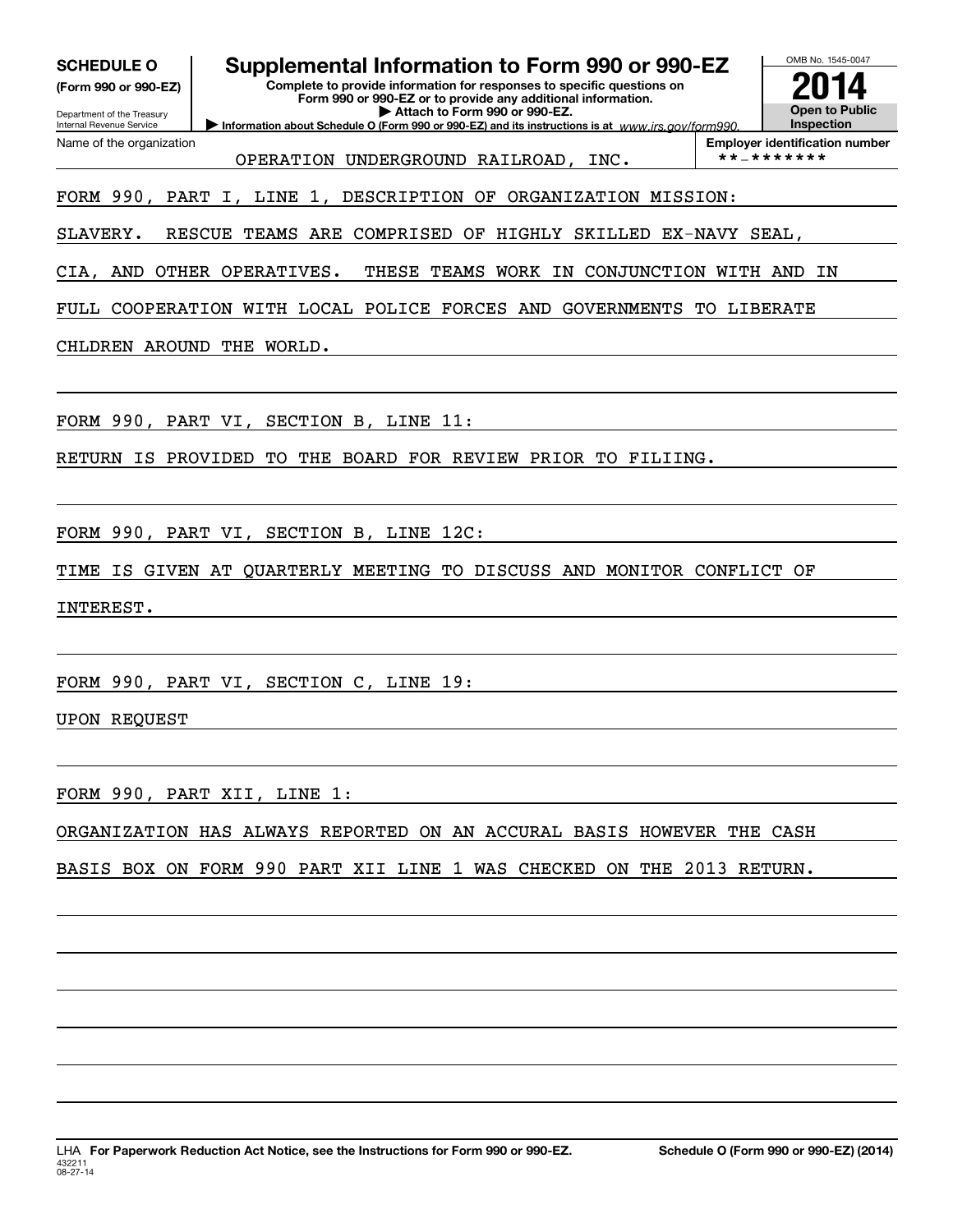### **SCHEDULE R**

**(Form 990)**

## **Related Organizations and Unrelated Partnerships**

**Complete if the organization answered "Yes" on Form 990, Part IV, line 33, 34, 35b, 36, or 37.** |

**Attach to Form 990.**  |

OMB No. 1545-0047

**Open to Public 2014**

**Employer identification number**

\*\*-\*\*\*\*\*\*\*

Department of the Treasury Internal Revenue Service

## **Morton about Schedule R (Form 990) and its instructions is at www.irs.gov/form990.** And **inspection**

Name of the organization

#### OPERATION UNDERGROUND RAILROAD, INC.

**Part I Identification of Disregarded Entities**  Complete if the organization answered "Yes" on Form 990, Part IV, line 33.

| (a)<br>Name, address, and EIN (if applicable)<br>of disregarded entity | (b)<br>Primary activity | (c)<br>Legal domicile (state or<br>foreign country) | (d)<br>Total income | (e)<br>End-of-year assets | (f)<br>Direct controlling<br>entity |
|------------------------------------------------------------------------|-------------------------|-----------------------------------------------------|---------------------|---------------------------|-------------------------------------|
| DEACON, INC. $-$ **-*******                                            |                         |                                                     |                     |                           |                                     |
| P.O. BOX 363                                                           |                         |                                                     |                     |                           | OPERATION UNDERGROUND               |
| AMERICAN FORK, UT 84721                                                | PAYROLL                 | UTAH                                                | 0.                  |                           | 0. RAILROAD, INC.                   |
|                                                                        |                         |                                                     |                     |                           |                                     |
|                                                                        |                         |                                                     |                     |                           |                                     |
|                                                                        |                         |                                                     |                     |                           |                                     |

**Identification of Related Tax-Exempt Organizations** Complete if the organization answered "Yes" on Form 990, Part IV, line 34 because it had one or more related tax-exempt **Part II** organizations during the tax year.

| (a)<br>Name, address, and EIN<br>of related organization | (b)<br>Primary activity | (c)<br>Legal domicile (state or<br>foreign country) | (d)<br><b>Exempt Code</b><br>section | (e)<br>Public charity<br>status (if section | (f)<br>Direct controlling<br>entity |     | $(g)$<br>Section 512(b)(13)<br>controlled<br>entity? |
|----------------------------------------------------------|-------------------------|-----------------------------------------------------|--------------------------------------|---------------------------------------------|-------------------------------------|-----|------------------------------------------------------|
|                                                          |                         |                                                     |                                      | 501(c)(3)                                   |                                     | Yes | No                                                   |
|                                                          |                         |                                                     |                                      |                                             |                                     |     |                                                      |
|                                                          |                         |                                                     |                                      |                                             |                                     |     |                                                      |
|                                                          |                         |                                                     |                                      |                                             |                                     |     |                                                      |
|                                                          |                         |                                                     |                                      |                                             |                                     |     |                                                      |

**For Paperwork Reduction Act Notice, see the Instructions for Form 990. Schedule R (Form 990) 2014**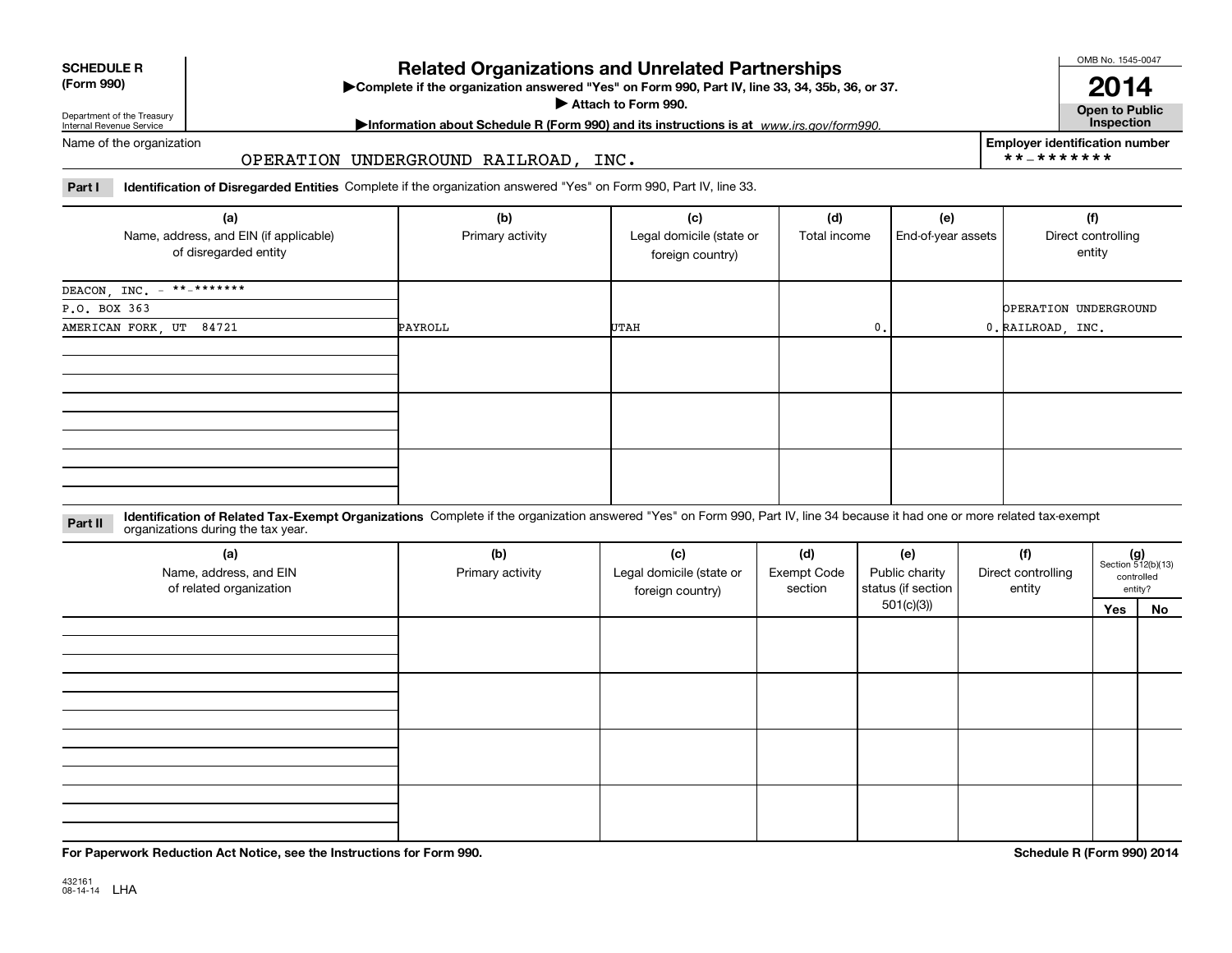#### Schedule R (Form 990) 2014 Page OPERATION UNDERGROUND RAILROAD, INC. \*\*-\*\*\*\*\*\*\*

**2**

**Identification of Related Organizations Taxable as a Partnership** Complete if the organization answered "Yes" on Form 990, Part IV, line 34 because it had one or more related **Part III** organizations treated as a partnership during the tax year.

| (a)<br>Name, address, and EIN<br>of related organization | (b)<br>Primary activity | (c)<br>Legal<br>domicile<br>(state or<br>foreign<br>country) | (d)<br>Direct controlling<br>entity | (e)<br>Predominant income<br>related, unrelated,<br>excluded from tax under<br>sections 512-514) | (f)<br>Share of total<br>income | (g)<br>Share of<br>end-of-year<br>assets | (h) | Disproportionate<br>allocations?<br>Yes   No | (i)<br>Code V-UBI<br>amount in box<br>20 of Schedule<br>K-1 (Form 1065) <b>Yes No</b> | (j) | (k)<br>General or Percentage<br>managing<br>partner?<br>partner? |
|----------------------------------------------------------|-------------------------|--------------------------------------------------------------|-------------------------------------|--------------------------------------------------------------------------------------------------|---------------------------------|------------------------------------------|-----|----------------------------------------------|---------------------------------------------------------------------------------------|-----|------------------------------------------------------------------|
|                                                          |                         |                                                              |                                     |                                                                                                  |                                 |                                          |     |                                              |                                                                                       |     |                                                                  |
|                                                          |                         |                                                              |                                     |                                                                                                  |                                 |                                          |     |                                              |                                                                                       |     |                                                                  |
|                                                          |                         |                                                              |                                     |                                                                                                  |                                 |                                          |     |                                              |                                                                                       |     |                                                                  |
|                                                          |                         |                                                              |                                     |                                                                                                  |                                 |                                          |     |                                              |                                                                                       |     |                                                                  |

**Identification of Related Organizations Taxable as a Corporation or Trust** Complete if the organization answered "Yes" on Form 990, Part IV, line 34 because it had one or more related **Part IV** organizations treated as a corporation or trust during the tax year.

| (a)<br>Name, address, and EIN<br>of related organization | (b)<br>Primary activity | (c)<br>Legal domicile<br>(state or<br>foreign | (d)<br>Direct controlling<br>entity | (e)<br>Type of entity<br>(C corp, S corp,<br>or trust) | (f)<br>Share of total<br>income | (g)<br>Share of<br>end-of-year<br>assets | (h)<br>Percentage<br>  ownership | $\begin{array}{c} \textbf{(i)}\\ \text{Section}\\ 512 \text{(b)} \text{(13)}\\ \text{controlled}\\ \text{entity?} \end{array}$ |
|----------------------------------------------------------|-------------------------|-----------------------------------------------|-------------------------------------|--------------------------------------------------------|---------------------------------|------------------------------------------|----------------------------------|--------------------------------------------------------------------------------------------------------------------------------|
|                                                          |                         | country)                                      |                                     |                                                        |                                 |                                          |                                  | Yes No                                                                                                                         |
|                                                          |                         |                                               |                                     |                                                        |                                 |                                          |                                  |                                                                                                                                |
|                                                          |                         |                                               |                                     |                                                        |                                 |                                          |                                  |                                                                                                                                |
|                                                          |                         |                                               |                                     |                                                        |                                 |                                          |                                  |                                                                                                                                |
|                                                          |                         |                                               |                                     |                                                        |                                 |                                          |                                  |                                                                                                                                |
|                                                          |                         |                                               |                                     |                                                        |                                 |                                          |                                  |                                                                                                                                |
|                                                          |                         |                                               |                                     |                                                        |                                 |                                          |                                  |                                                                                                                                |
|                                                          |                         |                                               |                                     |                                                        |                                 |                                          |                                  |                                                                                                                                |
|                                                          |                         |                                               |                                     |                                                        |                                 |                                          |                                  |                                                                                                                                |
|                                                          |                         |                                               |                                     |                                                        |                                 |                                          |                                  |                                                                                                                                |
|                                                          |                         |                                               |                                     |                                                        |                                 |                                          |                                  |                                                                                                                                |
|                                                          |                         |                                               |                                     |                                                        |                                 |                                          |                                  |                                                                                                                                |
|                                                          |                         |                                               |                                     |                                                        |                                 |                                          |                                  |                                                                                                                                |
|                                                          |                         |                                               |                                     |                                                        |                                 |                                          |                                  |                                                                                                                                |
|                                                          |                         |                                               |                                     |                                                        |                                 |                                          |                                  |                                                                                                                                |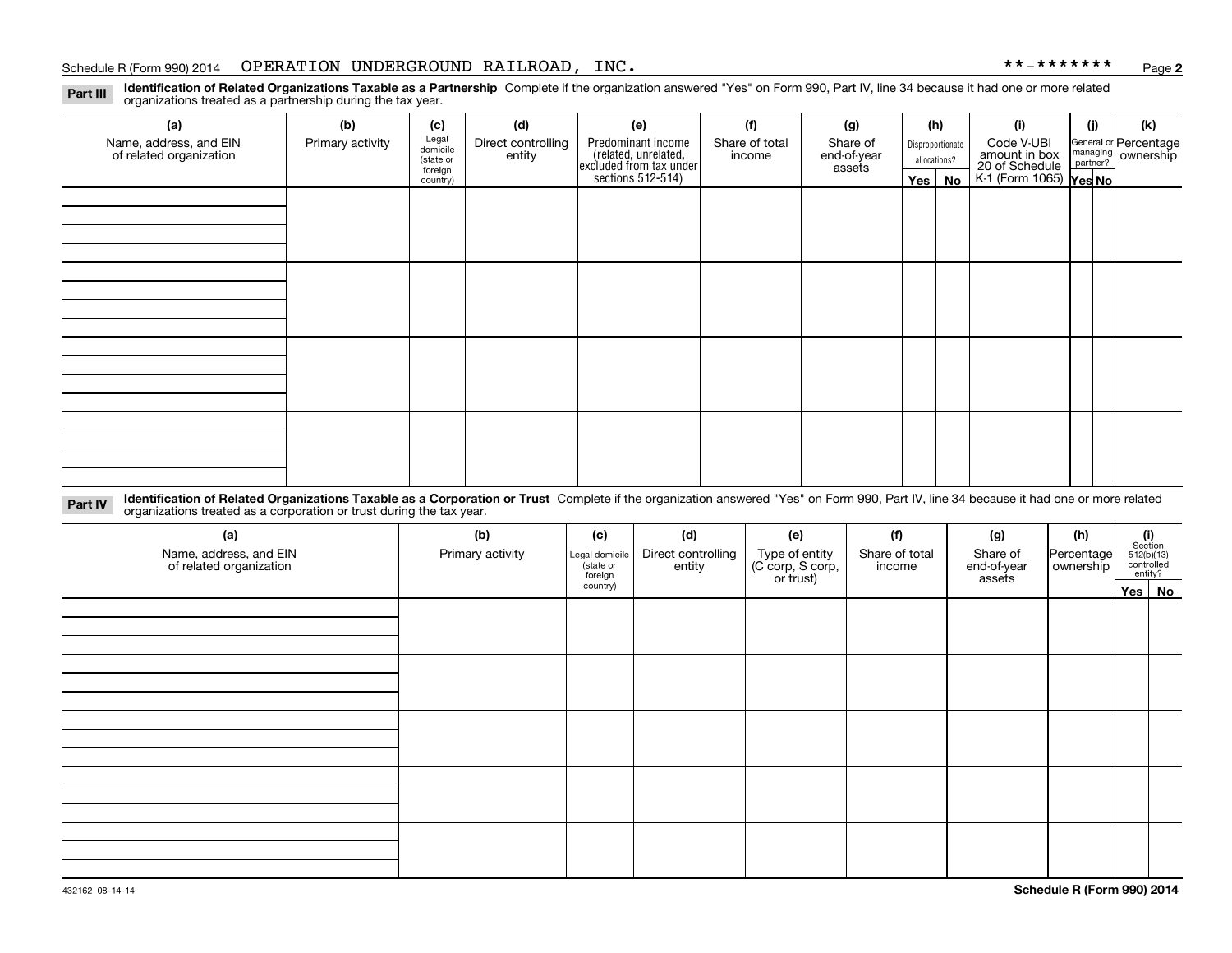#### Schedule R (Form 990) 2014 Page OPERATION UNDERGROUND RAILROAD, INC. \*\*-\*\*\*\*\*\*\*

#### **Part V** Transactions With Related Organizations Complete if the organization answered "Yes" on Form 990, Part IV, line 34, 35b, or 36.

| Note. Complete line 1 if any entity is listed in Parts II, III, or IV of this schedule.                                                                                                                                        |                | Yes   No |
|--------------------------------------------------------------------------------------------------------------------------------------------------------------------------------------------------------------------------------|----------------|----------|
| During the tax year, did the organization engage in any of the following transactions with one or more related organizations listed in Parts II-IV?                                                                            |                |          |
|                                                                                                                                                                                                                                | 1a             |          |
| b Gift, grant, or capital contribution to related organization(s) manufactured contains and contribution to related organization(s)                                                                                            | 1 <sub>b</sub> |          |
| c Gift, grant, or capital contribution from related organization(s) maturities are constructed and contribution from related organization(s) maturities constructed and contribution from related organization(s) maturities c | 1c             |          |
|                                                                                                                                                                                                                                | 1 <sub>d</sub> |          |
|                                                                                                                                                                                                                                | 1e             |          |
|                                                                                                                                                                                                                                |                |          |
| f Dividends from related organization(s) manufactured and contract and contract of the contract of the contract of the contract of the contract of the contract of the contract of the contract of the contract of the contrac | 1f             |          |
| g Sale of assets to related organization(s) www.assettion.com/www.assettion.com/www.assettion.com/www.assettion.com/www.assettion.com/www.assettion.com/www.assettion.com/www.assettion.com/www.assettion.com/www.assettion.co | 1g             |          |
| h Purchase of assets from related organization(s) manufactured and content to the content of the content of the content of the content of the content of the content of the content of the content of the content of the conte | 1h             |          |
| Exchange of assets with related organization(s) www.communicallycommunicallycommunicallycommunicallycommunicallycommunicallycommunicallycommunicallycommunicallycommunicallycommunicallycommunicallycommunicallycommunicallyco | 1i             |          |
| Lease of facilities, equipment, or other assets to related organization(s) The manuform manuform manuform manuform manuform manuform manuform manuform manuform manuform manuform manuform manuform manuform manuform manuform | 1i             |          |
|                                                                                                                                                                                                                                |                |          |
|                                                                                                                                                                                                                                | 1k             |          |
| Performance of services or membership or fundraising solicitations for related organization(s) [10] process content to the services or membership or fundraising solicitations for related organization(s) [10] process conten | 11             |          |
|                                                                                                                                                                                                                                | 1m             |          |
|                                                                                                                                                                                                                                | 1n             |          |
| <b>o</b> Sharing of paid employees with related organization(s)                                                                                                                                                                | 10             |          |
|                                                                                                                                                                                                                                |                |          |
| p Reimbursement paid to related organization(s) for expenses [111] resummand content to content the set of the set of the set of the set of the set of the set of the set of the set of the set of the set of the set of the s | 1p             |          |
|                                                                                                                                                                                                                                | 1q             |          |
|                                                                                                                                                                                                                                |                |          |
| r Other transfer of cash or property to related organization(s)                                                                                                                                                                | 1r             |          |
|                                                                                                                                                                                                                                | 1s             |          |

**2**If the answer to any of the above is "Yes," see the instructions for information on who must complete this line, including covered relationships and transaction thresholds.

|     | (a)<br>Name of related organization | (b)<br>Transaction<br>type (a-s) | (c)<br>Amount involved | (d)<br>Method of determining amount involved |
|-----|-------------------------------------|----------------------------------|------------------------|----------------------------------------------|
| (1) |                                     |                                  |                        |                                              |
| (2) |                                     |                                  |                        |                                              |
| (3) |                                     |                                  |                        |                                              |
| (4) |                                     |                                  |                        |                                              |
| (5) |                                     |                                  |                        |                                              |
| (6) |                                     |                                  |                        |                                              |

 $\overline{\phantom{a}}$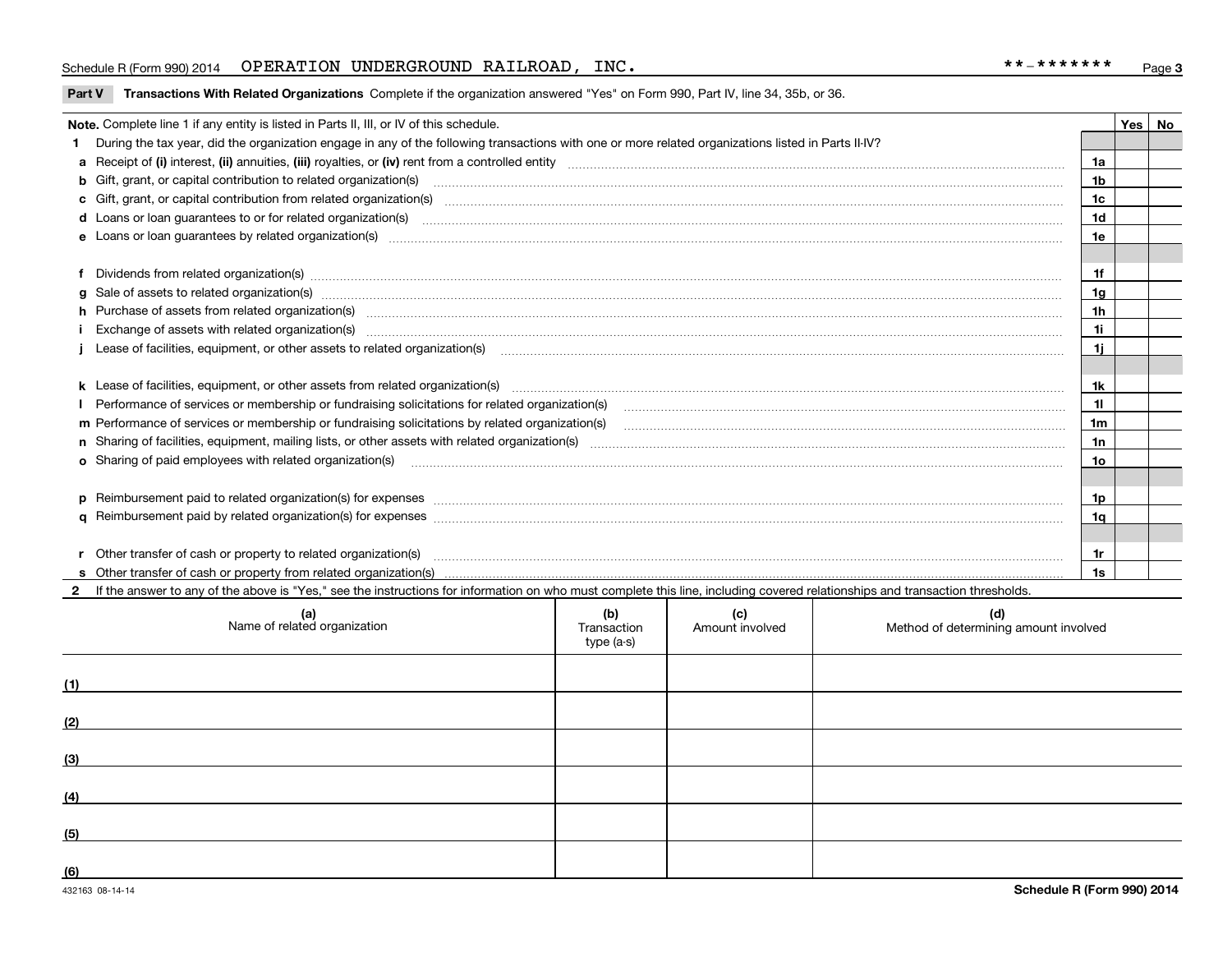#### Schedule R (Form 990) 2014 Page OPERATION UNDERGROUND RAILROAD, INC. \*\*-\*\*\*\*\*\*\*

#### **Part VI Unrelated Organizations Taxable as a Partnership Complete if the organization answered "Yes" on Form 990, Part IV, line 37.**

Provide the following information for each entity taxed as a partnership through which the organization conducted more than five percent of its activities (measured by total assets or gross revenue) that was not a related organization. See instructions regarding exclusion for certain investment partnerships.

| . . <b>. . .</b> . <b>.</b><br>(a)<br>Name, address, and EIN<br>of entity | (b)<br>Primary activity | (c)<br>Legal domicile<br>(state or foreign<br>country) | (d)<br>Predominant income<br>(related, unrelated,<br>excluded from tax under<br>sections 512-514) | $\begin{array}{c} \textbf{(e)}\\ \text{Are all} \\ \text{partners sec.}\\ 501(c)(3)\\ \text{orgs.?} \end{array}$ | (f)<br>Share of<br>total<br>income | (g)<br>Share of<br>end-of-year<br>assets | allocations? | (h)<br>Dispropor-<br>tionate | (i)<br>Code V-UBI<br>  amount in box 20 managing<br>  of Schedule K-1 partner? ownership<br>  of Schedule K-1 partner? ownership<br>  Yes No | (i)   | (k) |
|---------------------------------------------------------------------------|-------------------------|--------------------------------------------------------|---------------------------------------------------------------------------------------------------|------------------------------------------------------------------------------------------------------------------|------------------------------------|------------------------------------------|--------------|------------------------------|----------------------------------------------------------------------------------------------------------------------------------------------|-------|-----|
|                                                                           |                         |                                                        |                                                                                                   | Yes No                                                                                                           |                                    |                                          | Yes No       |                              |                                                                                                                                              | YesNO |     |
|                                                                           |                         |                                                        |                                                                                                   |                                                                                                                  |                                    |                                          |              |                              |                                                                                                                                              |       |     |
|                                                                           |                         |                                                        |                                                                                                   |                                                                                                                  |                                    |                                          |              |                              |                                                                                                                                              |       |     |
|                                                                           |                         |                                                        |                                                                                                   |                                                                                                                  |                                    |                                          |              |                              |                                                                                                                                              |       |     |
|                                                                           |                         |                                                        |                                                                                                   |                                                                                                                  |                                    |                                          |              |                              |                                                                                                                                              |       |     |
|                                                                           |                         |                                                        |                                                                                                   |                                                                                                                  |                                    |                                          |              |                              |                                                                                                                                              |       |     |
|                                                                           |                         |                                                        |                                                                                                   |                                                                                                                  |                                    |                                          |              |                              |                                                                                                                                              |       |     |
|                                                                           |                         |                                                        |                                                                                                   |                                                                                                                  |                                    |                                          |              |                              |                                                                                                                                              |       |     |
|                                                                           |                         |                                                        |                                                                                                   |                                                                                                                  |                                    |                                          |              |                              |                                                                                                                                              |       |     |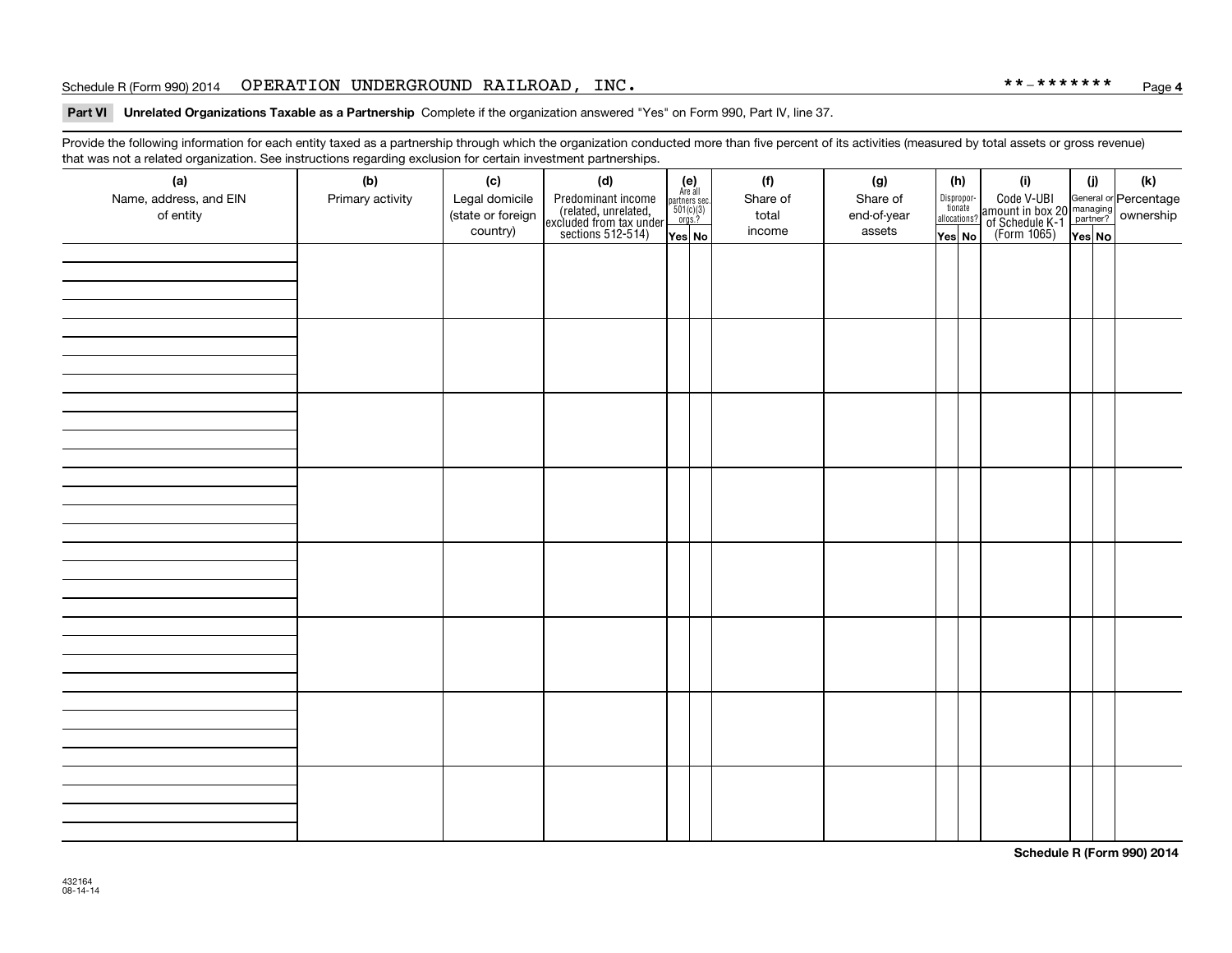# **Part VII Supplemental Information**

Provide additional information for responses to questions on Schedule R (see instructions).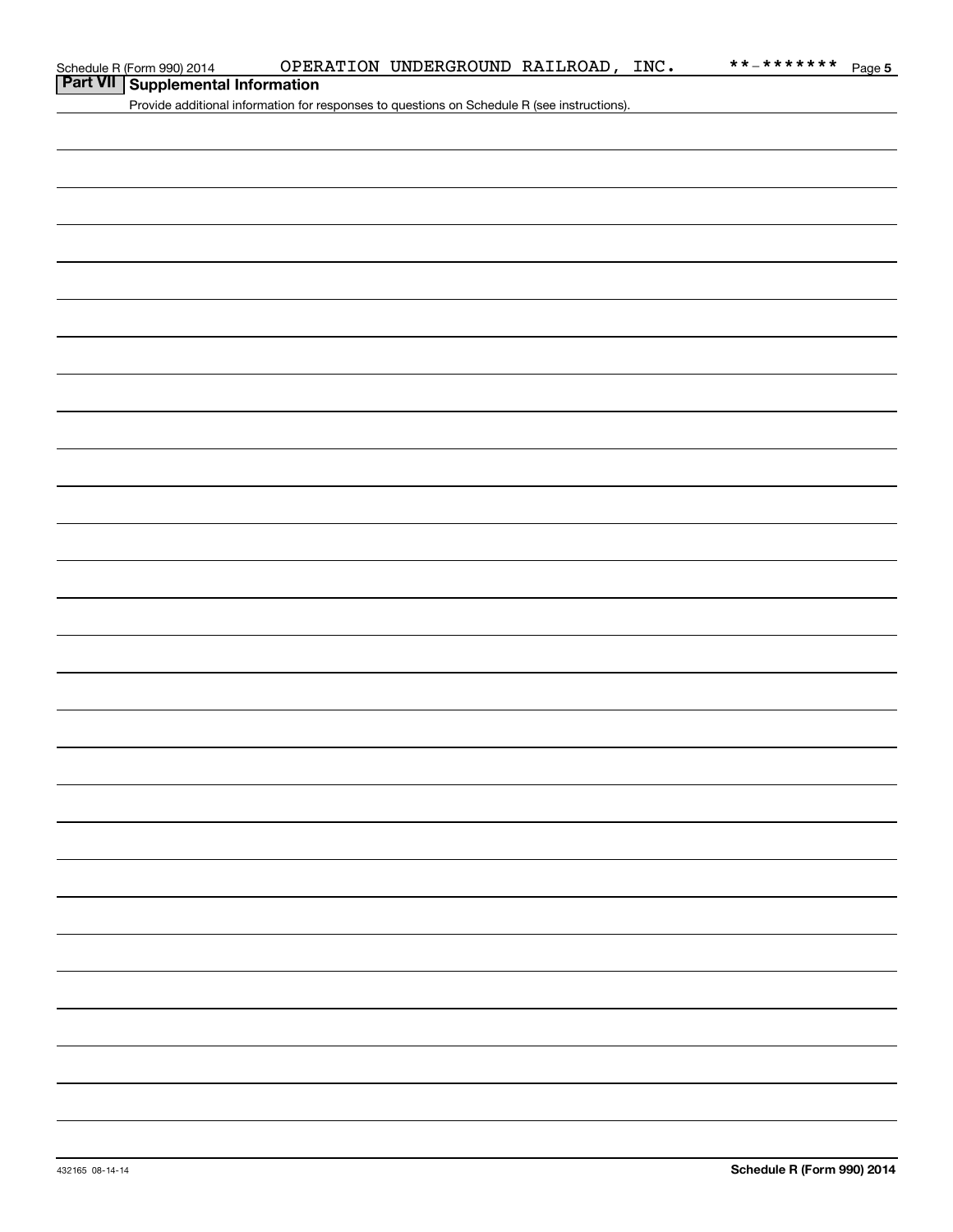| Form |                                                               |  |
|------|---------------------------------------------------------------|--|
|      | Department of the Treasury<br><b>Internal Revenue Service</b> |  |

# **Depreciation and Amortization**

**(Including Information on Listed Property)** 990 OMB No. 1545-0172 **2014**

**| Attach to your tax return.**

|     | Department of the Treasury<br>(99)<br>Internal Revenue Service                                                                                                             | Information about Form 4562 and its separate instructions is at www.irs.gov/form4562. |                                                                                    |                              |                        |                                                 |                   | Attachment<br>Sequence No. 179 |
|-----|----------------------------------------------------------------------------------------------------------------------------------------------------------------------------|---------------------------------------------------------------------------------------|------------------------------------------------------------------------------------|------------------------------|------------------------|-------------------------------------------------|-------------------|--------------------------------|
|     | Name(s) shown on return                                                                                                                                                    |                                                                                       |                                                                                    |                              |                        | Business or activity to which this form relates |                   | Identifying number             |
|     |                                                                                                                                                                            |                                                                                       |                                                                                    |                              |                        |                                                 |                   |                                |
|     | OPERATION UNDERGROUND RAILROAD, INC.                                                                                                                                       |                                                                                       |                                                                                    |                              |                        | FORM 990 PAGE 10                                |                   | * * _ * * * * * * *            |
|     | Part I<br>Election To Expense Certain Property Under Section 179 Note: If you have any listed property, complete Part V before you complete Part I.                        |                                                                                       |                                                                                    |                              |                        |                                                 |                   |                                |
|     | 1 Maximum amount (see instructions)                                                                                                                                        |                                                                                       |                                                                                    |                              |                        |                                                 | 1.                | 500,000.                       |
|     | 2 Total cost of section 179 property placed in service (see instructions) manufactured cost of section 179 property placed in service (see instructions)                   |                                                                                       |                                                                                    |                              |                        |                                                 | $\mathbf{2}$<br>3 |                                |
|     |                                                                                                                                                                            |                                                                                       |                                                                                    |                              |                        |                                                 | $\overline{a}$    | 2,000,000.                     |
|     | 4 Reduction in limitation. Subtract line 3 from line 2. If zero or less, enter -0-                                                                                         |                                                                                       |                                                                                    |                              |                        |                                                 | 5                 |                                |
|     | (a) Description of property                                                                                                                                                |                                                                                       |                                                                                    | (b) Cost (business use only) |                        | (c) Elected cost                                |                   |                                |
|     |                                                                                                                                                                            |                                                                                       |                                                                                    |                              |                        |                                                 |                   |                                |
|     |                                                                                                                                                                            |                                                                                       |                                                                                    |                              |                        |                                                 |                   |                                |
|     |                                                                                                                                                                            |                                                                                       |                                                                                    |                              |                        |                                                 |                   |                                |
|     |                                                                                                                                                                            |                                                                                       |                                                                                    |                              |                        |                                                 |                   |                                |
|     | <b>7</b> Listed property. Enter the amount from line 29                                                                                                                    |                                                                                       |                                                                                    |                              | $\overline{7}$         |                                                 |                   |                                |
|     |                                                                                                                                                                            |                                                                                       |                                                                                    |                              |                        |                                                 | 8                 |                                |
|     |                                                                                                                                                                            |                                                                                       |                                                                                    |                              |                        |                                                 | 9                 |                                |
|     |                                                                                                                                                                            |                                                                                       |                                                                                    |                              |                        |                                                 | 10                |                                |
|     | 11 Business income limitation. Enter the smaller of business income (not less than zero) or line 5                                                                         |                                                                                       |                                                                                    |                              |                        |                                                 | 11<br>12          |                                |
|     | 12 Section 179 expense deduction. Add lines 9 and 10, but do not enter more than line 11<br>13 Carryover of disallowed deduction to 2015. Add lines 9 and 10, less line 12 |                                                                                       |                                                                                    |                              | 13                     |                                                 |                   |                                |
|     | <b>Note:</b> Do not use Part II or Part III below for listed property. Instead, use Part V.                                                                                |                                                                                       |                                                                                    |                              |                        |                                                 |                   |                                |
|     | Part II<br>Special Depreciation Allowance and Other Depreciation (Do not include listed property.)                                                                         |                                                                                       |                                                                                    |                              |                        |                                                 |                   |                                |
|     | 14 Special depreciation allowance for qualified property (other than listed property) placed in service during                                                             |                                                                                       |                                                                                    |                              |                        |                                                 |                   |                                |
|     | the tax year                                                                                                                                                               |                                                                                       |                                                                                    |                              |                        |                                                 | 14                |                                |
|     | 15 Property subject to section 168(f)(1) election manufactured contains and contained a section 168(f)(1) election                                                         |                                                                                       |                                                                                    |                              |                        |                                                 | 15                |                                |
|     | <b>16</b> Other depreciation (including ACRS)                                                                                                                              |                                                                                       |                                                                                    |                              |                        |                                                 | 16                | 1,940.                         |
|     | Part III<br>MACRS Depreciation (Do not include listed property.) (See instructions.)                                                                                       |                                                                                       |                                                                                    |                              |                        |                                                 |                   |                                |
|     |                                                                                                                                                                            |                                                                                       | <b>Section A</b>                                                                   |                              |                        |                                                 |                   |                                |
|     | 17 MACRS deductions for assets placed in service in tax years beginning before 2014                                                                                        |                                                                                       |                                                                                    |                              |                        |                                                 | 17                |                                |
|     | 18 If you are electing to group any assets placed in service during the tax year into one or more general asset accounts, check here                                       |                                                                                       |                                                                                    |                              |                        |                                                 |                   |                                |
|     | Section B - Assets Placed in Service During 2014 Tax Year Using the General Depreciation System                                                                            |                                                                                       |                                                                                    |                              |                        |                                                 |                   |                                |
|     | (a) Classification of property                                                                                                                                             | (b) Month and<br>year placed<br>in service                                            | (c) Basis for depreciation<br>(business/investment use<br>only - see instructions) |                              | (d) Recovery<br>period | (e) Convention                                  | (f) Method        | (g) Depreciation deduction     |
| 19a | 3-year property                                                                                                                                                            |                                                                                       |                                                                                    |                              |                        |                                                 |                   |                                |
| b   | 5-year property                                                                                                                                                            |                                                                                       |                                                                                    |                              |                        |                                                 |                   |                                |
| c   | 7-year property                                                                                                                                                            |                                                                                       |                                                                                    |                              |                        |                                                 |                   |                                |
| d   | 10-year property                                                                                                                                                           |                                                                                       |                                                                                    |                              |                        |                                                 |                   |                                |
| е   | 15-year property                                                                                                                                                           |                                                                                       |                                                                                    |                              |                        |                                                 |                   |                                |
| f   | 20-year property                                                                                                                                                           |                                                                                       |                                                                                    |                              |                        |                                                 |                   |                                |
| g   | 25-year property                                                                                                                                                           |                                                                                       |                                                                                    |                              | 25 yrs.                |                                                 | S/L               |                                |
| h   | Residential rental property                                                                                                                                                |                                                                                       |                                                                                    |                              | 27.5 yrs.              | MМ                                              | S/L               |                                |
|     |                                                                                                                                                                            |                                                                                       |                                                                                    |                              | 27.5 yrs.              | MМ                                              | S/L               |                                |
| j.  | Nonresidential real property                                                                                                                                               |                                                                                       |                                                                                    |                              | 39 yrs.                | MМ                                              | S/L               |                                |
|     | Section C - Assets Placed in Service During 2014 Tax Year Using the Alternative Depreciation System                                                                        |                                                                                       |                                                                                    |                              |                        | MМ                                              | S/L               |                                |
| 20a | Class life                                                                                                                                                                 |                                                                                       |                                                                                    |                              |                        |                                                 | S/L               |                                |
| b   | 12-year                                                                                                                                                                    |                                                                                       |                                                                                    |                              | 12 yrs.                |                                                 | S/L               |                                |
| c   | 40-year                                                                                                                                                                    |                                                                                       |                                                                                    |                              | 40 yrs.                | MМ                                              | S/L               |                                |
|     |                                                                                                                                                                            |                                                                                       |                                                                                    |                              |                        |                                                 |                   |                                |
|     | Part IV<br><b>Summary (See instructions.)</b>                                                                                                                              |                                                                                       |                                                                                    |                              |                        |                                                 |                   |                                |
|     | 21 Listed property. Enter amount from line 28                                                                                                                              |                                                                                       |                                                                                    |                              |                        |                                                 | 21                | 2,819.                         |
|     | 22 Total. Add amounts from line 12, lines 14 through 17, lines 19 and 20 in column (g), and line 21.                                                                       |                                                                                       |                                                                                    |                              |                        |                                                 |                   |                                |

**23**